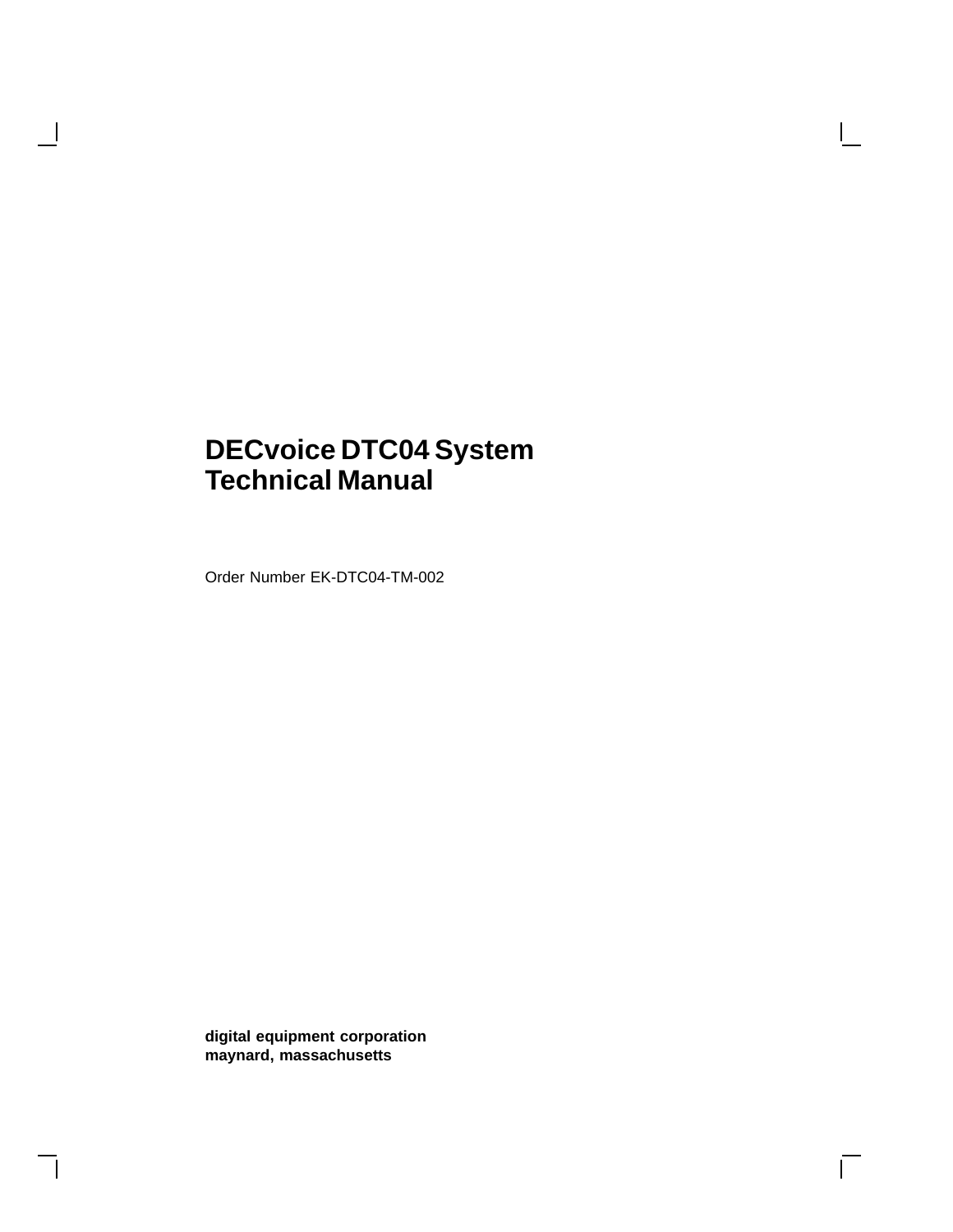#### **2nd Edition, March 1989**

The information in this document is subject to change without notice and should not be construed as a commitment by Digital Equipment Corporation. Digital Equipment Corporation assumes no responsibility for any errors that may appear in this document.

The software described in this document is furnished under a license and may be used or copied only in accordance with the terms of such license.

No responsibility is assumed for the use or reliability of software on equipment that is not supplied by Digital Equipment Corporation or its affiliated companies.

Copyright ©1989 by Digital Equipment Corporation.

All Rights Reserved. Printed in U.S.A.

The following are trademarks of Digital Equipment Corporation:

|                 |                  | di giltal     |
|-----------------|------------------|---------------|
| <b>DECvoice</b> | <b>PDT</b>       |               |
| <b>DECUS</b>    | <b>PDP</b>       | VMS           |
| DECSYSTEM-20    | MSCP             | VAXcluster    |
| DECsystem-10    | <b>MASSBUS</b>   | VAX           |
| DECnet          | IAS              | <b>UNIBUS</b> |
| <b>DEC/MMS</b>  | EduSystem        | RSX           |
| DEC/CMS         | <b>DIBOL</b>     | <b>RSTS</b>   |
| DEC             | <b>DECwriter</b> | Q-bus         |

Intel and Subscriber Line Datalink are trademarks of the Intel Corporation.

AT&T and Touch-Tone are trademarks of the American Telephone & Telegraph Company.

**FCC NOTICE:** The equipment described in this manual generates, uses, and may emit radio frequency energy. The equipment has been type tested and found to comply with the limits for a Class A computing device pursuant to Subpart J of Part 15 of FCC Rules, which are designed to provide reasonable protection against such radio frequency interference when operated in a commercial environment. Operation of this equipment in a residential area may cause interference, in which case the user at his own expense may be required to take measures to correct the interference.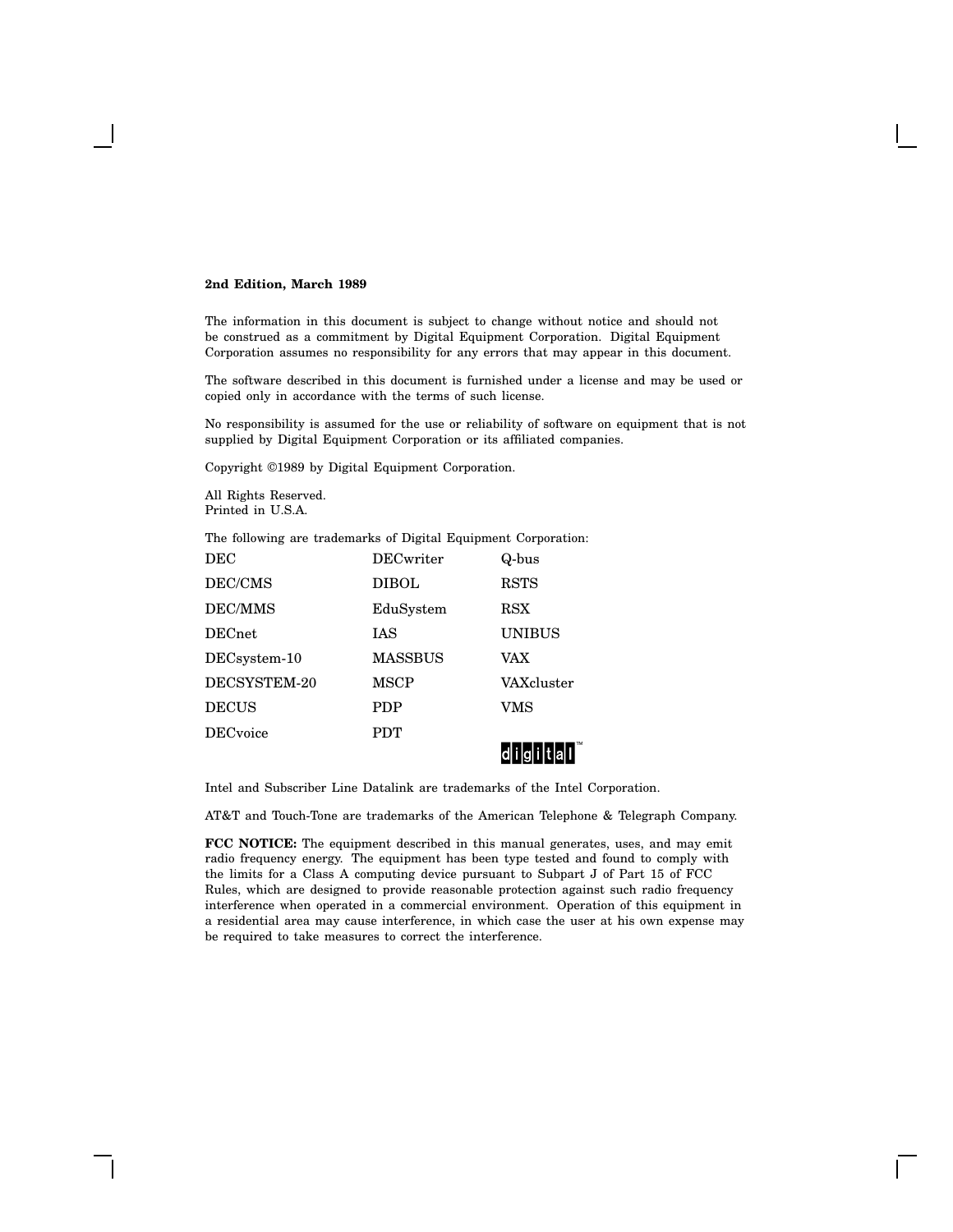# **Contents**

 $\mathbf{L}$ 

## **About This Manual** ix

## **1 Installation**

 $\blacksquare$ 

 $\mathsf{l}$ 

| 1.1           |                                                           | 1             |
|---------------|-----------------------------------------------------------|---------------|
| 1.2           |                                                           | $\mathcal{S}$ |
| 1.3           | Device Addresses Assignments                              | 13            |
| 1.3.1         | Assignment Rules                                          | 16            |
| 1.3.2         | Address Assignment Examples                               | 17            |
| 1.3.2.1       | Using SYSGEN to configure a system $\dots\dots\dots\dots$ | 17            |
| 1.3.2.2       | Setting the switches for a system configuration $\dots$ . | 18            |
| $1.4^{\circ}$ | Interrupt Vector Address Assignments                      | 19            |
| 1.4.1         | Assignment Rules                                          | 19            |
| 1.5           |                                                           | 24            |

## **2 System Overview**

| 2.1     | $Features \dots \dots \dots \dots \dots \dots \dots \dots \dots \dots \dots \dots \dots \dots \dots$ | 26 |
|---------|------------------------------------------------------------------------------------------------------|----|
| 2.1.1   |                                                                                                      | 26 |
| 2.1.2   |                                                                                                      | 27 |
| $2.2\,$ | Physical Description                                                                                 | 27 |
| 2.2.1   |                                                                                                      | 27 |
| 2.2.2   |                                                                                                      | 27 |
| 2.3     |                                                                                                      | 28 |
| 2.3.1   |                                                                                                      | 28 |
| 2.3.2   |                                                                                                      | 29 |
| 2.4     | $Specifications \ldots \ldots \ldots \ldots \ldots \ldots \ldots \ldots \ldots \ldots \ldots$        | 30 |

Contents–iii

 $\overline{\Gamma}$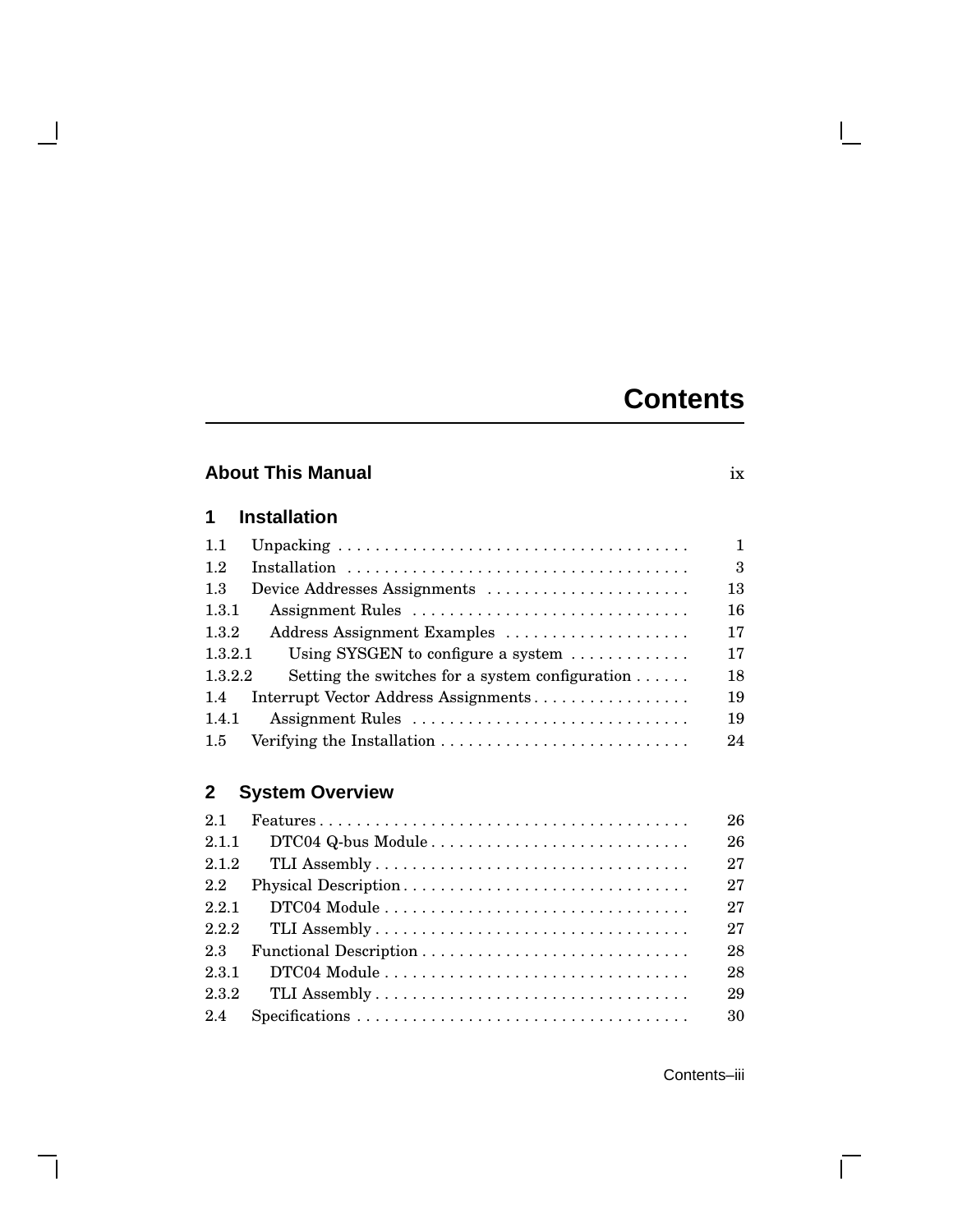Contents–iv

 $\blacksquare$ 

## **3 Software Interface**

| 3.1     | Q-bus Interface                                                                               | 32 |
|---------|-----------------------------------------------------------------------------------------------|----|
| 3.1.1   | Control and Status Register                                                                   | 32 |
| $3.2\,$ |                                                                                               | 36 |
| 3.3     | Data Transfer Scheme                                                                          | 37 |
| 3.3.1   |                                                                                               | 37 |
| 3.3.1.1 | Buffer Structure                                                                              | 39 |
| 3.3.2   |                                                                                               | 42 |
| 3.3.2.1 |                                                                                               | 42 |
| 3.3.3   | Commands and Messages                                                                         | 43 |
| 3.3.3.1 | Command Format                                                                                | 43 |
| 3.3.3.2 | Message Format                                                                                | 45 |
| 3.4     |                                                                                               | 46 |
| 3.4.1   | Stage $1 \ldots \ldots \ldots \ldots \ldots \ldots \ldots \ldots \ldots \ldots \ldots \ldots$ | 46 |
| 3.4.2   | Stage $2 \ldots \ldots \ldots \ldots \ldots \ldots \ldots \ldots \ldots \ldots \ldots \ldots$ | 47 |
| 3.4.3   | Stage $3 \ldots \ldots \ldots \ldots \ldots \ldots \ldots \ldots \ldots \ldots \ldots \ldots$ | 47 |
| 3.5     | Basic ROM Commands                                                                            | 48 |
| 3.5.1   |                                                                                               | 48 |
| 3.5.2   |                                                                                               | 50 |
| 3.5.3   |                                                                                               | 51 |
| 3.5.3.1 | STATUS Command                                                                                | 51 |
| 3.5.3.2 | Status Message                                                                                | 52 |

## **4 Telephone Interface**

| 55 |
|----|
| 57 |
| 57 |
| 57 |
| 58 |
| 58 |
| 59 |
| 61 |
| 61 |
|    |

 $\Box$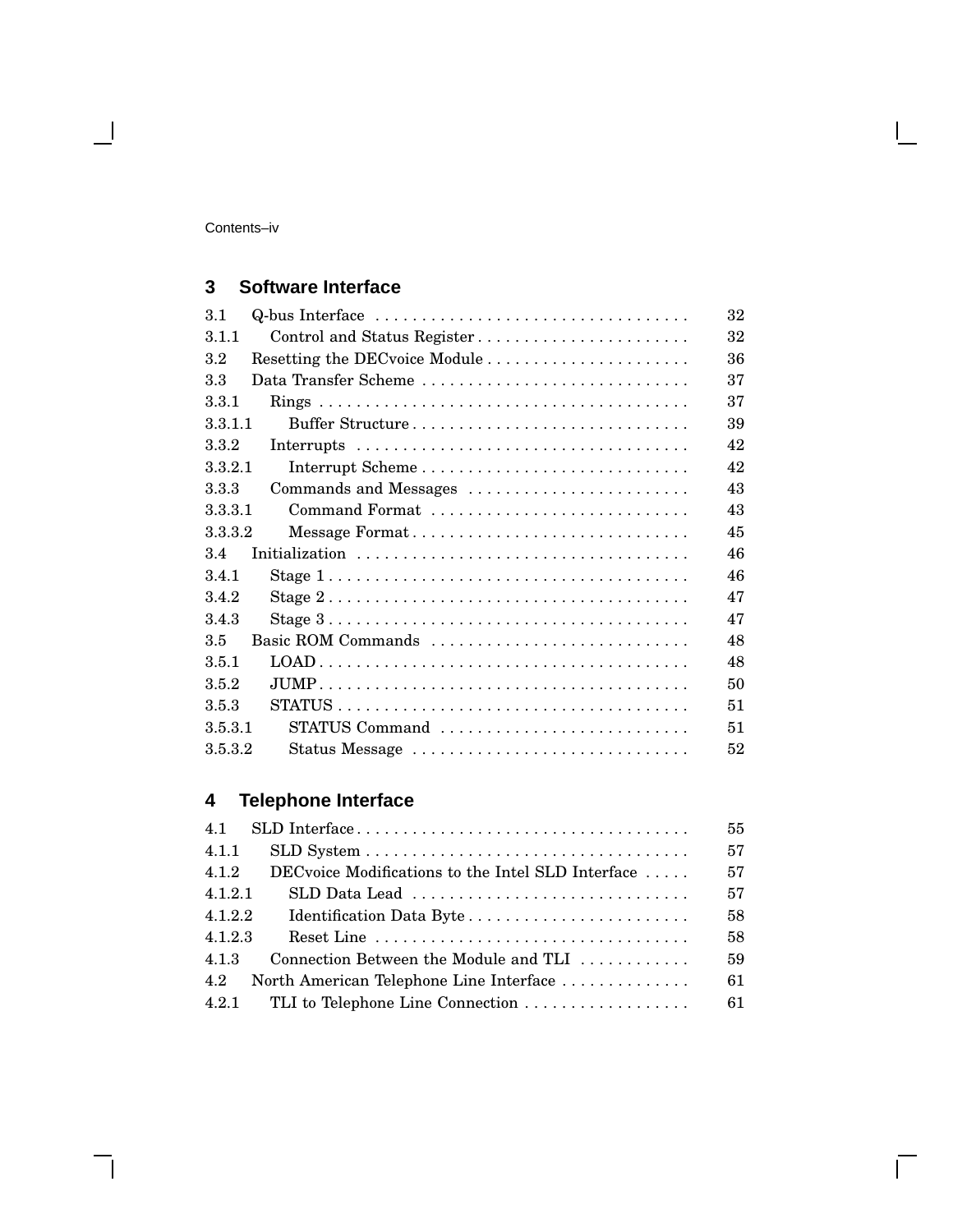#### Contents–v

 $\mathbf{L}$ 

 $\overline{\Gamma}$ 

| 4.2.2   | TLI to DTC04 Module Connection | 61 |
|---------|--------------------------------|----|
| 4.2.2.1 |                                | 61 |
| 4.2.2.2 |                                | 62 |
| 4.2.2.3 |                                | 62 |
| 4.2.3   | Intel SLD Feature Control Chip | 62 |
| 4.2.3.1 |                                | 62 |
| 4.2.3.2 |                                | 62 |
| 4.2.3.3 |                                | 62 |
| 4.2.3.4 |                                | 63 |

## **5 Troubleshooting and Diagnostic Procedures**

|         | 64 |
|---------|----|
|         | 69 |
|         | 69 |
|         | 69 |
| 5.2.1.2 | 70 |
| 5.2.1.3 | 70 |
|         |    |

## **A Connector Pinouts**

|  | 72 |
|--|----|
|  | 74 |

## **B Telephonics**

 $\overline{\phantom{a}}$ 

 $\mathsf{l}$ 

|  | -76 |
|--|-----|
|  | 76  |
|  | -76 |
|  |     |
|  |     |
|  | 78  |
|  | 78  |
|  |     |
|  |     |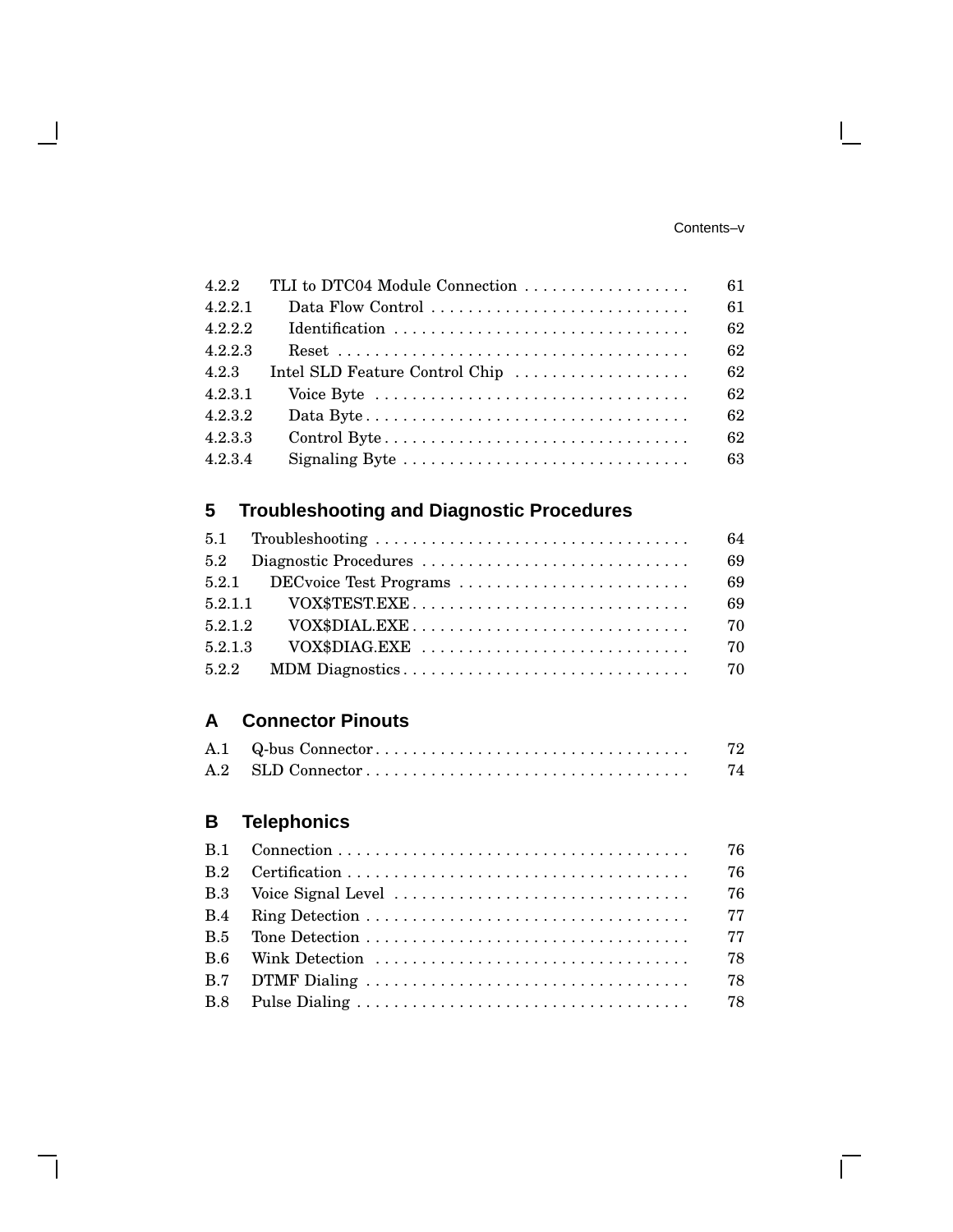#### Contents–vi

 $\blacksquare$ 

## **C Communication Requirements**

|  | 79   |
|--|------|
|  |      |
|  | - 81 |

## **Glossary**

### **Index**

## **Examples**

| $1 - 1$        | Configuring a System with Two DECvoice Modules                                | 18                      |
|----------------|-------------------------------------------------------------------------------|-------------------------|
| <b>Figures</b> |                                                                               |                         |
| $1 - 1$        | Switchpack Locations on the Module                                            | $\overline{\mathbf{4}}$ |
| $1 - 2$        | Setting the CSR Address Switches                                              | 5                       |
| $1 - 3$        | Setting the Interrupt Vector Address Switches                                 | 6                       |
| $1 - 4$        | Valid Locations for DECvoice in Q-bus Backplane (with<br>optional third BA23) | 7                       |
| $1 - 5$        | Valid Locations for TLI Assembly on a Bulkhead Panel                          | 10                      |
| $1 - 6$        | Cable Connector to Module                                                     | 11                      |
| $1 - 7$        | Cable Connector to TLI Assembly                                               | 12                      |
| $1 - 8$        | TLI Assembly and Module in a System                                           | 12                      |
| $2 - 1$        | The Complete DECvoice System                                                  | 25                      |
| $2 - 2$        | DECvoice DTC04 Module and TLI Assembly                                        | 26                      |
| $3 - 1$        | The $Q$ -bus Control and Status Register $\ldots \ldots \ldots \ldots$        | 33                      |
| $3 - 2$        |                                                                               | 38                      |
| $3 - 3$        | Buffer Structure                                                              | 39                      |
| $3 - 4$        | Placing Commands into the Command Ring                                        | 41                      |
| $3 - 5$        | Command Format                                                                | 43                      |
| $3 - 6$        | Message Format                                                                | 45                      |
| $3 - 7$        |                                                                               | 48                      |
| $3 - 8$        |                                                                               | 50                      |
| $3 - 9$        | STATUS Command Format                                                         | 51                      |
| $3 - 10$       | Status Message Format                                                         | 52                      |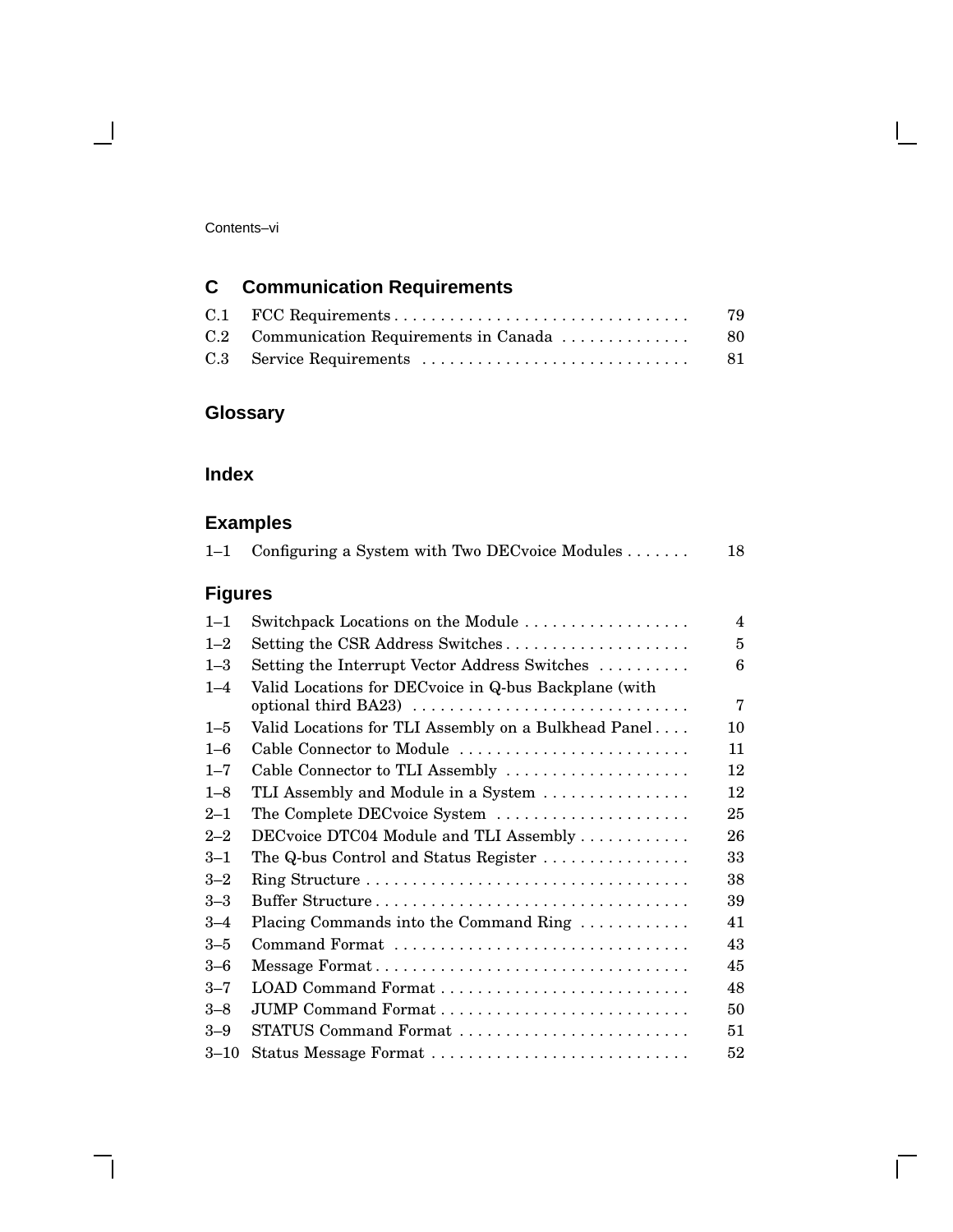#### Contents–vii

 $\mathbf{L}$ 

 $\overline{\Gamma}$ 

|  | 59  |
|--|-----|
|  | -63 |
|  | -63 |
|  | 74  |
|  |     |

## **Tables**

 $\overline{\phantom{a}}$ 

 $\mathbf{I}$ 

| $1 - 1$ |                                     | $\overline{2}$ |
|---------|-------------------------------------|----------------|
| $1 - 2$ | Common CSR settings for DECvoice    | 6              |
| $1 - 3$ |                                     | 13             |
| $1 - 4$ | Floating Vector Address Assignments | 20             |
| $3 - 1$ |                                     | 33             |
| $3 - 2$ |                                     | 36             |
| $3 - 3$ | Summary of Reset Operations         | 36             |
| $3 - 4$ |                                     | 40             |
| $4 - 1$ |                                     | 59             |
| $5 - 1$ | Troubleshooting Table               | 64             |
| $A-1$   |                                     | 72             |
| $A-2$   |                                     | 74             |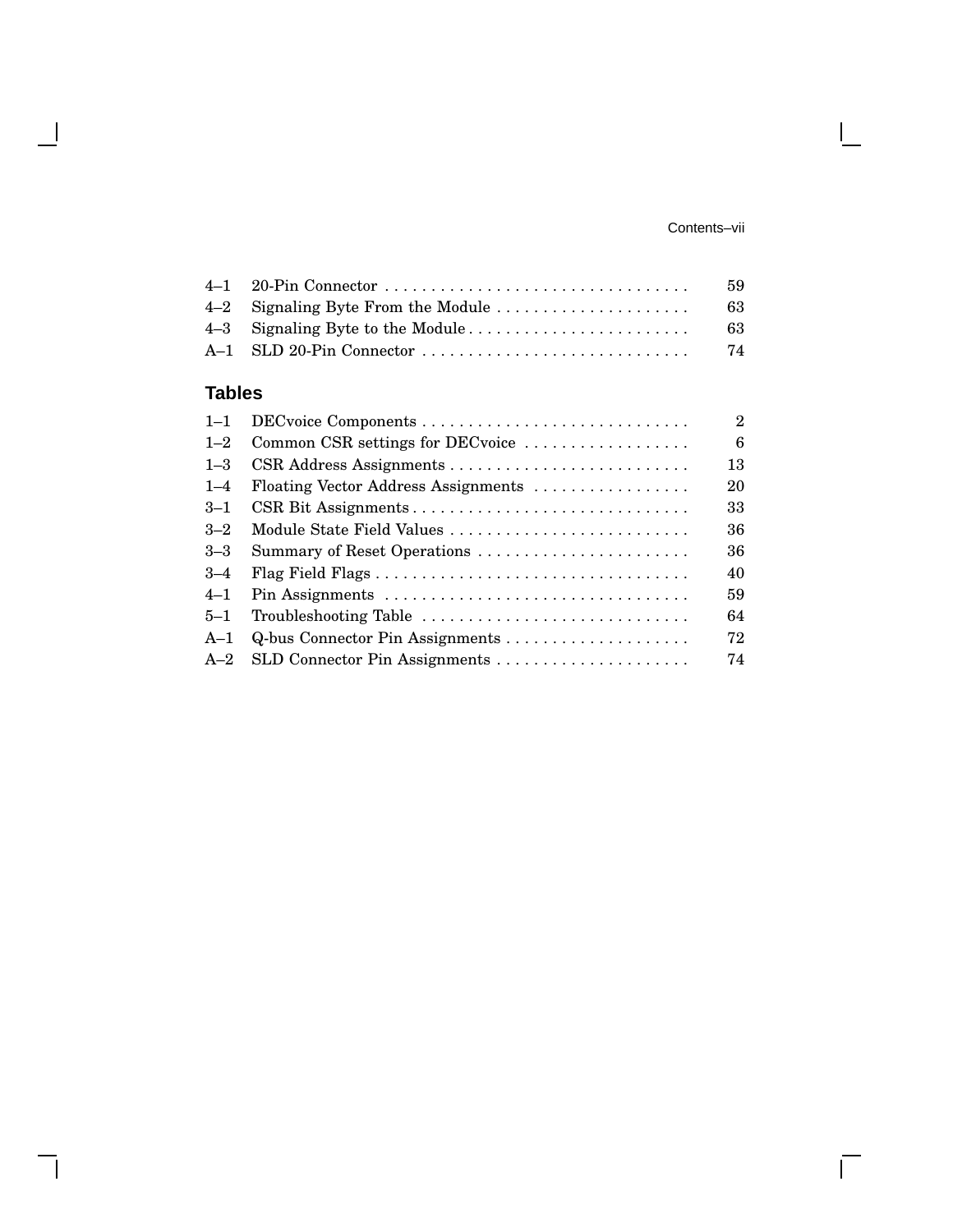## **About This Manual**

This manual describes the DECvoice DTC04 system hardware, including installation, system microcode, and maintenance. The system hardware includes the DECvoice DTC04 Q-bus module, telephone line interface assembly, and cables. Please read this document before you install the system.

### **Intended Audience**

This manual is for Digital Field Service personnel and technically sophisticated users of the DECvoice system.

## **Organization**

This manual is divided into five chapters and three appendixes. Chapter 1, "Installation," describes how to install and set up the DECvoice system hardware.

Chapter 2, "System Overview," provides a general description of DECvoice components and features, and lists the technical specifications of the system hardware.

Chapter 3, "Software Interface," describes the DECvoice microcode and how it sends and receives data over the Q-bus.

Chapter 4, "Telephone Interfaces," describes the telephone line interface microcode and how it communicates with the telephone network.

Chapter 5, "Troubleshooting and Diagnostic Procedures," describes basic troubleshooting and how to run diagnostic tests to isolate problems with the DECvoice system.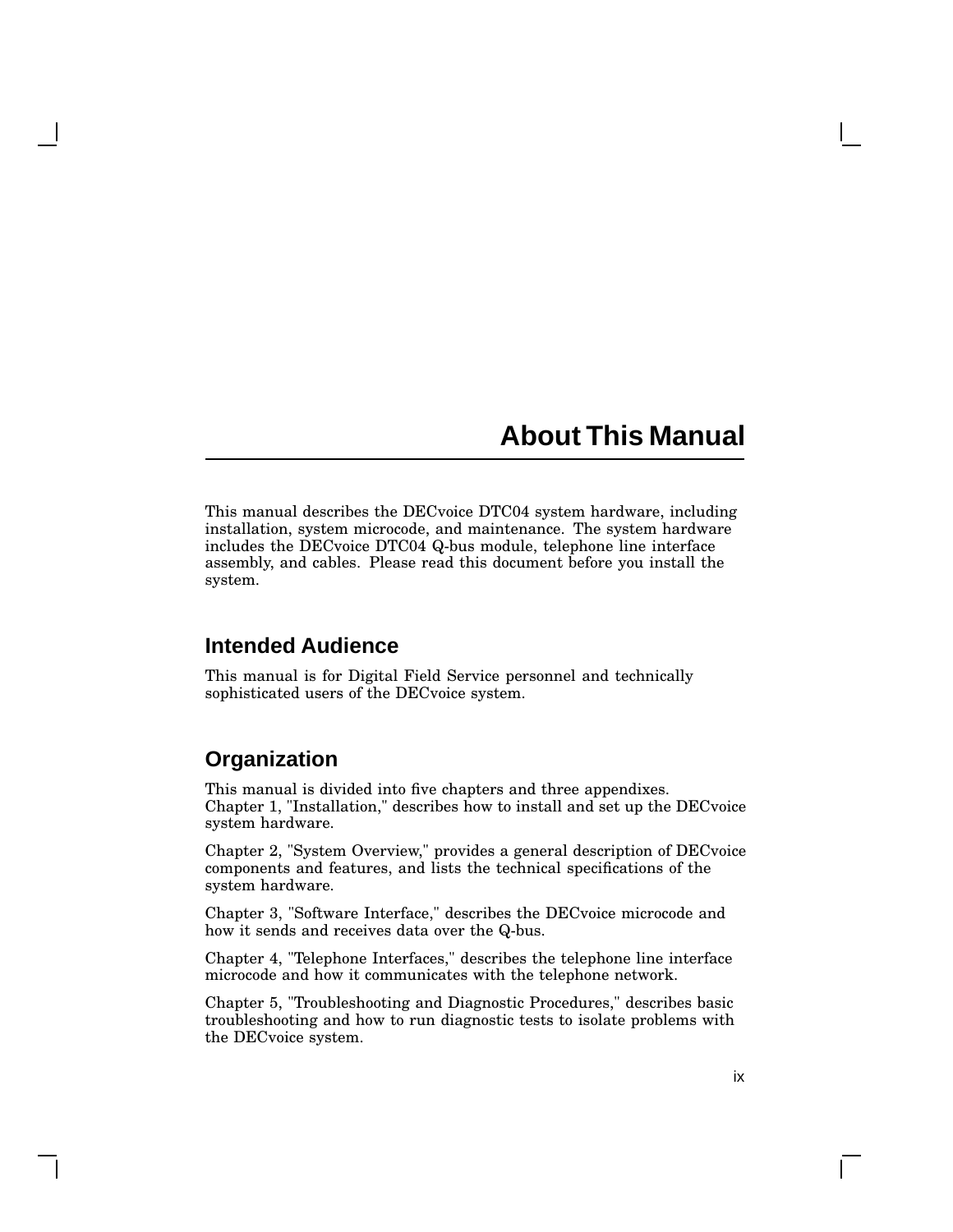x About This Manual

Appendix A, "Connector Pinouts," shows pin diagrams and signal names for the Q-bus and telephone line interface connectors.

Appendix B, "Telephonics," lists and details the telephonic characteristics of the DECvoice system.

Appendix C, "FCC Requirements," details the FCC requirements and service requirements for the DECvoice system.

## **Conventions**

The following conventions are used in this document:<br>Coutien to provide information to provent dome

| Caution                                      | Provides information to prevent damage to equipment.                                            |
|----------------------------------------------|-------------------------------------------------------------------------------------------------|
| Note                                         | Provides general information about the current topic.                                           |
| Ctrl Z                                       | For sequences that use the Ctrl key, hold down Ctrl and<br>press the second key.                |
| <b>Bold text</b>                             | Bold print identifies user input. This is particularly used in<br>examples and system displays. |
| Generic<br>printer queue<br>LNO <sub>3</sub> | Examples of commands or other text you enter on the<br>keyboard are shown in monospace type.    |

## **Associated Documents**

| Document                                    | <b>Order Number</b> |
|---------------------------------------------|---------------------|
| DECvoice DTC04 Software Reference<br>Manual | AA-LE86A-7E         |
| MicroVAX Systems Maintenance Guide          | EK-O01AA-MG         |
| MDM User's Guide                            | AA-FM7AB-DN         |

Digital personnel may order documents from:

Digital Equipment Corporation 444 Whitney Street Northboro, MA 01532 Attn: Publishing and Circulation Services (NR03/W3) Order Processing Section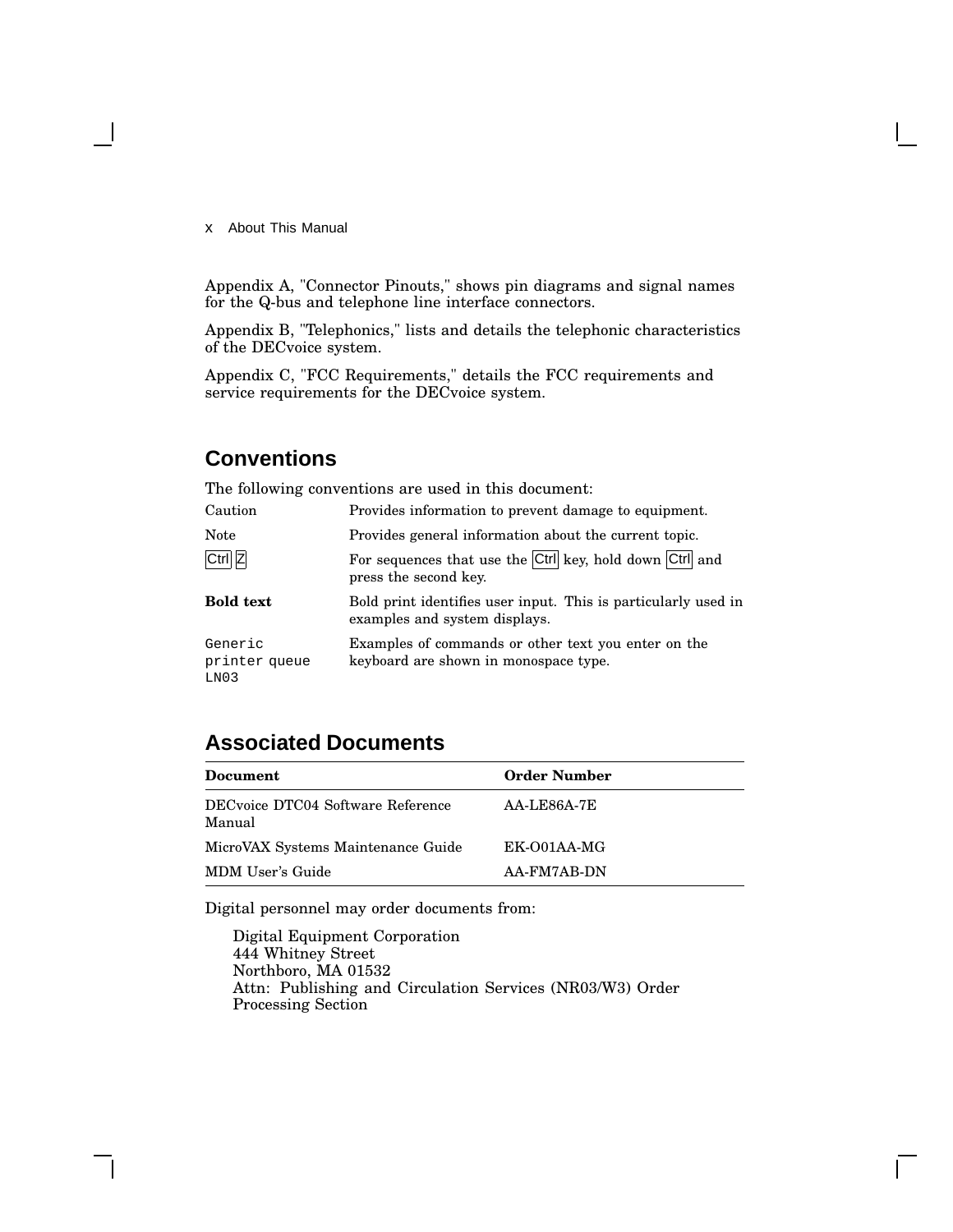About This Manual xi

 $\overline{\Gamma}$ 

United States customers may order documents from:

Digital Equipment Corporation Peripherals and Supplies Group P.O. Box CS2008 Nashua, NH 03061

 $\overline{\phantom{a}}$ 

Outside the United States, customers should contact their local Digital sales office.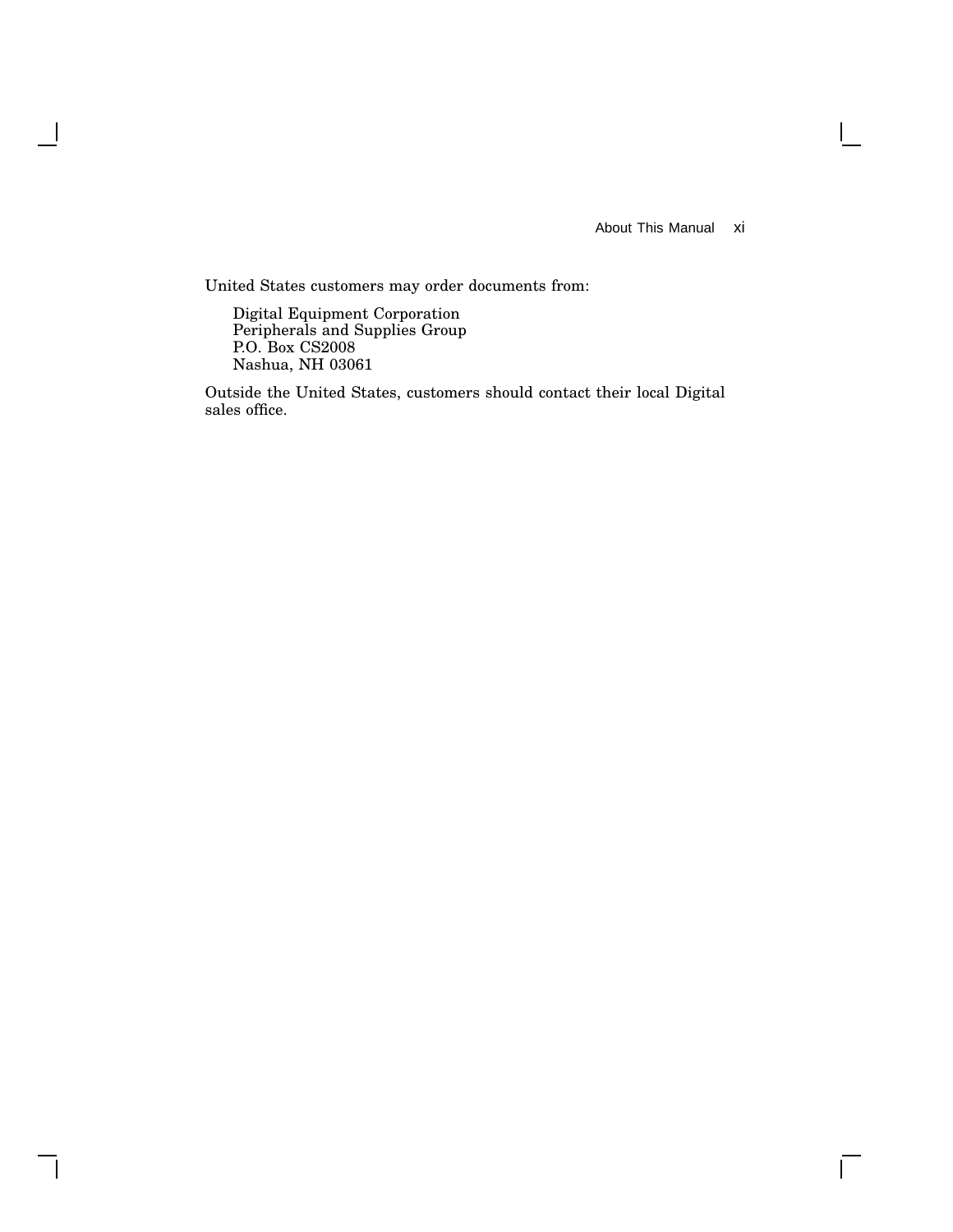This chapter describes how to unpack, install, and test the DECvoice system hardware.

## **1.1 Unpacking**

The DECvoice system hardware includes the DTC04 Q-bus module, telephone line interface (TLI) assembly, and two 20-pin ribbon cables. Unpack each box and check the equipment against the shipping list. Carefully examine the module and TLI assembly for loose components, breaks in the etch, or other signs of damage. Immediately report missing or damaged items to the shipper and your Digital representative.

#### **CAUTION**

**The DTC04 module comes in a protective sleeve. Do not remove the sleeve until you are ready to install the module. Also, make sure you protect the module from static during installation.**

 $\mathbf{I}$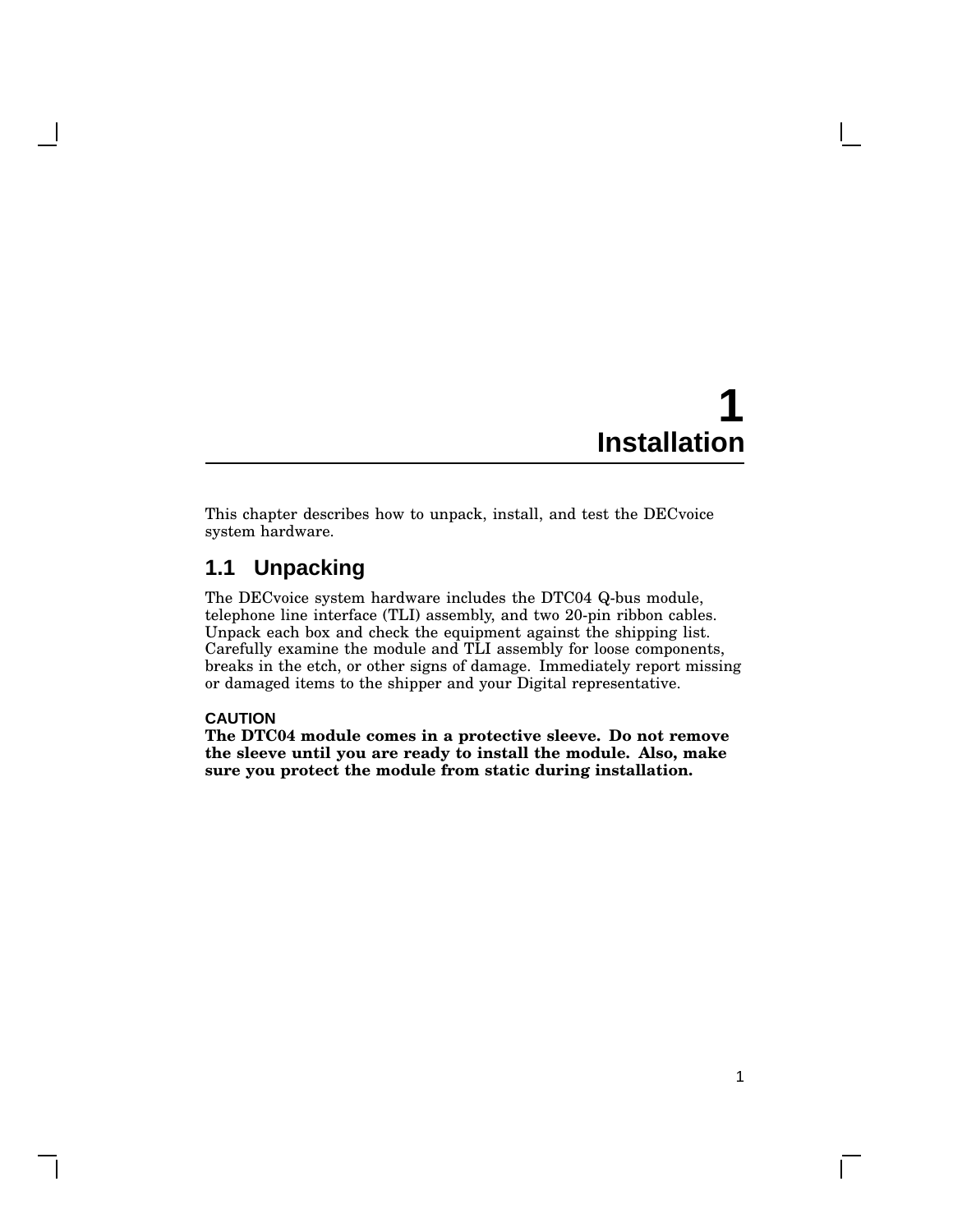$\blacksquare$ 

Table 1–1 lists the components included in the DECvoice system.

| <b>Part Name</b>                    | <b>Description</b>                                       | <b>Order Number</b> |
|-------------------------------------|----------------------------------------------------------|---------------------|
| <b>DEC</b> voice<br>M7132<br>module | 1 module                                                 | DTC04-AA            |
| TLI assembly                        | 1 TLI, 2 cables for<br>BA23 system                       | CK-DTC04-AB         |
| TLI assembly                        | 1 TLI, 2 cables for<br>BA123 system                      | CK-DTC04-AA         |
| TLI assembly                        | 1 TLI, 2 cables for<br>H9642 DECvoice<br>response system | CK-DTC04-AF         |
| <b>Bulkhead</b>                     | Bulkhead panel<br>for use with<br>complete system        | H3490-E             |
| Complete<br>system                  | Dedicated<br>DEC voice response<br>system                | DTCAA-AA            |

 $\bar{\Gamma}$ 

**Table 1–1 DECvoice Components**

### **NOTE Each TLI assembly can support two DTC04 modules.**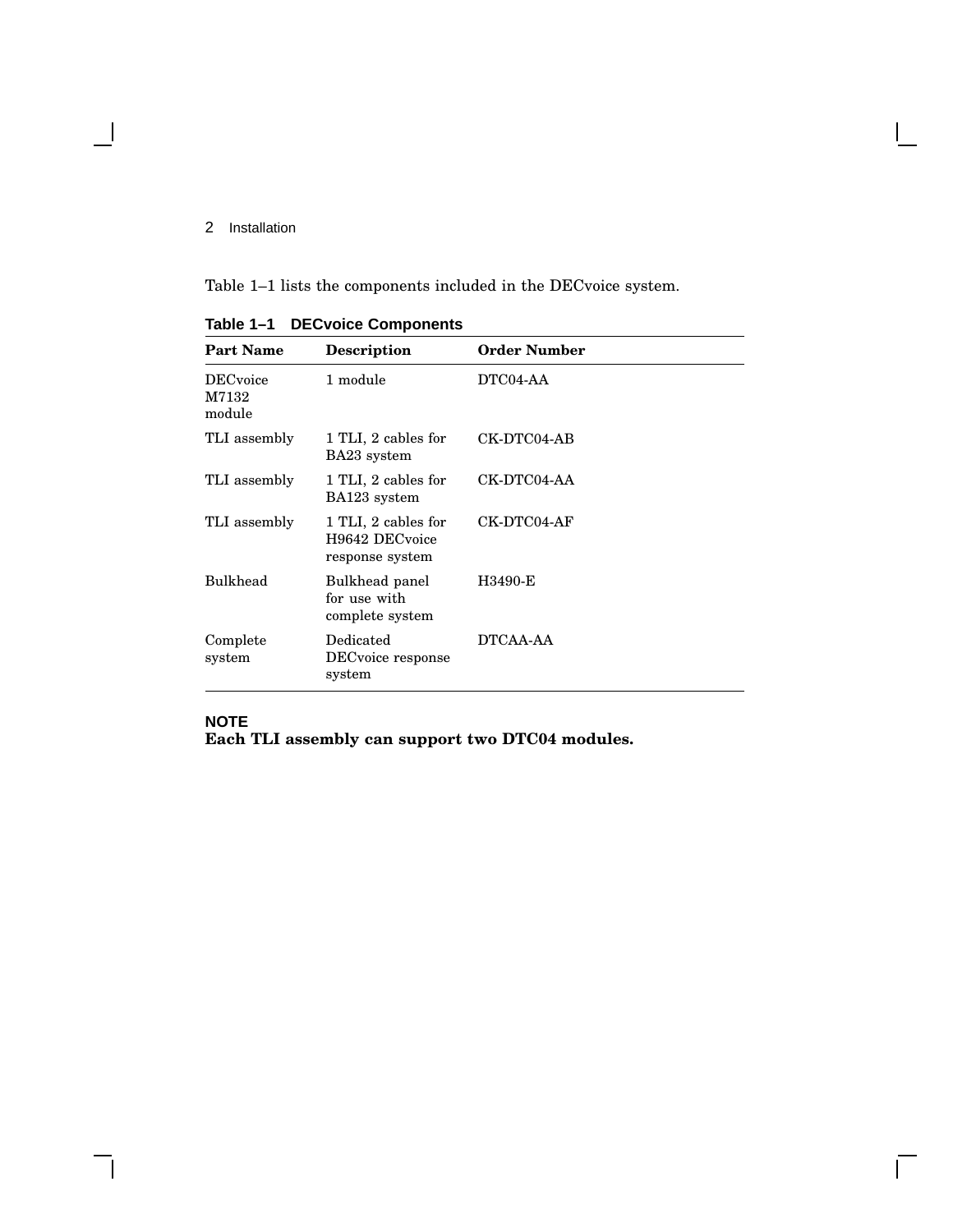### **1.2 Installation**

#### **NOTE**

#### **Please read Appendix C, FCC Requirements, before you connect DECvoice modules to a telephone line.**

Install the DECvoice hardware into the Q-bus backplane as follows:

- 1. Set the addresses for the control status register (CSR) and the device interrupt vector as follows:
	- a. Set the switches on switchpacks E68, E67, and E59 (Figure 1–1) so that the module responds to its assigned address.

If the switches are labeled ON and OFF (or ON with an arrow), set the switch to:

OFF if the bit is a 1 ON if the bit is a 0

If the switches are labeled OPEN, set the switch to:

OPEN if the bit is a 1 CLOSED if the bit is a 0

- b. Set the switches on switchpacks E68 and E67 to set the CSR address.
- c. Set the switches on switchpack E59 to set the interrupt vector address.
- 2. See Section 1.3 for details on how to set the device address assignments. See Section 1.4 for details on how to set the interrupt vector address assignments. Section 1.3.2 shows how to use VMS SYSGEN (on VAX/VMS version 5.0 or higher) to configure the system and determine the CSR and vector settings.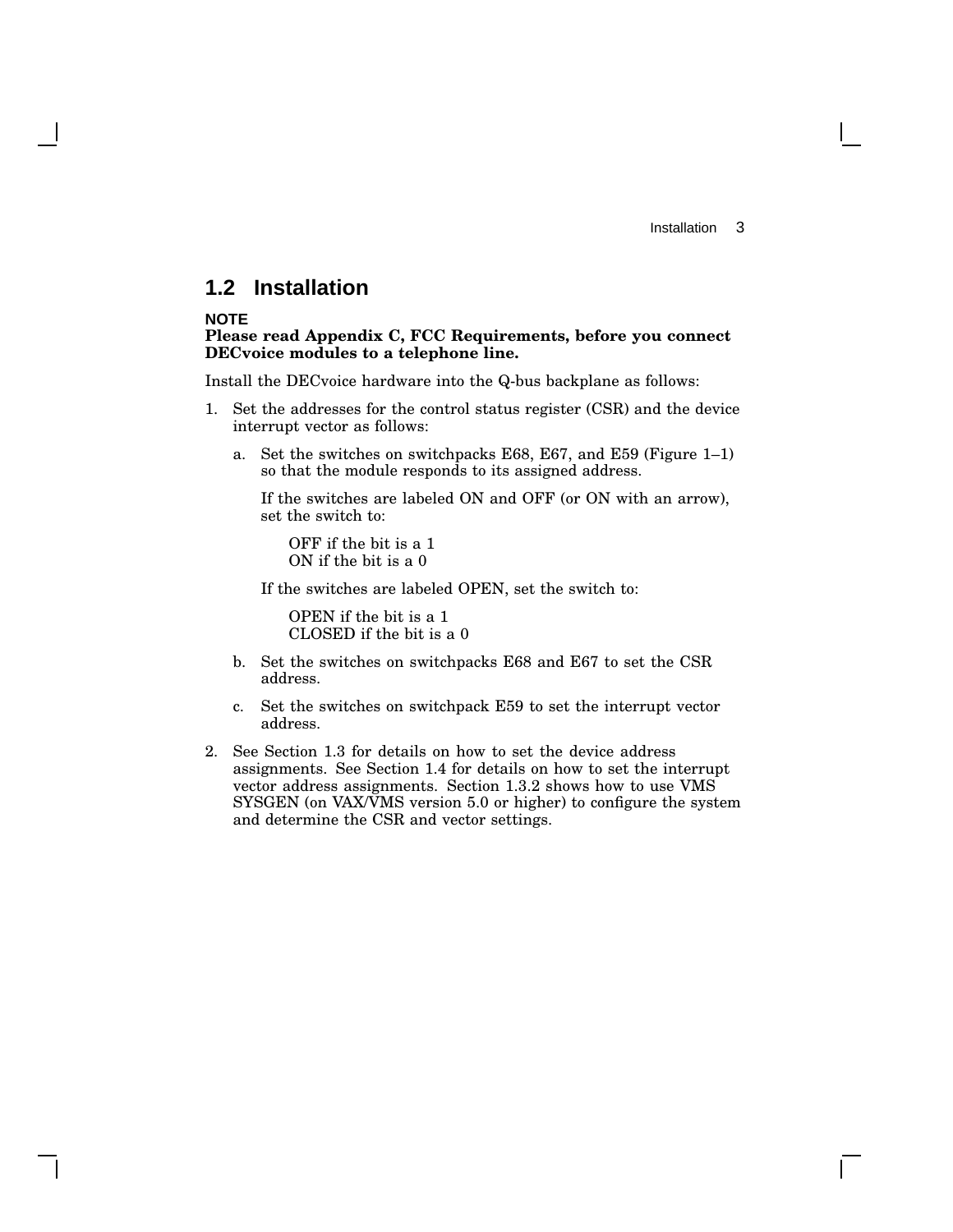$\blacksquare$ 

 $\overline{\phantom{a}}$ 

Figure 1–1 shows the locations of the switchpacks on the module.

 $\mathsf{I}$ 

 $\overline{\Gamma}$ 

MA-0545-88

**Figure 1–1 Switchpack Locations on the Module**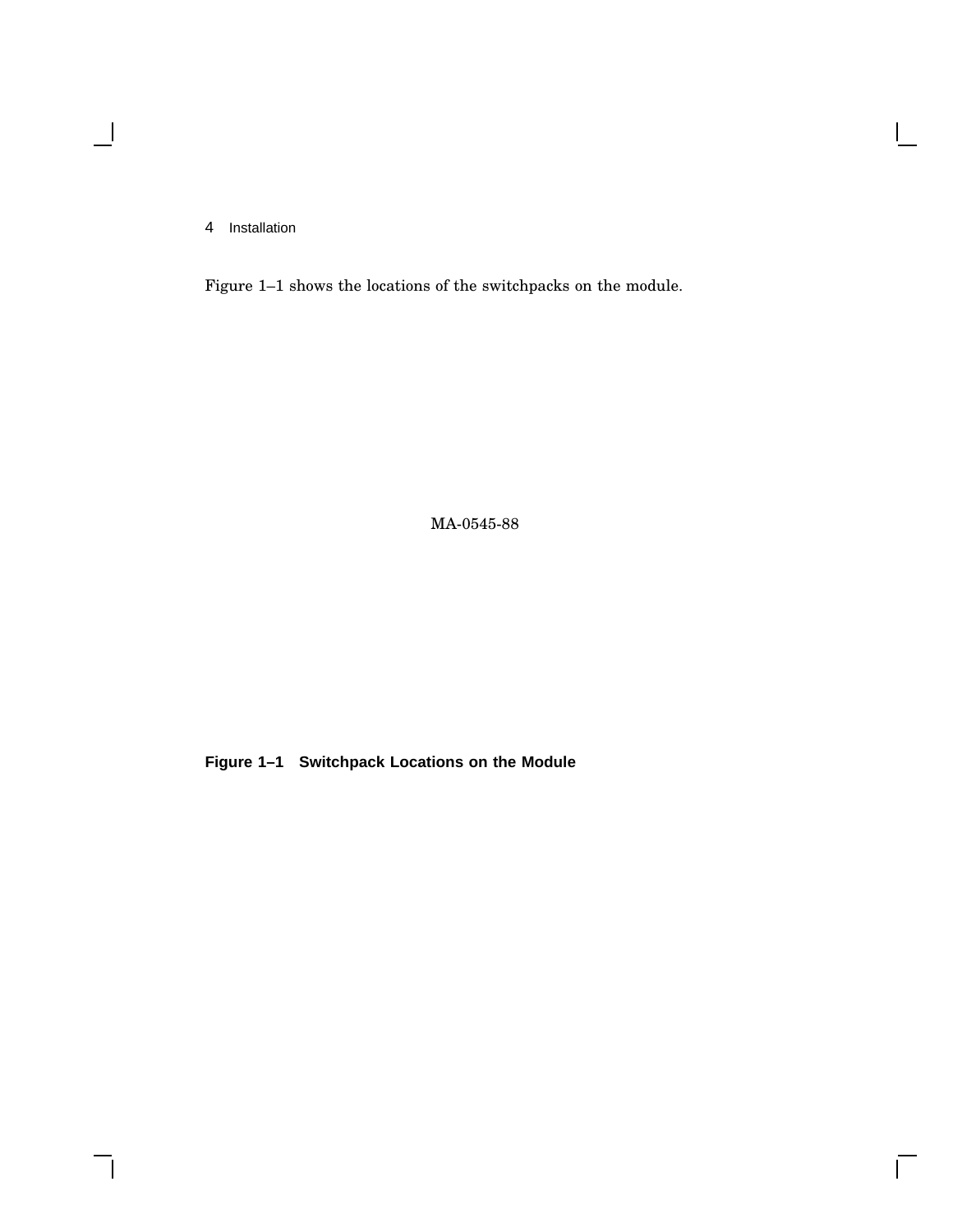$\mathbf{I}$ 

 $\overline{\Gamma}$ 

Figure 1–2 shows how to set the switches for the CSR address.

 $\overline{\phantom{a}}$ 

 $\mathsf{l}$ 

MA-0546-88

**Figure 1–2 Setting the CSR Address Switches**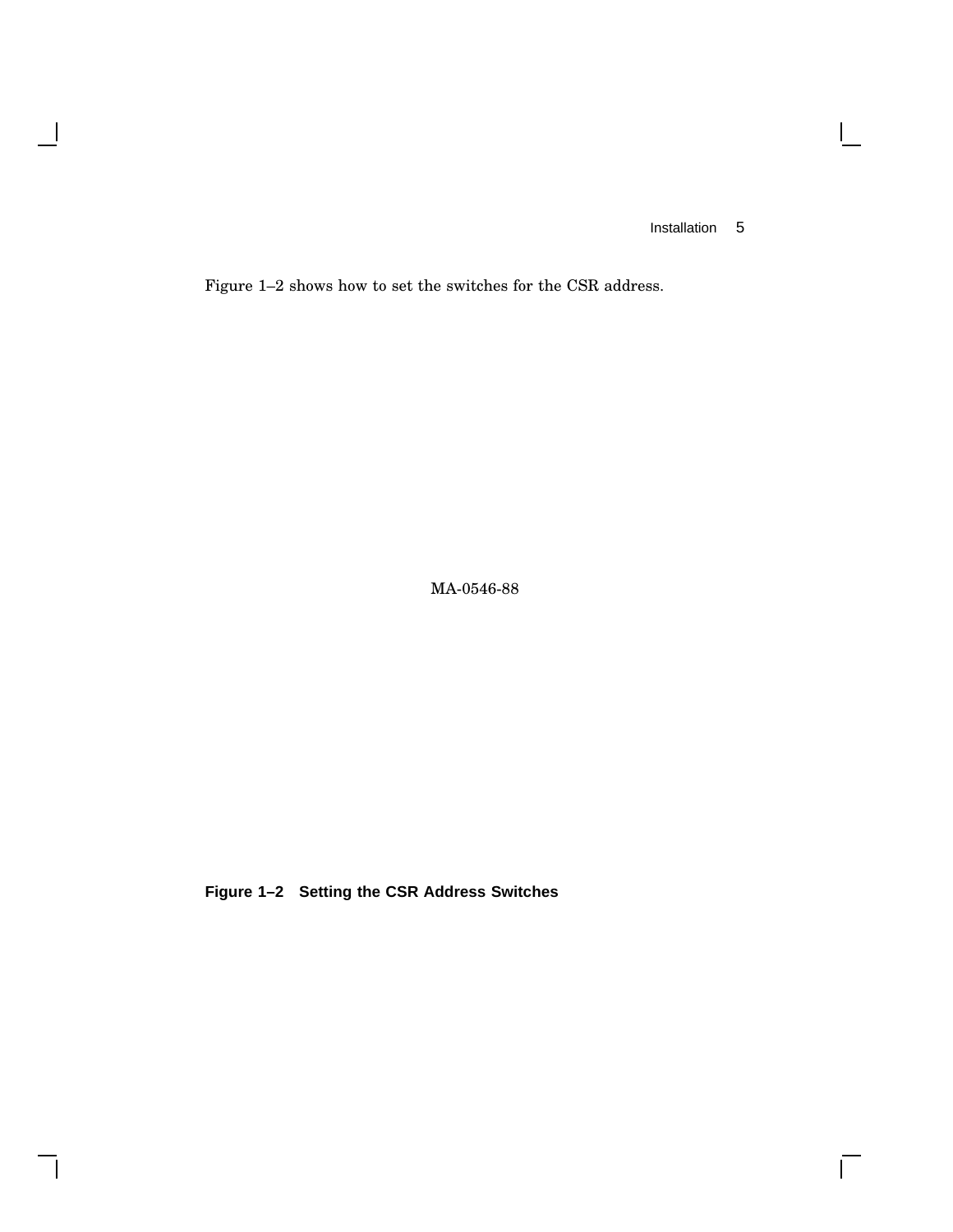Table 1–2 shows common CSR settings for DECvoice modules.

|                  | $10010 + 2$<br><b>OUTHING OUR SURFINGS TO DEOVOICE</b> |                  |               |                  |              |                  |              |                               |          |              |              |                    |
|------------------|--------------------------------------------------------|------------------|---------------|------------------|--------------|------------------|--------------|-------------------------------|----------|--------------|--------------|--------------------|
|                  | E67                                                    |                  |               |                  |              |                  | <b>E68</b>   |                               |          |              |              | <b>CSR SETTING</b> |
| S6               | S5                                                     | S4               | $\mathbf{S3}$ |                  | S2 S1 S6     |                  |              | S <sub>5</sub> S <sub>4</sub> |          | S3 S2 S1     |              |                    |
| $\boldsymbol{0}$ | $\boldsymbol{0}$                                       | $\mathbf{0}$     | 1             | $\bf{0}$         | $\mathbf{0}$ | $\mathbf{1}$     | 1            | $\mathbf{0}$                  | $\bf{0}$ | $\bf{0}$     | 1            | 761142             |
| $\boldsymbol{0}$ | $\bf{0}$                                               | $\mathbf{0}$     | 1             | $\bf{0}$         | $\bf{0}$     | 1                | 1            | $\mathbf{0}$                  | $\bf{0}$ | $\mathbf{1}$ | $\mathbf{0}$ | 761144             |
| $\boldsymbol{0}$ | $\bf{0}$                                               | $\mathbf{0}$     | 1             | $\bf{0}$         | $\bf{0}$     | $\mathbf{1}$     | $\mathbf{1}$ | $\mathbf{0}$                  | $\bf{0}$ | $\mathbf{1}$ | $\mathbf{1}$ | 761146             |
| $\boldsymbol{0}$ | $\bf{0}$                                               | $\mathbf{0}$     | 1             | $\bf{0}$         | $\bf{0}$     | 1                | 1            | $\mathbf{0}$                  | 1        | $\bf{0}$     | $\mathbf{0}$ | 761150             |
| $\boldsymbol{0}$ | $\bf{0}$                                               | $\mathbf{0}$     | 1             | $\bf{0}$         | 1            | $\boldsymbol{0}$ | 1            | $\mathbf{0}$                  | $\bf{0}$ | $\mathbf{0}$ | 1            | 761242             |
| $\mathbf{0}$     | $\boldsymbol{0}$                                       | $\boldsymbol{0}$ | 1             | $\boldsymbol{0}$ | 1            | $\boldsymbol{0}$ | $\mathbf{1}$ | $\mathbf{0}$                  | $\bf{0}$ | 1            | $\mathbf{0}$ | 761244             |
| $\boldsymbol{0}$ | $\bf{0}$                                               | $\mathbf{0}$     | 1             | $\bf{0}$         | 1            | $\boldsymbol{0}$ | 1            | $\mathbf{0}$                  | $\bf{0}$ | 1            | 1            | 761246             |
| $\boldsymbol{0}$ | $\theta$                                               | $\theta$         | 1             | $\Omega$         | 1            | 0                | $\mathbf{1}$ | $\mathbf{0}$                  | 1        | $\theta$     | $\mathbf{0}$ | 761250             |
|                  |                                                        |                  |               |                  |              |                  |              |                               |          |              |              |                    |

**Table 1–2 Common CSR settings for DECvoice**

Figure 1–3 shows how to set the switches for the interrupt vector.

MA-0547-88

 $\mathbf{I}$ 

**Figure 1–3 Setting the Interrupt Vector Address Switches**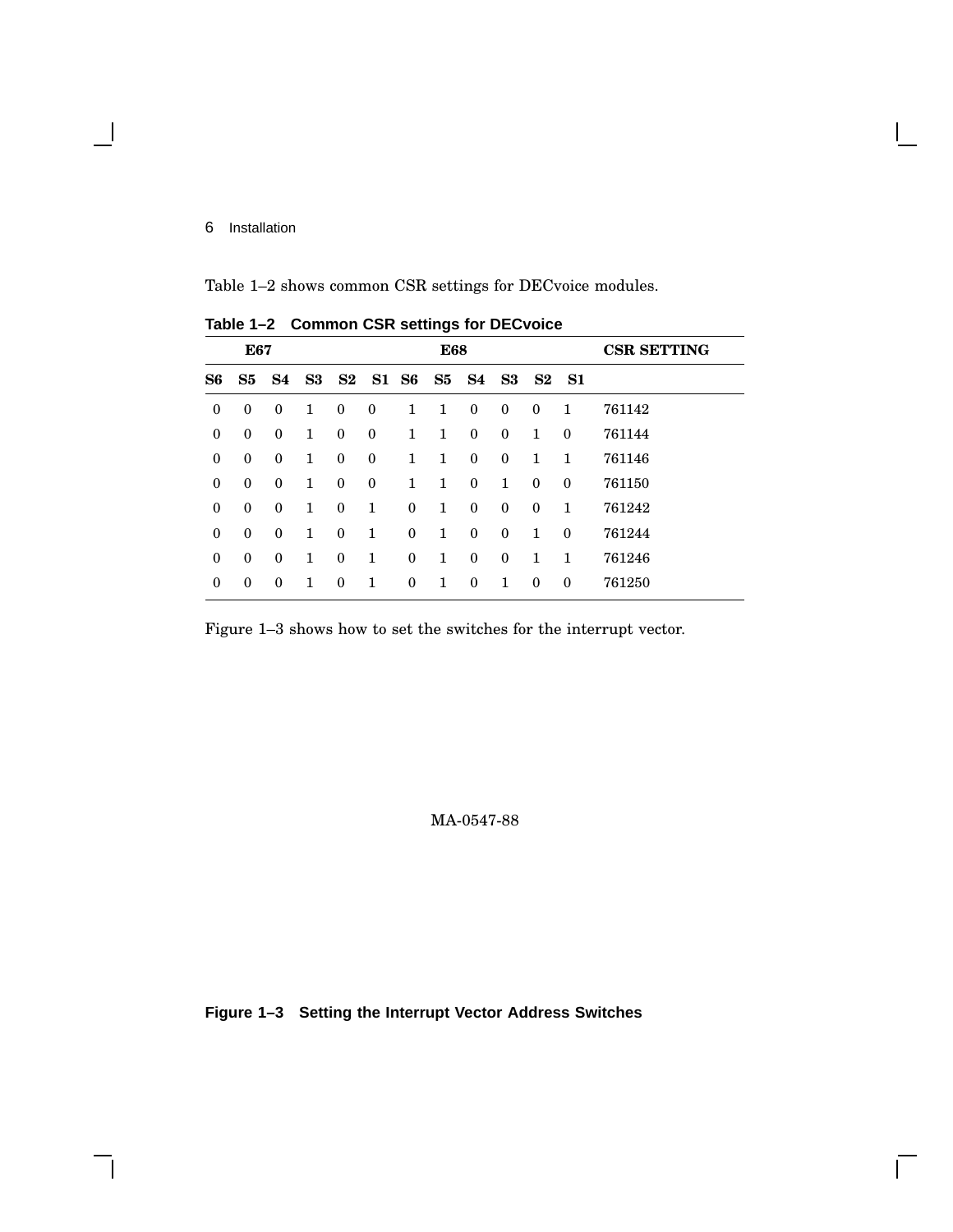$\mathbf{I}$ 

Install the DTC04 module board into the Q-bus backplane. The module is a quad-slot board that plugs into an AB/AB or AB/CD slot.

#### **NOTE**

**When using an AB/CD slot, make sure there are no modules other than DECvoice modules using the CD slot plugged in above or below a DECvoice module. Figure 1–4 is a block diagram of a Q-bus backplane that shows all the valid locations for a DECvoice module.**

MA-0548-88

**Figure 1–4 Valid Locations for DECvoice in Q-bus Backplane (with optional third BA23)**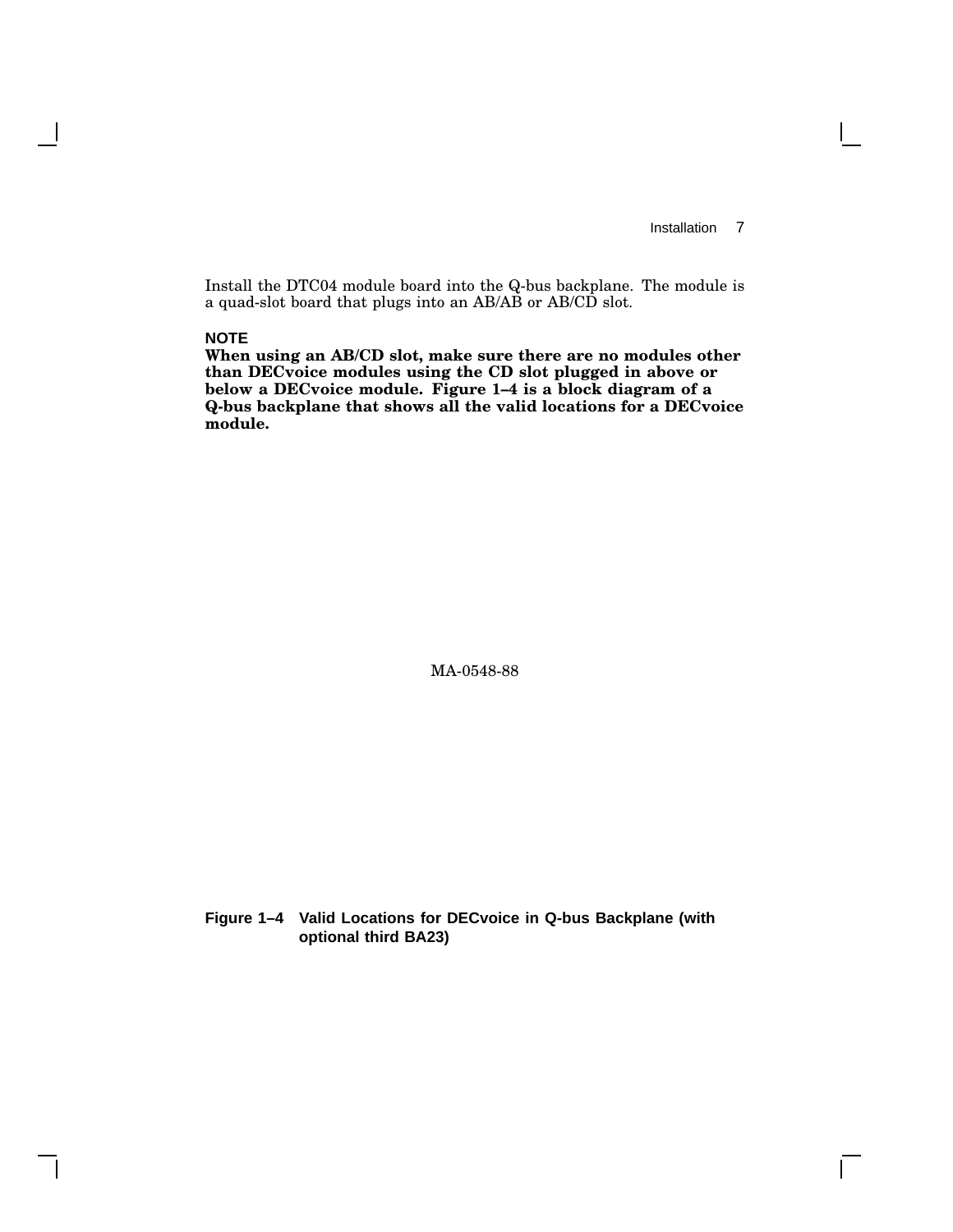Verify The CSR and vector settings as follows:

#### **If using the MicroVAX Diagnostic Monitor (MDM):**

- a. Refer to the "MDM Release Note" and the other documentation that you received with your MDM kit for instructions on how to boot MDM. You must use release 125 of MDM or greater to test DECvoice modules. (For more troubleshooting and diagnosis information, see Chapter 5 in this manual.)
- b. If you set the DECvoice modules to the proper CSR setting, they appear in the configuration display. The first DECvoice module is named DTC04A, the second DTC04B, and so on. If any DECvoice modules do not appear in the configuration, refer to the troubleshooting section in Chapter 5.
- c. After MDM locates all the DECvoice modules, run the verification tests. Initially, you should run the verification tests for one module at a time. If the test reports a failure - "cannot generate Host alert" then the vector settings may be incorrect for that module. (Refer to Chapter 5.)
- d. Verification is complete. You can now run the exercisor testing.

#### **If using VMS:**

- a. Boot VMS by following the instructions given in the VAX/VMS system documentation. You must be using VAX/VMS version 5.0 or greater and you must have the VOX Run-Time Library installed.
- b. After you boot VAX/VMS, log in to the system account and type:

#### **\$ SHOW DEVICE VX**

- c. The DECvoice modules appear as VXA0:, VXB0:, ... , up to VXP0: (for a 16 line system). If any of your DECvoice modules are missing, refer to the troubleshooting information in Chapter 5.
- d. Run the DECvoice tests on each module following the instructions on the VOX Run-Time Library software release notes. If any of your DECvoice modules return with a DEVICE TIMEOUT error, refer to the troubleshooting information in Chapter 5. The tests should (initially) be run one module at a time.
- e. Verification is complete. You can now run further testing.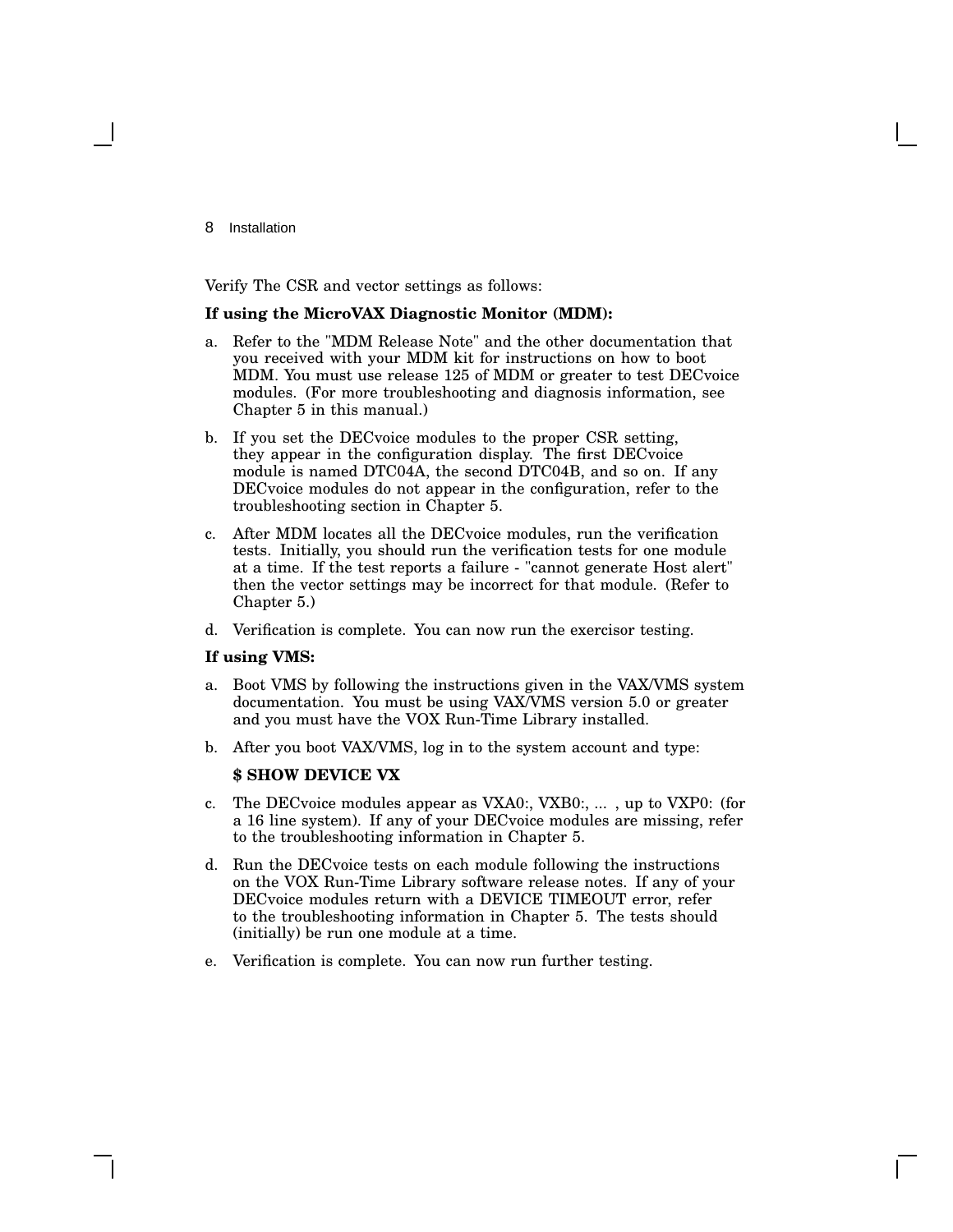Install the TLI assembly. You can install the TLI assembly in the holes on a bulkhead panel. Usually, you install the TLI assembly in a pair of B-size holes on the panel. These holes are normally labeled A and B. Figure 1–5 shows where to install the TLI assembly for each system. The following list describes where to install the TLI assembly for each system:

- For systems with BA23 bulkhead panels (pedestal or single-box rackmount), the TLI installs in an  $A + B$  pair of holes. This leaves holes available for the console and other options. In this configuration, you can install a maximum of one TLI assembly (CK-DTC04-AB) and two modules (DTC04).
- For systems with double BA23 panels (DECvoice DTCAA systems), you can install the TLI in an  $E + I$ ,  $F + J$ , or  $G + K$  pair of holes. In this configuration, you can install a maximum of three TLI assemblies (CK-DTC04-AF) and six modules (DTC04).
- For systems with triple BA23 panels (DECvoice H9642 cabinets), you can install the TLI assembly in an  $A + B$ ,  $C + D$ ,  $E + F$ ,  $G + H$ ,  $I + J$ ,  $K + L$ ,  $M + N$ , or  $O + P$  pair of holes. In this configuration, you can install a maximum of eight TLI assemblies (CK-DTC04-AF) and 16 modules (DTC04).
- For BA123 systems, you can install the TLI in a  $C + D$  or  $E + F$  pair of holes. In this configuration, you can install a maximum of two TLI assemblies (CK-DTC04-AA) and four modules (DTC04).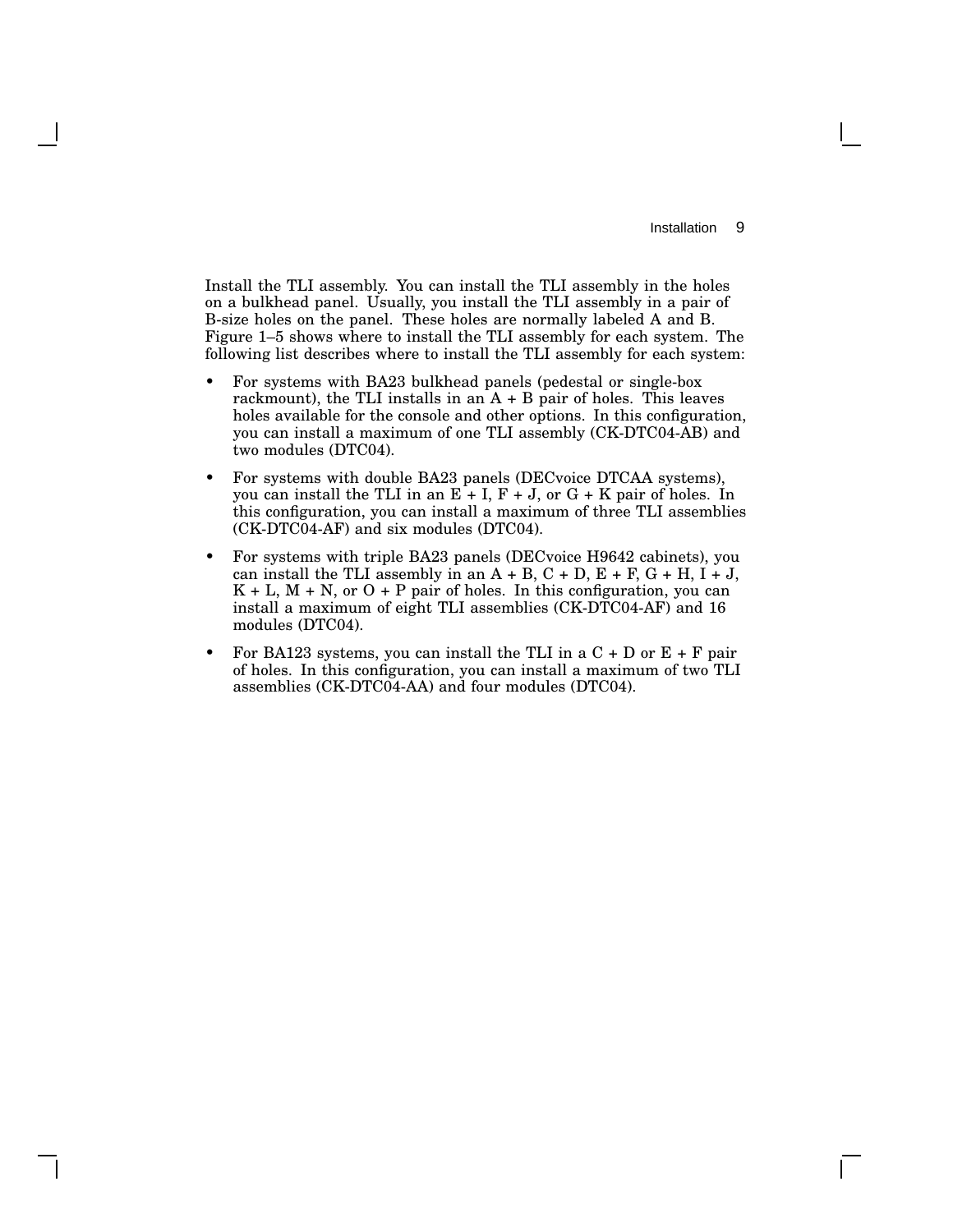$\blacksquare$ 

MA-0549-88

### **Figure 1–5 Valid Locations for TLI Assembly on a Bulkhead Panel**

Connect the cables. Each TLI assembly can support two DTC04 modules. The 20-pin cable connectors on the module and TLI assembly are keyed.

Г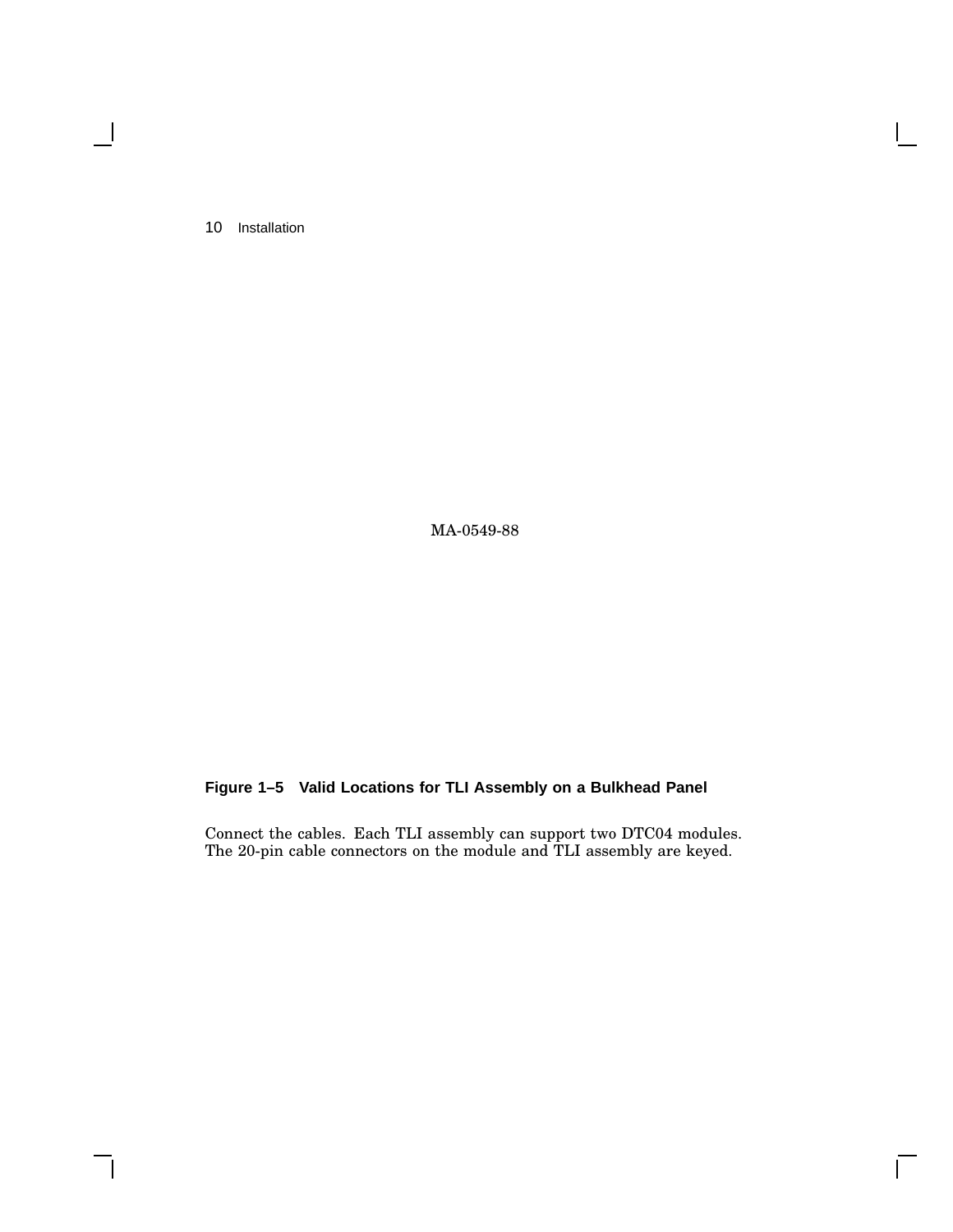$\mathbf{L}$ 

 $\overline{\Gamma}$ 

Figure 1–6 shows how to plug the cable into the module.

 $\overline{\phantom{a}}$ 

 $\mathsf{l}$ 

MA-0550-88

**Figure 1–6 Cable Connector to Module**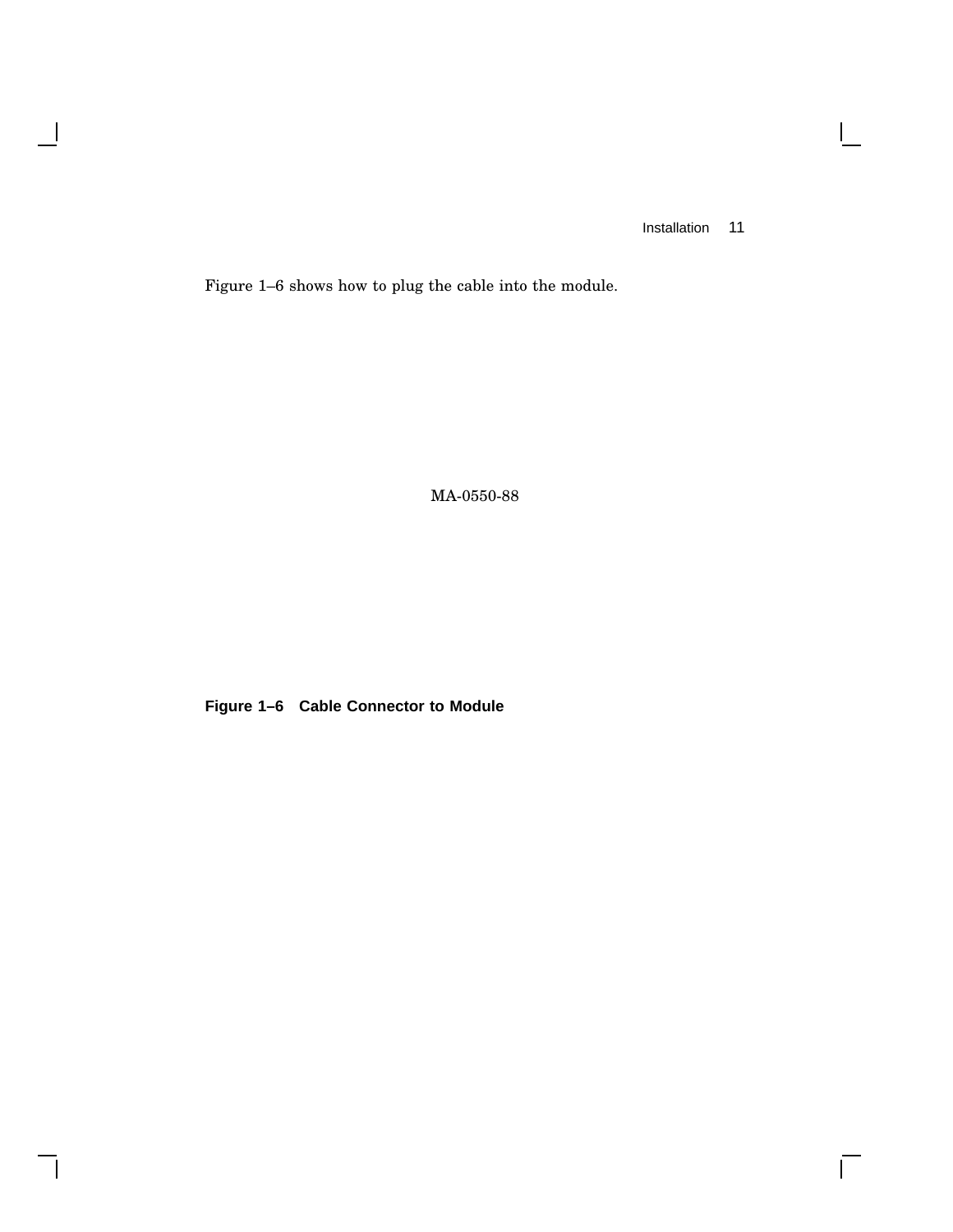Figure 1–7 shows how to plug the cable into the TLI assembly. Make sure you plug the cable in with the ribbon away from the module surface.

MA-0551-88

#### **Figure 1–7 Cable Connector to TLI Assembly**

Figure 1–8 shows how the TLI assembly and module appear in a system.

MA-0552-88

 $\mathsf{L}$ 

**Figure 1–8 TLI Assembly and Module in a System**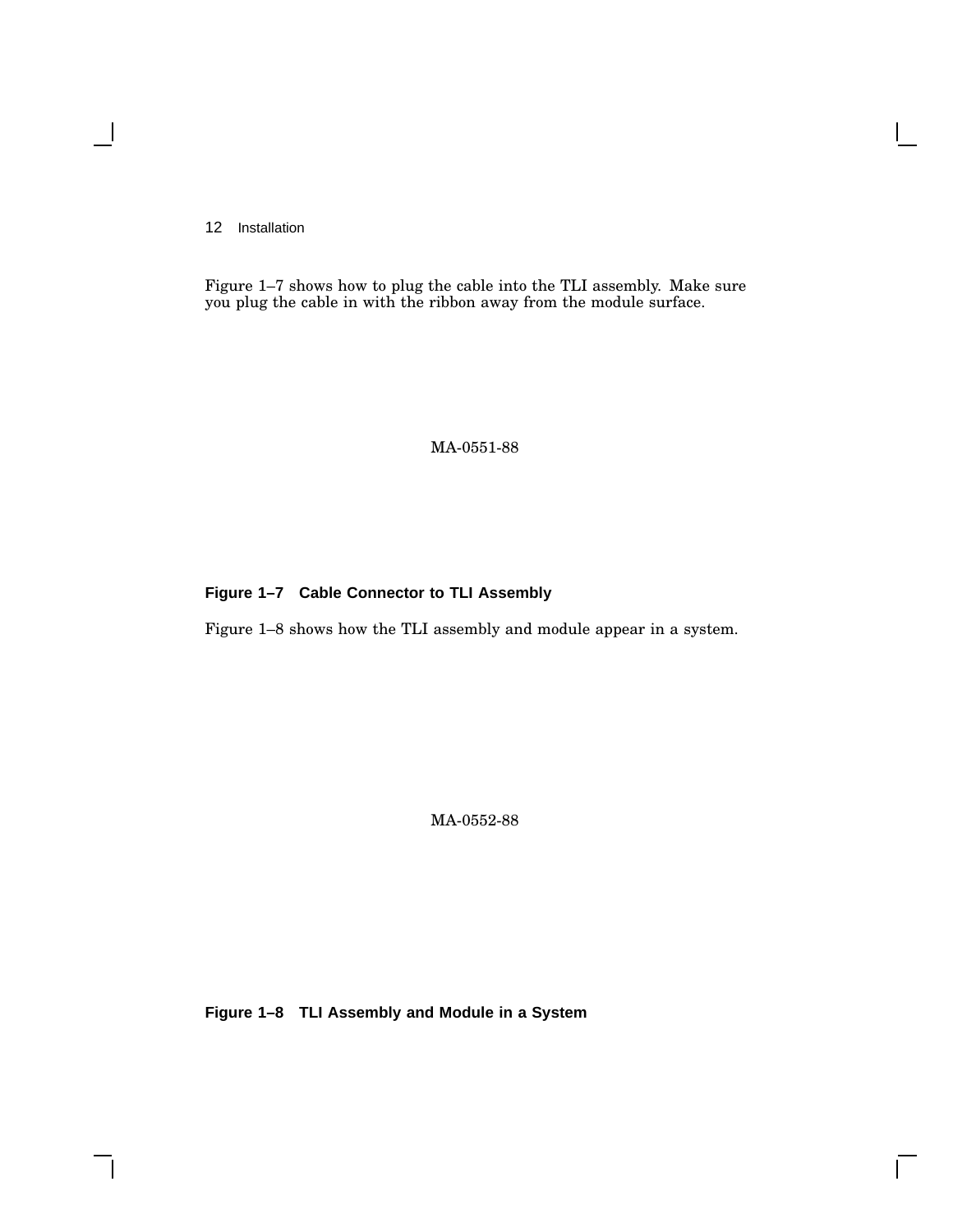## **1.3 Device Addresses Assignments**

On Q-bus systems, a range of addresses in the top 4K words is reserved as floating address space for options. The range of addresses is from  $xxxx60010<sub>8</sub>$  to  $xxx63776<sub>8</sub>$ . The xxx means all top address bits = 1.

The first part of the list of devices that you can assign floating address space to is in Table 1–3. The rank represents the sequence of address assignment for the devices.

If you assign device addresses according to VAX/VMS rules, you can run configuration programs to check which devices are installed in the system. Devices of the same type should have sequential addresses.

In Table 1–3, the size column shows how many words of address space each device needs. The modulus column shows the modulus used for each starting address. For example, devices with an octal modulus of 10 must start at an address that is a multiple of  $10<sub>8</sub>$ . Use the same rule to select a gap address after a device, or an address for a nonexistent device.

| Rank         | <b>Device</b>                     | Size (Decimal) | <b>Modulus</b><br>(Octal) |                          |
|--------------|-----------------------------------|----------------|---------------------------|--------------------------|
| $\mathbf{1}$ | DJ11                              | $\overline{4}$ | 10                        |                          |
| $\mathbf{2}$ | <b>DH11</b>                       | 8              | 20                        |                          |
| 3            | DQ11                              | $\overline{4}$ | 10                        |                          |
| 4            | <b>DU11, DUV11</b>                | $\overline{4}$ | 10                        |                          |
| 5            | DUP <sub>11</sub>                 | $\overline{4}$ | 10                        |                          |
| 6            | LK11A                             | 4              | 10                        |                          |
| 7            | DMC11/DMR11                       | $\overline{4}$ | 10                        | (DMC<br>before<br>DMR)   |
| 8            | DZ11/DZV11,<br>DZS11 <sup>1</sup> |                |                           | (DFA before<br>DZx)      |
|              | DZQ11,<br>DFA01, DZ32             | 4              | 10                        | (DZ11<br>before<br>DZ32) |
| 9            | KMC11                             | 4              | 10                        |                          |

**Table 1–3 CSR Address Assignments**

<sup>1</sup>DZ11-E and DZ11-F are treated as two DZ11s.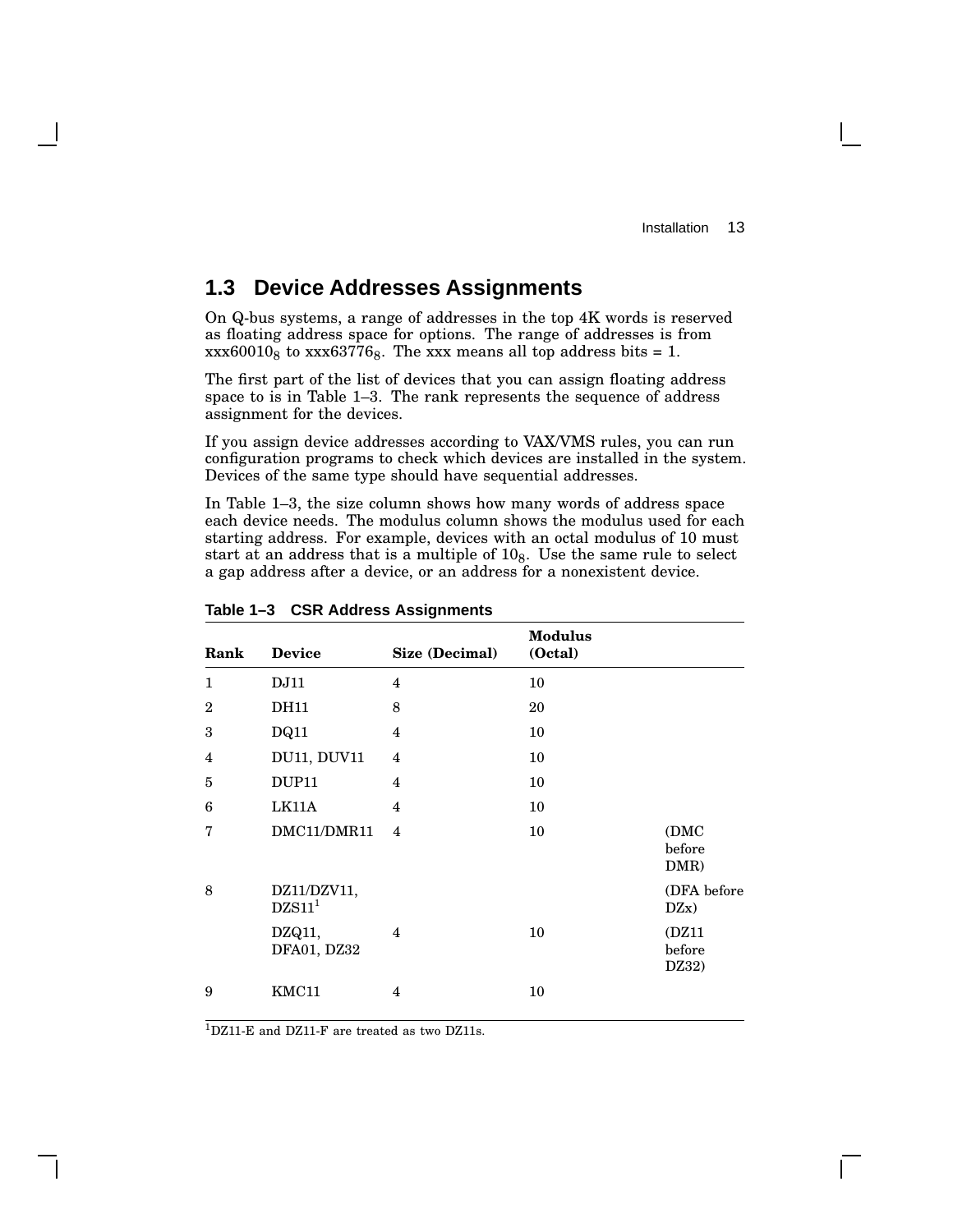| Rank | <b>Device</b>              | Size (Decimal)   | <b>Modulus</b><br>(Octal) |                            |
|------|----------------------------|------------------|---------------------------|----------------------------|
| 10   | LPP11                      | $\overline{4}$   | 10                        |                            |
| 11   | <b>VMV21</b>               | $\overline{4}$   | 10                        |                            |
| 12   | VMV31                      | 8                | 20                        |                            |
| 13   | DWR70                      | $\overline{4}$   | 10                        |                            |
| 14   | RL11, $RLV112$             | $\overline{4}$   | 10                        |                            |
| 15   | $LPA11-K^2$                | 8                | 20                        |                            |
| 16   | <b>KW11-C</b>              | $\overline{4}$   | 10                        |                            |
| 17   | Reserved                   | $\overline{4}$   | 10                        |                            |
| 18   | RX11/RX211 <sup>2</sup>    | $\overline{4}$   | $10\,$                    |                            |
|      | RXV11/RXV21                |                  |                           | (RX11)<br>before<br>RX211) |
| 19   | $DR11-W$                   | $\overline{4}$   | 10                        |                            |
| 20   | $DR11-B^3$                 | $\overline{4}$   | 10                        |                            |
| 21   | DMP11                      | $\overline{4}$   | 10                        |                            |
| 22   | DPV11                      | $\overline{4}$   | 10                        |                            |
| 23   | <b>ISB11</b>               | $\overline{4}$   | 10                        |                            |
| 24   | DMV11                      | 8                | 20                        |                            |
| 25   | DEUNA <sup>2</sup>         | $\overline{4}$   | 10                        |                            |
| 26   | UDA50 <sup>2</sup>         | $\overline{2}$   | $\overline{4}$            |                            |
| 27   | DMF32                      | 16               | 40                        |                            |
| 28   | KMS11                      | $\bf 6$          | 20                        |                            |
| 29   | <b>VS100</b>               | 8                | 20                        |                            |
| 30   | $MSCP$ (tape) <sup>2</sup> | $\boldsymbol{2}$ | $\overline{\mathbf{4}}$   |                            |
| 31   | KMV11                      | 8                | 20                        |                            |
|      |                            |                  |                           |                            |

**Table 1–3 (Cont.) CSR Address Assignments**

<sup>2</sup>The first device of the type has a fixed address. Any extra devices have floating devices. The first two devices of this type have fixed addresses. Any extra devices have floating addresses.

 $\overline{\Gamma}$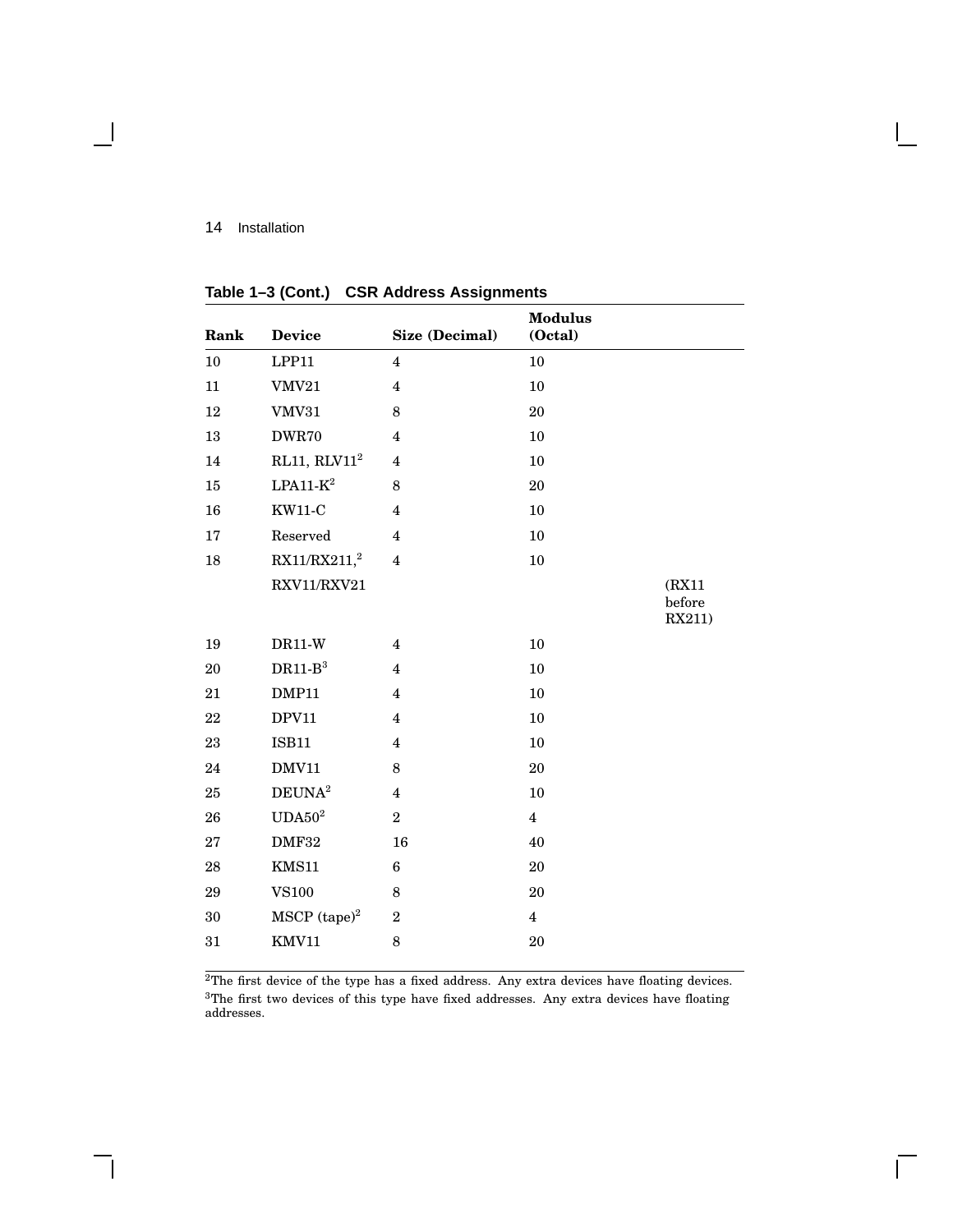$\mathbb{R}^n$ 

 $\overline{\Gamma}$ 

| Rank   | <b>Device</b>                        | Size (Decimal)          | <b>Modulus</b><br>(Octal) |  |
|--------|--------------------------------------|-------------------------|---------------------------|--|
| 32     | DHV11,<br><b>DHU11</b>               | $\,8\,$                 | $20\,$                    |  |
| 33     | DMZ32, CPI<br>(asynch)               | 16                      | 40                        |  |
| 34     | CPI32<br>(asynch)                    | 16                      | 40                        |  |
| 35     | $QVSS^2$                             | $32\,$                  | 100                       |  |
| 36     | VSS1                                 | $\overline{\mathbf{4}}$ | 10                        |  |
| 37     | QPSS                                 | $\,8\,$                 | $20\,$                    |  |
| 38     | <b>DTQNA</b>                         | $\overline{4}$          | 10                        |  |
| 39     | $\mathrm{DSV11}^2$                   | $\overline{\mathbf{4}}$ | 10                        |  |
| $40\,$ | CSAM                                 | $\overline{4}$          | 10                        |  |
| 41     | ADV11-C                              | $\overline{\mathbf{4}}$ | 10                        |  |
| 42     | AAV11-C                              | $\overline{\mathbf{4}}$ | 10                        |  |
| 43     | AXV11-C                              | $\overline{4}$          | 10                        |  |
| 44     | KWV11-C                              | $\sqrt{2}$              | $\overline{\mathbf{4}}$   |  |
| 45     | $ADV11-D$                            | $\overline{4}$          | 10                        |  |
| 46     | AAV11-D                              | $\overline{\mathbf{4}}$ | 10                        |  |
| 47     | DRQ3B                                | $\,8\,$                 | 20                        |  |
| 48     | $\ensuremath{\mathsf{VSV24}}\xspace$ | $\overline{\mathbf{4}}$ | 10                        |  |
| 49     | VSV21                                | $\overline{\mathbf{4}}$ | 10                        |  |
| 50     | IBQ01                                | $\sqrt{2}$              | 10                        |  |
| 51     | $IDV11-A$                            | $\overline{\mathbf{4}}$ | 10                        |  |
| 52     | $IDV11-B$                            | $\overline{4}$          | 10                        |  |
| 53     | $IDV11-C$                            | $\overline{4}$          | 10                        |  |
| 54     | $IDV11-D$                            | $\overline{\mathbf{4}}$ | 10                        |  |
| $55\,$ | $IAV11-A$                            | $\overline{\mathbf{4}}$ | $10\,$                    |  |

**Table 1–3 (Cont.) CSR Address Assignments**

 $\overline{\phantom{a}}$ 

 $\mathsf{l}$ 

<sup>2</sup>The first device of the type has a fixed address. Any extra devices have floating devices.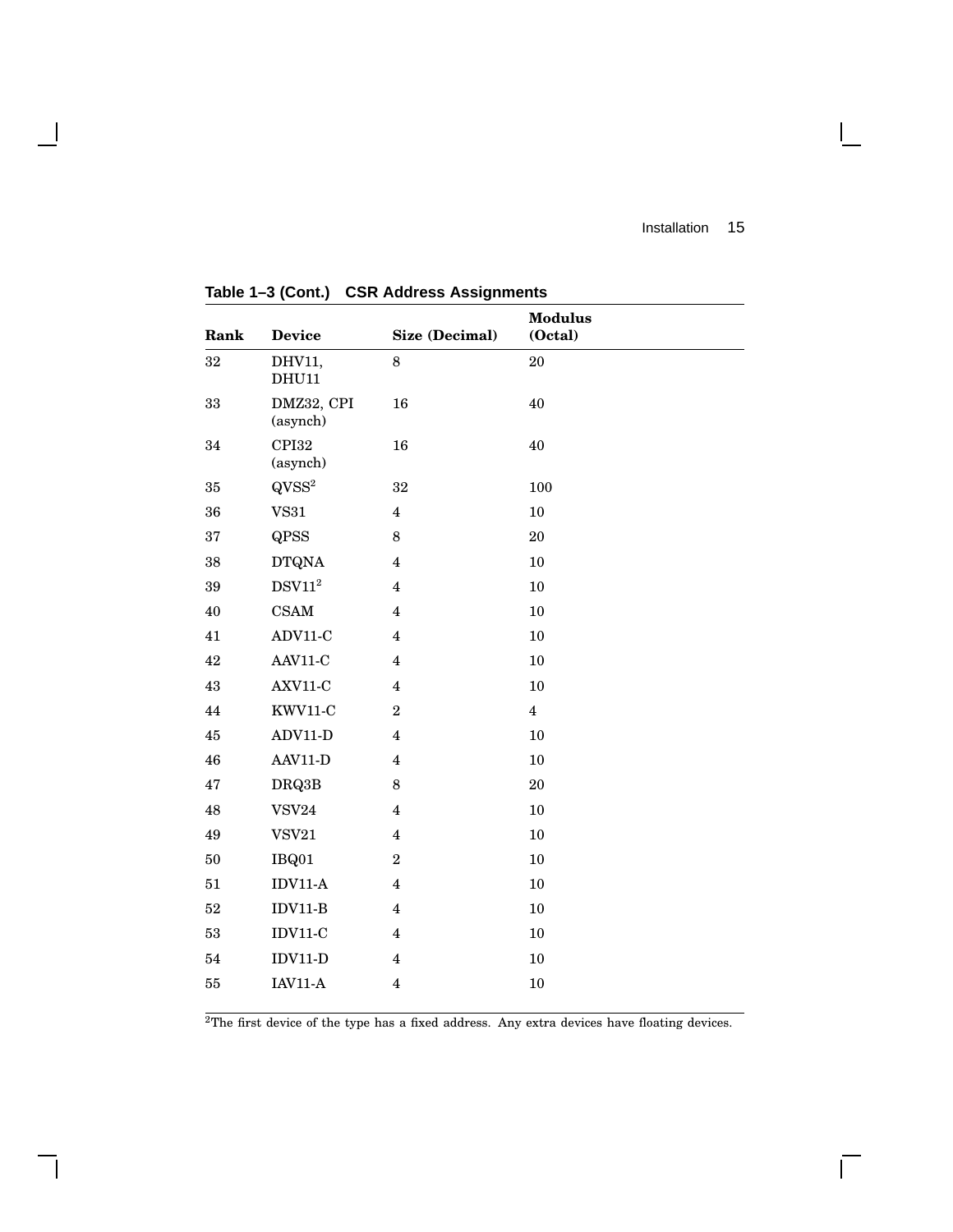|    | 10             |
|----|----------------|
| 4  | 10             |
| 8  | 20             |
| 16 | 40             |
|    | $\overline{2}$ |
|    | 4              |

**Table 1–3 (Cont.) CSR Address Assignments**

#### **1.3.1 Assignment Rules**

The assignment rules for addresses and devices are as follows:

- 1. Assign addresses, starting at xxx60010, according to the sequence of Table 1–3.
- 2. Assign device and gap addresses according to the octal modulus as follows:
	- a. For devices with an octal modulus of 10, assign an address on a  $10<sub>8</sub>$  boundary. (The three least significant address bits = 0.)
	- b. For devices with an octal modulus of 20, assign an address on a  $20<sub>8</sub>$  boundary. (The four least significant address bits = 0.)
- 3. For each device connected to the bus, you must allow address space that is equal to the modulus of the device.
- 4. After the last device of each type, you must allow a one-word gap (assigned according to rule 2). This gap could be bigger when rule 2 is applied to the following rank.
- 5. If a device with a higher address is used, you must allow a one-word gap for each unused rank on the list (assigned according to rule 2). This gap could be bigger when rule 2 is applied to the following rank.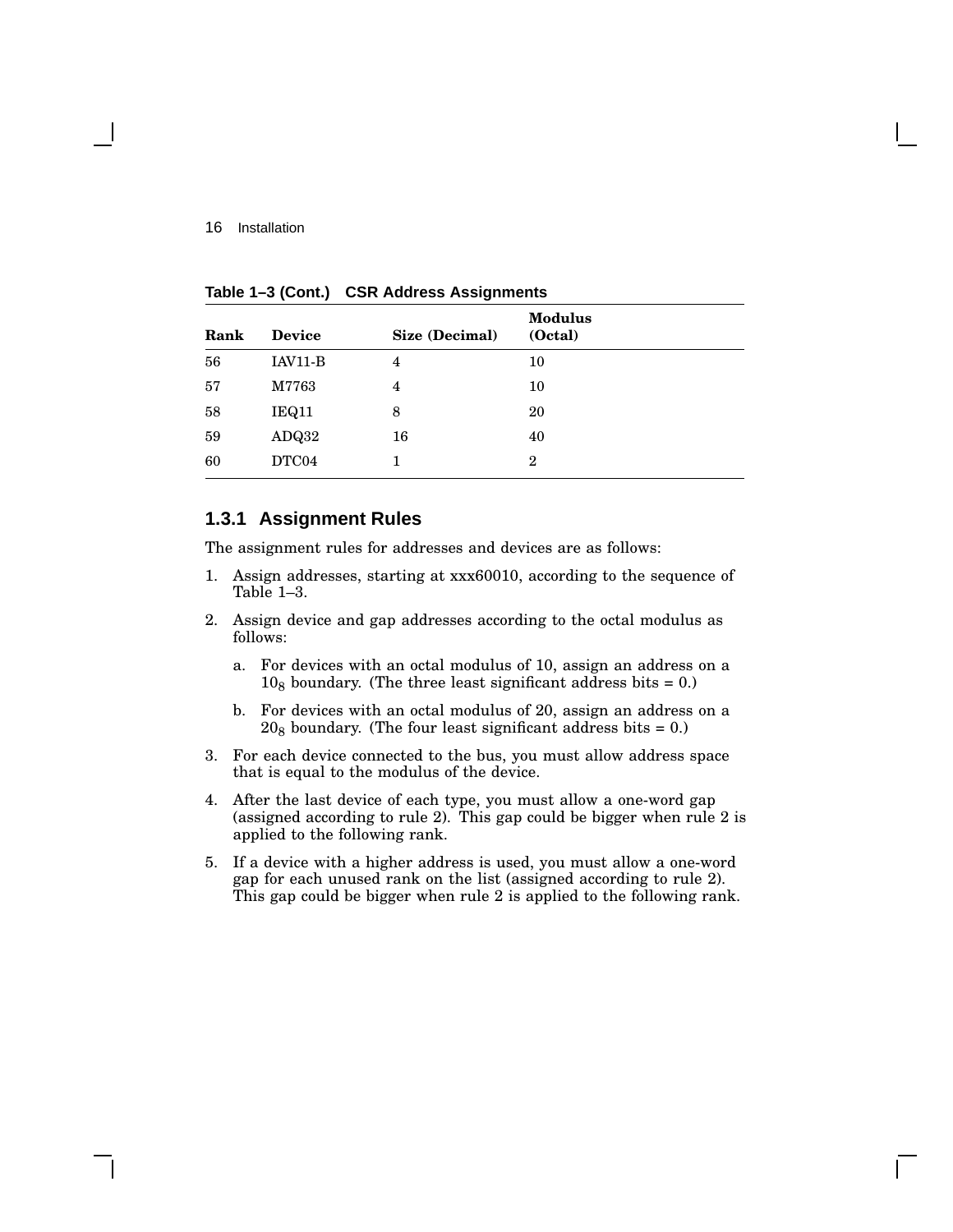#### **1.3.2 Address Assignment Examples**

This section provides two examples of device address assignment for DECvoice. The first example shows how to use the VMS SYSGEN utility to configure new Q-bus devices into the system. SYSGEN is a utility available in the VMS operating system. Only VMS version V5.0 or later can recognize the DECvoice DTC04 Q-bus module. SYSGEN automatically assigns device and vector addresses. The second example shows the proper switch settings for a sample configuration.

#### **1.3.2.1 Using SYSGEN to configure a system**

To use SYSGEN, you must have system manager privileges. The assignment process is automated. You enter device names, and SYSGEN assigns the devices according to how the system is configured. Use SYSGEN as follows:

- 1. Log into the system manager account.
- 2. Enter MCR SYSGEN to access the SYSGEN utility as follows:

#### **\$ MCR SYSGEN**

3. At the SYSGEN> prompt, enter the CONFIGURE command. SYSGEN responds by issuing the DEVICE> prompt.

```
SYSGEN>CONFIGURE
DEVICE>
```
4. At the DEVICE> prompt, enter all the devices currently in the system and all the devices you want to add to the system. The following example shows how to enter the RQDX3, TK50, DEQNA, and DTC04 devices:

```
DEVICE> RQDX3\bold)
%SYSGEN-I-EQV_NOTICE, equivalent name - device RQDX3 will be output as UDA
DEVICE> TK50
%SYSGEN-I-EQV_NOTICE, equivalent name - device TK50 will be output as TU81
DEVICE> DEQNA
%SYSGEN-I-EQV_NOTICE, equivalent name - device DEQNA will be output as QNA
DEVICE> DTC04,4
```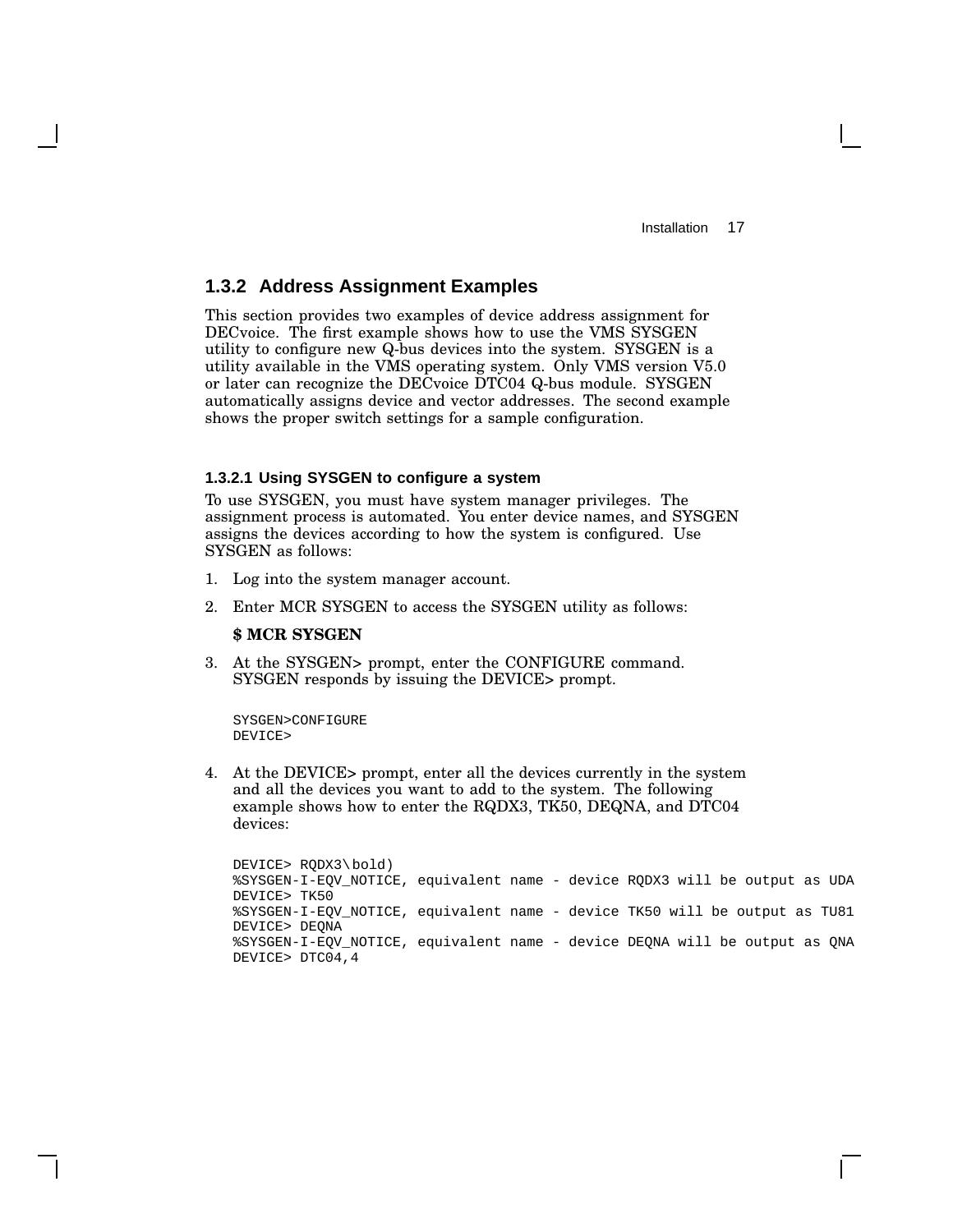- 18 Installation
- 5. To check how SYSGEN has configured the system, type  $\text{CTRL}|\mathbb{Z}|\text{at}$ the DEVICE> prompt. Then exit SYSGEN.

|               | DEVICE> CTRL Z          |           |                |                                      |              |  |
|---------------|-------------------------|-----------|----------------|--------------------------------------|--------------|--|
| Device: UDA   |                         | Name: PUA |                | CSR: 772150    Vector: 154           | Support: yes |  |
|               | Device: TU81 Name: PTA  |           |                | CSR: 774500 Vector: 260 Support: yes |              |  |
|               | Device: ONA Name: XOA   |           |                | CSR: 774440    Vector: 120           | Support: yes |  |
|               | Device: DTC04 Name: VXA |           | CSR: 761142*   | Vector: 300*                         | Support: no  |  |
|               | Device: DTC04 Name: VXB |           | $CSR: 761144*$ | Vector: 310*                         | Support: no  |  |
| Device: DTC04 |                         | Name: VXC | CSR: 761146*   | Vector: 320*                         | Support: no  |  |
| Device: DTC04 |                         | Name: VXD | CSR: 761150*   | Vector: 330*                         | Support: no  |  |

#### **1.3.2.2 Setting the switches for a system configuration**

This example show how to configure a system with an RQDX3, TK50, DEQNA, two DHV11 modules, and two DTC04 modules.

```
$ MCR SYSGEN
SYSGEN> configure
DEVICE> rqdx3
%SYSGEN-I-EQV_NOTICE, equivalent name - device RQDX3 will be output as UDA
DEVICE> deqna
%SYSGEN-I-EQV_NOTICE, equivalent name - device DEQNA will be output as QNA
DEVICE> tk50
%SYSGEN-I-EQV_NOTICE, equivalent name - device TK50 will be output as TU81
DEVICE> dhv11,2
DEVICE> dtc04,2
DEVICE> CTRL Z<br>Device: UDA M
                 Name: PUA CSR: 772150 Vector: 154 Support: yes
Device: TU81 Name: PTA CSR: 774500 Vector: 260 Support: yes<br>Device: QNA Name: XQA CSR: 774440 Vector: 120 Support: yes
Device: QNA Name: XQA CSR: 774440 Vector: 120 Support: yes
                Name: TXA CSR: 760440* Vector: 300*<br>Name: TXB CSR: 760460* Vector: 310*
Device: DHV11 Name: TXB CSR: 760460* Vector: 310* Support: yes
Device: DTC04 Name: VXA CSR: 761242* Vector: 320* Support: no
Device: DTC04 Name: VXB CSR: 761244* Vector: 330* Support: no
SYSGEN> CTRL Z
```
**Example 1–1 Configuring a System with Two DECvoice Modules**

#### **NOTE**

**See the tables in section 1.2 to find the correct switchpack settings for CSRs and Vectors.**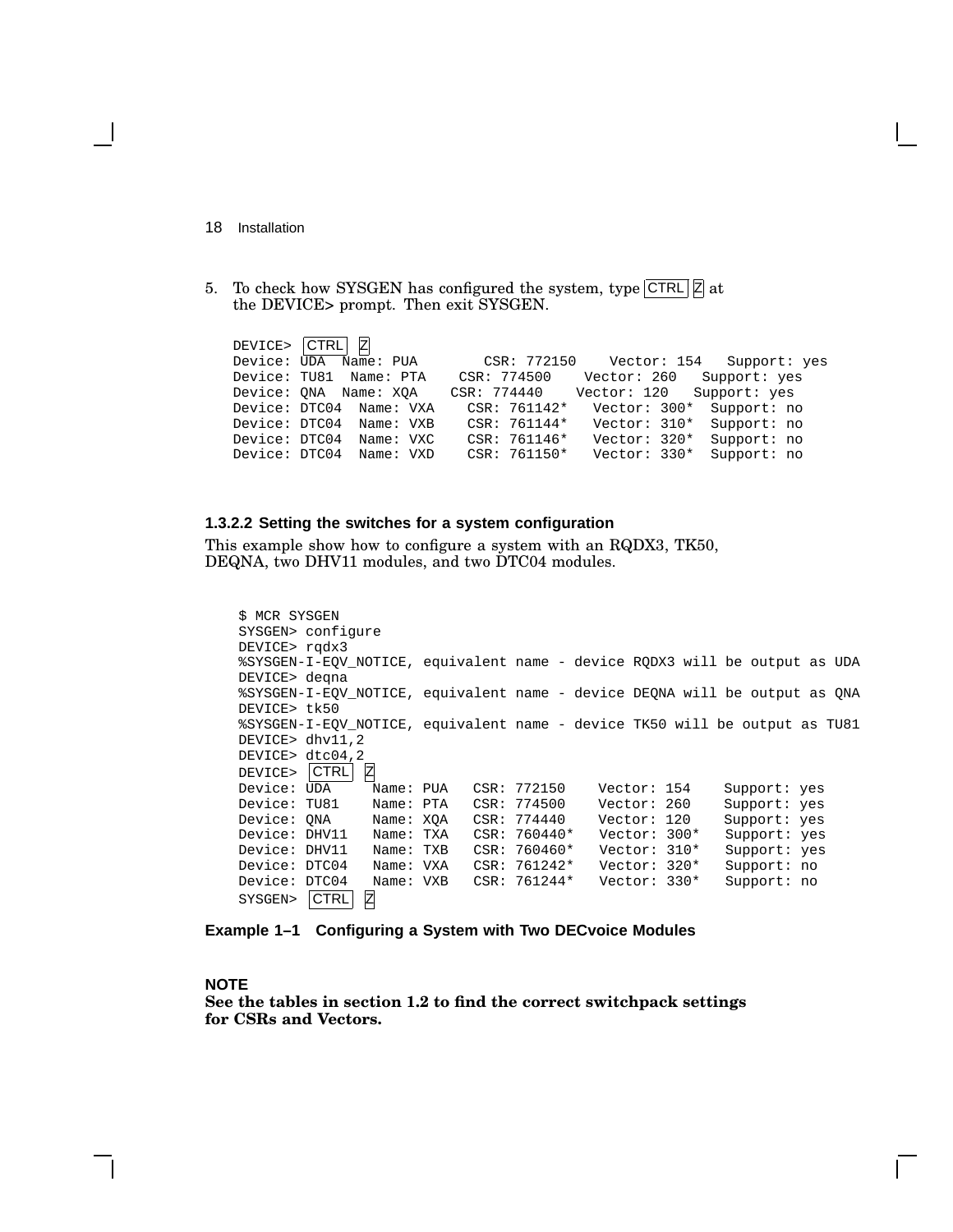The SYSGEN display in Example 1–1 shows that for the first DECvoice the CSR is 761242, and the Vector is 320. The switchpack settings for the first DECvoice are as follows:

The settings for switchpack E67 (moving from S6 to S1) are 0 0 0 1 0 1. The settings for switchpack E68 (moving from S6 to S1) are 0 1 0 0 0 1. The settings for switchpack E59 (moving from S6 to S1) are 0 1 1 0 1 0.

For the second DECvoice the CSR is 761244, and the Vector is 330. The switchpack settings for the second DECvoice are as follows:

The settings for switchpack E67 (moving from S6 to S1) are 0 0 0 1 0 1. The settings for switchpack E68 (moving from S6 to S1) are 0 1 0 0 1 0. The settings for switchpack E59 (moving from S6 to S1) are 0 1 1 0 1 1.

### **1.4 Interrupt Vector Address Assignments**

In a Q-bus system, the addresses between  $300<sub>8</sub>$  and  $774<sub>8</sub>$  are reserved for floating vector space. Assign these addresses in sequence as listed in Table 1–4.

Each device needs two 16-bit locations for each vector. For example, a device with one receive and one transmit vector needs four words of vector space.

#### **1.4.1 Assignment Rules**

The vector assignment rules are as follows:

- 1. Each device uses a vector address equal to n words, where n is the Size listed in Table 1–4. For example, DECvoice uses four words of vector space. If the device's vector was  $300<sub>8</sub>$ , the next available vector would be at  $310_8$ .
- 2. There are no gaps between vectors, except those needed to align an octal modulus.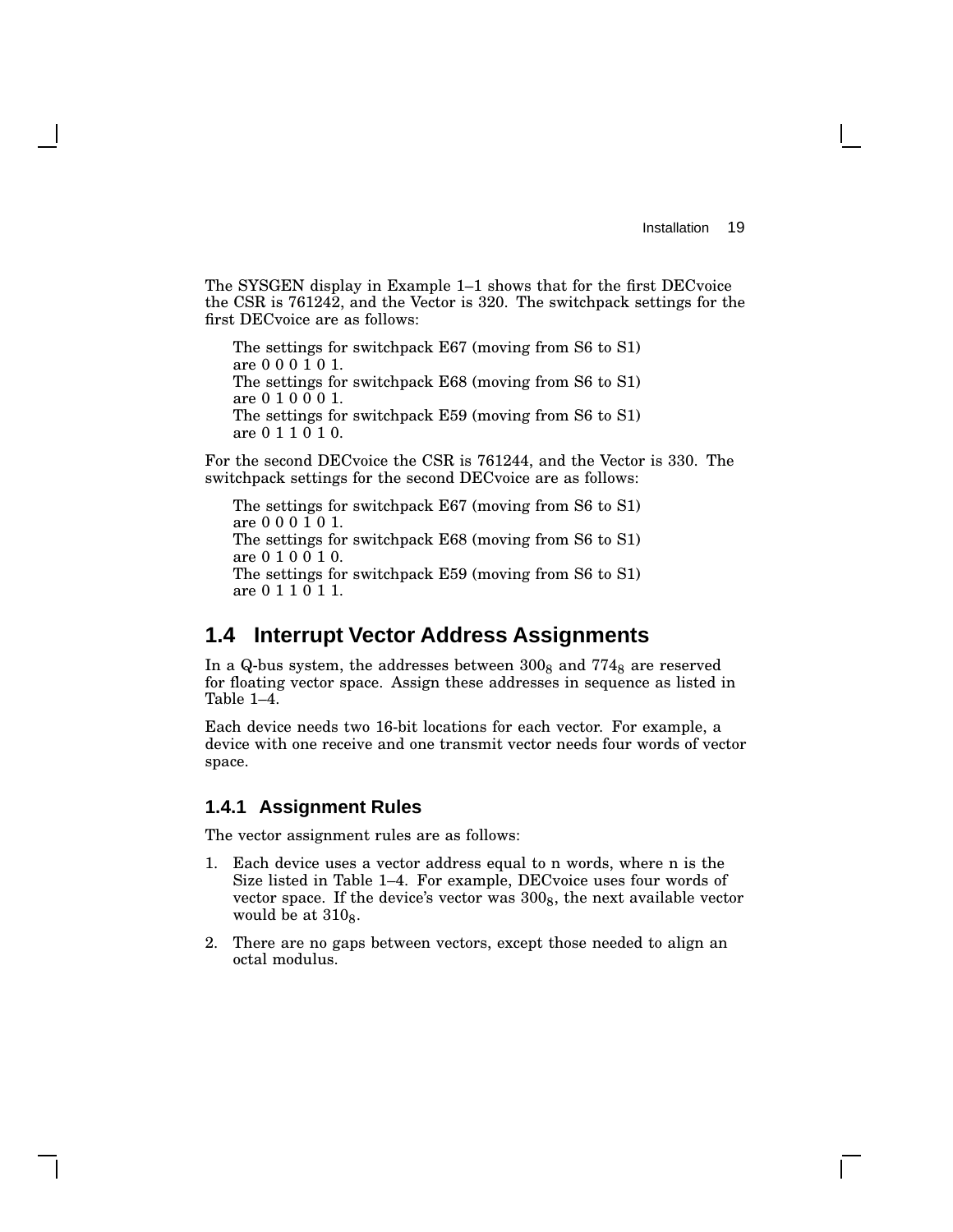$\blacksquare$ 

| Rank                    | <b>Device</b>                               | <b>Size</b><br>(Decimal) | <b>Modulus</b><br>(Octal) |  |
|-------------------------|---------------------------------------------|--------------------------|---------------------------|--|
| $\mathbf{1}$            | $\rm DC11$                                  | $\overline{\mathbf{4}}$  | 10                        |  |
| $\mathbf{1}$            | ${\rm T} {\rm U} 58$                        | $\overline{\mathbf{4}}$  | $10\,$                    |  |
| $\overline{2}$          | KL11 <sup>1</sup>                           | $\overline{\mathbf{4}}$  | 10                        |  |
| $\overline{2}$          | $\rm DL11\text{-}A^1$                       | $\overline{\mathbf{4}}$  | 10                        |  |
| $\boldsymbol{2}$        | $\rm DL11\hbox{-}B^1$                       | $\overline{4}$           | 10                        |  |
| $\boldsymbol{2}$        | $\rm{DLV11-J}$                              | 16                       | 10                        |  |
| $\overline{2}$          | DLV11, DLV11-F                              | $\overline{\mathbf{4}}$  | 10                        |  |
| 3                       | DP11                                        | $\overline{4}$           | $10\,$                    |  |
| $\overline{\mathbf{4}}$ | $\rm DM11\text{-}A$                         | $\overline{\mathbf{4}}$  | $10\,$                    |  |
| 5                       | $\rm DN11$                                  | $\boldsymbol{2}$         | $\overline{4}$            |  |
| $\bf 6$                 | $\rm DM11\text{-}BB/AA$                     | $\,2$                    | $\overline{\mathbf{4}}$   |  |
| 7                       | DH11 modem control                          | $\overline{2}$           | $\overline{4}$            |  |
| 8                       | DR11-A, DRV11-B                             | $\overline{\mathbf{4}}$  | $10\,$                    |  |
| 9                       | DR11-C, DRV11                               | $\overline{4}$           | $10\,$                    |  |
| 10                      | PA611 (reader +<br>punch)                   | 8                        | $10\,$                    |  |
| 11                      | LPD11                                       | $\overline{\mathbf{4}}$  | 10                        |  |
| 12                      | DI07                                        | $\overline{4}$           | 10                        |  |
| 13                      | <b>DX11</b>                                 | $\overline{\mathbf{4}}$  | 10                        |  |
| 14                      | $\rm DL11\text{-}C$ to $\rm DLV11\text{-}F$ | $\overline{4}$           | $10\,$                    |  |
| 15                      | $\rm{DJ11}$                                 | $\overline{\mathbf{4}}$  | 10                        |  |
| 16                      | <b>DH11</b>                                 | $\overline{\mathbf{4}}$  | $10\,$                    |  |
| 17                      | VT40                                        | $\,8\,$                  | 10                        |  |
| 17                      | ${\tt VSV11}$                               | $\,8\,$                  | $10\,$                    |  |
| 18                      | $\operatorname{LPS11}$                      | $12\,$                   | 10                        |  |
| 19                      | DQ11                                        | 4                        | 10                        |  |
| 20                      | KW11-W, KWV11                               | $\overline{\mathbf{4}}$  | 10                        |  |

 $\bar{\Gamma}$ 

**Table 1–4 Floating Vector Address Assignments**

 $^{\rm 1}{\rm A}$  KL11 or DL11 used as the console has a fixed vector.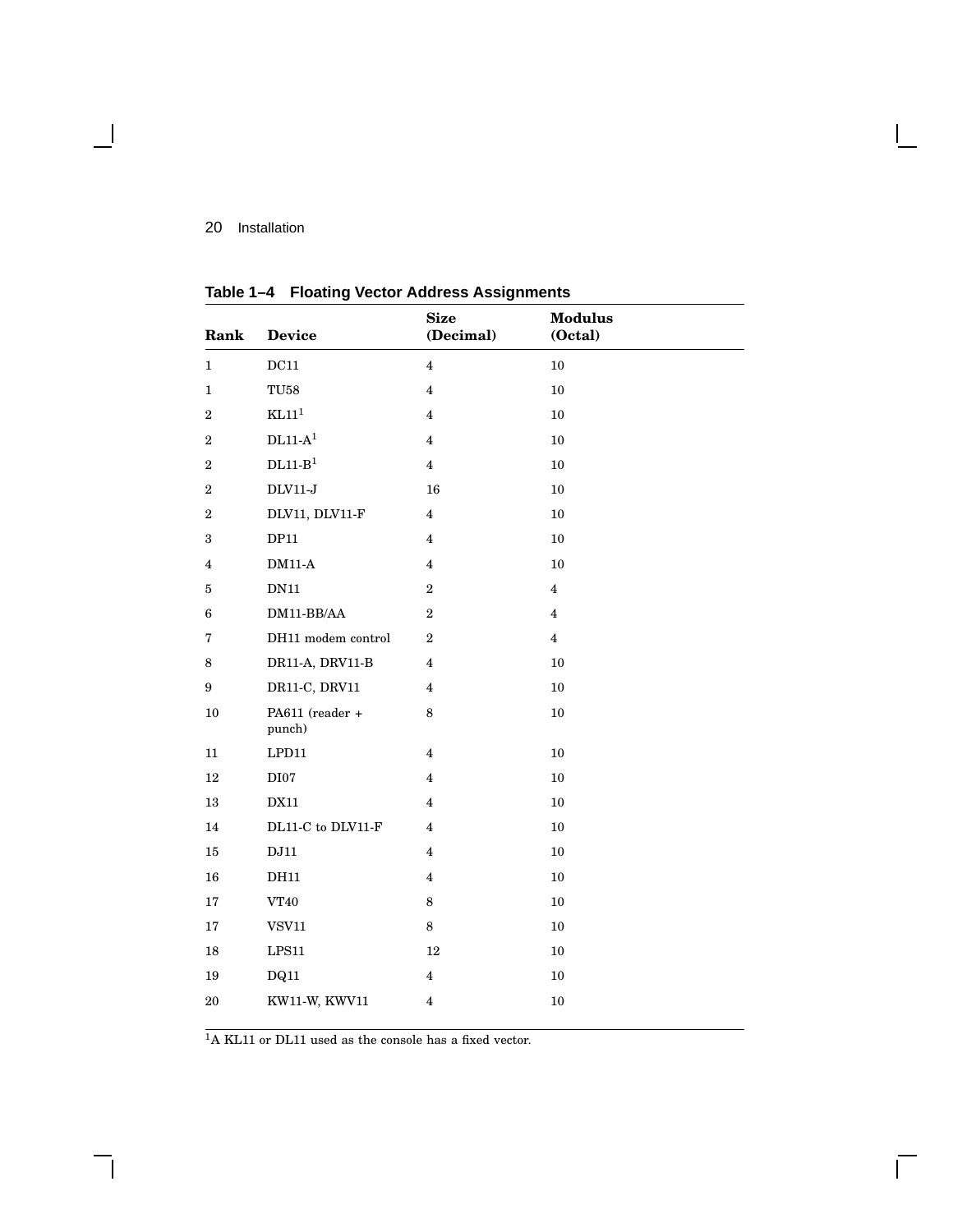$\overline{\Gamma}$ 

| Rank   | <b>Device</b>             | <b>Size</b><br>(Decimal) | <b>Modulus</b><br>(Octal) |                            |
|--------|---------------------------|--------------------------|---------------------------|----------------------------|
| $21\,$ | DU11, DUV11               | $\overline{\mathbf{4}}$  | $10\,$                    |                            |
| 22     | <b>DUP11</b>              | $\overline{4}$           | 10                        |                            |
| 23     | $DV11 + modem$<br>control | $\boldsymbol{6}$         | 10                        |                            |
| 24     | $LK11-A$                  | 4                        | 10                        |                            |
| 25     | <b>DWUN</b>               | 4                        | 10                        |                            |
| 26     | DMC11/DMR11               | $\overline{4}$           | $10\,$                    | (DMC)<br>before<br>DMR)    |
| 27     | DZ11/DZS11/DZV11,         |                          |                           | (DFA before<br>DZx)        |
|        | DZQ11, DFA01, DZ32        | $\overline{\mathbf{4}}$  | 10                        | (DZ11<br>before<br>DZ32)   |
| 28     | KMC11                     | $\overline{4}$           | 10                        |                            |
| 29     | LPP11                     | $\overline{\mathbf{4}}$  | 10                        |                            |
| 30     | VMV21                     | $\overline{\mathbf{4}}$  | $10\,$                    |                            |
| 31     | VMV31                     | $\overline{\mathbf{4}}$  | 10                        |                            |
| 32     | VTV01                     | $\overline{\mathbf{4}}$  | 10                        |                            |
| $33\,$ | DWR70                     | $\overline{\mathbf{4}}$  | 10                        |                            |
| 34     | $\rm RL11/RLV11^{2}$      | $\,2$                    | $\overline{4}$            |                            |
| 35     | TS11, TU80 <sup>2</sup>   | $\boldsymbol{2}$         | $\overline{4}$            |                            |
| 36     | $LPA11-K$                 | $\overline{\mathbf{4}}$  | 10                        |                            |
| 37     | $\rm IP11/IP300^2$        | $\boldsymbol{2}$         | $\overline{4}$            |                            |
| 38     | <b>KW11-C</b>             | 4                        | 10                        |                            |
| 39     | $\rm RX11/RX211^2$        | $\,2$                    | $\overline{\mathbf{4}}$   |                            |
|        | RXV11/RXV21               |                          |                           | (RX11)<br>before<br>RX211) |

**Table 1–4 (Cont.) Floating Vector Address Assignments**

 $\mathbf{I}$ 

H

<sup>2</sup>The first device of this type has a fixed vector. Any extra devices have floating vectors.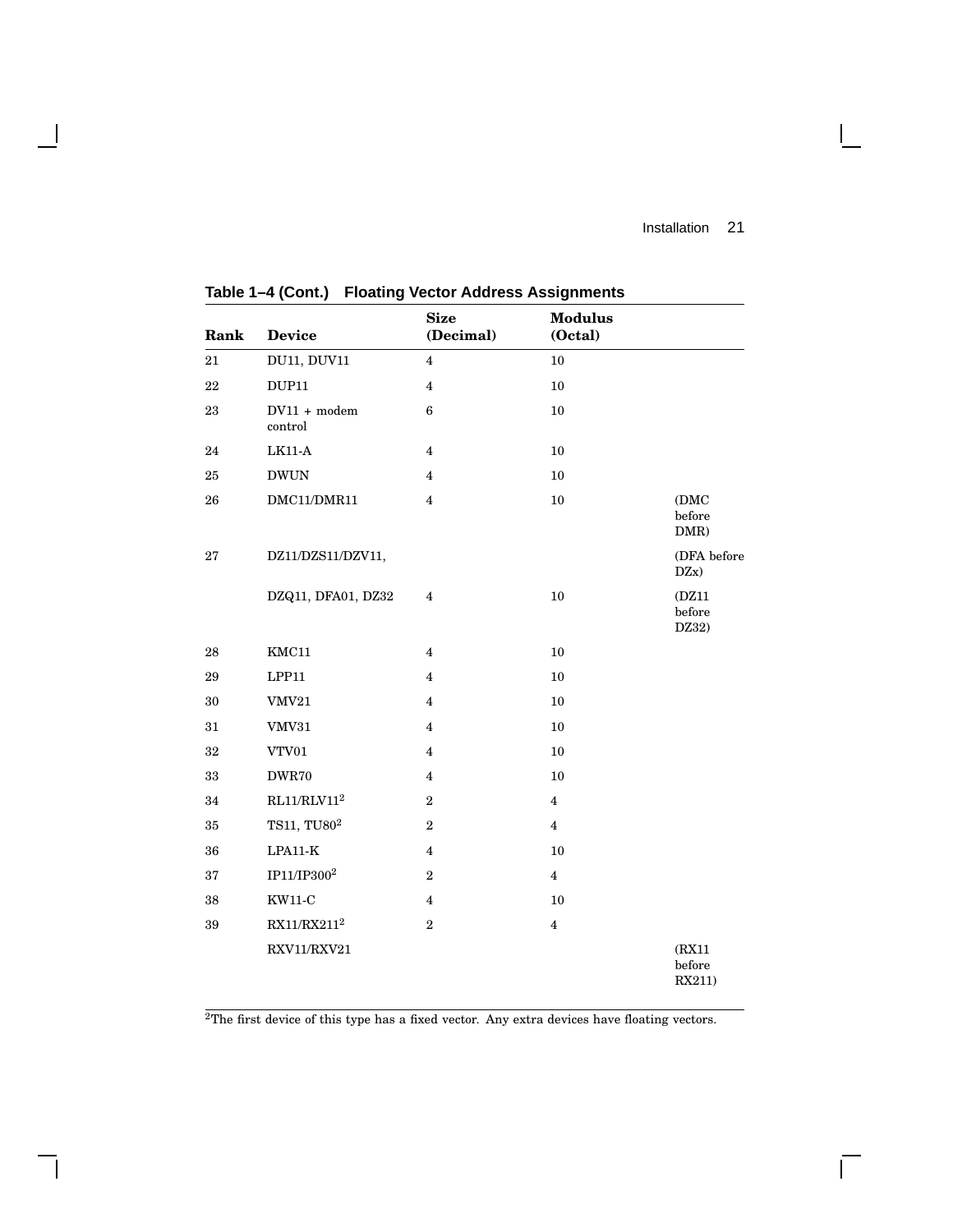- 1

| Rank   | <b>Device</b>                       | <b>Size</b><br>(Decimal) | <b>Modulus</b><br>(Octal) |                     |
|--------|-------------------------------------|--------------------------|---------------------------|---------------------|
| 40     | $DR11-W$                            | $\,2$                    | $\overline{4}$            |                     |
| 41     | $\mathrm{DR11}\text{-}\mathrm{B}^2$ | $\overline{2}$           | $\overline{\mathbf{4}}$   |                     |
| 42     | DMP11                               | $\overline{\mathbf{4}}$  | $10\,$                    |                     |
| 43     | DPV11                               | $\overline{\mathbf{4}}$  | 10                        |                     |
| 44     | ML11 <sup>3</sup>                   | $\,2$                    | $\overline{4}$            | (MASSBUS<br>device) |
| 45     | IBB11                               | $\overline{\mathbf{4}}$  | 10                        |                     |
| 46     | DMV11                               | $\overline{\mathbf{4}}$  | $10\,$                    |                     |
| 47     | DEUNA/DEQNA/DELQA <sup>2</sup> 2    |                          | $\overline{4}$            |                     |
| 48     | $\mathrm{UDA}50^2$                  | $\boldsymbol{2}$         | $\overline{\mathbf{4}}$   |                     |
| 49     | $\rm DMF32$                         | 16                       | $\overline{\mathbf{4}}$   |                     |
| 50     | KMS11                               | $\bf 6$                  | $10\,$                    |                     |
| 51     | $PCL11-B$                           | $\overline{4}$           | $10\,$                    |                     |
| $52\,$ | ${\rm V} {\rm S} 100$               | $\,2$                    | $\overline{\mathbf{4}}$   |                     |
| $53\,$ | $MSCP$ (tape) $^{2}$                | $\,2$                    | $\overline{4}$            |                     |
| 54     | KMV11                               | $\overline{\mathbf{4}}$  | $10\,$                    |                     |
| 55     | Reserved                            | 4                        | $10\,$                    |                     |
| 56     | $\operatorname{IEX}$                | 4                        | 10                        |                     |
| 57     | DHV11, DHU11                        | $\overline{4}$           | $10\,$                    |                     |
| 58     | DMZ32, CPI32<br>(asynch)            | 12                       | $\overline{4}$            |                     |
| 59     | CPI32 (synch)                       | 12                       | $\overline{4}$            |                     |
| 60     | $QVSS^2$                            | $\overline{4}$           | $10\,$                    |                     |
| 61     | ${\tt VS31}$                        | $\,2$                    | $\overline{\mathbf{4}}$   |                     |
| 62     | $\ensuremath{\text{LNV11}}$         | $\boldsymbol{2}$         | $\overline{4}$            |                     |
| 63     | QPSS (LNV21)                        | $\,2$                    | $\overline{4}$            |                     |
| 64     | <b>DTQNA</b>                        | $\,2$                    | $\bf 4$                   |                     |
|        |                                     |                          |                           |                     |

**Table 1–4 (Cont.) Floating Vector Address Assignments**

 ${}^{2}\mathrm{The\ first\ device\ of\ this\ type\ has\ a\ fixed\ vector.}$  Any extra devices have floating vectors.  $^3\rm{ML11}$  is a MASSBUS device that can connect to a UNIBUS through a bus adapter.

 $\overline{\Gamma}$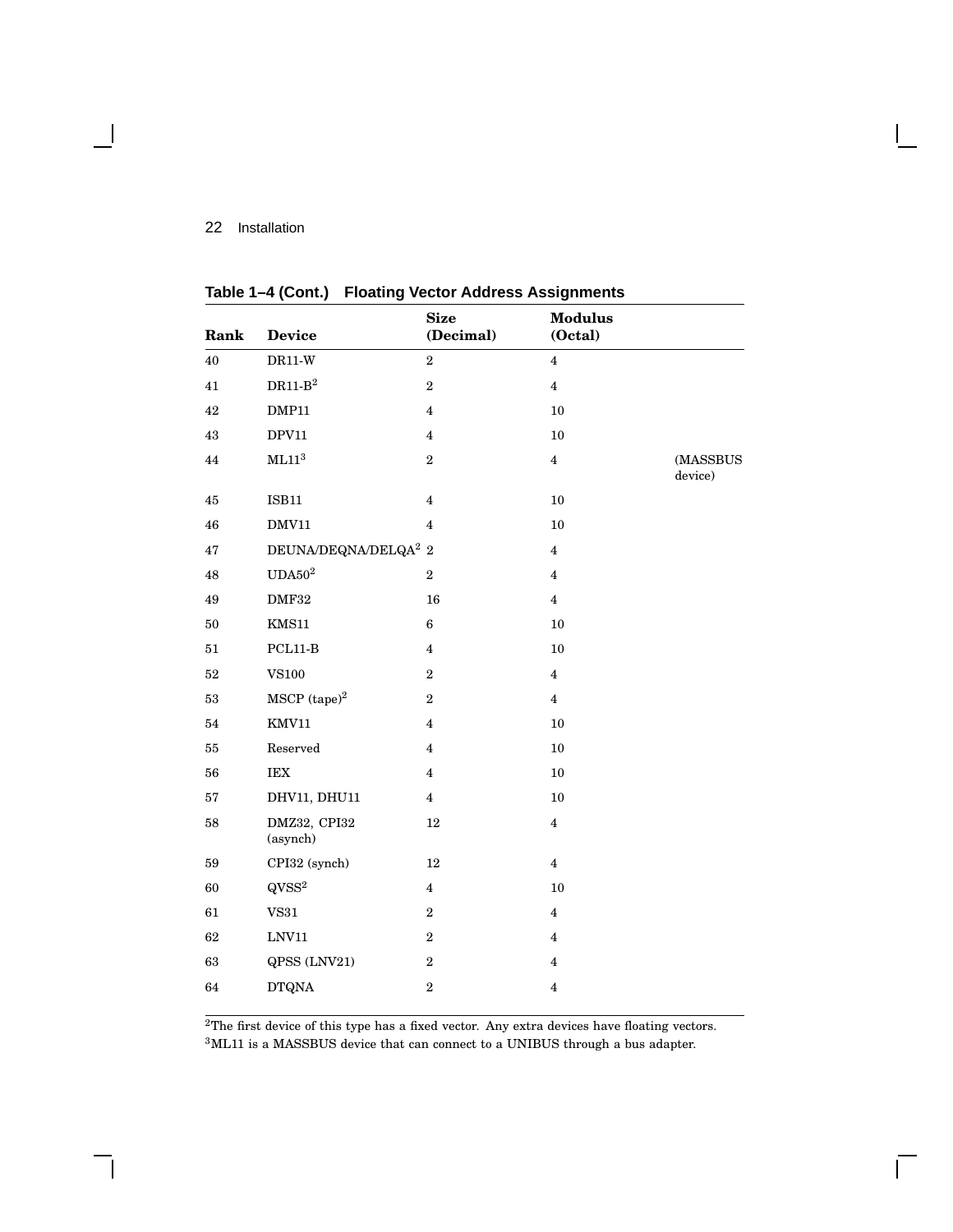$\overline{\Gamma}$ 

| Rank   | <b>Device</b>             | <b>Size</b><br>(Decimal) | <b>Modulus</b><br>(Octal) |
|--------|---------------------------|--------------------------|---------------------------|
| 65     | DSV11                     | $\overline{2}$           | $\overline{4}$            |
| 66     | <b>QSAM</b>               | $\overline{\mathbf{4}}$  | 10                        |
| 67     | $ADV11-C$                 | $\overline{\mathbf{4}}$  | 10                        |
| 68     | $AAV11-C$                 | $\boldsymbol{0}$         | $\boldsymbol{0}$          |
| 69     | $\mbox{AXV11-C}\mbox{^2}$ | $\overline{\mathbf{4}}$  | $10\,$                    |
| 70     | $KWV11-C$                 | $\overline{4}$           | $10\,$                    |
| 71     | $ADV11-D$                 | $\overline{\mathbf{4}}$  | 10                        |
| 72     | $AAV11-D$                 | $\overline{\mathbf{4}}$  | 10                        |
| 73     | QDSS                      | $\bf 6$                  | $20\,$                    |
| 74     | $DRV11-J$                 | $32\,$                   | $\overline{4}$            |
| 75     | DRQ3B                     | $\overline{4}$           | $10\,$                    |
| 76     | <b>VSV24</b>              | $\,2$                    | $\overline{\mathbf{4}}$   |
| 77     | VSV21                     | $\,2$                    | $\overline{4}$            |
| 78     | IBQ01                     | $\,2$                    | $\overline{4}$            |
| 79     | $IDV11-A$                 | $\,2$                    | $10\,$                    |
| 80     | $IDV11-D$                 | $\,2$                    | $10\,$                    |
| 81     | $\text{IAV11-A}$          | $\overline{\mathbf{4}}$  | $10\,$                    |
| $82\,$ | M7763                     | $\overline{\mathbf{4}}$  | 10                        |
| 83     | IEQ11                     | $\overline{\mathbf{4}}$  | $10\,$                    |
| 84     | ADQ32                     | $\overline{4}$           | 10                        |
| 85     | DTC04                     | $\overline{\mathbf{4}}$  | $10\,$                    |

**Table 1–4 (Cont.) Floating Vector Address Assignments**

 $\overline{\phantom{a}}$ 

The first device of this type has a fixed vector. Any extra devices have floating vectors.

For an example of how to set the vector address, see Section 1.3.2.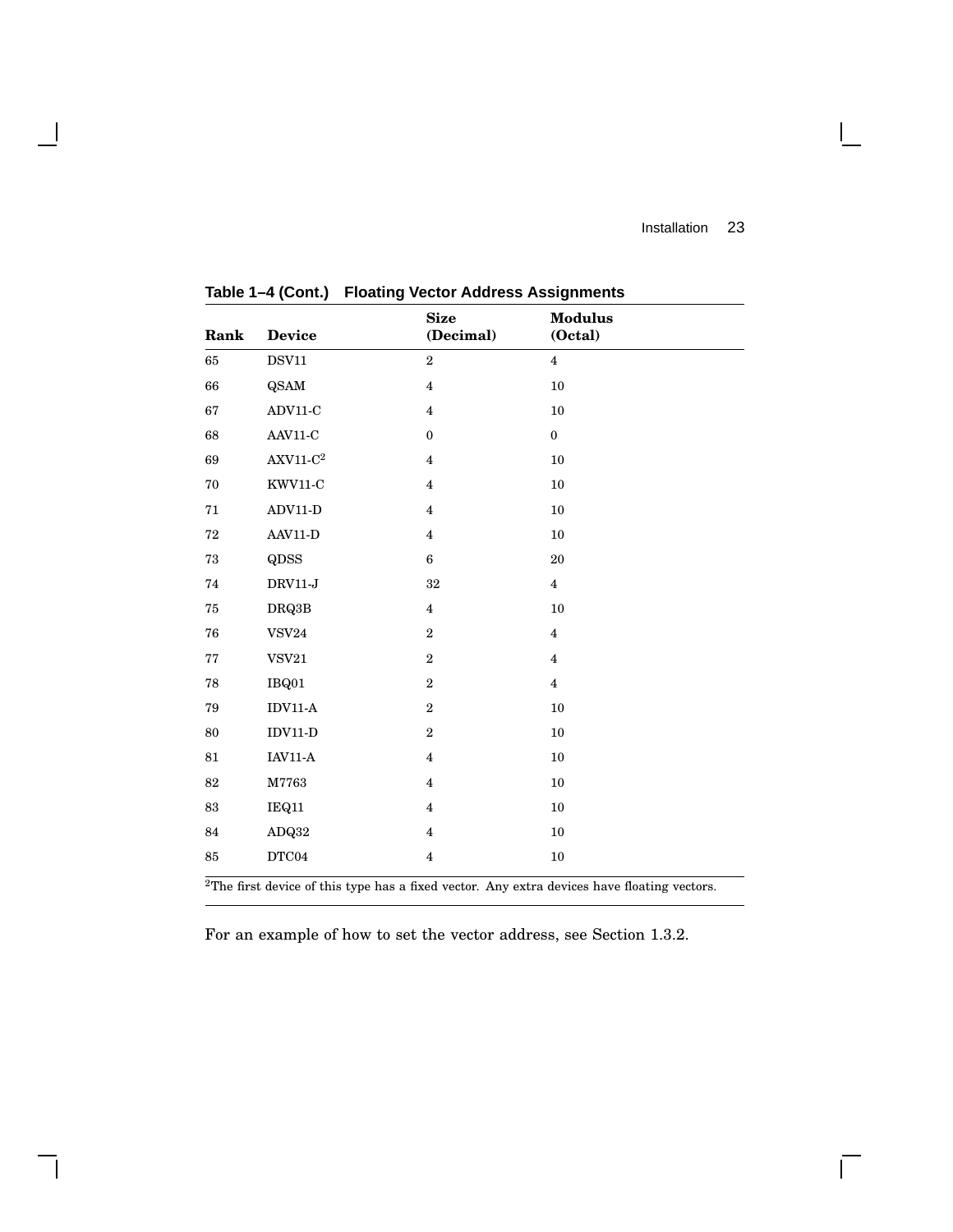$\blacksquare$ 

## **1.5 Verifying the Installation**

Chapter 5 of this document describes the troubleshooting, testing and diagnostic procedures available for DECvoice. For information on verifying the installation, refer to Chapter 5.

 $\Box$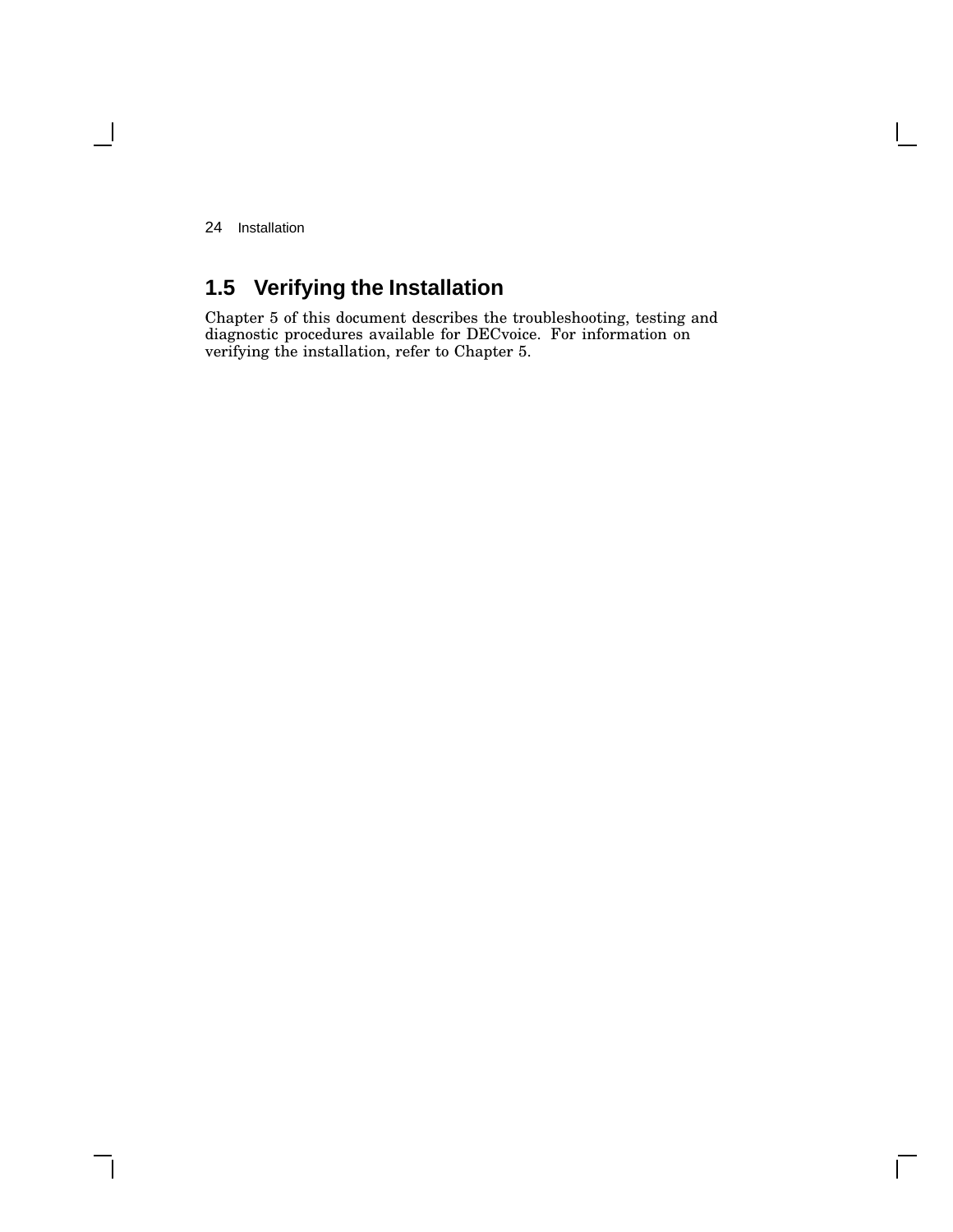# **2 System Overview**

This chapter provides an overview of the the DECvoice DTC04 system. The DECvoice system is an integrated hardware and software product that provides a MicroVAX II computer with a voice application platform. The complete system includes hardware and software components. Figure 2-1 is a functional block diagram of the system.

MA-0553-88

**Figure 2–1 The Complete DECvoice System**

 $\mathsf{L}$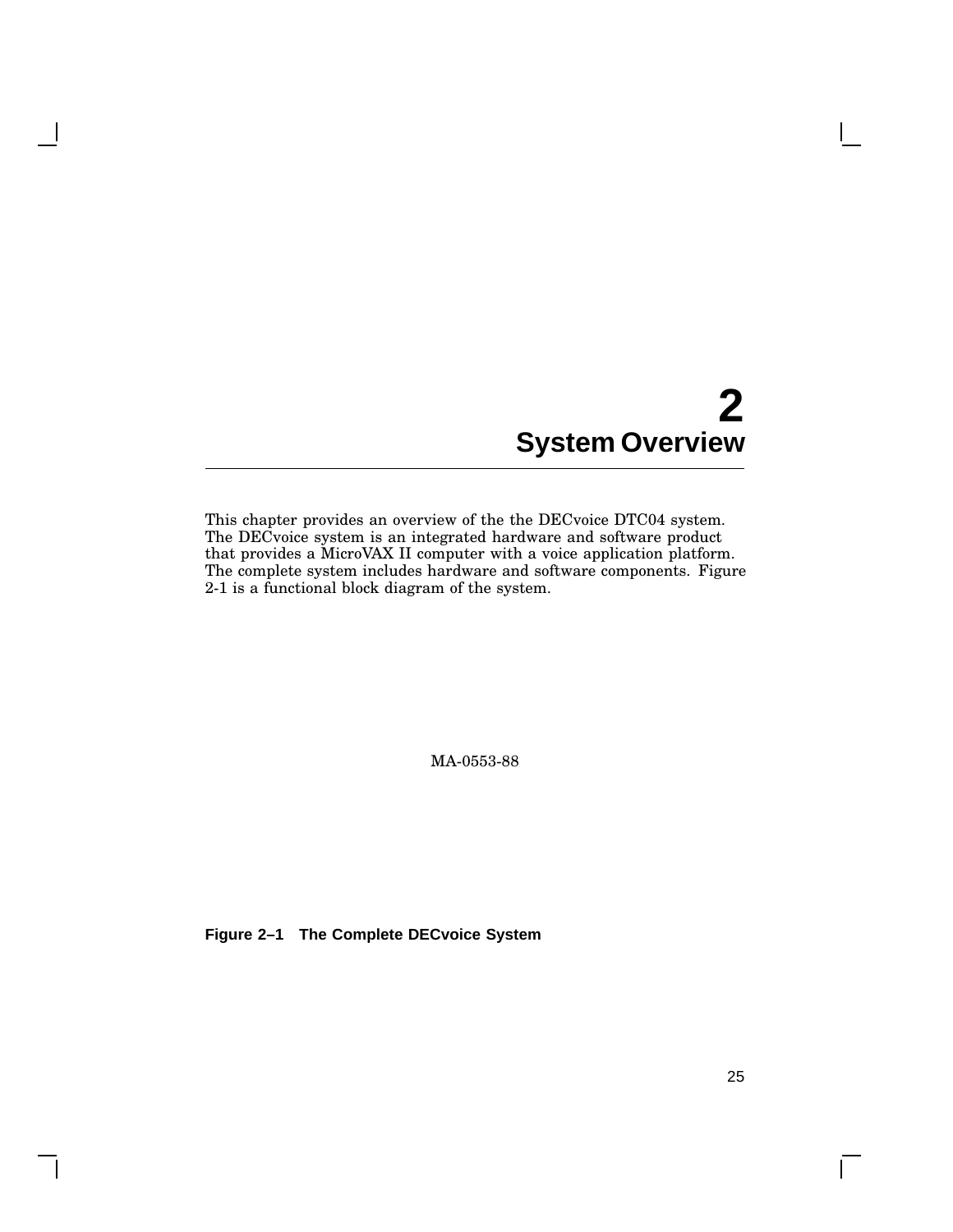26 System Overview

MA-0554-88

#### **Figure 2–2 DECvoice DTC04 Module and TLI Assembly**

The hardware components include the DECvoice DTC04 Q-bus module and telephone line interface (TLI) assembly with cables. Figure 2-2 shows the hardware components.

The software components include the DECvoice Run-Time Library (RTL), ancilliary control process (ACP), device driver, and system firmware.

This document deals mainly with the hardware. For a detailed description of the DECvoice software components, see the *DECvoice Software Reference Manual*.

### **2.1 Features**

This section describes the DTC04 Q-bus module and the TLI assembly components.

#### **2.1.1 DTC04 Q-bus Module**

The DTC04 module is the heart of the DECvoice system. This module provides the following capabilities:

- Text-to-speech conversion capabilites of the DECtalk DTC03 system
- Speaker-independent voice recognition of the numbers 0 through 9, and the words "yes," "no," and "oh"
- Speaker-dependent voice recognition of up to 50 words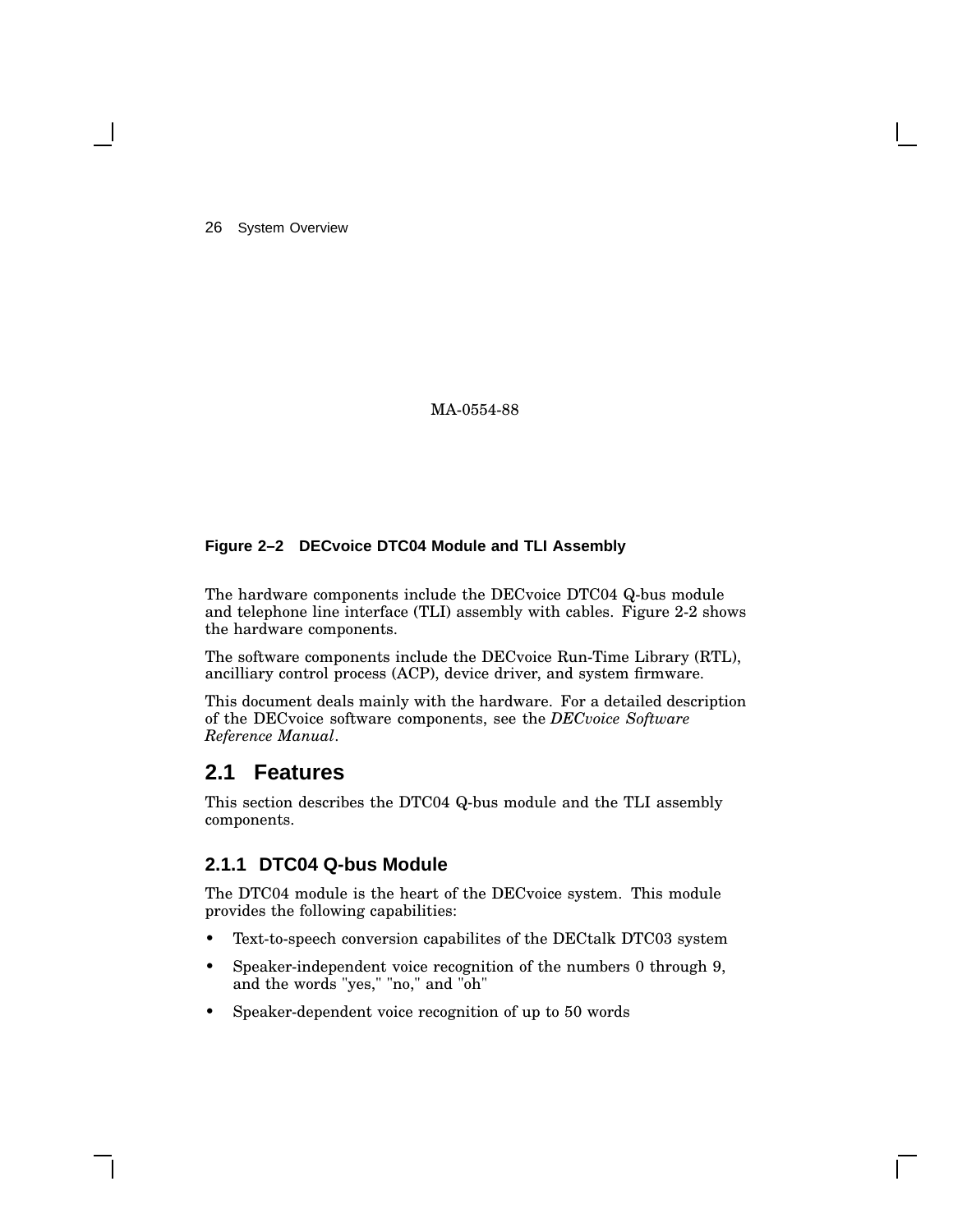- Digitized speech recording and playback, including full bandwidth and low-bit-rate voice encoding
- Control of the TLI that includes DTMF tone signal detection, call progress detection, and outward pulse and DTMF dialing

#### **2.1.2 TLI Assembly**

The TLI assembly connects the DTC04 module to the telephone network. The TLI has the following capabilities:

- Standard tip and ring connection over analog telephone lines with USOC RJ11 service
- Incoming call (ring) detection
- Line current interruption (wink) detection
- Outward pulse dial and switchhook flash

The TLI meets the standards of FCC Part 68—U.S. Telephonics and Canadian DOC Telecommunications.

# **2.2 Physical Description**

This section describes the DTC04 module and TLI assembly hardware.

#### **2.2.1 DTC04 Module**

The DTC04 voice module is a quad-height, 25.8 x 20.6 centimeter (10.5 x 8.4 inch) Q-bus module. It contains all the voice processing circuitry for the DECvoice system. The DTC04 module plugs into a Digital MicroVAX II Q-bus processor. The module connects to the TLI assembly through a 20-pin ribbon cable connector.

#### **2.2.2 TLI Assembly**

The TLI assembly consists of a two-card stack and a metal plate. The circuitry in the assembly is logically divided in half so that each TLI can support two DECvoice DTC04 modules. One card contains all the TLI circuitry. The other card contains the circuitry to communicate with the DTC04 voice module. The assembly measures 13.3 cm x 8.6 cm x 3.18 cm (5.25 x 3.4 x 1.25 inches). The assembly can connect to two telephone lines through two separate AT&T RJ11 connectors. The assembly can connect to two DTC04 voice modules through two separate 20-pin ribbon cable connectors.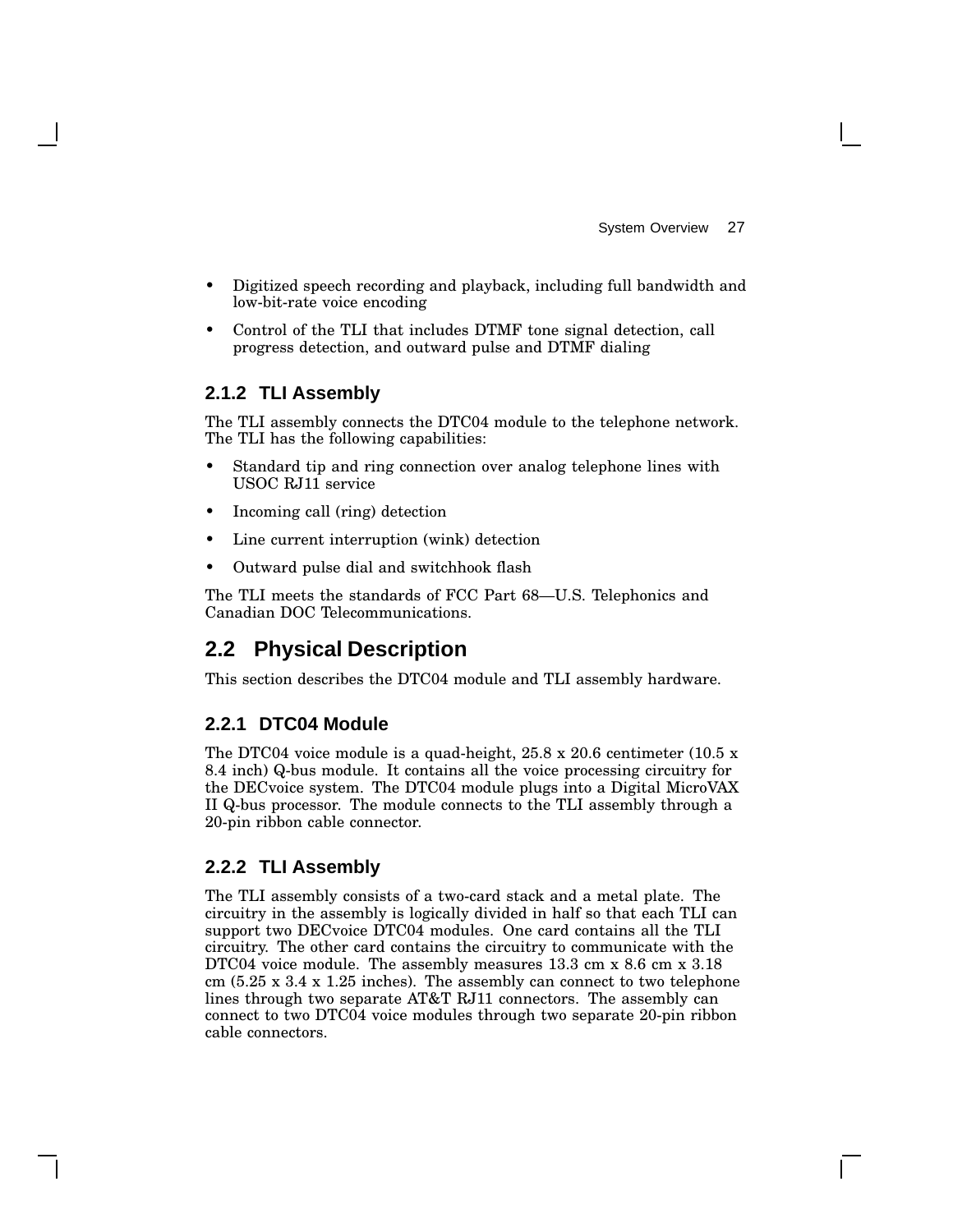28 System Overview

The assembly can install into any of the following components.

- BA23 pedestal or single-box rack
- BA123 world box
- H9642 cabinets

# **2.3 Functional Description**

This section describes how the DTC04 module and the TLI assembly operate.

#### **2.3.1 DTC04 Module**

The DTC04 module consists of three functional blocks: the main processor, signal processor, and Q-bus interface. These blocks communicate through interrupts and 64 Kbyte windows into the main processor's 1 Mbyte memory space.

#### **Main Processor**

The main processor consists of an 8 MHz Intel 80186 microprocessor coupled to the 1 Mbyte shared memory. The main processor performs the following functions:

- Controls communication with the host system.
- Implements the text-to-vocal tract control portion of text-to-speech translation.
- Performs buffer management for speech recording and playback.
- Processes that part of speech recognition that is not handled by the signal processor.

#### **Signal Processor**

The signal processor consists of a Texas Instruments TMS320C25 or TMS320 family digital signal processor, 64 Kbytes of high-speed static random access memory, and a shared-memory interface. The sharedmemory interface provides communication between the main processor and signal processor. The signal processor performs the following functions:

- Implements the vocal tract model that the text-to-speech system uses.
- Compresses and expands stored speech.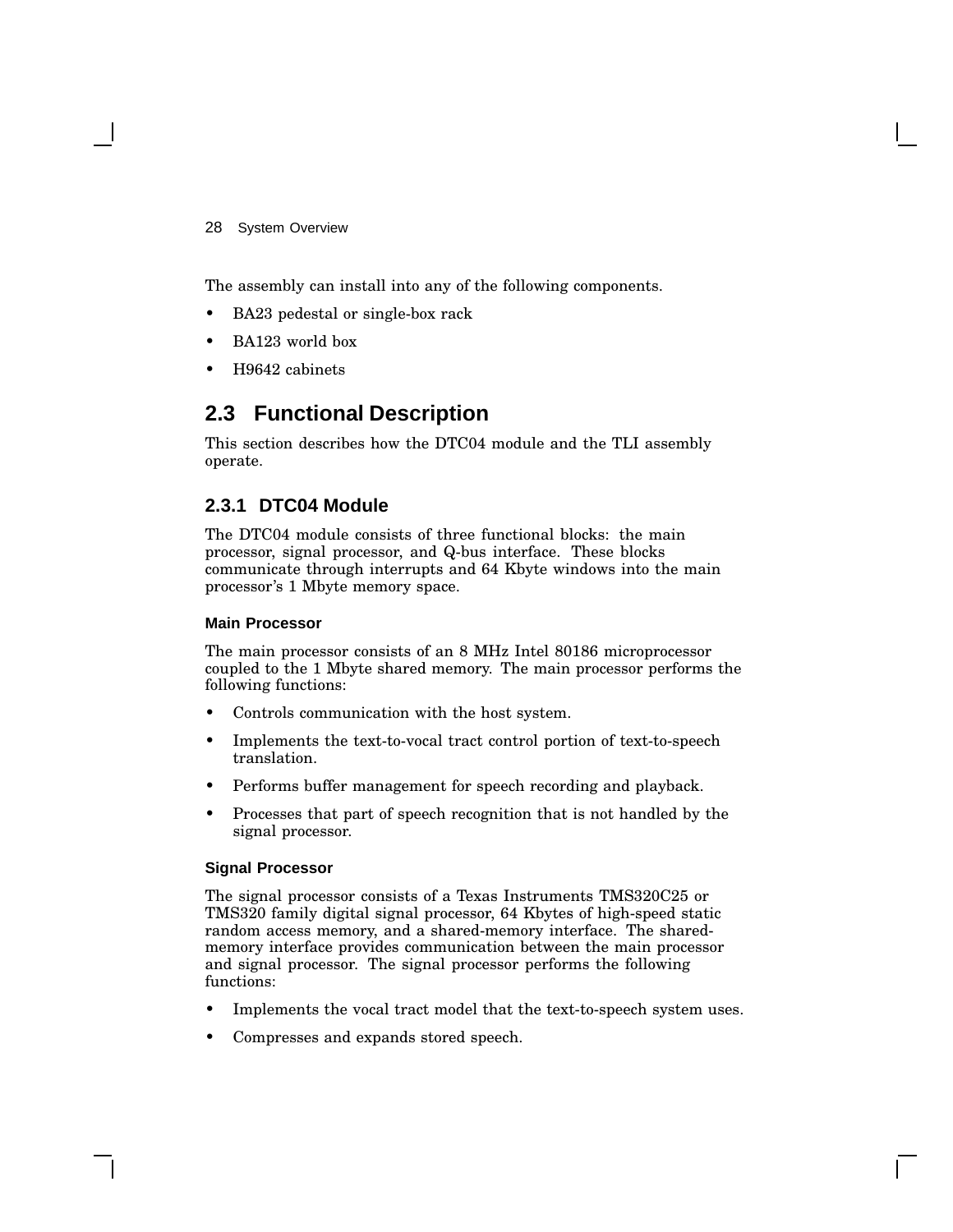- Performs the analysis half of the speech recognition system.
- Performs the analysis half of call progress detection.
- Controls the telephone line interface.
- Generates tone dialing.

#### **Q-bus Interface**

The Q-bus interface consists of a slave section and a memory interface section. The slave section contains the control and status register and sends interrupts to the host. The memory interface section provides communication between the Q-bus and module.

#### **2.3.2 TLI Assembly**

The TLI assembly is functionally divided into two halves. One half controls communication with the telephone network. The other half controls communication with the DTC04 voice module. The heart of the TLI is the Intel 29C50 Subscriber Line Datalink chip. This chip uses the Intel SLD protocol to control communication between the DTC04 module and the telephone network.

#### **Communication with the Telephone Network**

The half of the TLI that controls communication with the telephone network is divided into five functional blocks.

- Protective circuitry that protects TLI from power surges over the phone line and conforms to the specifications of FCC Part 68
- Ring detection logic
- Wink detection logic (detection of line current when the phone is off the hook)
- Hook control logic
- Analog path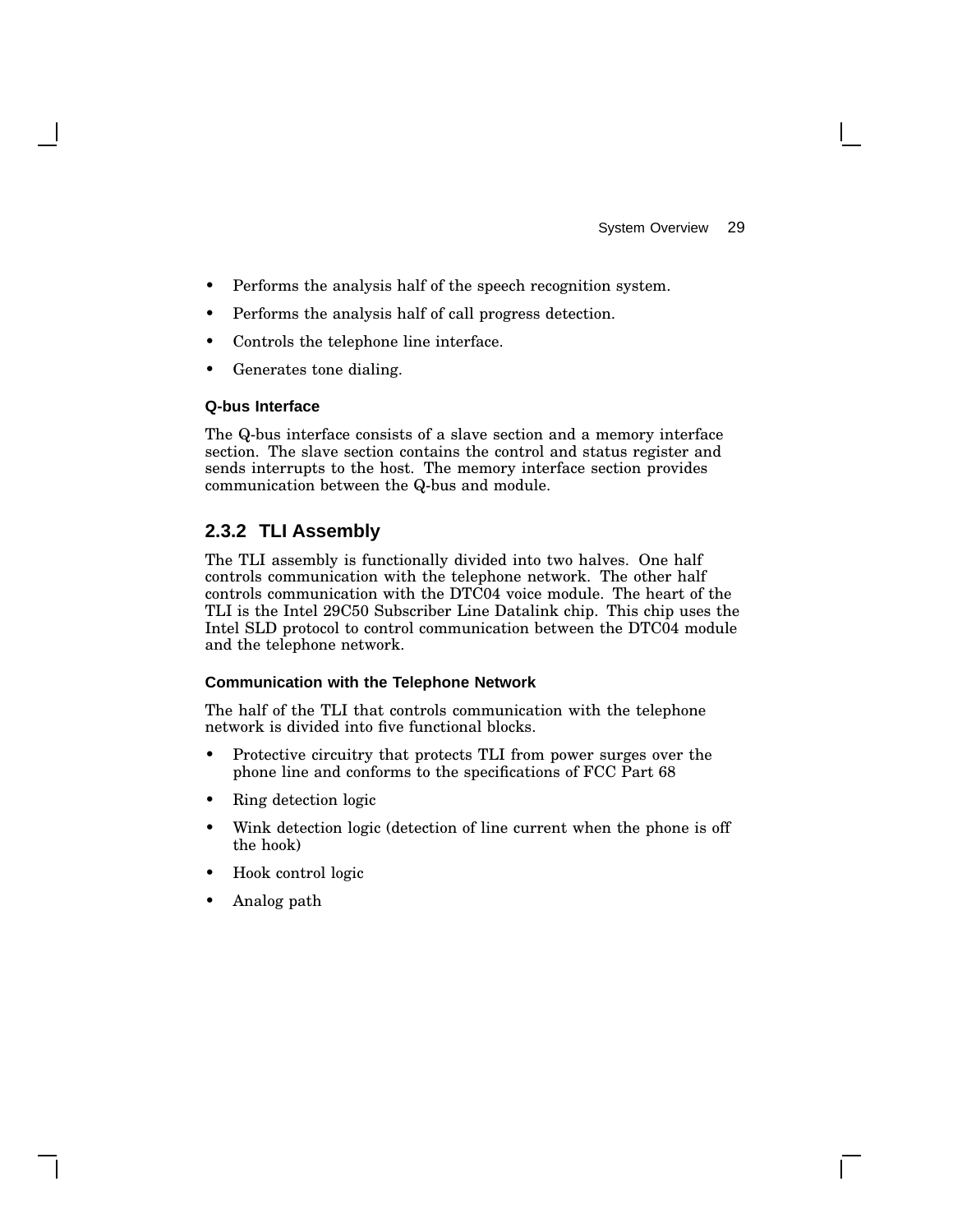30 System Overview

#### **Communication with the DTC04 Module**

The TLI communicates with the DTC04 module through the Intel SLD interconnect. The SLD interconnect is a serial bus that sends 32 bits in each direction every 125 microseconds. The 32 bits are divided into four 8-bit bytes: the primary voice and data byte, the secondary voice and data byte, the control byte, and the signalling byte. The voice and data bytes contain the actual voice data sent and received over the telephone line. DECvoice does not use both the primary and secondary bytes, only one or the other. The control byte programs how the SLD components operate. The signalling byte controls the reading and writing of network signalling.

# **2.4 Specifications**

This sections lists the specifications for the DTC04 module.

#### **DTC04 Voice Module Dimensions**

| Height | $25.8$ centimeters $(10.5$ inches) |
|--------|------------------------------------|
| Length | 20.6 centimeters (8.4 inches)      |
| Width  | 1.0 centimeters (0.4 inches)       |

#### **TLI Assembly Dimensions**

| Height | 12.9 centimeters (5.25 inches)    |
|--------|-----------------------------------|
| Length | 8.3 centimeters (3.38 inches)     |
| Width  | $3.1$ centimeters $(1.25$ inches) |

#### **Electrical Power Requirements**

| <b>Volts</b> | Amperes |
|--------------|---------|
| $+5$         | 3.80    |
| $+12$        | 0.05    |

#### **Bus Loading**

| AC      | DC  |
|---------|-----|
| $3.2\,$ | 0.5 |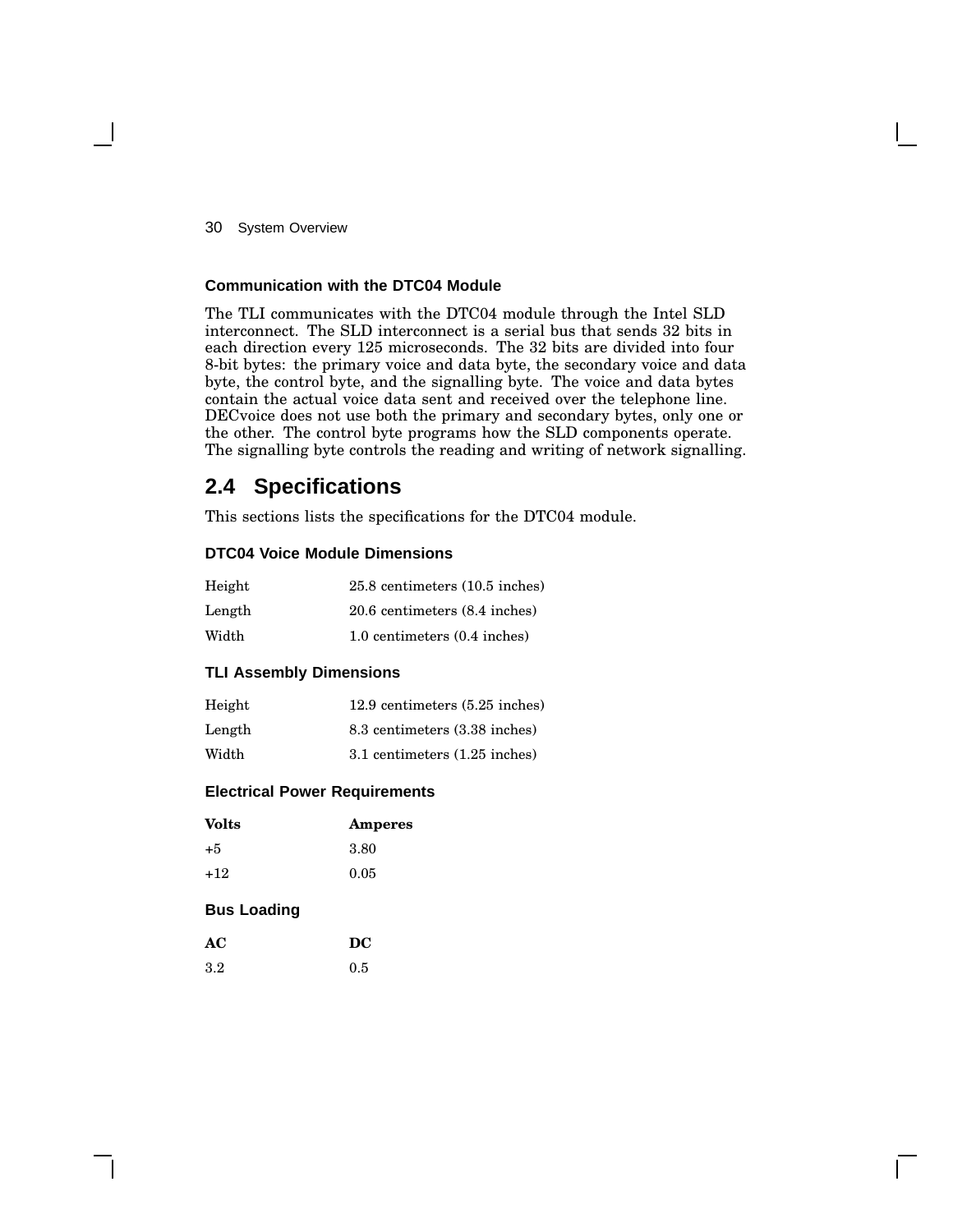System Overview 31

 $\mathbf{I}$ 

 $\overline{\Gamma}$ 

# **Storage Conditions**

 $\overline{\phantom{a}}$ 

 $\mathsf{l}$ 

| Temperature | $5^{\circ}$ C (41° F) to $50^{\circ}$ C (122° F)                             |
|-------------|------------------------------------------------------------------------------|
| Relative    | 10% to 95% with maximum wet bulb temperature $32^{\circ}$ C (90 $^{\circ}$ ) |
| Humidity    | F) and minimum dew point $2^{\circ}$ C (36 $^{\circ}$ F)                     |

# **Operating Conditions**

| Temperature | $10^{\circ}$ C (50° F) to 40° C (104° F)                          |
|-------------|-------------------------------------------------------------------|
| Relative    | 10% to 90% with maximum wet bulb temperature $32^{\circ}$ C (90°) |
| Humidity    | F) and minimum dew point $2^{\circ}$ C (36 $^{\circ}$ F)          |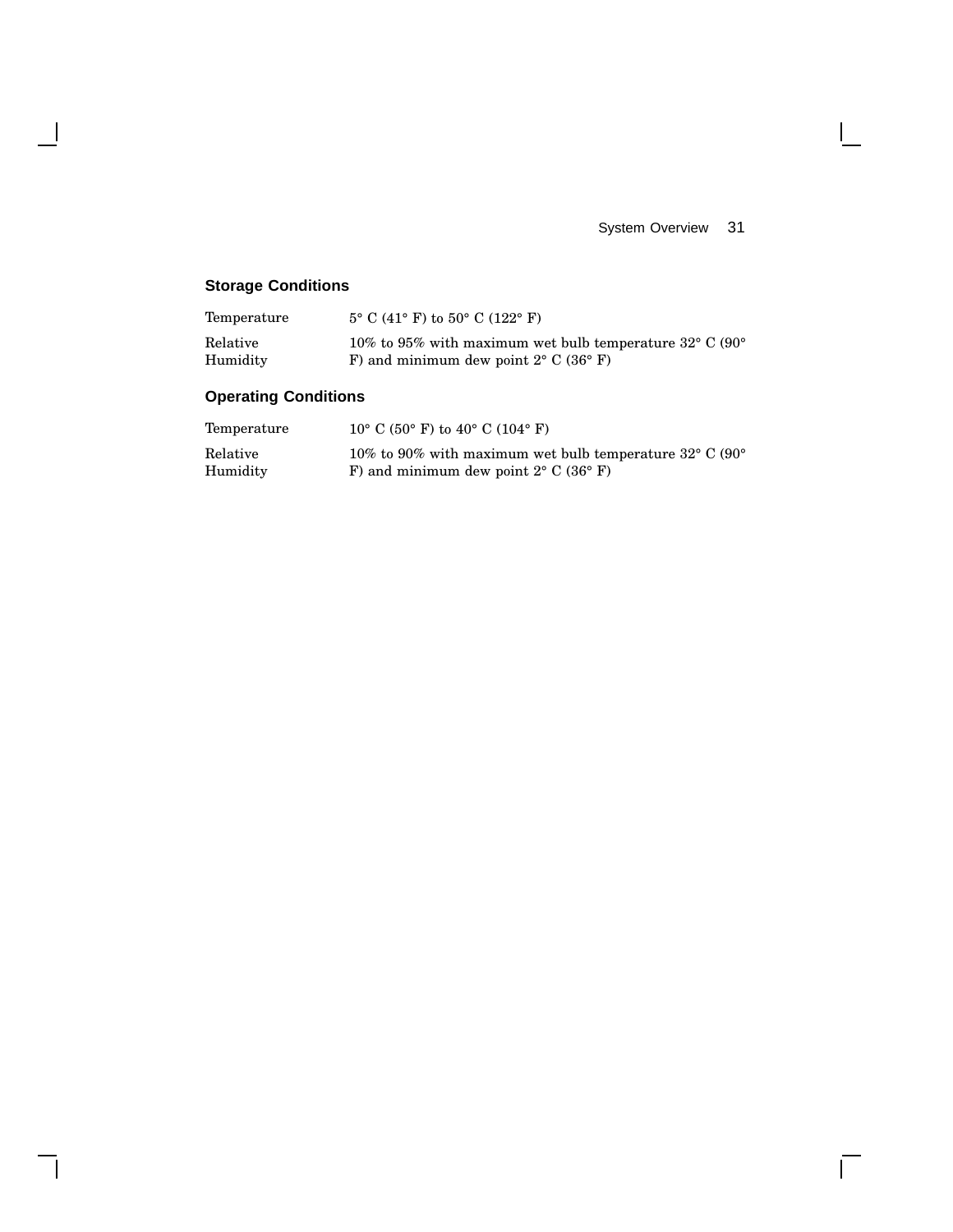This chapter describes the software interface that the DECvoice hardware uses with the host system. Specifically, this chapter describes:

- communication between DECvoice and the host
- data movement between DECvoice and the host
- initialization of the DECvoice DTC04 module
- DECvoice read-only memory commands

# **3.1 Q-bus Interface**

The Q-bus interface controls communication between the DECvoice DTC04 module and the host system. The Q-bus interface consists of the control and status register (CSR) and a Q-bus memory window. The CSR lets the host control data movement to and from the DTC04 module, and checks the operation status of the module. The memory window provides communication space between the host and module. This section describes the CSR in detail.

#### **3.1.1 Control and Status Register**

The CSR is a read-write register with a width of one 16-bit word. The host uses the CSR to reset the module, to determine the module's status, and to manage the alert interrupts that flow between the module and the host.

You can set the address of the CSR to any location in I/O memory space by setting switches on the module. Chapter 1 describes this procedure in detail.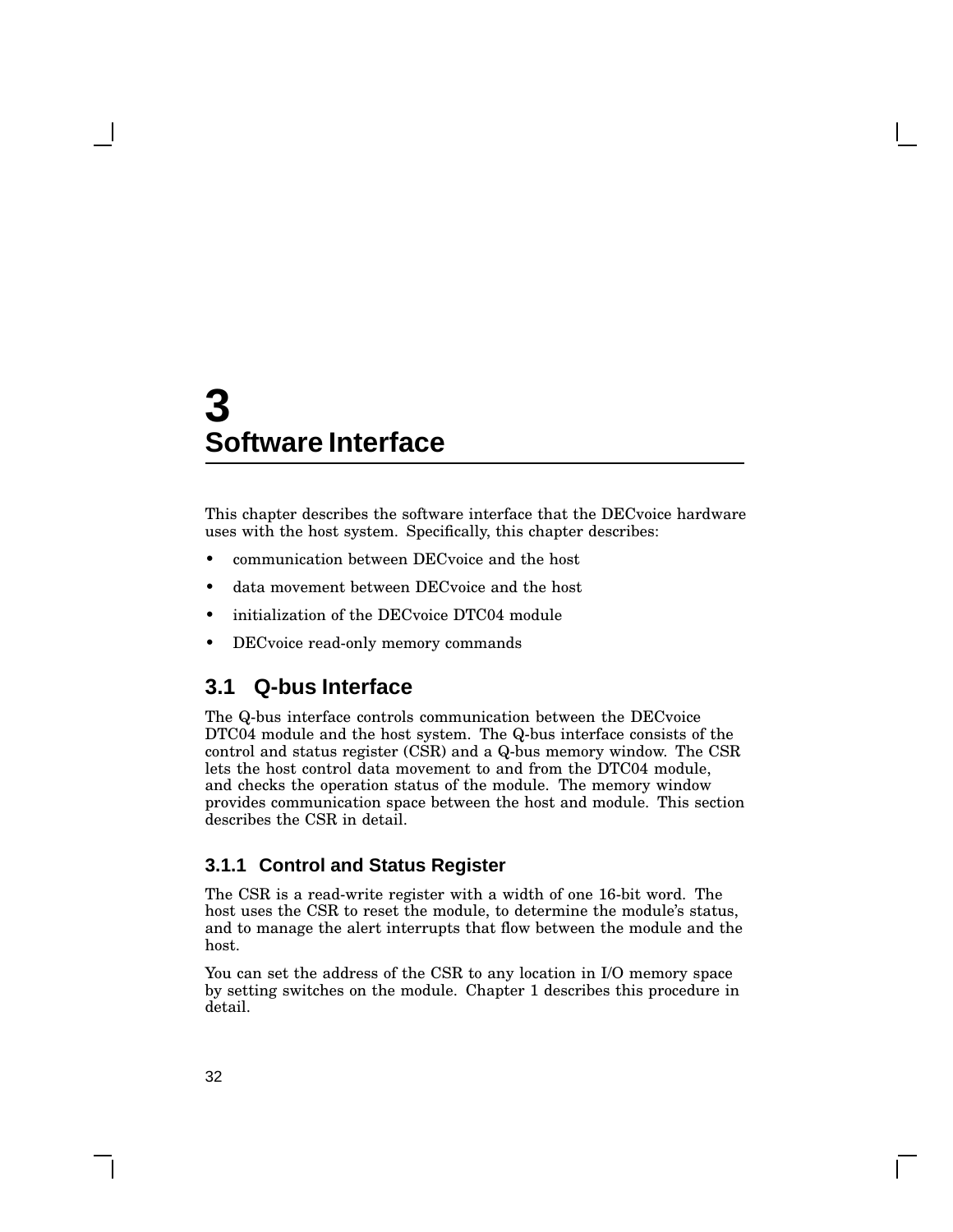$\mathbf{L}$ 

#### **NOTE**

 $\overline{\phantom{a}}$ 

#### **DECvoice treats all write cycles to the CSR as complete word cycles. DECvoice does not support the writing of individual bytes to the CSR.**

Figure 3-1 shows the CSR. Table 3-1 describes the bit assignments in the CSR.

#### MA-0555-88

#### **Figure 3–1 The Q-bus Control and Status Register**

| Bits  | Name                 | Function                                                                                                                                                                                                                                                                                   |
|-------|----------------------|--------------------------------------------------------------------------------------------------------------------------------------------------------------------------------------------------------------------------------------------------------------------------------------------|
| 03:00 | Module state<br>(MS) | This field passes the complete module state from<br>the main microprocessor microcode to the host.<br>When the main reset bit is set, this field is set to 0.<br>The microcode determines all other settings of this<br>field. Table 3-2 lists the settings that the MS field<br>can have. |
| 04    | Main reset (MR)      | MR is a read-write bit. When MR is set, the main<br>microprocessor and most other components on the<br>module are held in the reset state. When MR is<br>reset, the module restarts. The MR bit is cleared<br>when the Q-bus is initialized (BINIT) or when the<br>module is powered up.   |
|       |                      | <b>NOTE</b><br>The MR bit must be asserted for at least<br>500 nanoseconds to ensure that the reset<br>operation is complete.                                                                                                                                                              |

**Table 3–1 CSR Bit Assignments**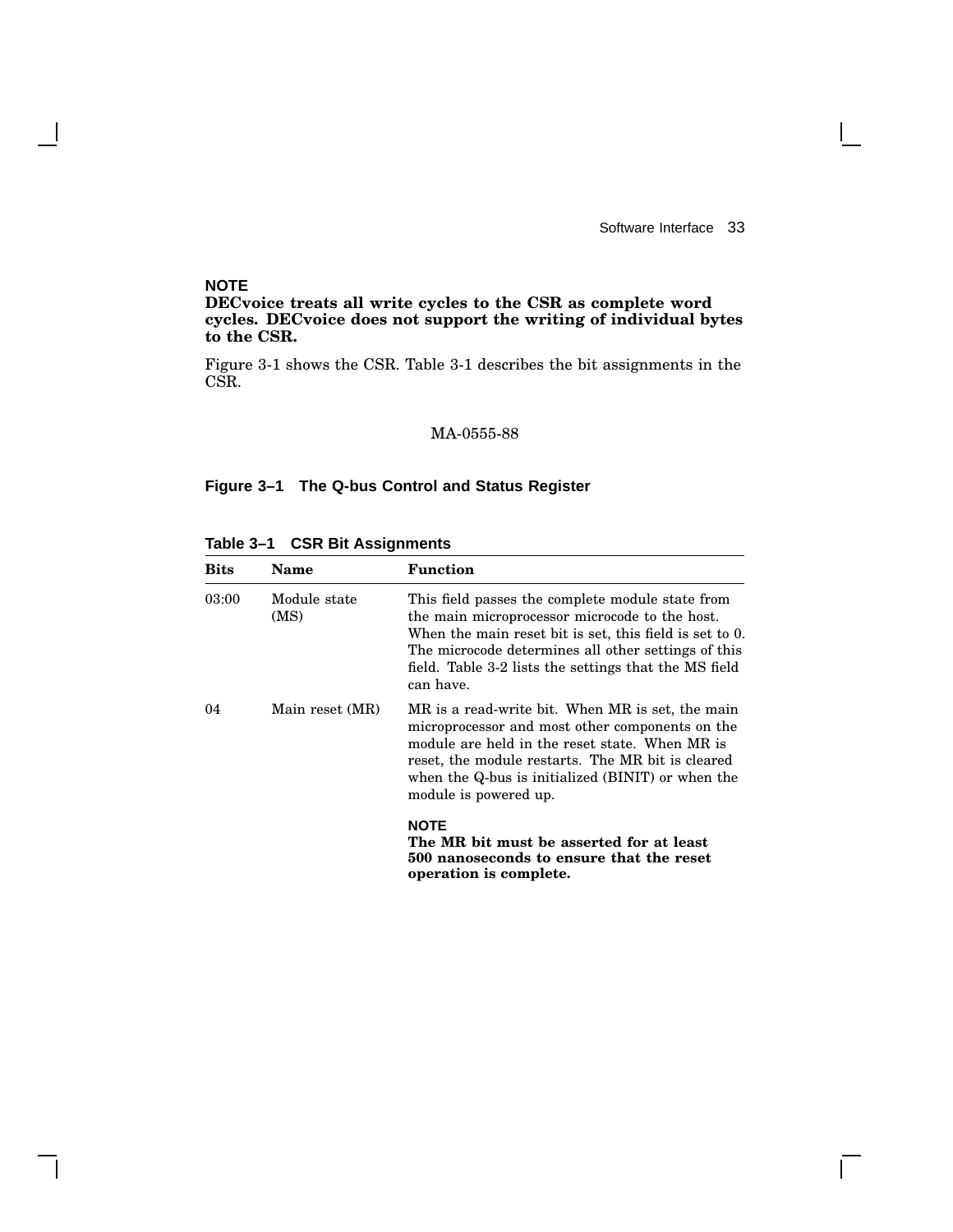$\overline{\phantom{a}}$ 

**Table 3–1 (Cont.) CSR Bit Assignments**

| <b>Bits</b>       | <b>Name</b>           | <b>Function</b>                                                                                                                                                                                                                                                                                                                |
|-------------------|-----------------------|--------------------------------------------------------------------------------------------------------------------------------------------------------------------------------------------------------------------------------------------------------------------------------------------------------------------------------|
| 05                | Memory enable<br>(ME) | ME is a read-write bit. When ME is set, the Q-bus<br>can access the module memory. When ME is reset,<br>the Q-bus cannot access the module memory. The<br>ME bit is cleared when the Q-bus is initialized<br>(BINIT) or when the module is powered up.                                                                         |
|                   |                       | <b>NOTE</b><br>The ME bit prevents all the DECvoice<br>modules in a system from responding to<br>memory location 0 at power-up. This makes it<br>possible to control several DEC voice modules<br>using a single 64 Kbyte area in Q-bus address<br>space.                                                                      |
| 06<br>enable (AI) | Alert interrupt       | AI is a read-write bit. An alert interrupt occurs in<br>one of two cases:                                                                                                                                                                                                                                                      |
|                   |                       | The host alert bit is set while the AI bit is set.<br>$\bullet$                                                                                                                                                                                                                                                                |
|                   |                       | The AI bit is set while the host alert bit is set.                                                                                                                                                                                                                                                                             |
|                   |                       | Generally, the host must acknowledge any alert<br>interrupt by explicitly clearing the host alert bit.<br>The AI bit is cleared when the Q-bus is initialized<br>(BINIT) or when the module is powered up.                                                                                                                     |
| 07                | Host alert (HA)       | HA is a read-write bit. The module sets HA to<br>request a host alert interrupt. The host must clear<br>HA to acknowledge the request. Writing a 1 to the<br>HA bit clears it. Writing a 0 to the HA bit has no<br>effect. The HA bit is cleared when the Q-bus is<br>initialized (BINIT) or when the module is powered<br>up. |
|                   |                       | The module sets or clears this bit according to<br>certain guidelines. Basically, the module sets the<br>HA bit to alert the host that data movement has<br>occurred in the module's shared memory. For<br>details on the DEC voice interrupt scheme, see<br>Section 3.3.2.1                                                   |

Ē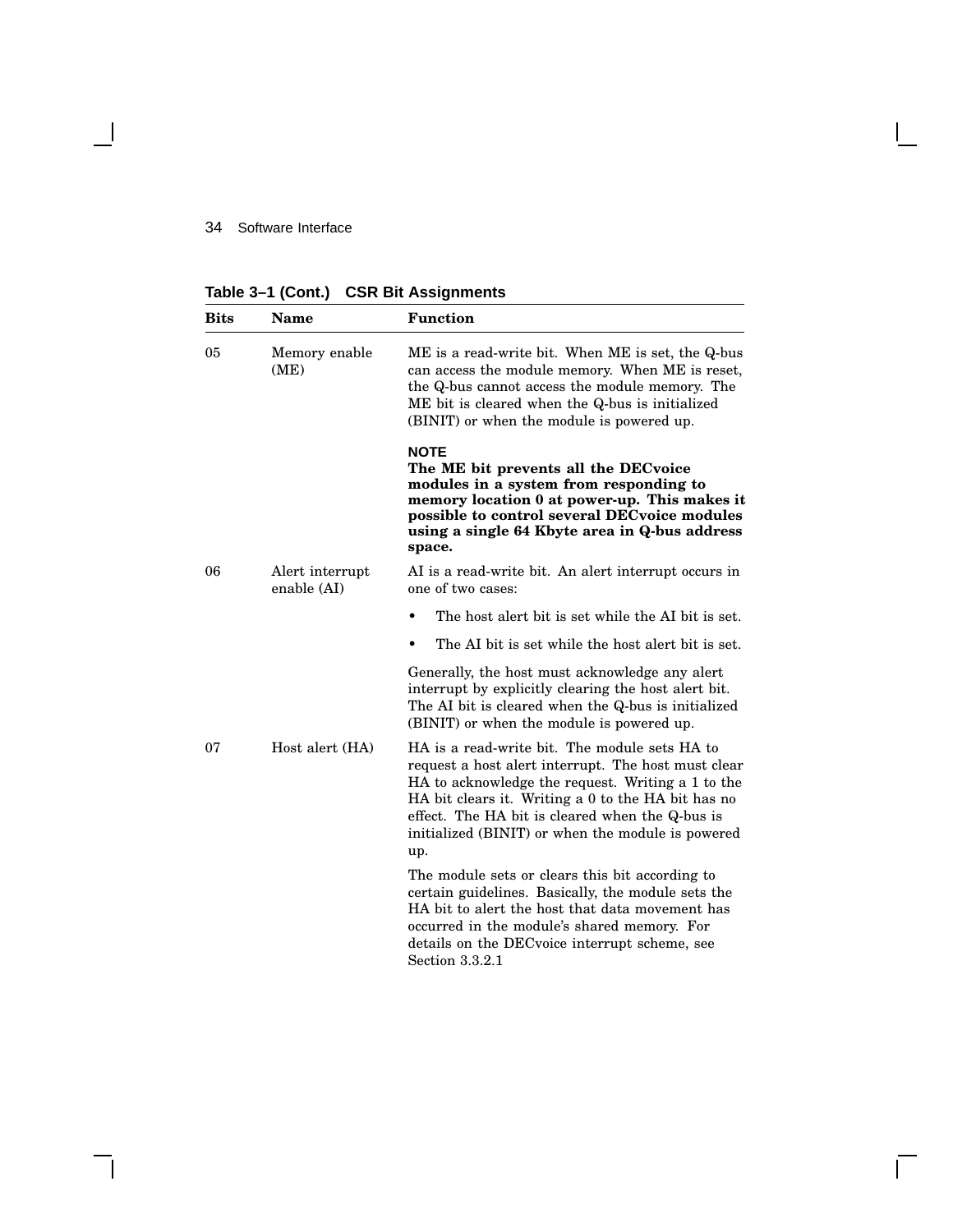**Bits Name Function** 13:08 Memory bank (MB) MB is a read-write field. The MB field provides the bank selection bits (21 through 16) to the module memory address decoder. For example, suppose the memory bank field is set to  $12_{16}$  and the memory enable bit is set. In this case, the module responds to Q-bus memory references for locations  $120000_{16}$ through  $12$ FFFF<sub>16</sub>. The addressing of the module memory is programmable. The MB field is cleared when the Q-bus is initialized (BINIT) or when the module is powered up. 14 Timer interrupt enable (TI) TI is a read-write bit. TI is intended for real-time applications that run the module using a polling scheme. The interval timer is a free-running clock with a host-programmable rate. By default, the timer rate is set to 125 microseconds. Soft-loaded module firmware can change the rate. The timer generates an interrupt whenever the timer sends a clock signal while the TI bit is set. The module automatically clears the timer interrupt after it sends the interrupt to the host. The TI bit is cleared when the Q-bus is initialized (BINIT) or when the module is powered up. 15 Module alert (MA) MA is a read-write bit. Writing a 1 to the MA bit sets it. Writing a 0 to MA has no effect. Setting MA requests a module alert interrupt. The module clears MA after it acknowledges the alert interrupt. The MA bit is cleared when the Q-bus is initialized (BINIT) or when the module is powered up. The host sets or clears the MA bit according to certain guidelines. Basically, the host must set the MA bit to alert the module that the host has moved data into the module's shared memory. For details on the DECvoice interrupt scheme, see Section 3.3.2.1

**Table 3–1 (Cont.) CSR Bit Assignments**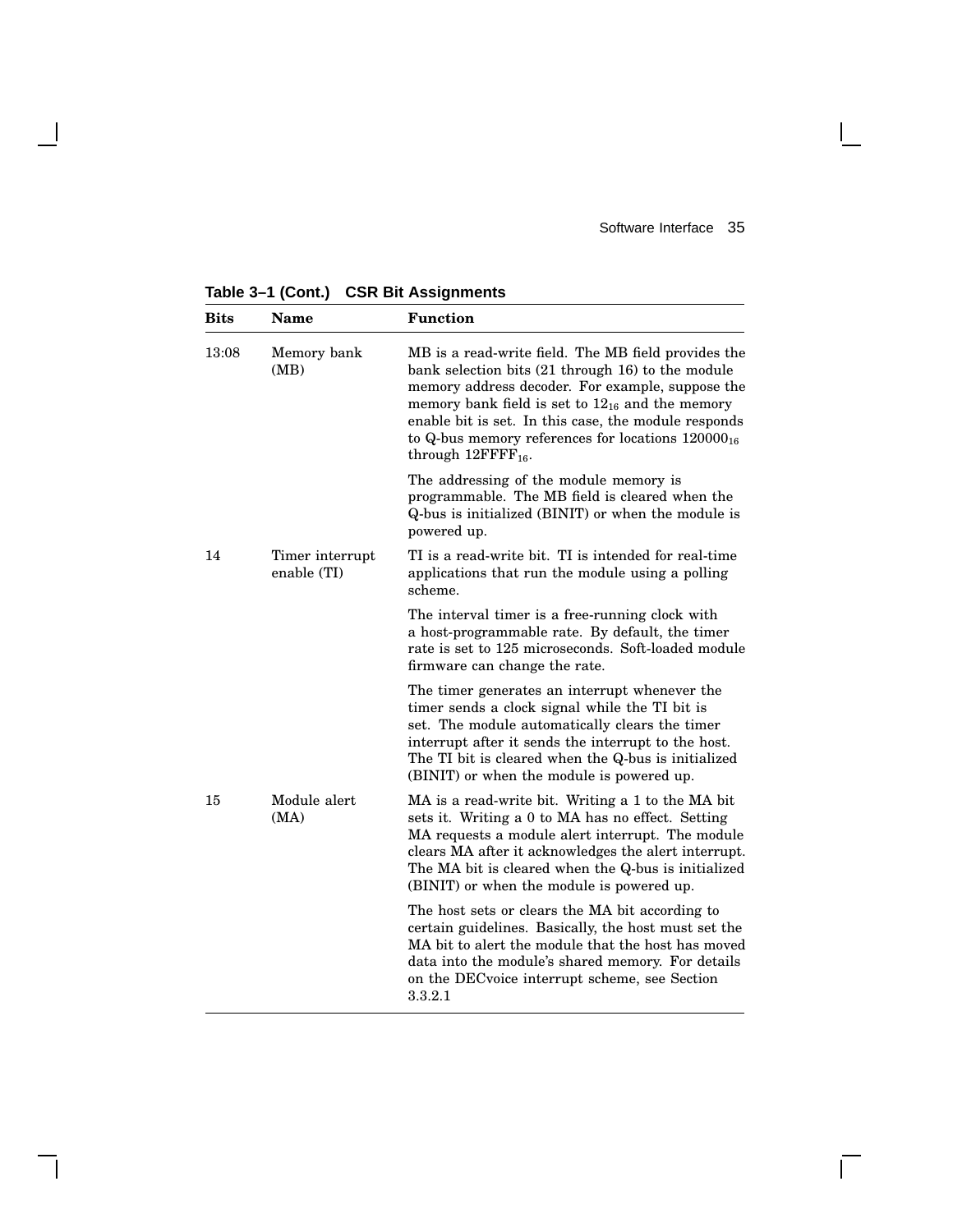| <b>Value</b> | <b>Name</b>   | <b>Meaning</b>                                          |
|--------------|---------------|---------------------------------------------------------|
| $\theta$     | RESET         | The module is held in the reset state.                  |
| $\mathbf{1}$ | <b>READY</b>  | The module is ready for operation.                      |
| $\mathbf 2$  | <b>BROKEN</b> | The module has a hardware problem.                      |
| 3            | <b>PARITY</b> | There is a parity error in the module's RAM.            |
| 4            | <b>TRAP</b>   | The module hardware detected a microcode error.         |
| 5            | BUG           | The module microcode detected a microcode error.        |
| 6            | <b>RING</b>   | The module detected an error with the host<br>software. |
| 7            | ROM           | The module detected a ROM checksum error.               |
| 8            | <b>RAML</b>   | The module detected an error in low bank RAM.           |
| 9            | RAMH          | The module detected an error in high bank RAM.          |
| 10           | RAMA          | The module has a RAM addressing error.                  |

**Table 3–2 Module State Field Values**

# **3.2 Resetting the DECvoice Module**

There are three ways to reset the module: power it up, initialize the Q-bus with a BINIT signal, or set the main reset bit in the CSR. Table 3-3 summarizes how each type of reset affects the module.

**Table 3–3 Summary of Reset Operations**

| <b>Type of Reset</b> | <b>What It Does</b>                                                              |
|----------------------|----------------------------------------------------------------------------------|
| Power-up             | Clears the CSR, resets the main processor, signal<br>processor, and TLI.         |
| <b>BINIT</b>         | Clears the CSR, resets the main processor, signal<br>processor, and TLI.         |
| CSR main reset       | Resets the main processor, signal processor, and TLI. Does<br>not clear the CSR. |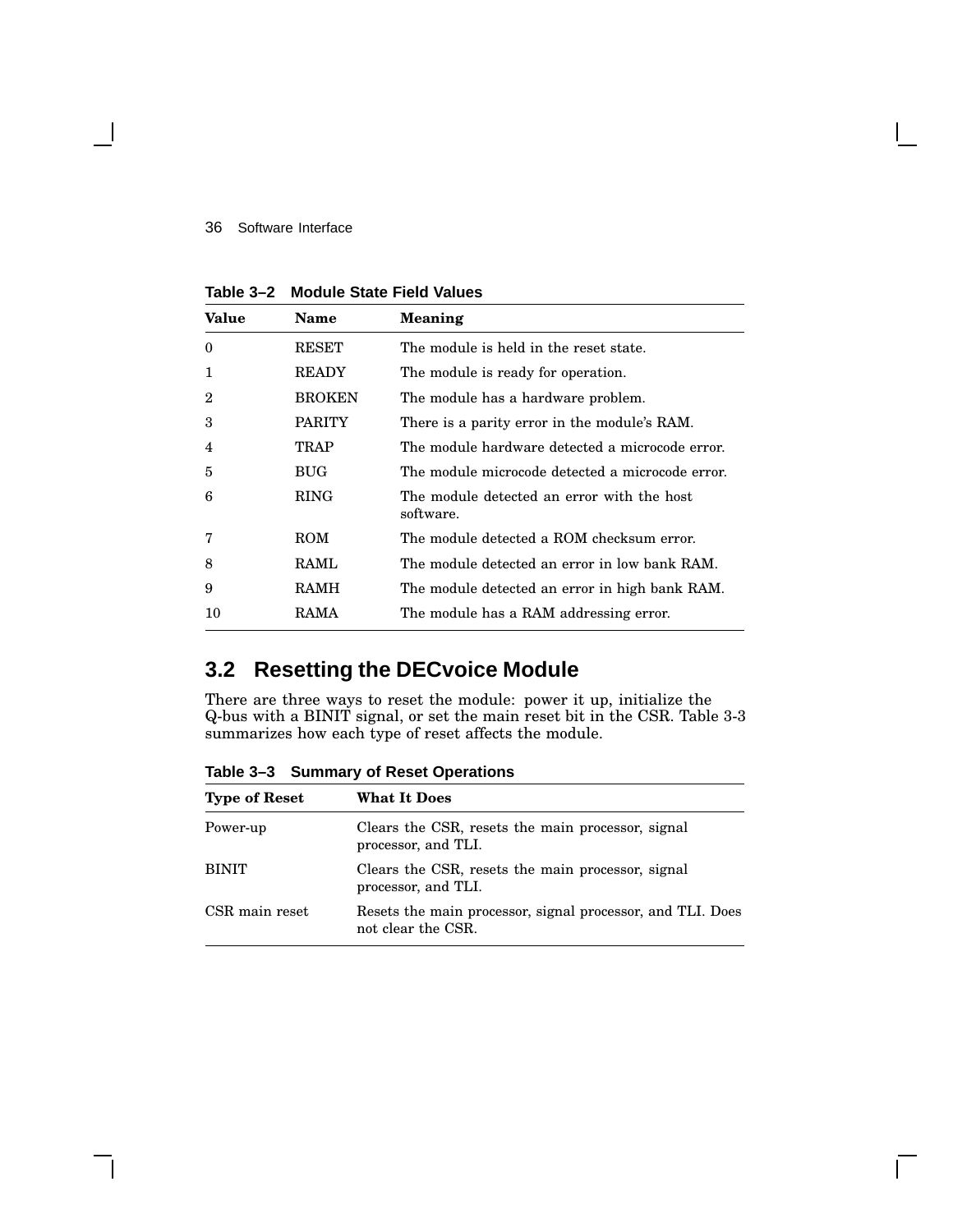# **3.3 Data Transfer Scheme**

This section describes the shared-memory scheme used to move data between the host system and the DTC04 module.

#### **3.3.1 Rings**

Data moves between the host and the module through two unidirectional rings. These rings use a total of 64 Kbytes of memory in the module. This memory is shared by the host and the module. Each ring uses 32 Kbytes of the shared memory.

#### **NOTE**

#### **The last 256 bytes of each 32 Kbyte area are reserved. Host device handlers should consider each memory area to be 32K—256 bytes long.**

The first ring in the shared memory is called the command ring. The command ring passes command data from the host to the module. The host is the sender for the command ring.

The second ring is called the message ring. The message ring passes status data from the module to the host. The module is the sender for the message ring.

Each ring is an array of buffers. Each segment of data uses one or more of the buffers. The host determines the size of each buffer when the host initializes the shared memory space. Usually, all the buffers are the same size.

Each ring has a load pointer that points to the next buffer to fill, and an unload pointer that points to the next buffer to empty. The host and module maintain these load pointers. The host keeps its pointers in data structures handled by the module's device driver. The module keeps its pointers in private memory. On initialization, the host sets its load pointer to the first buffer in the command ring, and its unload pointer to the first buffer in the message ring. The module microcode sets its load pointer to the first buffer in the message ring, and its unload pointer to the first buffer in the command ring.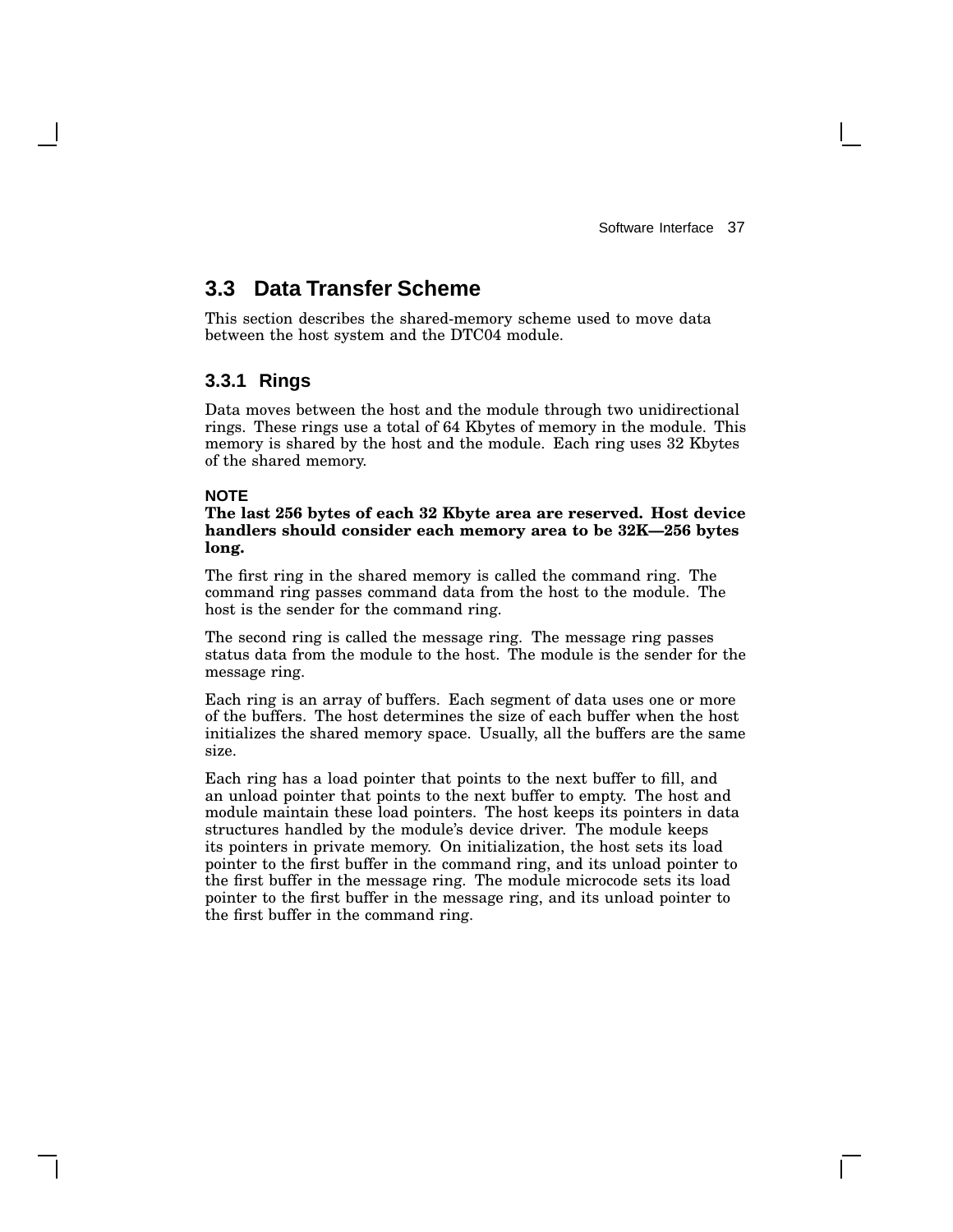$\overline{\phantom{0}}$ 

Figure 3-2 shows the structure of command and message rings in shared memory.

MA-0556-88

 $\overline{\Gamma}$ 

**Figure 3–2 Ring Structure**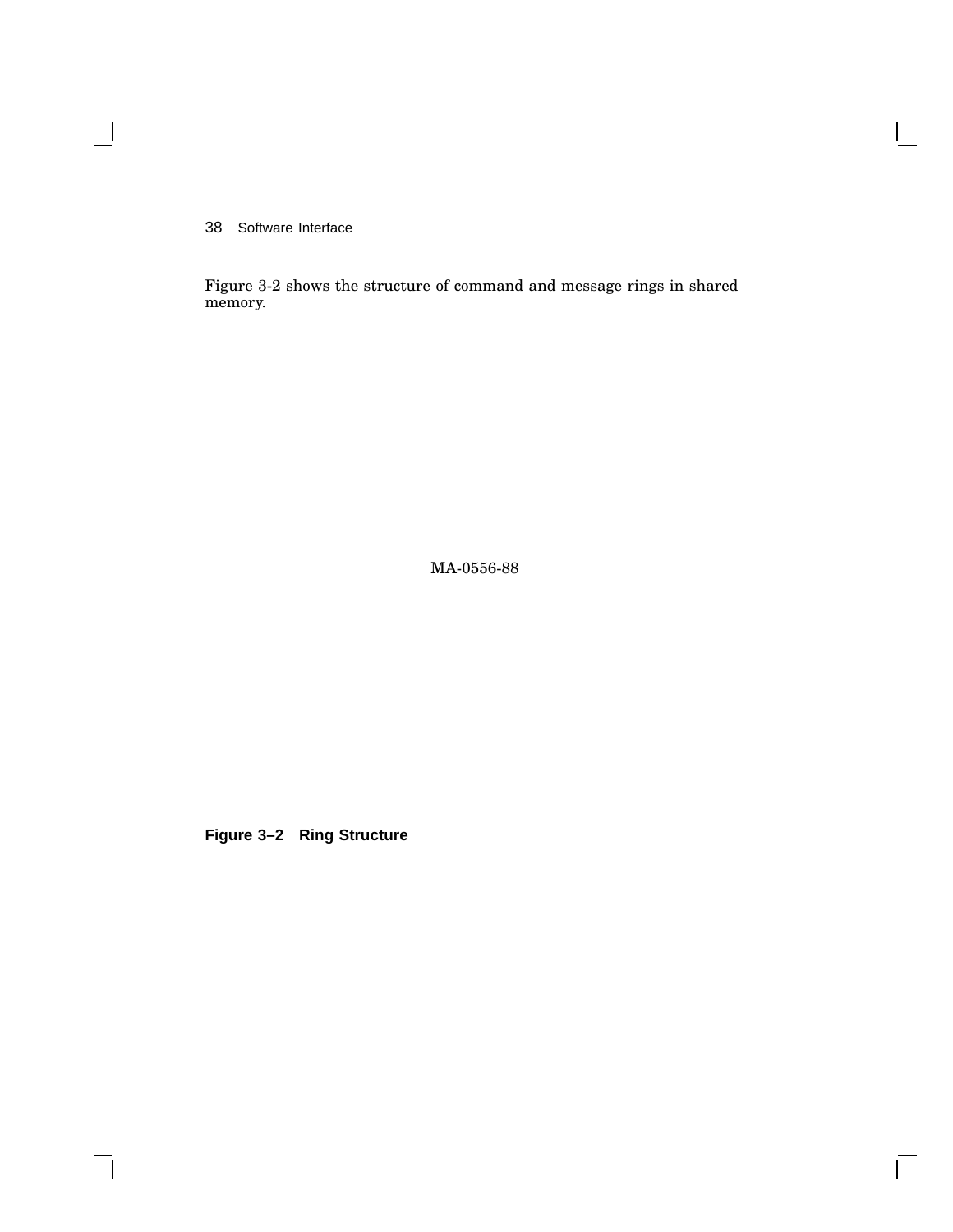#### **3.3.1.1 Buffer Structure**

Figure 3-3 shows the structure of each buffer in the command and message rings.

#### **Figure 3–3 Buffer Structure**

#### **Flag**

The flag field in the buffer determines whether the sender or the receiver owns the buffer. When the host initializes the shared memory, all of the buffers are marked as owned by the sender. A sender passes data to a receiver as follows:

- 1. Waits until enough buffers are available to send the data, starting with the buffer at the load pointer.
- 2. Copies data into the data area of the buffers.
- 3. Sets the used field in the buffers.
- 4. Changes ownership of the buffers to the receiver by changing the owner bit in the flag field. The sender should change ownership of the buffers in last-to-first order. (The last buffer to change ownership should be the buffer at the load pointer.)

The receiver gets the data from the sender as follows:

- 1. Waits until the owner bit in the flag field at the unload pointer indicates receiver ownership.
- 2. Copies the data out of the data area of the buffers.
- 3. Returns ownership of the buffers to the sender by changing the owner bit in the flag field. The receiver should change ownership of the buffers in last-to-first order.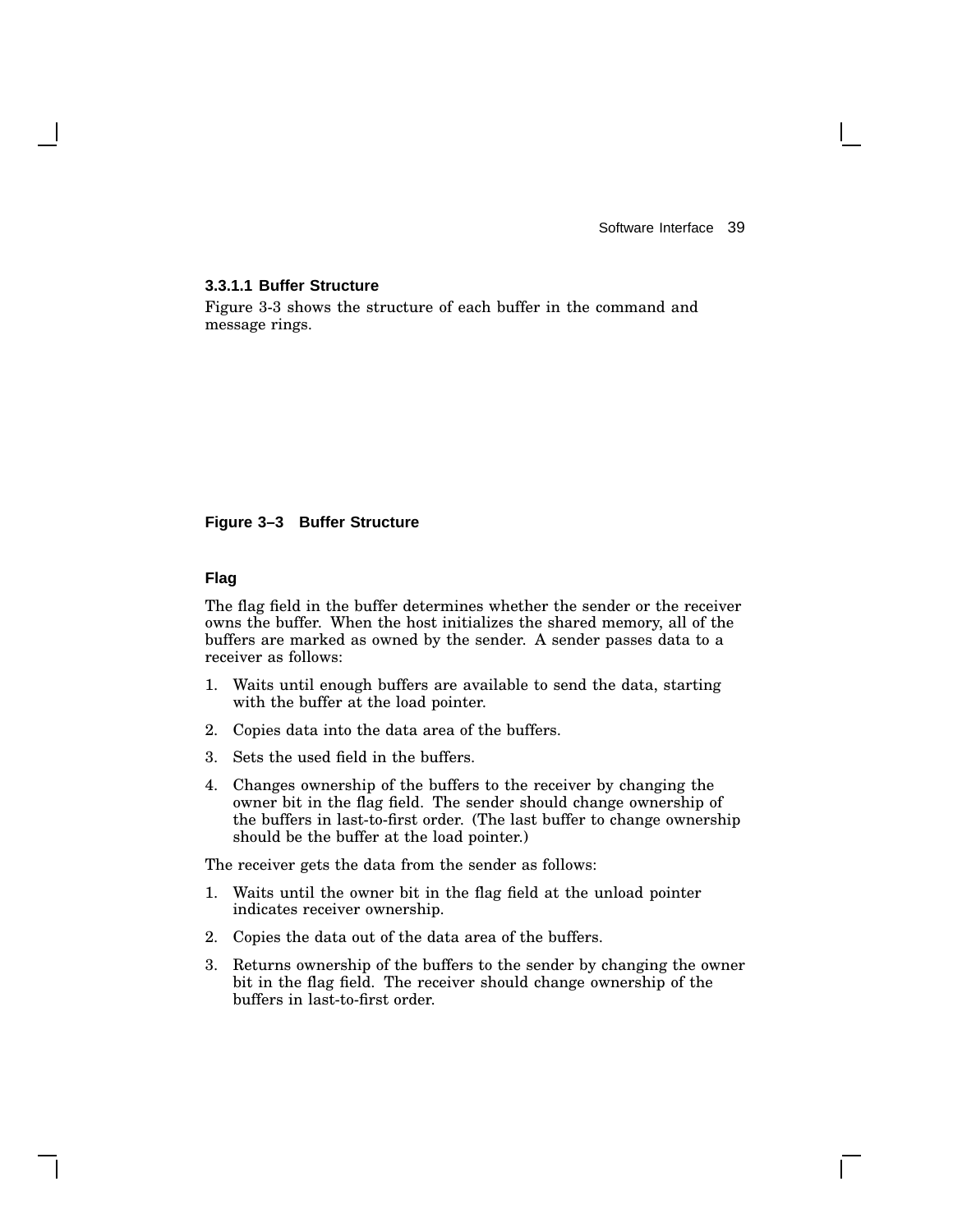The flag field contains four flags (bits 0 through 3). The rest of the bits in the field must be 0 or the result is undefined. The sender can change any flag in the field, except the LIR flag. The receiver can only change the OWN flag. Table 3-4 describes each flag.

| Flag<br><b>Name</b> | Bit | <b>Function</b>                                                                                                                                                                                                            |
|---------------------|-----|----------------------------------------------------------------------------------------------------------------------------------------------------------------------------------------------------------------------------|
| OWN                 | 0   | This flag indicates the current owner of the buffer.<br>If the flag is 0, the sender owns the buffer. If<br>the flag is 1, the receiver owns the buffer. On<br>initialization, the OWN flag in each buffer is set to<br>0. |
| FIB                 | 1   | This flag indicates that the buffer is the first in<br>a block of data. The sender sets or clears this bit<br>as required. This flag cannot be changed by the<br>receiver.                                                 |
| LIB                 | 2   | This flag indicates that the buffer is the last in a<br>block of data. The sender sets or clears this bit<br>as required. This flag cannot be changed by the<br>receiver.                                                  |
| LIR                 | 3   | This flag indicates that the buffer is the last in the<br>ring. This flag must always be valid. Senders and<br>receivers should be sure not to invalidate this flag<br>while changing the other flags.                     |

**Table 3–4 Flag Field Flags**

#### **Size**

The size field indicates the exact size (in bytes) of the data section of the buffer. The address of the next flag word in the next buffer is equal to the value in the size field plus the address of the first data word in the current buffer. However, if the current buffer is flagged by LIR as the last in the ring, then a wraparound operation is needed. After module initialization, the size field becomes a read-only field.

#### **Used**

The used field indicates the size of the used portion of the data buffer. The sender sets this field before ownership of the buffer is given to the receiver.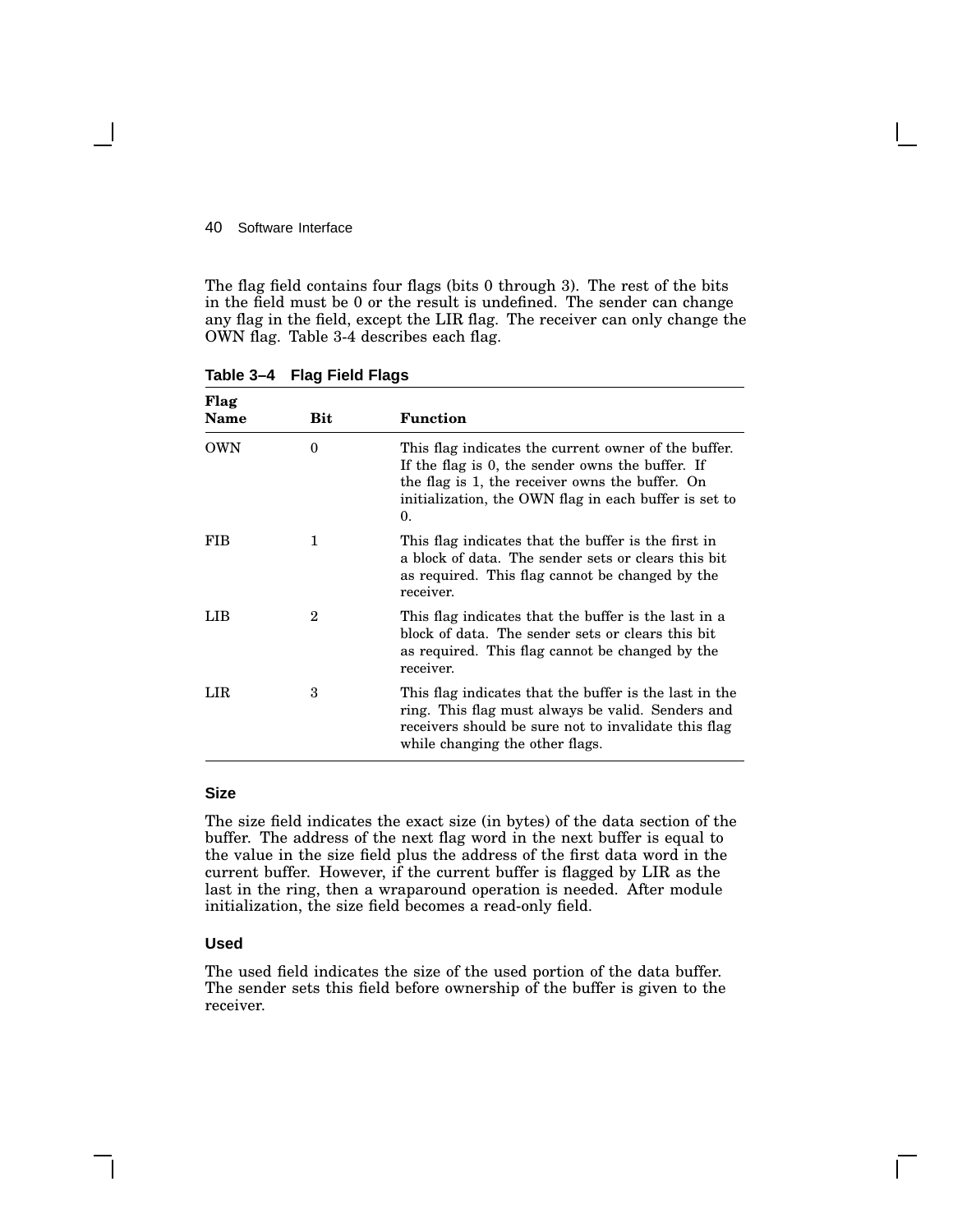$\overline{\Gamma}$ 

#### **Data[]**

 $\overline{\phantom{a}}$ 

 $\mathsf{l}$ 

The data field contains the actual data being sent or received.

Figure 3-4 summarizes how the host enters command data into the command ring. (The module enters message data into the message ring the same way.)

MA-0558-88

**Figure 3–4 Placing Commands into the Command Ring**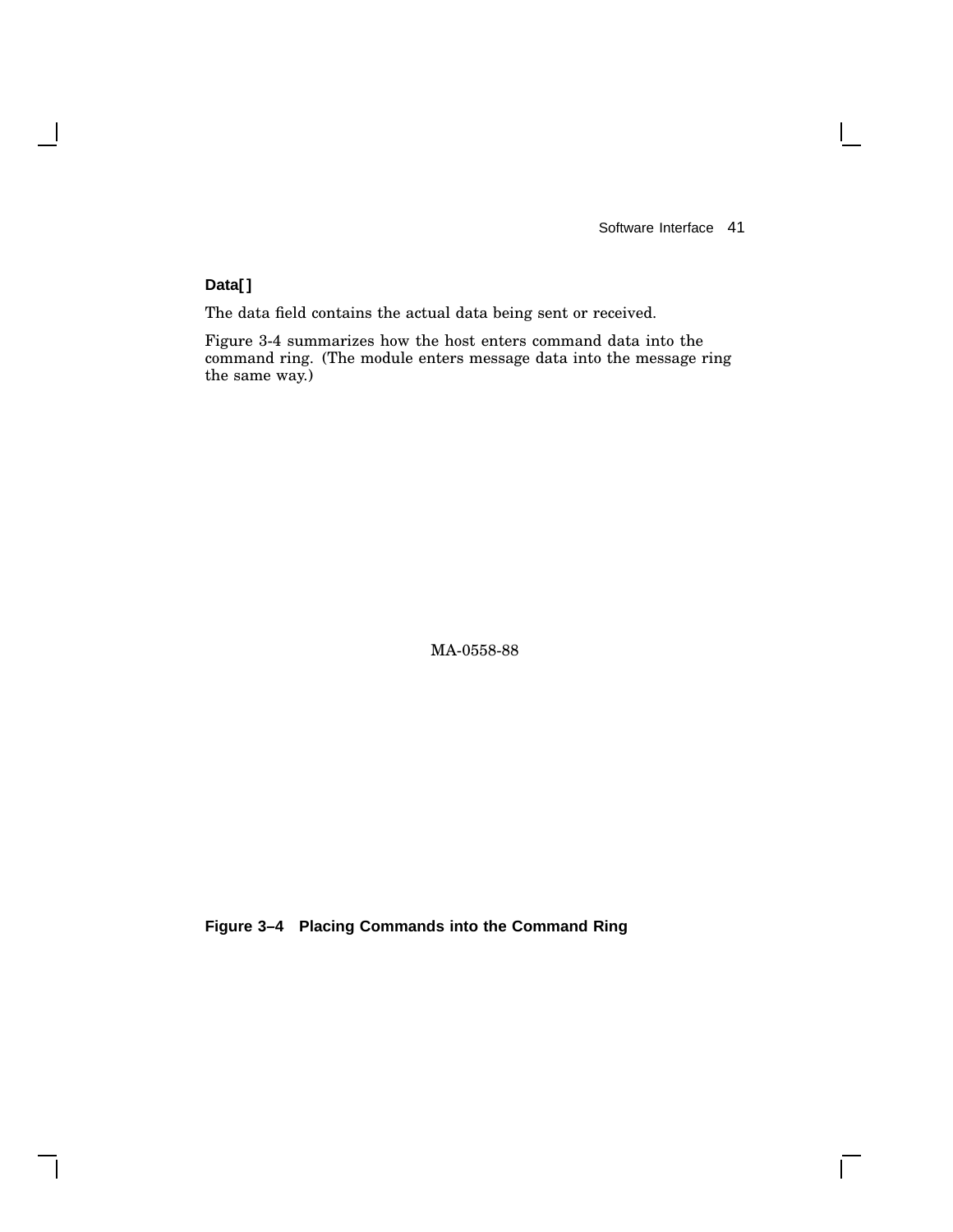#### **3.3.2 Interrupts**

There are two ways to manage data flow between the host and the DTC04 module. One way is to use the fixed fields at the beginning of each data buffer in the command and message rings. This method is described in Section 3.3.1. Using these fixed fields, the host can perform all ring management by polling each ring to find out when buffers are full or empty.

The other way to manage data flow is to use interrupts. The DTC04 module implements interrupts. This lets the host manage the rings by using interrupts instead of by polling. This is the recommended way to manage data flow.

#### **3.3.2.1 Interrupt Scheme**

The interrupt scheme works as follows. The module sets the HA (host alert interrupt) bit in the CSR to alert the host that data movement has occurred in the rings. The host should check the flag fields of the buffers at its load and unload pointers to determine the appropriate action. Because the module microcode is interrupt driven, the host must set the MA (module alert interrupt) bit in the CSR to alert the module that the host made changes to the rings.

The interrupt handler on the interrupted device must acknowledge (reset) the appropriate alert interrupt before checking the rings. The interrupting device must request (set) the appropriate alert interrupt after changing the rings.

Interrupt handlers must be able to handle extra interrupts. It is possible for the interrupting device to request an interrupt after the interrupted device has ackowledged the interrupt, but before the interrupted device checks the rings. In this case, the first interrupt handles any changes to the rings and the second interrupt is extra.

The module requests a host alert any time it changes the module status (MS) field in the control and status register. This informs the host of a change in module status and lets the host initialize the module in an interrupt-driven manner. The module interrupts the host using BIRQ4, which is VAX IPL 20.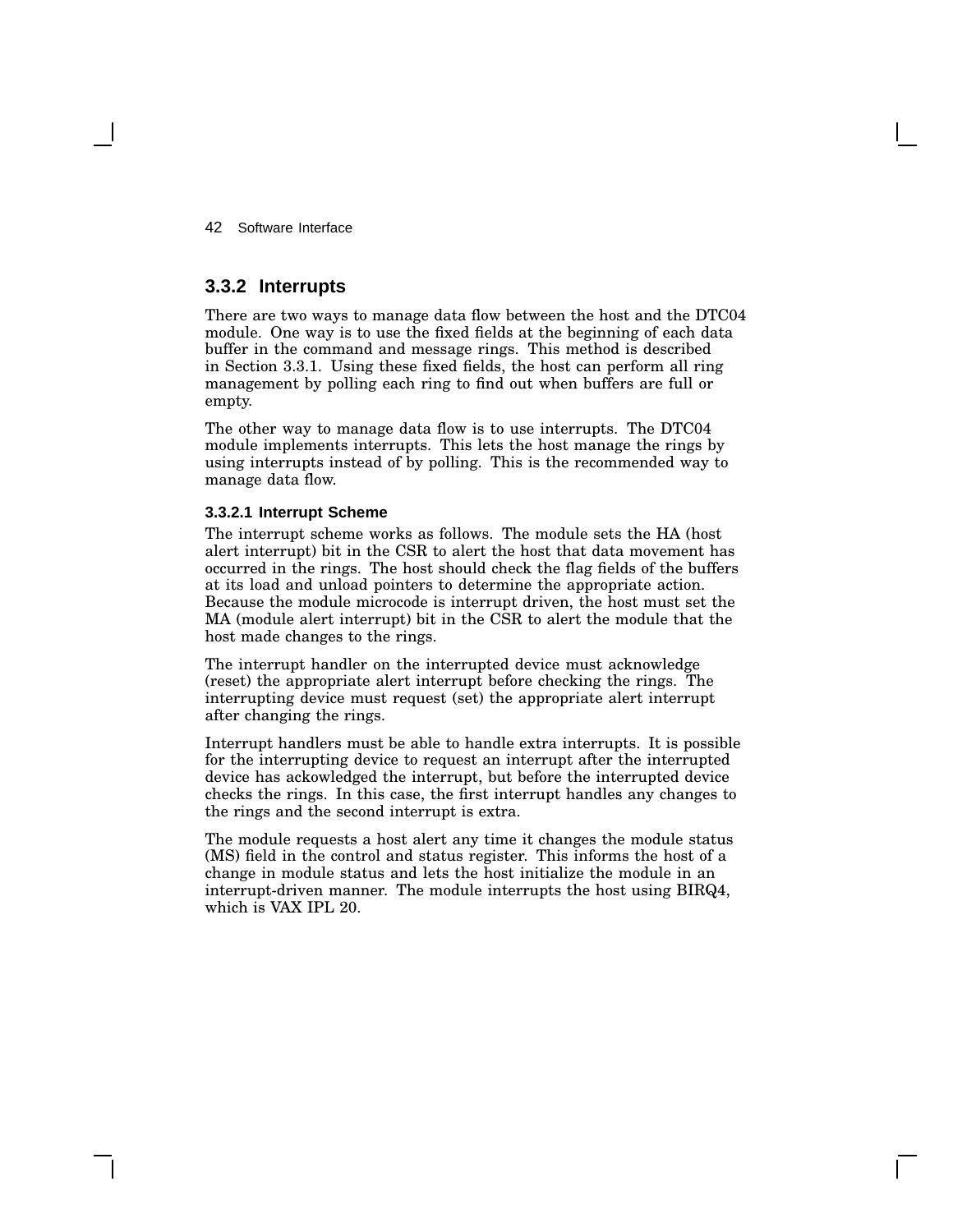#### **3.3.3 Commands and Messages**

This section describes the formats of commands and messages. The host uses the command ring in shared memory to send commands to the module. The module uses the message ring in shared memory to send messages to the host. A message is a reply to a previous command. Typically, a command can cause DECvoice to return many messages. The module processes the commands in the order they enter the ring. Also, the module sends messages to the host in the order that the messages occur.

All command and message entries in the rings are prefixed with a message tag. The message tag is a 32-bit longword at the top of each command and message entry. The software driving DECvoice uses the message tag to track messages and commands. Many commands cause DECvoice to return a corresponding message to the host. The message tag informs the driving software which message belongs with which command. DECvoice does not interpret the message tag. The message tag is only significant to the driving software.

#### **3.3.3.1 Command Format**

A command consists of a fixed-size command header, followed by a block of command-specific data. Figure 3-5 shows the command format.

MA-0559-88

**Figure 3–5 Command Format**

#### **MSGTAG**

The message tag informs the driving software which messages belong with which commands. DECvoice does not interpret the message tag. The message tag is only significant to the driving software.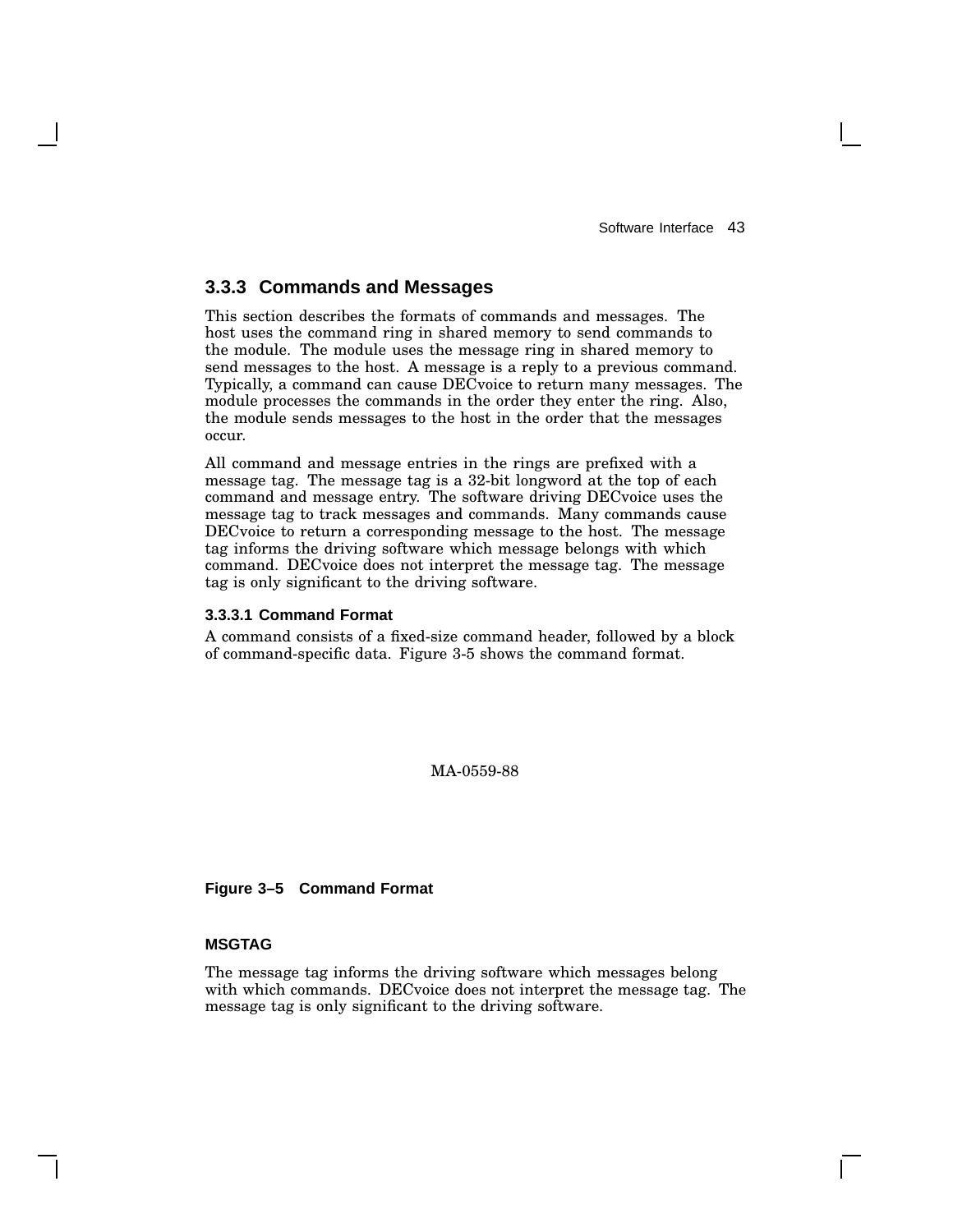#### **Slot**

The DECvoice module provides an environment for the execution of subsystems. A subsystem is a group of processes that performs a function. For example, all the processes that translate text to speech are contained in a subsystem. Each subsystem loaded into the module is associated with a slot. The slot is used to locate and to identify a particular subsystem for a particular task.

Each command has a slot field that informs the command processor which subsystem should process the command. The DECvoice module has a total of eight slots, 0 through 7. Slot 0 is reserved for the module ROM and the module system code. Application software can establish which subsystems are in slots 1 through 7, because the module does not require any specific assignments for these slots.

If the host sends a command to a slot that is not associated with a subsystem, the module returns the command with an error indicator in the command status field. If the host sends a command that has faulty data, the module returns the command with an error indicator in the status field. In this case, it is unpredictable what will happen to the command data.

#### **OP**

The OP field contains the subsystem firmware command code. The command code represents specific firmware commands. Each command code is specific to a particular subsystem.

For example, sending a code of 0 in the basic subsystem loads a block of data into the command ring. Zero is the command code for the BASIC\_ LOAD command. Sending a code of 0 in the text-to-speech subsystem causes DECvoice to speak text. Zero is the command code for the SPEAK\_ TEXT command.

#### **Status**

The status field informs the host whether or not the command was completed successfully. The module sets this field. For example, if the command was completed successfully, the module would return a status code of 0. Any code other than 0 indicates an error.

#### **Data[]**

This field represents any data that the command operates on. Some commands do not have a data field.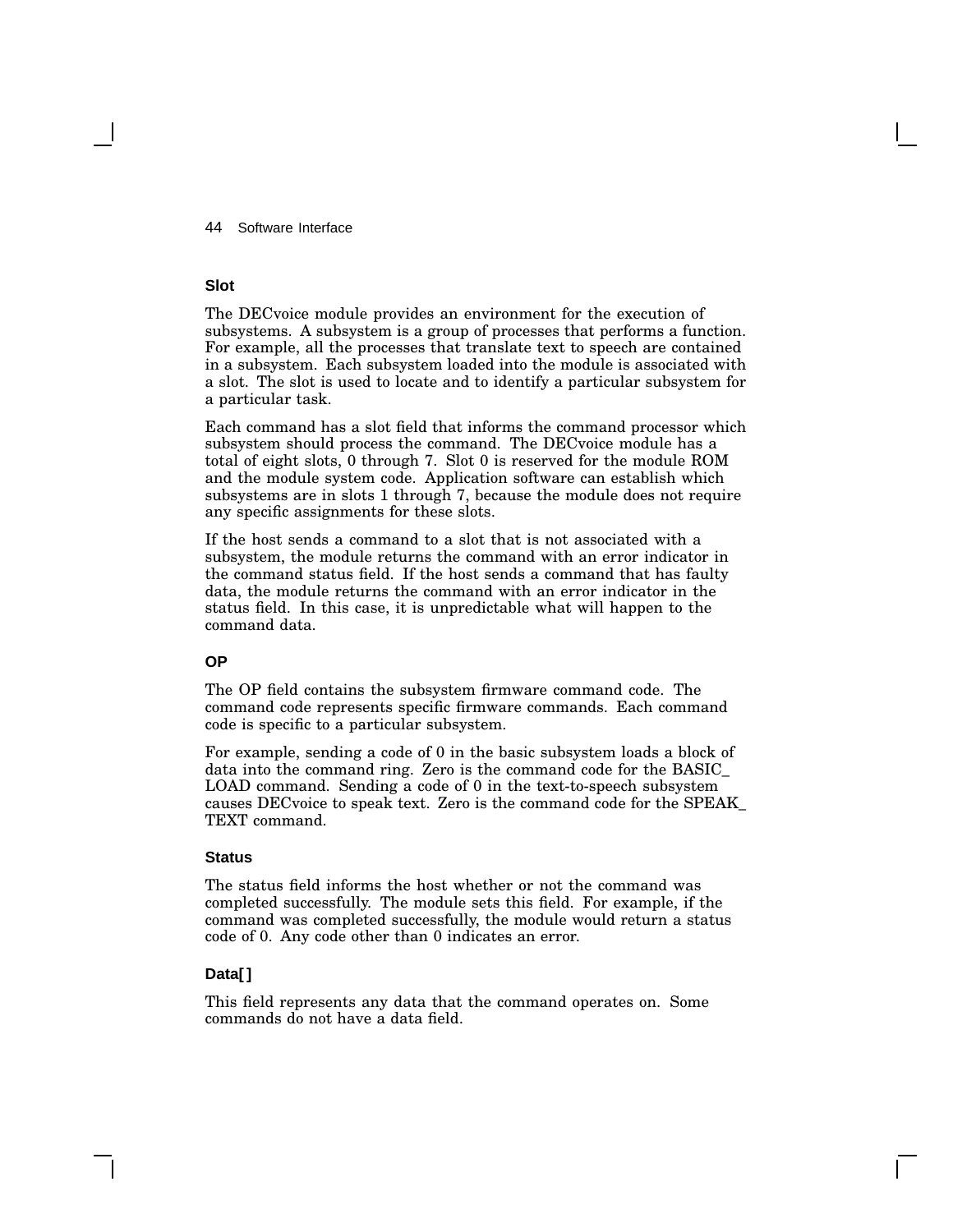#### **3.3.3.2 Message Format**

A message consists of a fixed-size header, followed by a variable length block of data. Figure 3-6 shows the format of messages.

MA-0560-88

#### **Figure 3–6 Message Format**

#### **MSGTAG**

The MSGTAG field holds a copy of the MSGTAG field in the command that prompted DECvoice to return a message. The message tag informs the driving software which messages belong with which commands. DECvoice does not interpret the message tag. The message tag is only significant to the driving software.

#### **Slot**

The slot field identifies the subsystem that produced the message. This field in a message has the same value as the corresponding slot field in the command that prompted the message.

#### **Type**

This field indicates the purpose of the message and defines the format of the data portion of the message.

#### **Status**

This field provides further information about the message.

#### **Data[]**

There may be data fields in a message that contain special information specific to that message.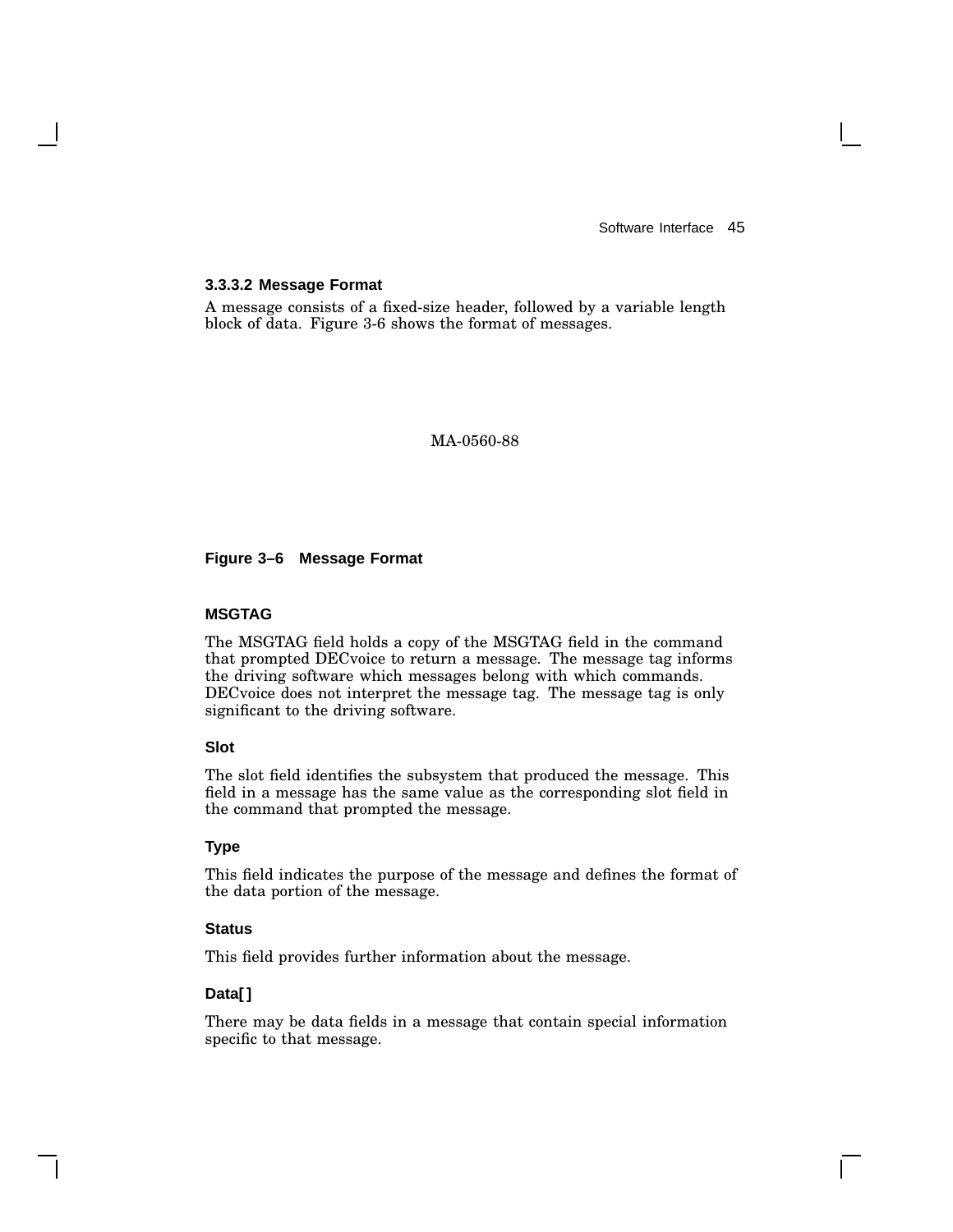# **3.4 Initialization**

The host must initialize the module before using it. Initialization occurs in three stages.

- 1. The host initializes the module's data transport system.
- 2. The host loads the module microcode into the module's private memory, then starts executing the microcode.
- 3. The microcode synchronizes with the telephone line interface hardware, then reads back that hardware's identification code.

#### **3.4.1 Stage 1**

Initialization of the module's data transport system executes as follows:

- 1. The module is reset. The reset can occur either from the host initiating a Q-bus or a CSR reset, or from a module power-up.
- 2. After the reset, the module automatically begins to execute initialization microcode. First, the module performs a series of self-tests to verify that all its major circuits are in working order.

If the module fails these tests, it informs the host by entering an appropriate error message in the module state field of the CSR (Table 3-2). If the module state field contains an error message, the first longword in shared memory contains further information about the message.

- 3. If the module passes the self-tests, it enters a ready message in the module state field of the CSR. Also, the green LED on the back of the module goes on and the module sets the host alert bit in the CSR. The module waits for the host to ackowledge the host alert.
- 4. The host acknowledges the host alert by clearing the host alert bit in the CSR. Then the host checks the module state field in the CSR to make sure the module passed the self-tests.

If the module is ready, the host enables the module shared memory by setting the memory enable bit and entering a bank selection value into the memory bank field in the CSR. The host also initializes the rings in shared memory.

5. The host requests a module alert by setting the module alert bit in the CSR.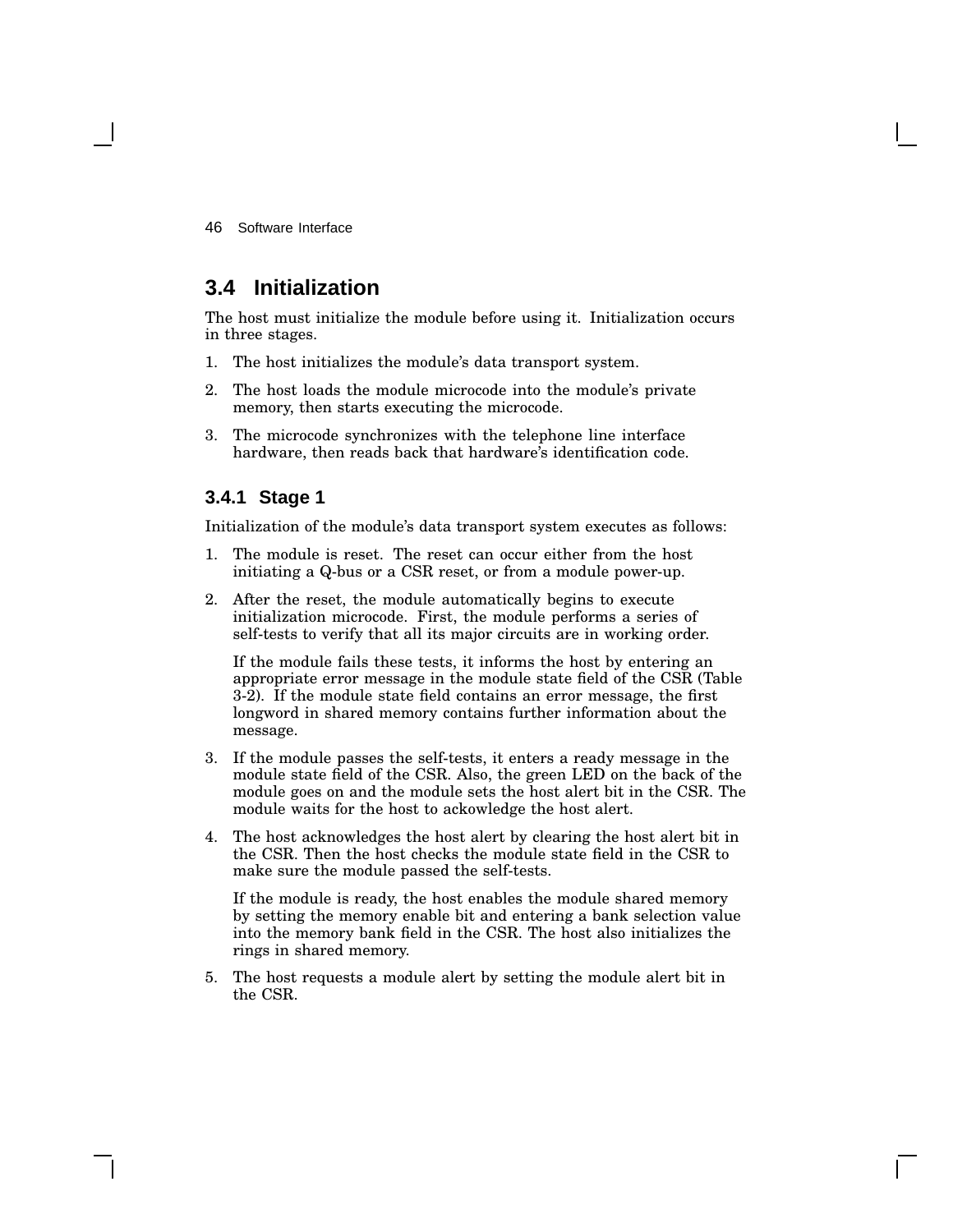6. The module acknowledges the alert by clearing the module alert bit in the CSR. Then the module begins to process commands received from the host.

#### **3.4.2 Stage 2**

The host loads the microcode into the module's private memory, then executes the microcode as follows:

- 1. The host sends a STATUS command to the module to get the base address and size of the block of shared memory that is available for allocation.
- 2. The host allocates module memory based on the message the module returns after receiving the STATUS command. The host copies the module microcode into memory using the LOAD command, then transfers control to the entry point of the resident microcode using a JUMP command.

#### **NOTE**

**The host maintains the module memory map and determines which areas of memory to assign to each module subsystem.**

#### **3.4.3 Stage 3**

The module microcode synchronizes with the TLI as follows:

1. The module tries to synchronize with the TLI hardware, and determine its identity code. The host can request the outcome of this attempt by sending a STATUS command to the module. If the module cannot sychronize with the TLI hardware, the module disables the TLI processor. If the module cannot synchronize with the TLI, the TLI probably has a hardware problem that must be fixed. To enable the TLI, the host must begin the initialization process over again.

The module can continue to operate with a broken TLI. However, the module will not be able to communicate with the telephone network.

2. If the module synchronizes with the TLI hardware, the module writes the telephone line identity code into a status message. Then the module enables the TLI.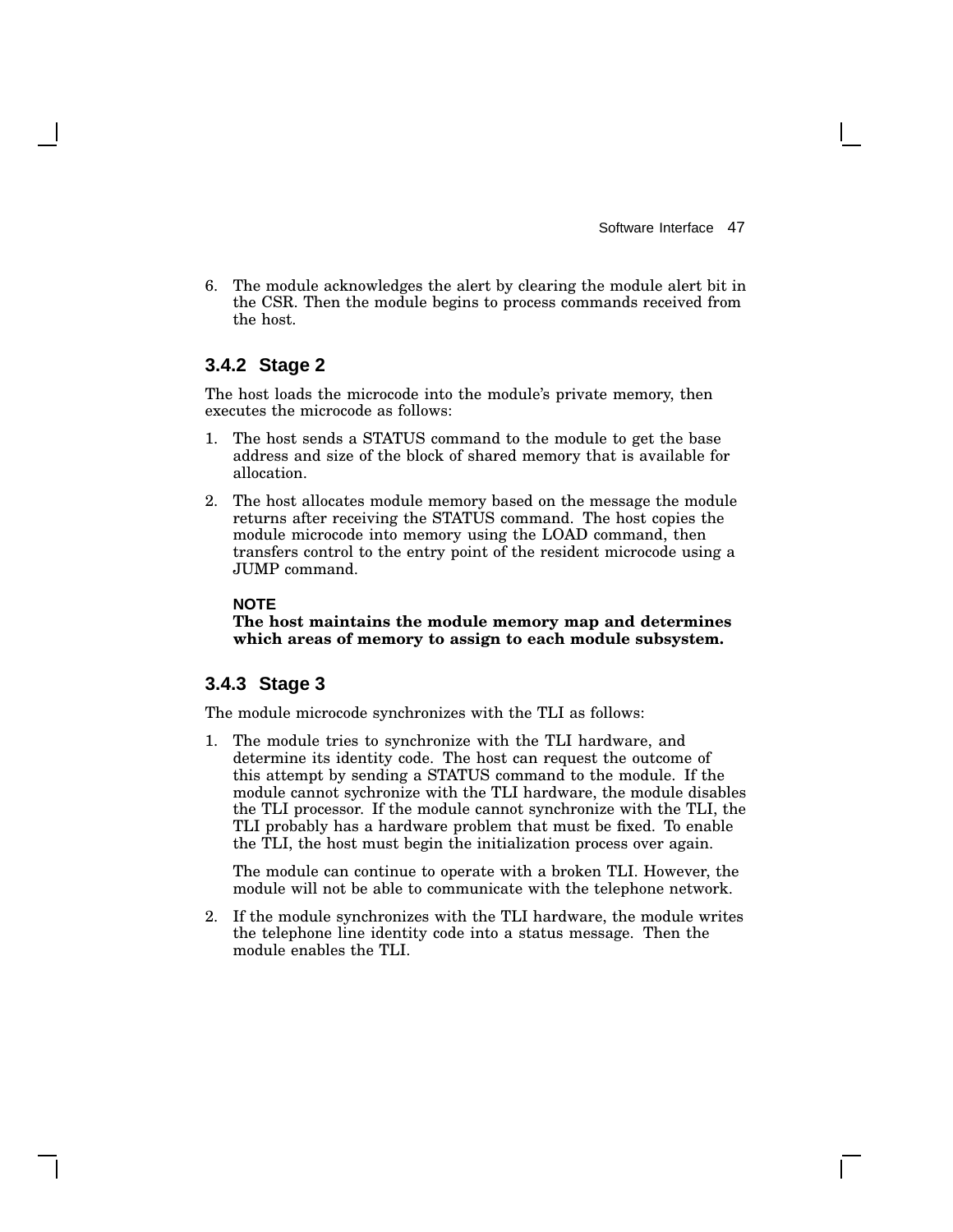# **3.5 Basic ROM Commands**

This section describes commands that the host can use to move data into the module's shared memory and check the module's current status. This section covers three basic commands: LOAD, JUMP, and STATUS.

#### **3.5.1 LOAD**

The LOAD command copies a block of data into the module's main memory. During initialization, the host uses this command to copy the base microcode image into main memory. After the module is up and running, the host uses the LOAD command to copy images of module subsystems into main memory.

Figure 3-7 shows the structure of the LOAD command.

MA-0561-88

**Figure 3–7 LOAD Command Format**

#### **MSGTAG**

The message tag informs the driving software which messages belong with which commands. DECvoice does not interpret the message tag. The message tag is only significant to the driving software.

#### **Slot**

This field contains the slot code that identifies the module subsystem to process the command. The slot code for the LOAD command is 0.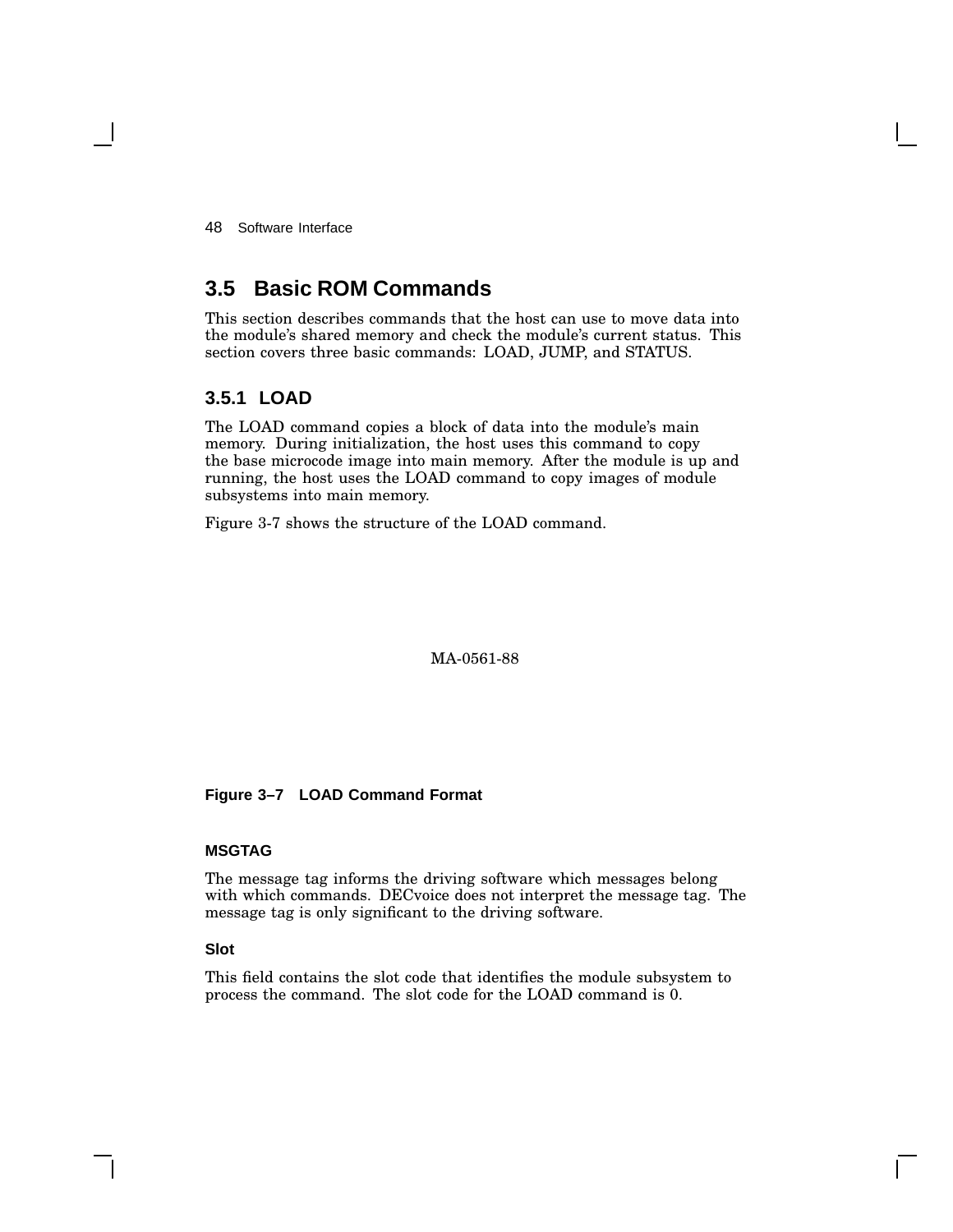#### **OP**

This field contains the operation code that identifies the command as the LOAD command. The OP code for the LOAD command is 0.

#### **Status**

This field contains status information about the execution of the command. The module writes values into this field that indicate whether or not the command executed successfully.

#### **Offset**

This field contains the offset half of the 80186 address where the command data block is placed.

#### **NOTE**

#### **The 80186 processor is a segmented device with the physical address of a memory area equal to (16 x base) + offset.**

The complete address for the command data is segmented into two halves, offset and base. Only the offset half of the address is incremented during a load operation. If the size of the data block is too large for the allocated space at the address, the result of the LOAD command is undefined. If a LOAD command writes data over memory that is part of the resident subsystem, the result is also undefined.

#### **Base**

This field contains the base half of the 80186 address where the command data block is placed.

#### **Data[]**

This field contains the data to be loaded. The LOAD command copies all the data bytes into module memory starting at the location specified by the base and offset values. The used field in the buffer header determines the length of the data string.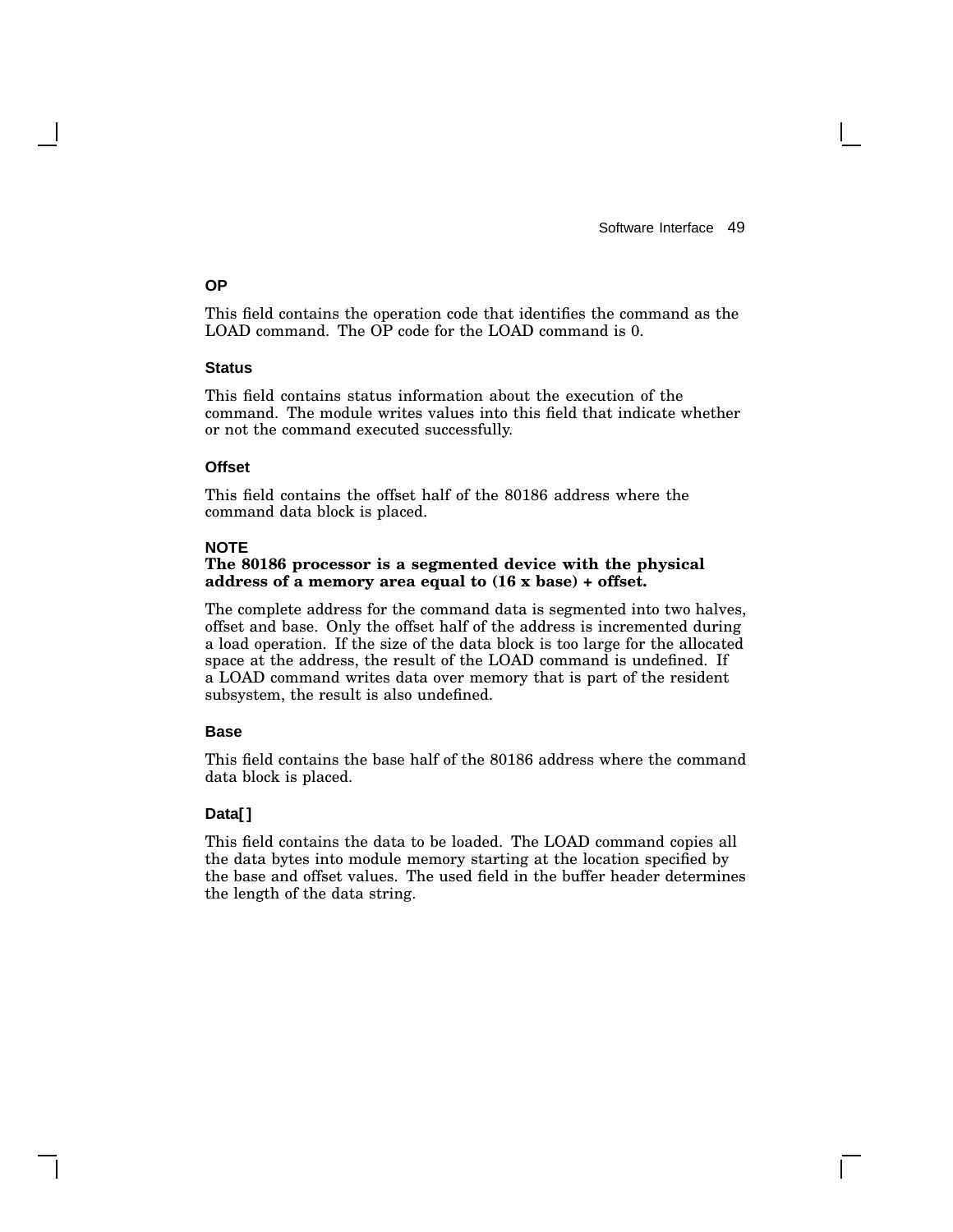#### **3.5.2 JUMP**

This command transfers control of execution from the resident ROM on the module to the loaded microcode. Figure 3-8 shows the structure of the JUMP command.

#### MA-0562-88

#### **Figure 3–8 JUMP Command Format**

#### **MSGTAG**

The message tag informs the driving software which messages belong with which commands. DECvoice does not interpret the message tag. The message tag is only significant to the driving software.

#### **Slot**

This field contains the slot code that identifies the module subsystem to process the command. The slot code for the JUMP command is 0.

#### **OP**

This field contains the operation code that identifies the command as the JUMP command. The OP code for the JUMP command is 1.

#### **Status**

This field contains status information about the execution of the command. The module writes values into this field that indicate whether or not the command executed successfully.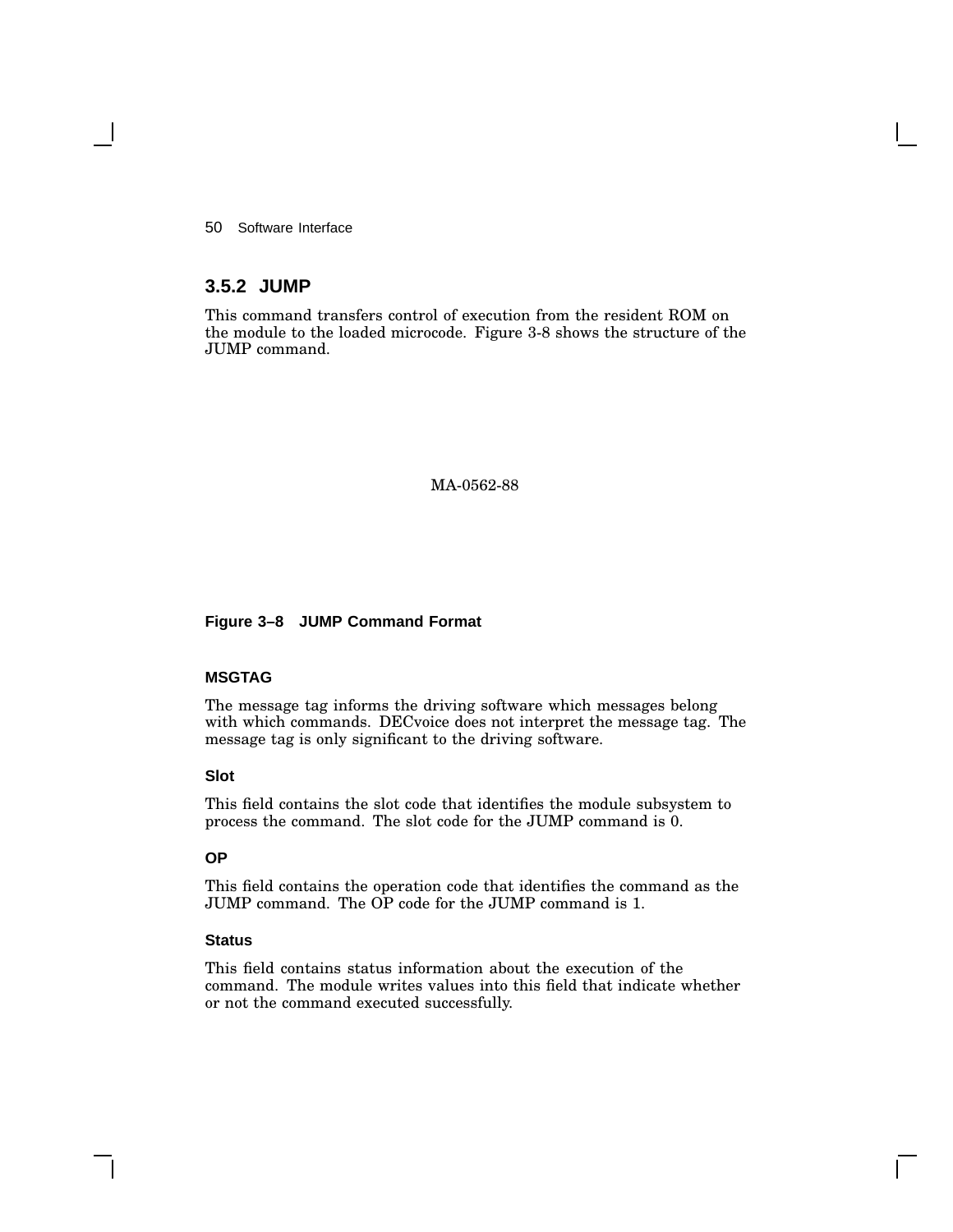#### **Offset**

This field contains the offset half of the 80186 address where execution begins. This value is copied into the module's IP register.

The complete address for the command data is segmented into two halves, offset and base. Only the offset half of the address is incremented during a jump operation.

#### **Base**

This field contains the base half of the 80186 address where execution begins. This value is copied into the module's CS register.

#### **3.5.3 STATUS**

This command requests the module's current status. The STATUS command prompts a message reply from the module.

#### **3.5.3.1 STATUS Command**

Figure 3-9 shows the format of the STATUS command.

MA-0563-88

#### **Figure 3–9 STATUS Command Format**

#### **MSGTAG**

The message tag informs the driving software which messages belong with which commands. DECvoice does not interpret the message tag. The message tag is only significant to the driving software.

#### **Slot**

This field contains the slot code that identifies the module subsystem to process the command. The slot code for the STATUS command is 0.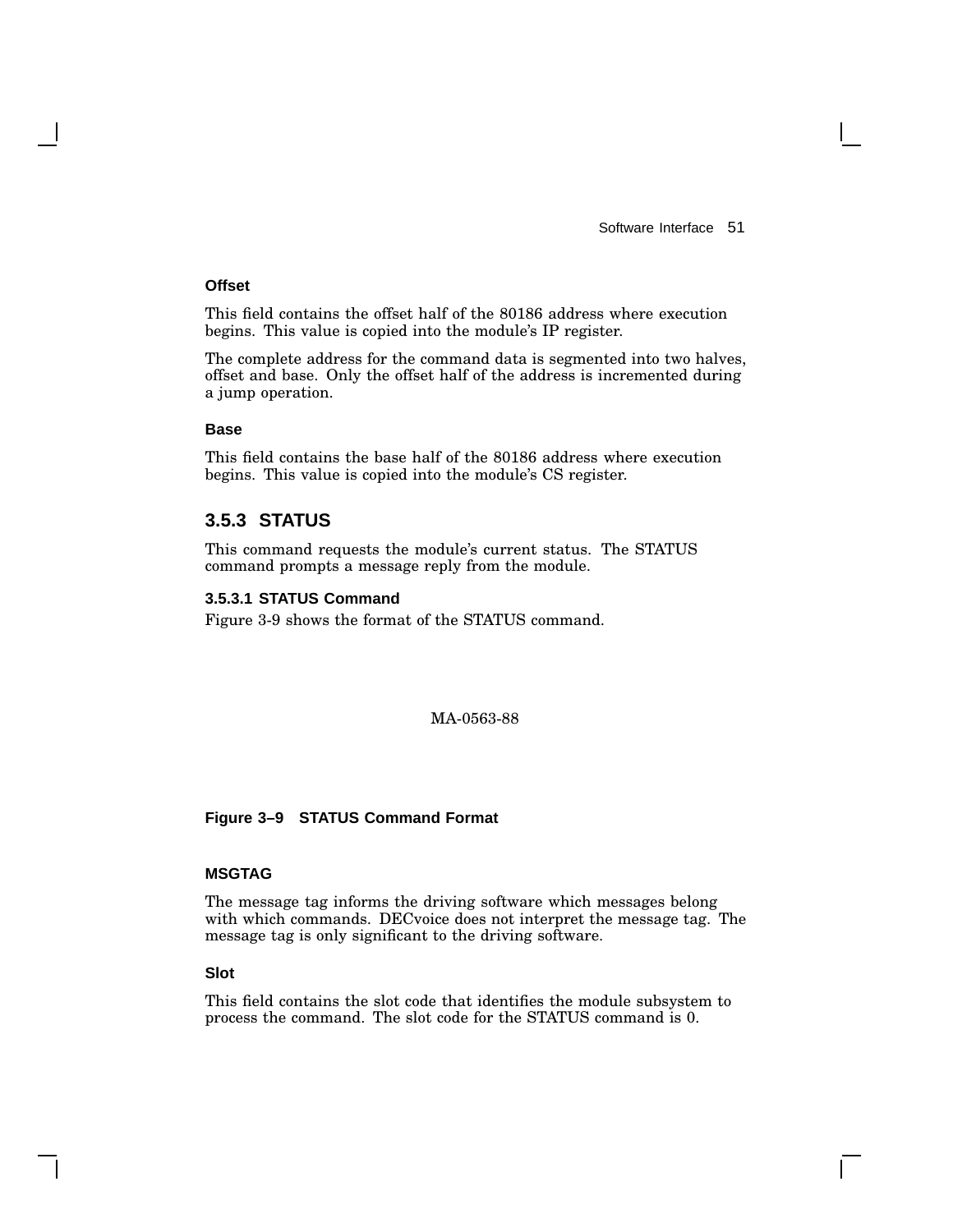#### **OP**

This field contains the operation code that identifies the command as the STATUS command. The code for the STATUS command is 4.

#### **Status**

This field contains status information about the execution of the command. The module writes values into this field that indicate whether or not the command executed successfully.

#### **3.5.3.2 Status Message**

Figure 3-10 shows the format of the STATUS message.

MA-0564-88

#### **Figure 3–10 Status Message Format**

#### **MSGTAG**

The message tag informs the driving software which messages belong with which commands. DECvoice does not interpret the message tag. The message tag is only significant to the driving software.

#### **Slot**

This field contains the slot code that identifies the module subsystem that generates the message. The slot code for the status message is 0.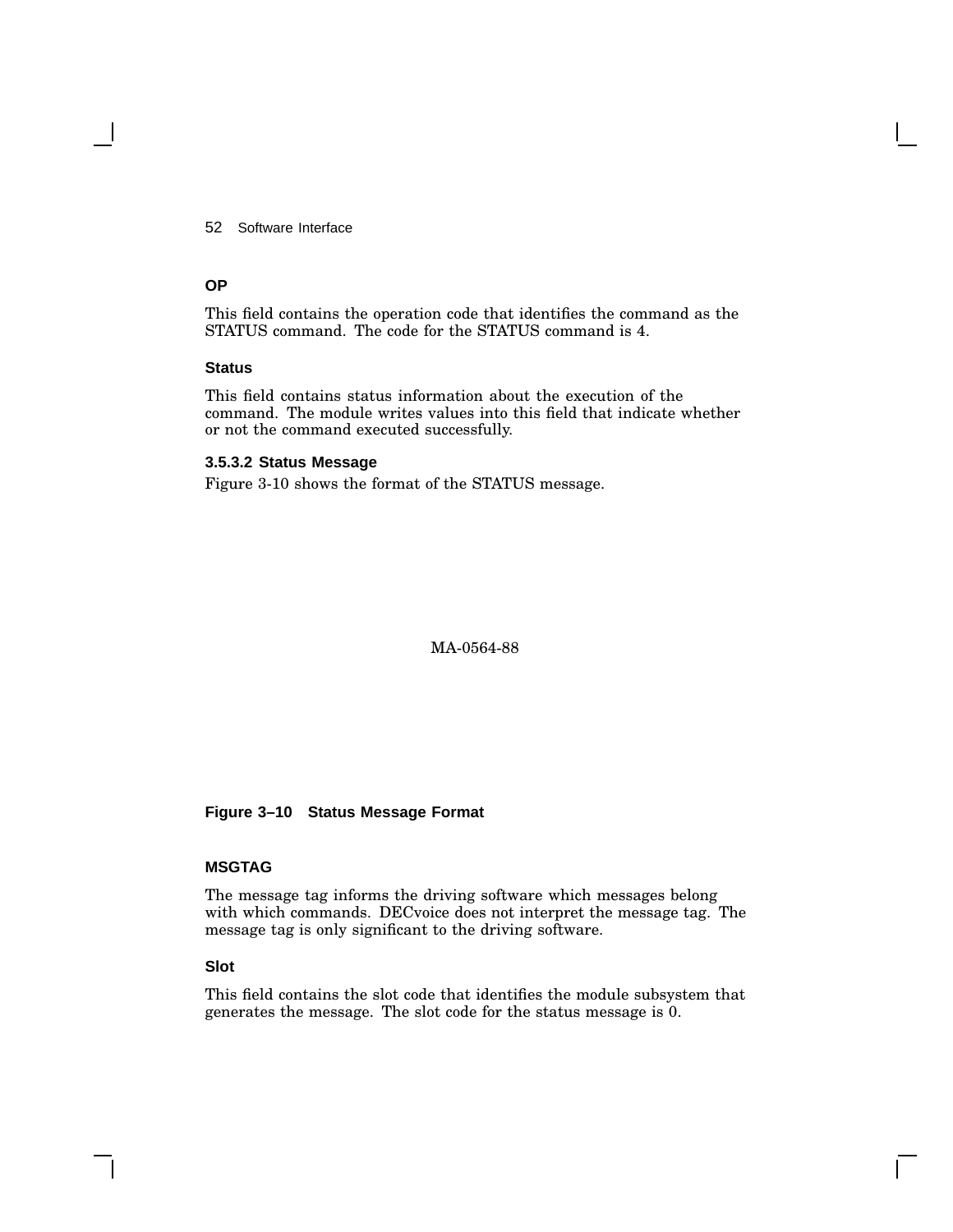#### **Type**

This field contains the type code that identifies the message as a reply to the STATUS command. The code for the message type is 4.

#### **Status**

This field contains status information about the generation of the message. The module writes values into this field that indicate whether or not the module successfully generated the message.

#### **ROMID**

This field contains the version number of the firmware in slot 0. If the STATUS command is sent to the bootstrap and diagnostic ROM, this field contains the version number of that ROM. If the STATUS command is sent to the base microcode, this field contains the version number of the microcode. The upper byte (bits 8 to 15) of the ROMID field contains the major version number, the lower byte (bits 0 to 7) contains the minor version number.

#### **TLIID**

This field contains the identity code and status of the TLI hardware. The upper byte of the TLIID field (bits 8 to 15) contains the TLI status: 0 means normal, 1 means TLI not installed, 2 means TLI broken. The lower byte (bits 0 to 7) contains the TLI identity code.

#### **INDEX**

If the STATUS command is sent to the bootstrap and diagnostic ROM, this field is always 0. If the STATUS command is sent to the base microcode, this field contains the last index value set by the text-tospeech or the stored voice subsystem. If no index values have been set since the base microcode was loaded, this field is 0.

#### **RAMBASE**

If the STATUS command is sent to the bootstrap and diagnostic ROM, this field contains the paragraph number of the base memory available for the host to allocate. This feature lets the host initialize its memory allocation map without knowing the location or size of the memory the ROM is using. If the STATUS command is sent to the base microcode, this field is always 0.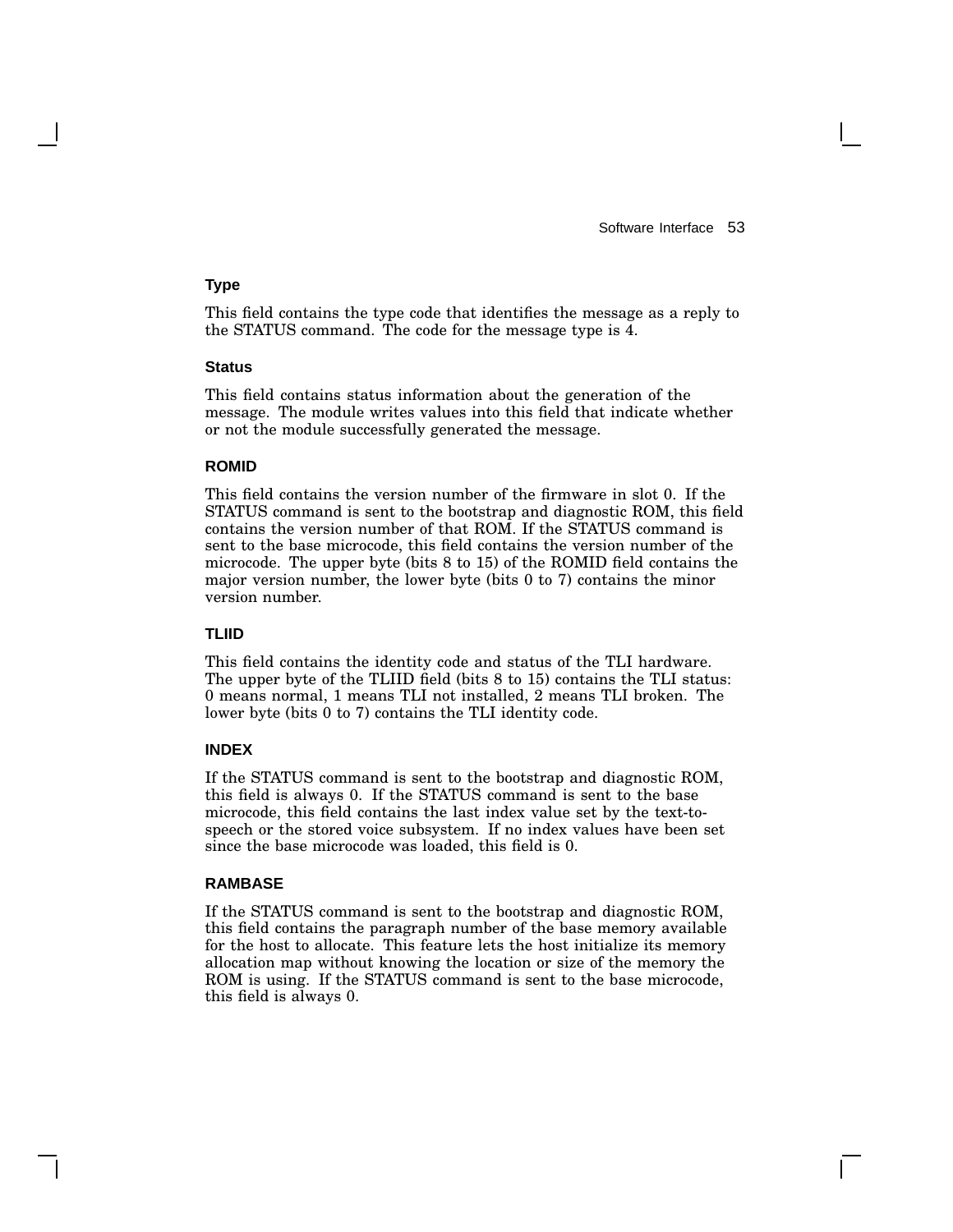#### **RAMSIZE**

If the STATUS command is sent to the bootstrap and diagnostic ROM, this field contains the number of paragraphs of memory available for the host to allocate. This feature lets the host initialize its memory allocation map without knowing the location or size of the memory the ROM is using. If the STATUS command is sent to the base microcode, this field is always 0.

 $\mathsf{I}$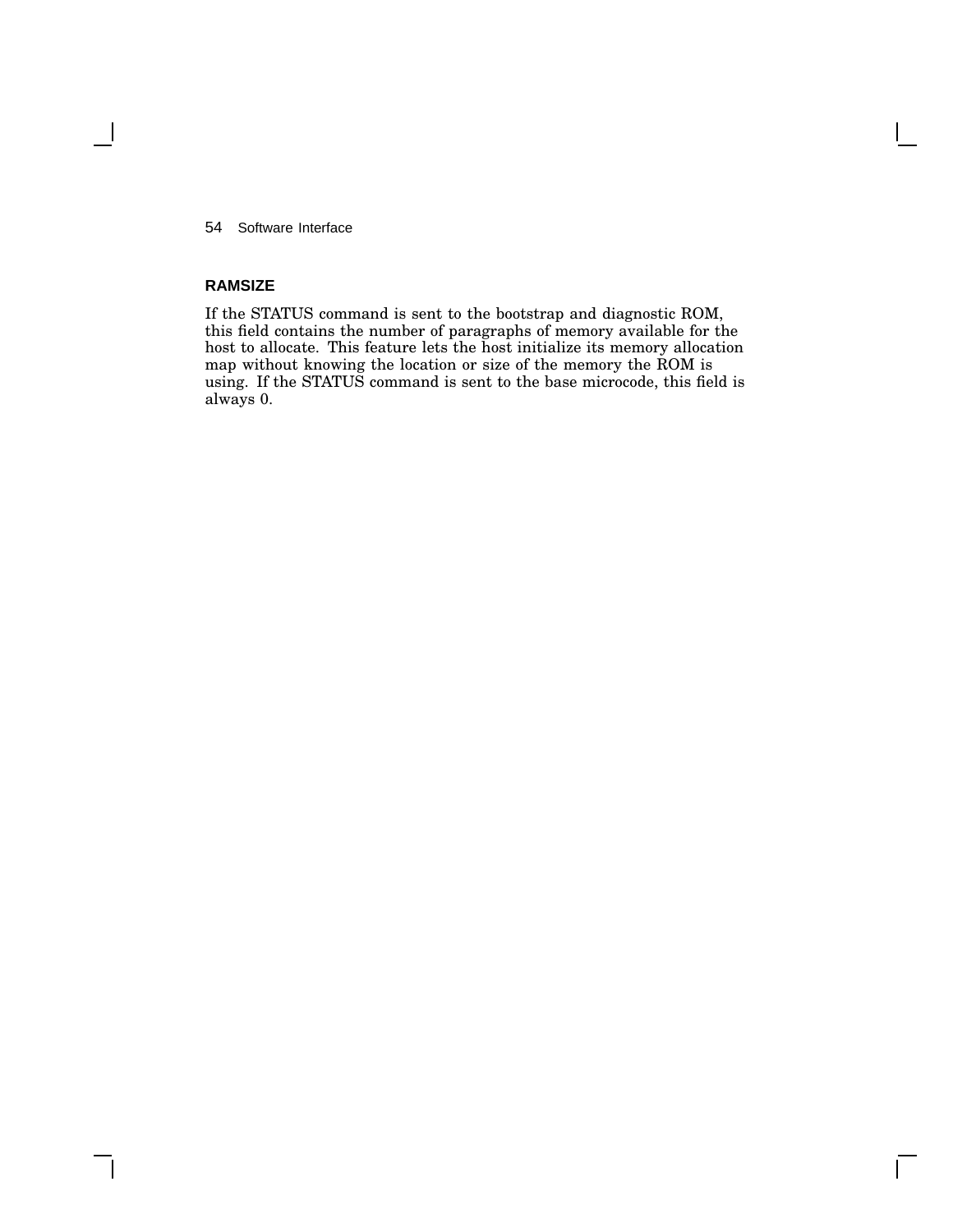# **4 Telephone Interface**

This chapter describes the telephone line interface (TLI) that DECvoice uses to connect to the telephone network. The chapter is divided into two main sections: subscriber line datalink (SLD) interface and North American TLI interface.

# **4.1 SLD Interface**

DECvoice uses a modified version of the Intel SLD protocol to control communication with the telephone network. The Intel SLD is a threewire interface for synchronous data transfer between a master and a slave device. The master device is the controlling device. The master controls the rate and direction of data movement by sending clock and directional signals to the slave device. The SLD protocol supports four full-duplex, time-multiplexed, 64 Kbits/s channels. Each channel transfers a byte of data every 125 microseconds.

The three lines of the SLD interface are

- SCL (data clock signal),
- SDIR (data direction signal),
- SLD (data lead).

The data clock and direction signals can be common to all slave devices connected to the master device.

#### **SCL**

The SCL clock signal controls the rate of data transfer over the SLD line. The clock supports a rate of 512 Kbits/s.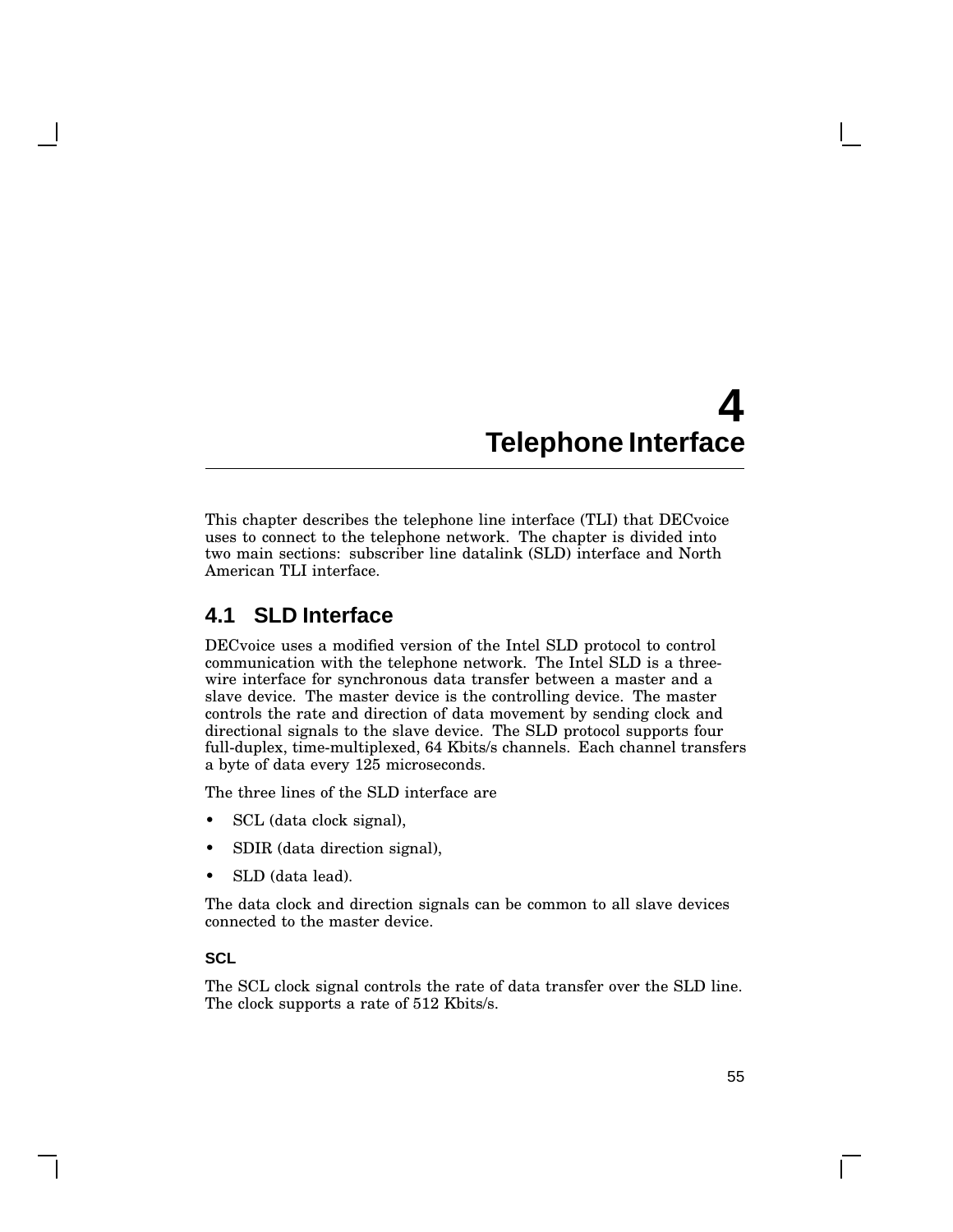56 Telephone Interface

#### **SDIR**

The SDIR signal controls the direction of transmission over the SLD line. When the SDIR line is asserted, the SLD line transfers data to the slave device. When the SDIR line is not asserted, the SLD line transfers data to the master device.

#### **SLD**

The SLD line is the data line for the system. The SLD line supports a 512 Kbits/s rate, as defined by the SCL clock signal. The data on the SLD line is formatted as 32 bits of receive data (towards slave) followed by 32 bits of send data (from slave). This pattern repeats at an 8 kHz rate. The transmit and receive data is further divided into eight bytes, four for each direction with the most significant bit first. The devices connected to the SLD line determine the exact use of it.

For analog subscriber lines, the four bytes of data per direction are the following:

- Primary voice—This byte contains the actual voice data transferred between DECvoice and the telephone network. This byte is the primary voice path.
- Secondary voice—This byte can have various uses, depending on the system. This byte is often used as an extra voice channel for threeway calling. This byte also lets one SLD line serve two telephone lines. DECvoice can use either the primary voice byte or secondary voice byte for data exchange, but not both.
- Control—This byte is used to program the Intel SLD components, specifically the Intel 29C50 chip.
- Signaling— This byte controls network relays and reads the ring and line current detection signals.

For digital subscriber lines, there are two voice (or data) bytes, a control byte, and a signaling byte. The voice bytes can be used as one voice stream and one data stream, two voice streams, or two data streams. DECvoice only supports the use of one data byte as a channel to exchange data.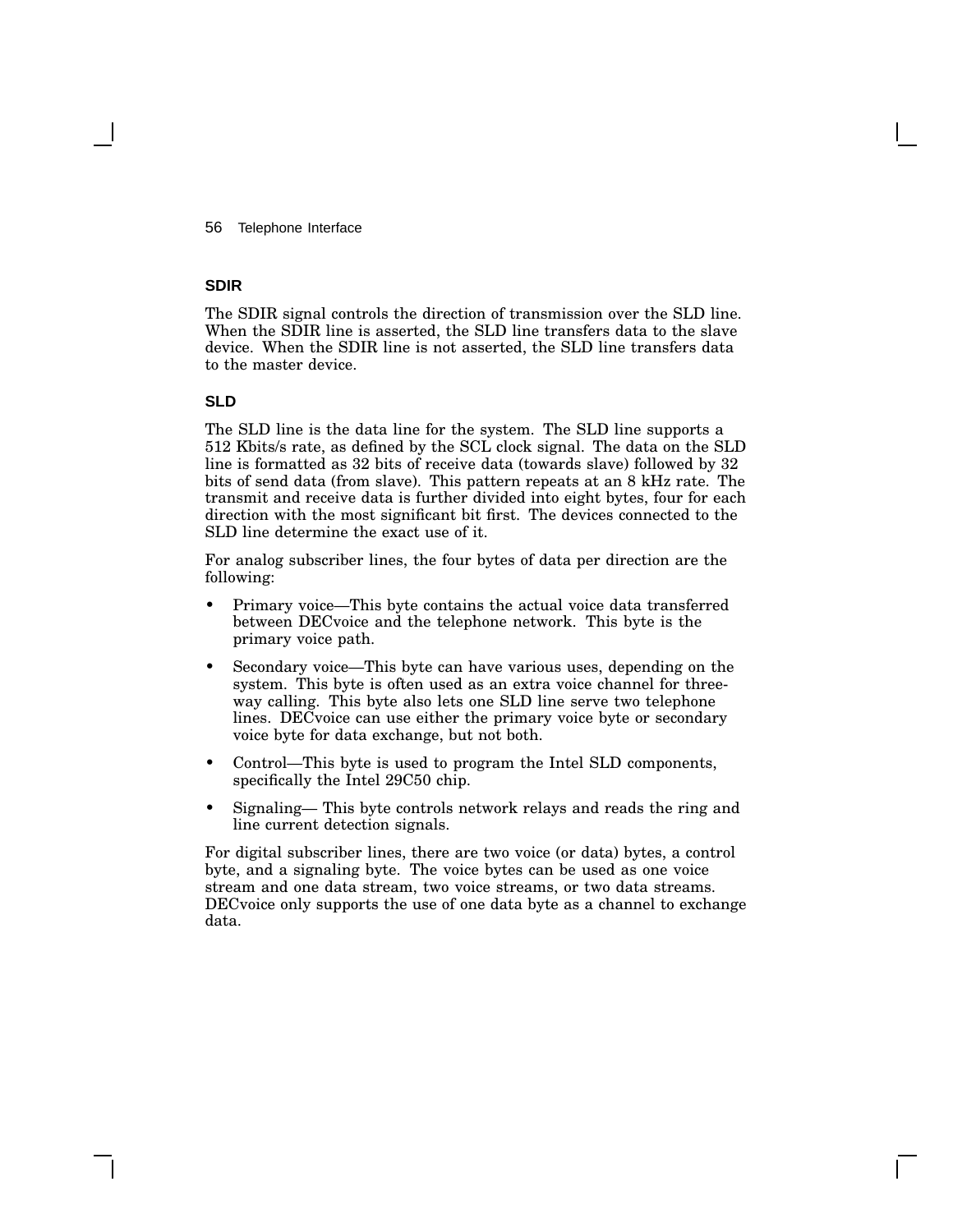#### **4.1.1 SLD System**

In an Intel SLD master-slave system, the master controls the rate and direction of data flow by generating clock and directional signals. The slave reads the clock and direction signals.

In the DECvoice system, the TLI assembly serves as the master and the DTC04 module as the slave. The TLI controls the rate and direction of data transfer between the telephone network and the module.

#### **NOTE**

**Although the module is the slave device in a timing sense, it is the master device in a logical sense. The module provides the programming information to any interface device connected to it. The module also provides the intelligence to run telephone transactions.**

#### **4.1.2 DECvoice Modifications to the Intel SLD Interface**

The SLD protocol is designed for systems where the master and slave devices (chips) are on the same printed circuit board. In the DECvoice system, the master and slave devices are on separate boards. The SLD protocol has been modified in three ways to accommodate this separation.

- The SLD data lead wire has been split into two unidirectional wires.
- The telephone line interface sends an additional byte of identification data to the DTC04 module.
- A reset line has been added so the module can send a reset signal to the TLI assembly.

#### **4.1.2.1 SLD Data Lead**

The SLD protocol was designed for use on a single board. When the SLD master and slave devices are on one board, time delays are short for data travel. On a single board, the SLD data lead can handle bidirectional data travel with a minimal amount of time delay between the master and slave devices.

In the DECvoice system, the master and slave devices are on separate boards. Data must travel over a cable from the DTC04 module (slave) to the TLI (master). The SLD data can be separated into two unidirectional signals.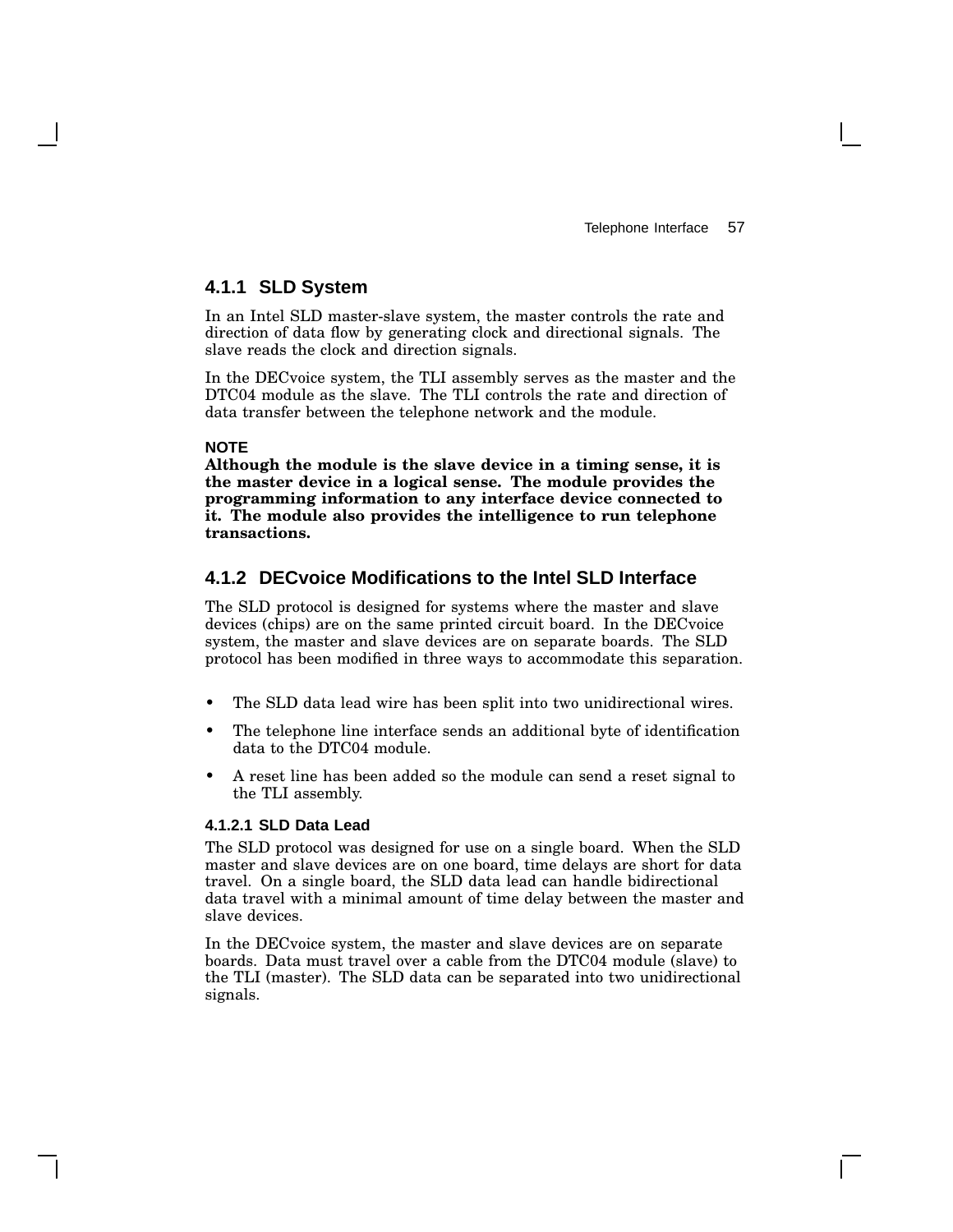58 Telephone Interface

This separation makes it possible to have TLI assemblies that are not mounted in the Q-bus IO connector panel. If there is any length of cable between the TLI assembly and the module, it is necessary to have separate send and receive data wires. The two wires are called TX DATA H and RX DATA H (Table 4-1). The module sends data to the TLI over the TX DATA H line. The TLI sends its identification code and other data to the module over RX DATA H.

If the TLI assembly is mounted in the Q-bus IO connection panel, only one wire is needed for moving data between the module and TLI. In this case, the standard bidirectional SLD data is sent over the single TX DATA H line. The module uses the ONE WIRE L signal to determine whether one or two data wires are needed (Table 4-1).

#### **4.1.2.2 Identification Data Byte**

On a single board, the SLD chips that represent the master and the slave devices are always the same. In this case, it is not necessary for the master to identify itself to the slave.

In the DECvoice system, the master and slave devices are on separate boards. It is possible that the master and slave devices could have different programming requirements. Therefore, the TLI must send a byte of identification data to inform the DTC04 module what is at the other end of the cable. The identification byte informs the module of the following:

- What type of SLD chip the TLI is using (a 29C49, 29C50, 29C52, or some other chip)
- The exact meanings of the bytes in the data frames over the SLD slave and SLD master lines
- Any legal restrictions the microcode driving the interface must follow

The TLI sends the identification byte to the module when the module sends its first byte of data to the TLI.

#### **4.1.2.3 Reset Line**

When all components are on the same board, the power-up voltages all sequence at the same time. It is not necessary to synchronize a reset operation between components on the board, since all components receive power at the same time.

In the DECvoice system, the SLD master and slave devices are on separate boards. In this case, it is necessary to synchronize reset operations between the module and the TLI. A reset line has been added between the module and TLI assembly called TLI RESET. When the module resets, it asserts TLI RESET so that the TLI also resets.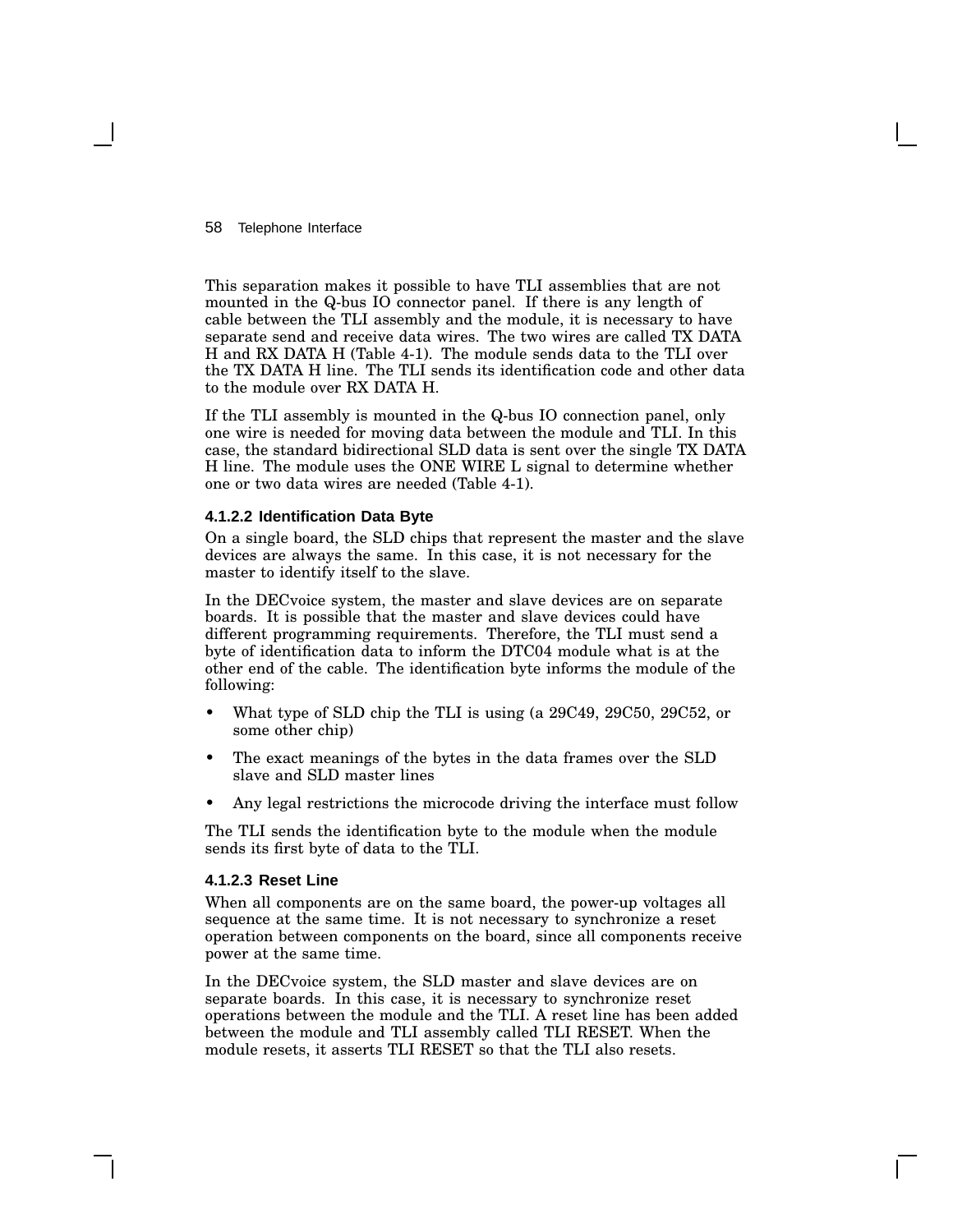$\mathbf{L}$ 

### **4.1.3 Connection Between the Module and TLI**

This section describes the actual connection between the DTC04 module and the TLI assembly. The module and TLI are connected over a 20-pin cable. Figure 4-1 is a diagram of the connector. Table 4-1 describes each pin assignment.

#### MA-0565-88

#### **Figure 4–1 20-Pin Connector**

 $\mathbf l$ 

| Pin            | Name              | <b>Function</b>                                                                                                                                                                                                                                                                                                                                                                                                                                                       |
|----------------|-------------------|-----------------------------------------------------------------------------------------------------------------------------------------------------------------------------------------------------------------------------------------------------------------------------------------------------------------------------------------------------------------------------------------------------------------------------------------------------------------------|
| 1              | $+12$ V           | Supplies $+12$ V to TLI assembly.                                                                                                                                                                                                                                                                                                                                                                                                                                     |
| $\overline{2}$ | $+5V$             | Supplies +5 V to TLI assembly.                                                                                                                                                                                                                                                                                                                                                                                                                                        |
| 3              | TLI INSTALLED L   | Indicates to the DTC04 module that the<br>Q-bus IO connector bulkhead is plugged<br>in. The module can use this signal to help<br>isolate faults. The bulkhead must ground<br>this signal.                                                                                                                                                                                                                                                                            |
| 4              | GND               | Ground.                                                                                                                                                                                                                                                                                                                                                                                                                                                               |
| 5              | <b>ONE WIRE L</b> | Indicates to the DTC04 module whether the<br>TLI is using a one-wire SLD data lead (on<br>the TX DATA H line) or a two-wire SLD<br>data lead. In either case, the TLI sends its<br>identification code over the RX DATA H line.<br>The TLI ONE WIRE line should be grounded<br>for a one-wire operation, and floated for<br>a two-wire operation. The TLI assembly<br>can use one-wire or two-wire operation.<br>The North American TLI uses a one-wire<br>operation. |
| 6              | GND               | Ground.                                                                                                                                                                                                                                                                                                                                                                                                                                                               |

**Table 4–1 Pin Assignments**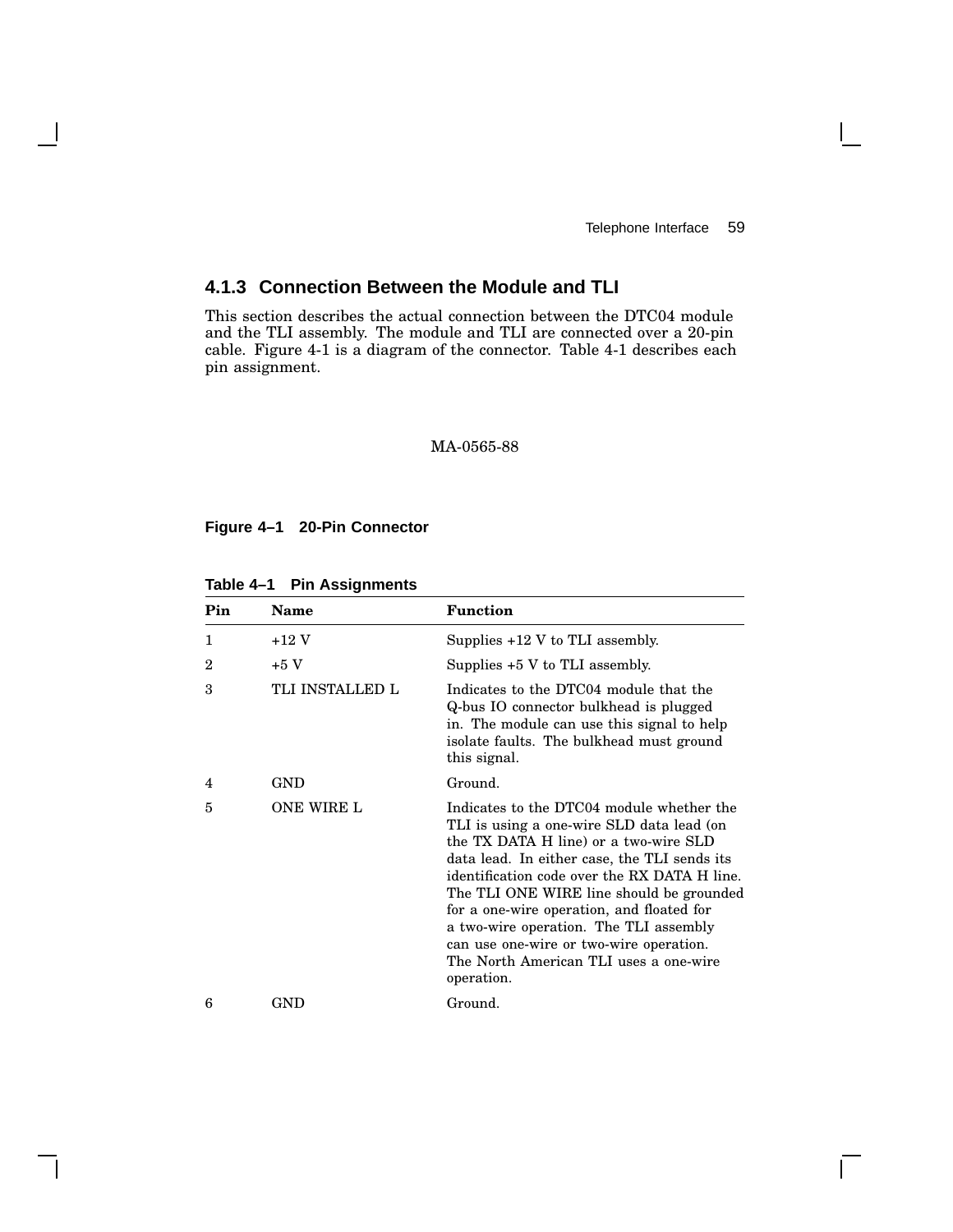#### 60 Telephone Interface

 $\overline{\phantom{a}}$ 

**Table 4–1 (Cont.) Pin Assignments**

| Pin | <b>Name</b>                  | <b>Function</b>                                                                                                                                                                                                                                                                            |
|-----|------------------------------|--------------------------------------------------------------------------------------------------------------------------------------------------------------------------------------------------------------------------------------------------------------------------------------------|
| 7   | <b>SCL H</b>                 | This line is for the clock signal. The TLI<br>drives this line, controlling the rate of data<br>movement over the TX DATA H and RX<br>DATA H lines.                                                                                                                                        |
| 8   | <b>GND</b>                   | Ground.                                                                                                                                                                                                                                                                                    |
| 9   | <b>SDIR H</b>                | This line is for the direction signal. The TLI<br>drives this line, controlling the direction of<br>data movement over the TX DATA H and RX<br>DATA H lines.                                                                                                                               |
| 10  | <b>GND</b>                   | Ground.                                                                                                                                                                                                                                                                                    |
| 11  | TX DATA H (SLD H)            | The module uses this line to send data to the<br>TLI assembly. Valid data only moves over<br>this line when the TLI asserts the SDIR H<br>signal.                                                                                                                                          |
| 12  | <b>GND</b>                   | Ground.                                                                                                                                                                                                                                                                                    |
| 13  | RX DATA H (ID H)             | The TLI assembly uses this line to send data<br>to the module. The TLI must turn off SDIR<br>H to send data over this line. Typically, the<br>TLI uses this line to send its identification<br>code to the module.                                                                         |
| 14  | <b>GND</b>                   | Ground.                                                                                                                                                                                                                                                                                    |
| 15  | GO H                         | The module uses this line to reset the TLI.<br>This line carries the TLI RESET signal<br>described in Section 4.2.2.3. When GO H is<br>asserted, the TLI can make calls. When GO<br>H is not asserted, the TLI resets and cannot<br>make any calls until the module asserts GO<br>H again. |
| 16  | <b>GND</b>                   | Ground.                                                                                                                                                                                                                                                                                    |
| 17  | MODULE<br><b>INSTALLED L</b> | This line informs the TLI that a DTC04<br>module is connected to it.                                                                                                                                                                                                                       |
| 18  | GND                          | Ground.                                                                                                                                                                                                                                                                                    |
| 19  | $+5V$                        | Supplies $+5$ V to the TLI assembly.                                                                                                                                                                                                                                                       |
| 20  | $+12V$                       | Supplies +12 V to the TLI assembly.                                                                                                                                                                                                                                                        |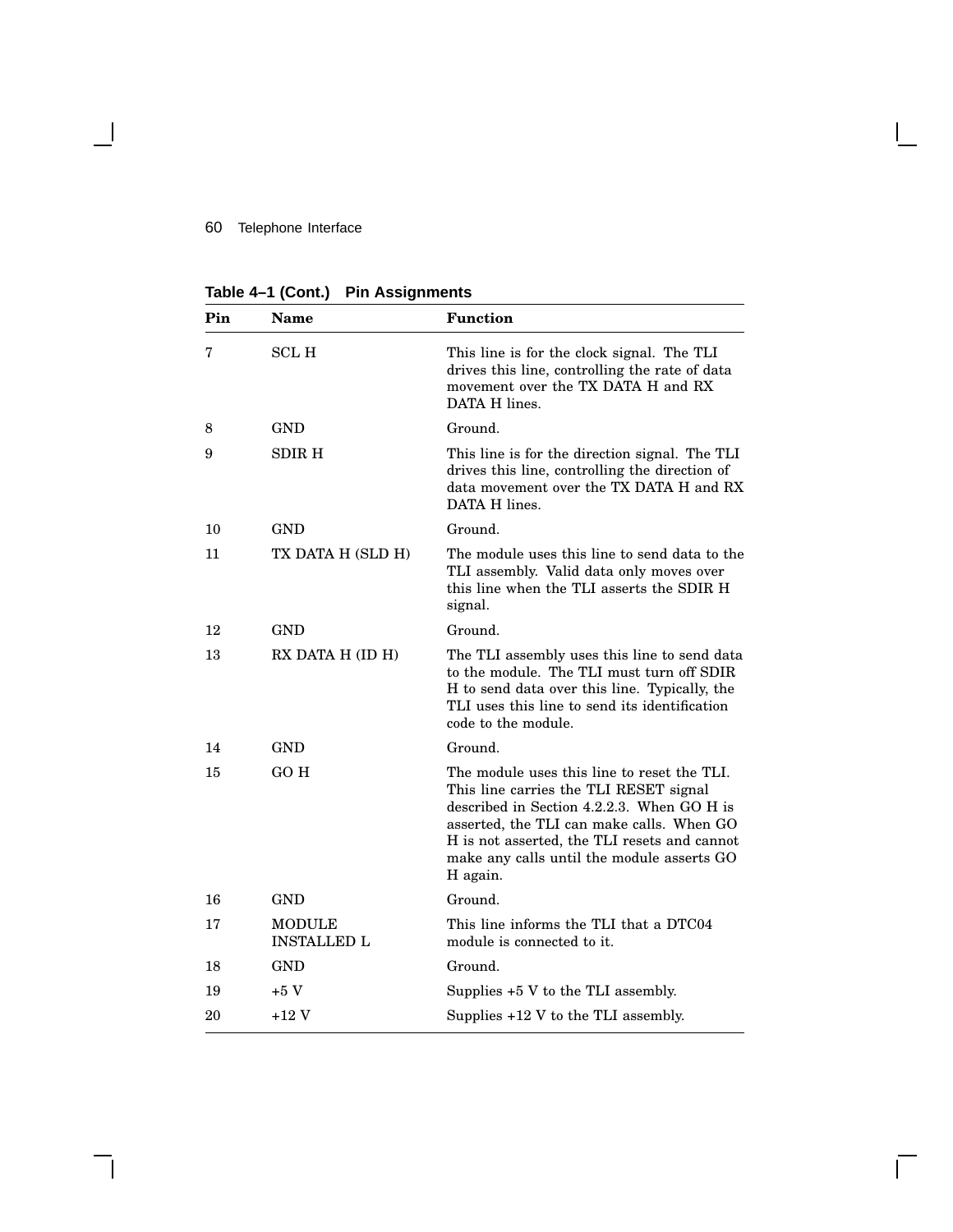# **4.2 North American Telephone Line Interface**

This section briefly describes the DECvoice TLI designed for use in North America.

#### **4.2.1 TLI to Telephone Line Connection**

The circuit that connects the TLI to the telephone network must meet certain North American telephone regulations, provide access to the network, and protect the TLI circuitry. The TLI connects to the telephone line through modular telephone jacks for RJ11 service.

The circuitry that connects the TLI to the telephone network provides the following features.

- Ring detection
- Line current interruption (wink) detection
- Hook control
- A protected analogue path
- Protection against surges in telephone line current

#### **4.2.2 TLI to DTC04 Module Connection**

The TLI connects to the module through a modification of the Intel Subscriber Line Datalink protocol. This protocol is described in more detail in Section 4.1. Make sure you read this section before you continue.

Briefly, the Intel SLD protocol is a master-slave system for connecting a computer to the telephone network. The master half of the system controls the rate and direction of data flow over the telephone network. The master controls the flow of data by sending a clock signal (SCL) and a directional signal (SDIR) to the slave. In the DECvoice system, the TLI is the SLD master, the DTC04 module is the slave.

#### **4.2.2.1 Data Flow Control**

The TLI contains a circuit that provides the clock signals for all the telephone lines in a DECvoice system. This circuit generates the 512 kHz clock signal and SDIR signals for the DTC04 module and the 29C50 chips.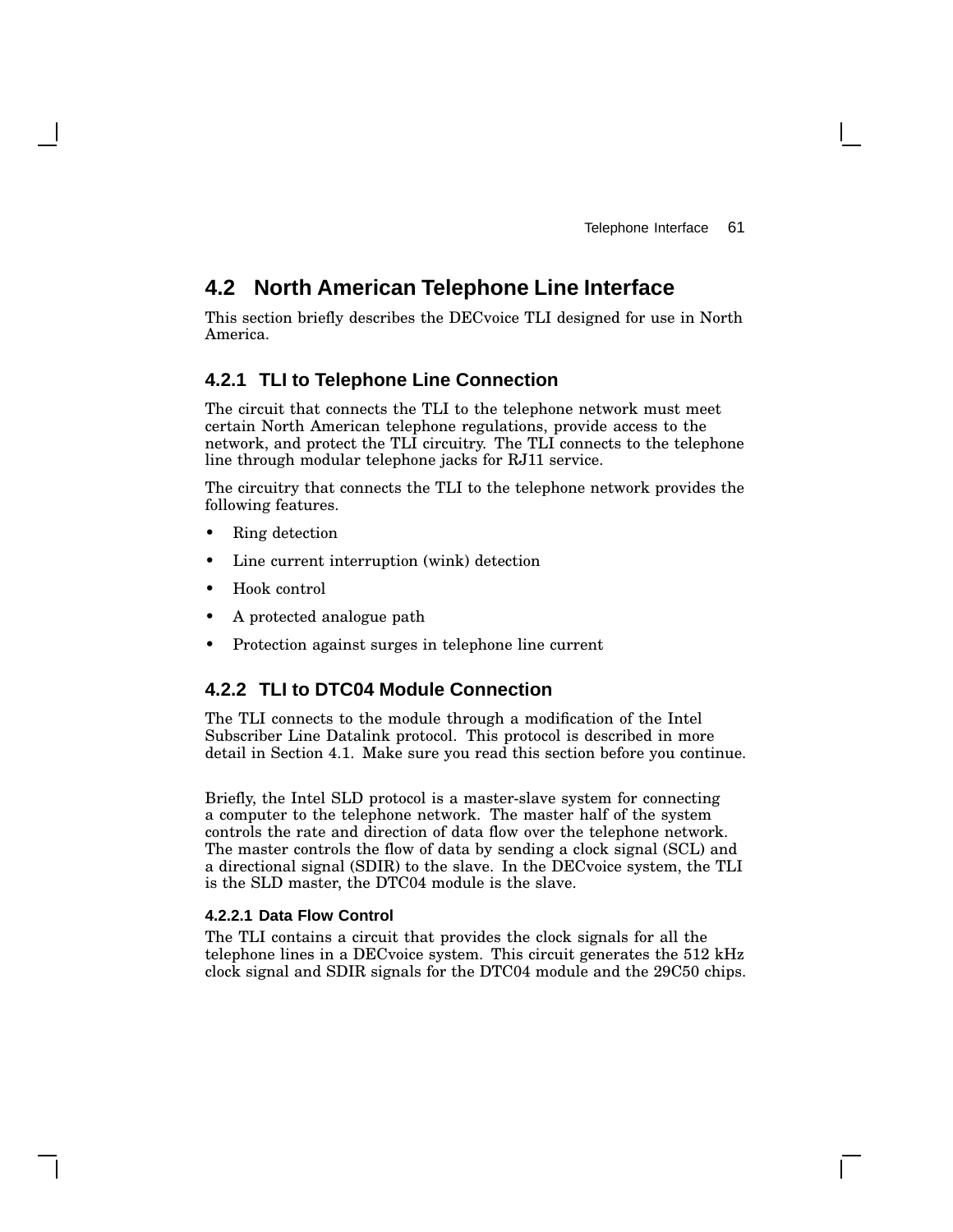#### 62 Telephone Interface

#### **4.2.2.2 Identification**

The TLI sends an identification code to the DTC04 module. If two modules are connected to a TLI, the TLI sends the same identification code to each module. This identification is factory set to identify the TLI as a North American analog loop start interface.

#### **4.2.2.3 Reset**

When the module asserts the TLI RESET signal to the TLI, the TLI cannot accept any calls. This prevents the TLI from connecting to the telephone network while the module is resetting.

#### **4.2.3 Intel SLD Feature Control Chip**

The heart of the telephone line interface is the Intel 29C50 control chip. This chip is a user-programmable, fully integrated PCM codec with transmit and receive filters, parallel input, and parallel output. The chip communicates with the telephone line and DTC04 module through the SLD protocol. The SLD data lead channel sends four separate bytes of information between the module and TLI: voice, data, control, and signaling.

#### **4.2.3.1 Voice Byte**

The voice byte is the main data path into the 29C50 chip. The TLI converts data it receives from this byte into audio signals. The module receives audio signals from the telephone line through this byte. Voice data from the telephone line that is sent to the chip can use either of two encoding schemes:  $\mu$ -law or A-law. The data stream to or from the 29C50 chip moves at a rate of 8 kHz in 8-bit compressed samples.

#### **4.2.3.2 Data Byte**

The DECvoice system does not use this byte.

#### **4.2.3.3 Control Byte**

The control byte programs the 29C50 chip. The SLD protocol uses a sequence of six feature control bytes to program the chip. The most significant bit of a control byte is used for framing. The first byte in the 6-byte sequence must have a framing bit value of 0. The rest of the bytes should have a framing bit value of 1. The second most significant bit in a control byte is a write-enable bit. When this bit is 0, writing is enabled. The remaining bits in the control byte contain programming information.

For details on the use of the control byte, refer to the Intel *Microcommunications Handbook*.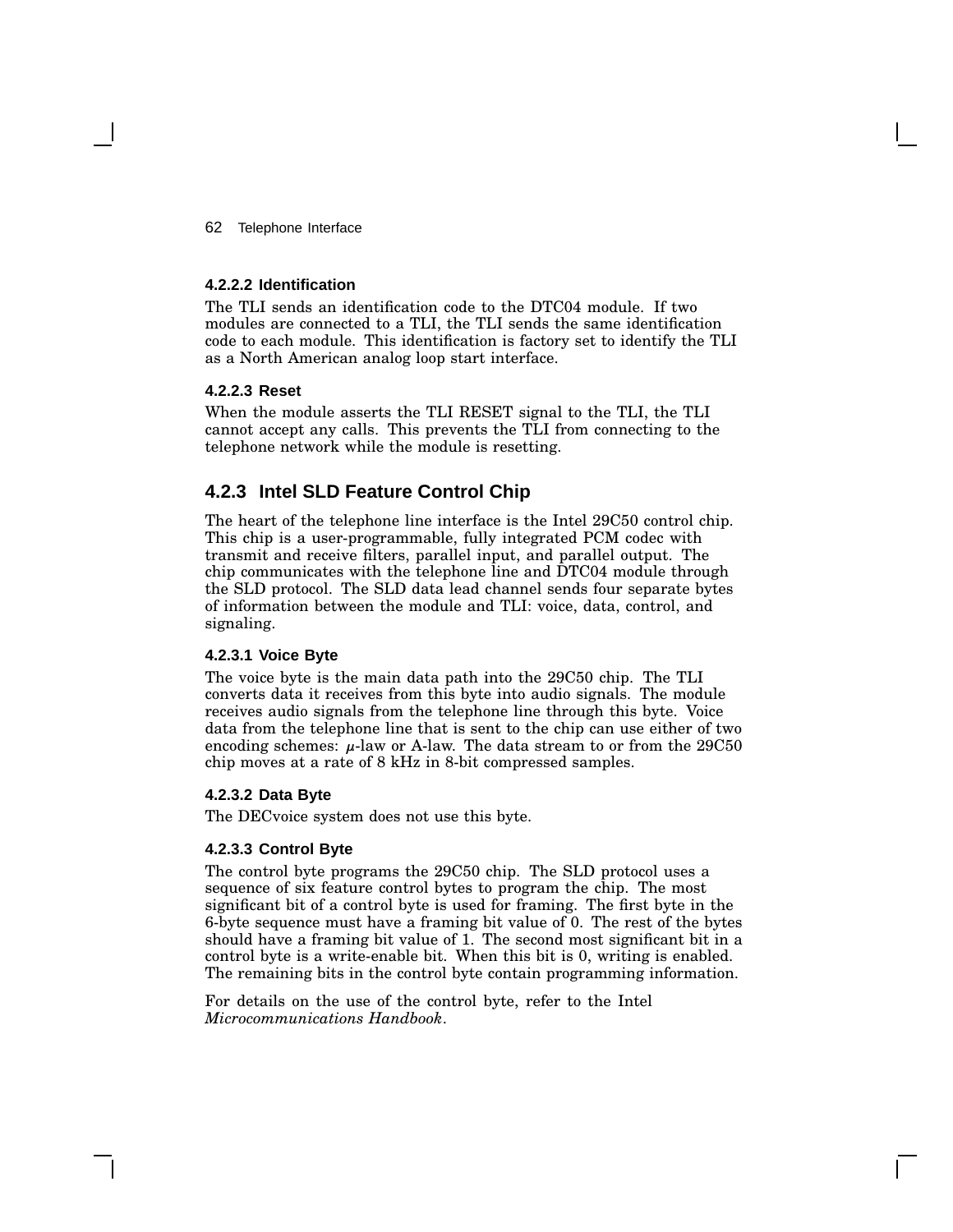#### **4.2.3.4 Signaling Byte**

This section describes how DECvoice uses the signaling byte during a module write operation (from module to TLI) and a module read operation (from TLI to module).

#### **Module Write Operation**

The DTC04 module sends the signaling byte to the TLI to control the output of the signaling pins on the 29C50 chip. Figure 4-2 shows how the bits in the signaling byte correspond to the pins on the 29C50 chip.

#### MA-0566-88

#### **Figure 4–2 Signaling Byte From the Module**

The R1 signaling pin serves as a hook switch. When R1 is 0, the telephone is off the hook. When R1 is 1, the telephone is on the hook. R1 is used for answering the telephone and pulse dialing. DECvoice does not use signaling pins R2, A, B, C, and D.

#### **Module Read Operation**

The TLI sends the signaling byte to the module to inform it of the state of signaling pin X1 and which of pins A, B, C, and D are programmed to transmit. Figure 4-3 shows how the bits in the signaling byte correspond to the pins on the 29C50 chip.

#### MA-0567-88

#### **Figure 4–3 Signaling Byte to the Module**

Signaling pin A is used for ring detection. Signaling pin X1 is used for line current detection. DECvoice does not use pins B, C, and D. Signaling pins labeled with a Z are undefined.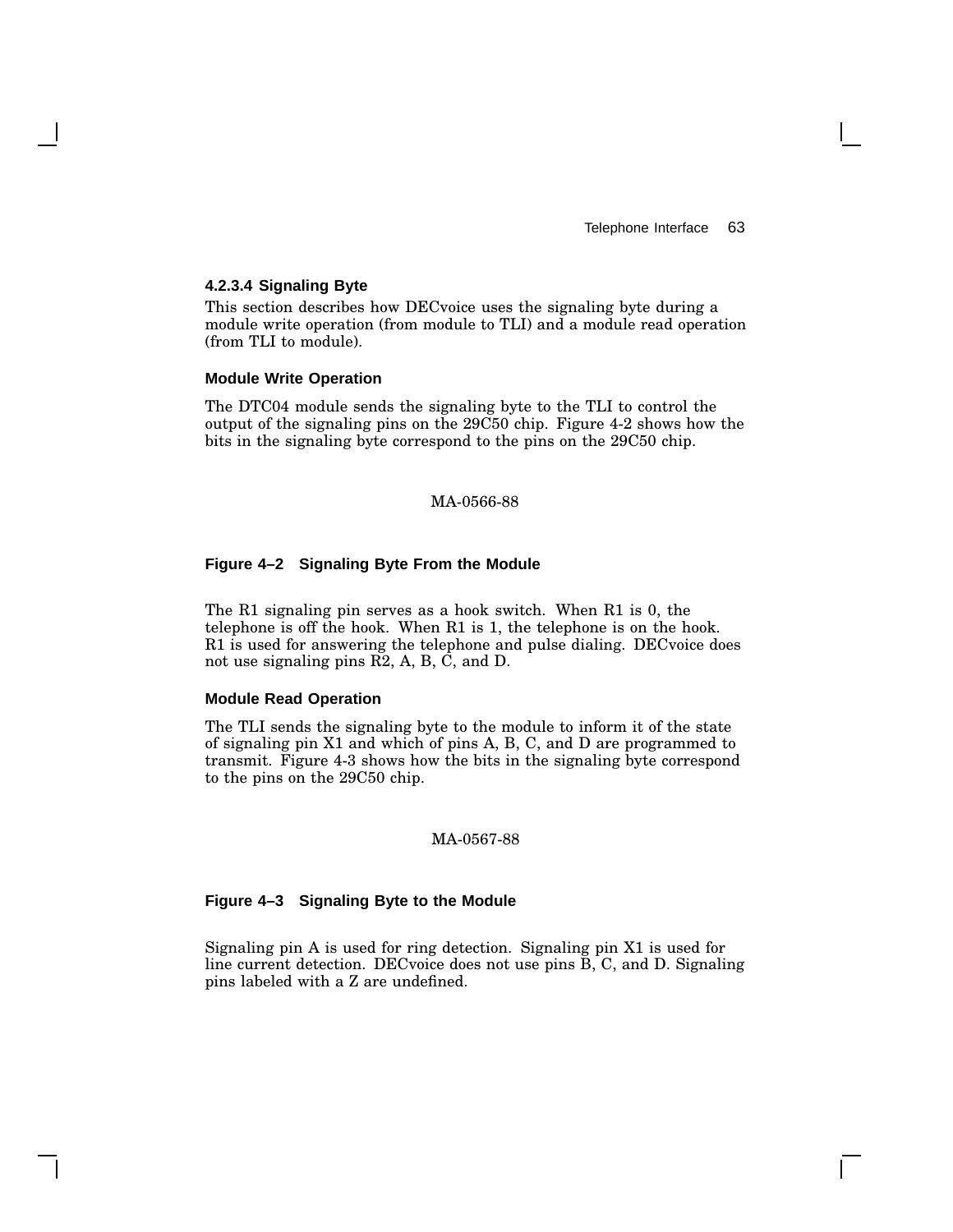# **5 Troubleshooting and Diagnostic Procedures**

This chapter contains two sections:

- Section 5.1, Troubleshooting, contains a troubleshooting table to help you find and solve hardware problems.
- Section 5.2, Diagnostic Procedures, describes the diagnostic programs available to check the operating status of the DECvoice module and telephone line interface (TLI). There are two subsets of diagnostic programs: DECvoice test programs and the MicroVAX diagnostic monitor (MDM) program.

## **5.1 Troubleshooting**

This section contains a troubleshooting table to help you find and solve hardware problems.

| Problem                                                                                                                      | <b>Possible Cause</b>                  | <b>Corrective Action</b>                                                                                                                                                                                              |
|------------------------------------------------------------------------------------------------------------------------------|----------------------------------------|-----------------------------------------------------------------------------------------------------------------------------------------------------------------------------------------------------------------------|
| The DECvoice device<br>(VXA0:, VXB0:, and so<br>on) is not visible when<br>you issue the DCL<br>"SHOW DEVICE VX"<br>command. | DECvoice software is<br>not installed. | Review Chapter 1 of the <i>DECvoice</i><br>DTC04 Software Reference Manual,<br>and verify the software installation<br>procedure. Check to make sure<br>the file SYS\$LOADABLE<br>IMAGES: VXDRIVER.EXE is<br>present. |

**Table 5–1 Troubleshooting Table**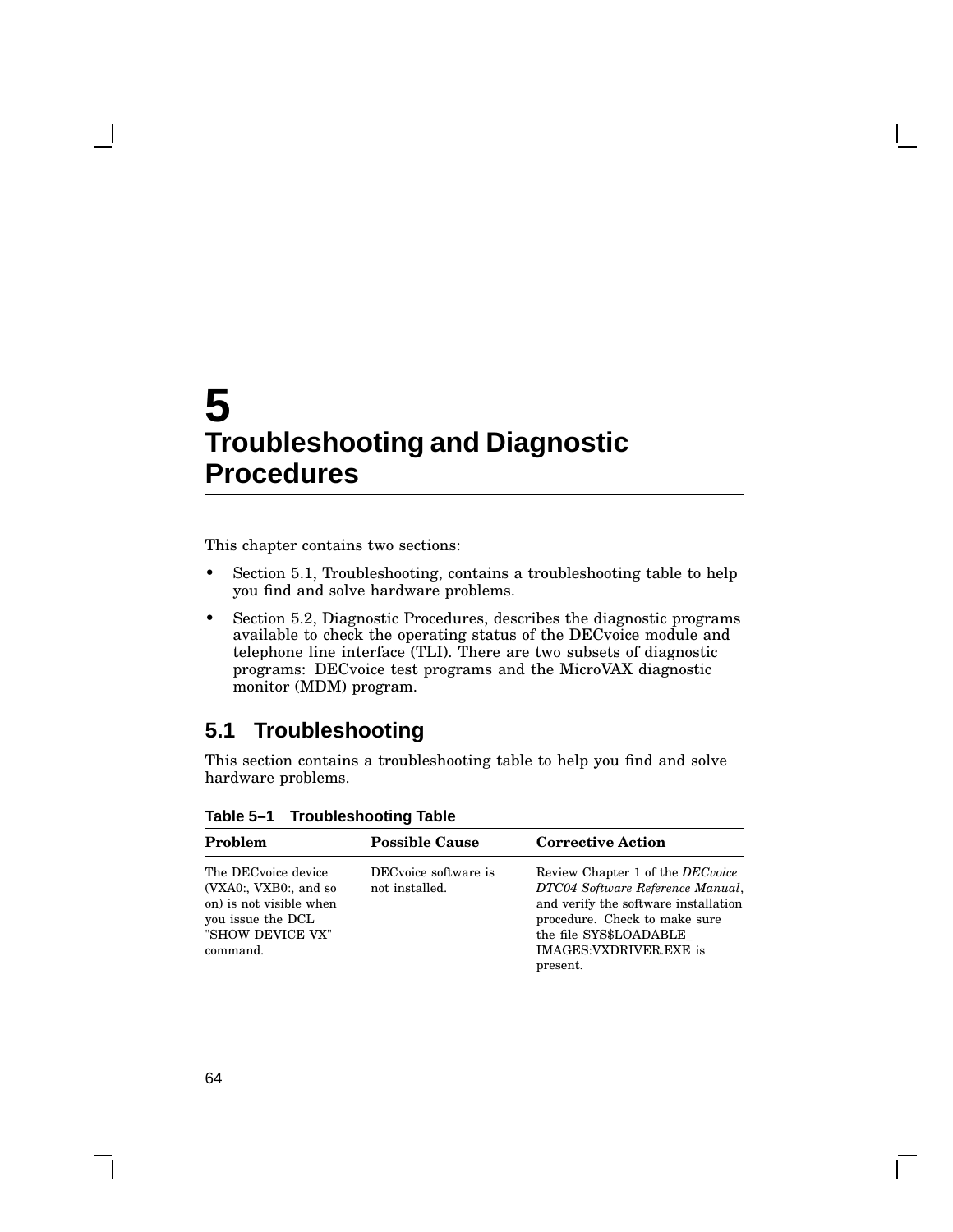complete switch closure.

 $\overline{\Gamma}$ 

| Problem | <b>Possible Cause</b>                                       | <b>Corrective Action</b>                                                                                                                                                                                                                                                                                                                                                                              |
|---------|-------------------------------------------------------------|-------------------------------------------------------------------------------------------------------------------------------------------------------------------------------------------------------------------------------------------------------------------------------------------------------------------------------------------------------------------------------------------------------|
|         | On VAX/VMS V5.0 or<br>V5.0-1, the WINDOW<br>SYSTEM is zero. | Change the WINDOW_SYSTEM<br>sysgen parameter to 1, and reboot<br>the system. Refer to the VAX/VMS<br>SYSGEN manual for information<br>on how to change this parameter.<br>Run AUTOGEN to reset the<br>SYSGEN parameters, and reboot<br>the system by typing the following:                                                                                                                            |
|         |                                                             | \$ @SYS\$UPDATE:AUTOGEN<br><b>GETDATA REBOOT</b><br><b>FEEDBACK</b>                                                                                                                                                                                                                                                                                                                                   |
|         | SYSGEN parameter<br>STARTUP P1 is set to<br>"MIN"           | Set STARTUP_P1 to " " to allow<br>the DEC voice device to configure,<br>and reboot the system.                                                                                                                                                                                                                                                                                                        |
|         | The DECvoice CSR is                                         | Run VMS SYSGEN, and type:                                                                                                                                                                                                                                                                                                                                                                             |
|         | set incorrectly.                                            | <b>SYSGEN&gt; SHOW/UNIBUS</b>                                                                                                                                                                                                                                                                                                                                                                         |
|         |                                                             | The show unibus command displays<br>the addresses and values of CSRs<br>that are seen on the Q-bus.<br>Remove the first module that is<br>not seen and verify the CSR switch<br>settings. For information on setting<br>the CSRs, see Chapter 1, Section<br>1.2. Check the module for wrong<br>switch settings and incomplete<br>switch closure. Toggle the switches<br>back and forth once to ensure |

**Table 5–1 (Cont.) Troubleshooting Table**

 $\mathbf{I}$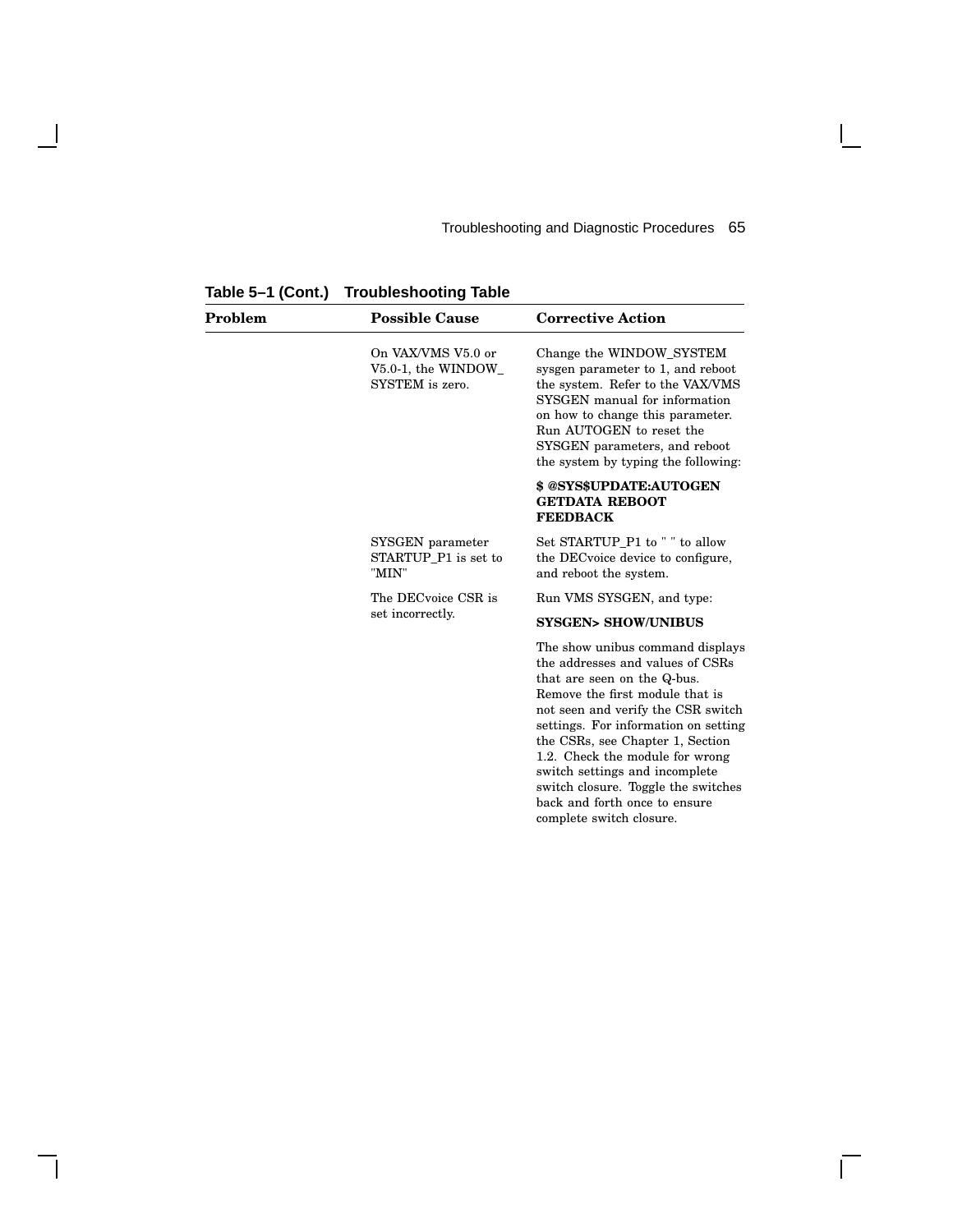### 66 Troubleshooting and Diagnostic Procedures

**Table 5–1 (Cont.) Troubleshooting Table**

| Problem                                                                                                                                                                                                                                                                       | <b>Possible Cause</b>                                   | <b>Corrective Action</b>                                                                                                                                                                                                                                                                        |
|-------------------------------------------------------------------------------------------------------------------------------------------------------------------------------------------------------------------------------------------------------------------------------|---------------------------------------------------------|-------------------------------------------------------------------------------------------------------------------------------------------------------------------------------------------------------------------------------------------------------------------------------------------------|
| DECvoice device<br>(VXA0:, VXB0:, and<br>so on) is visible<br>when you issue a<br>"SHOW DEVICE VX"<br>command, but on<br>VAX/VMS, modules<br>fail with device<br>timeout errors, and<br>on MDM, modules fail<br>with "COULD NOT<br><b>GENERATE HOST</b><br>INTERRUPT" errors. | The DECvoice device<br>VECTOR is set<br>incorrectly.    | Shutdown and power off the<br>system, remove the module(s) and<br>check the vector settings. Reset<br>and incorrect vector settings. For<br>information on setting the vectors,<br>see Chapter 1, Section 1.2. Toggle<br>the switches back and forth once to<br>ensure complete switch closure. |
| When you run VMS or<br>MDM diagnostics on<br>all installed modules<br>simultaneously, the<br>tests pass, but when<br>you test a module<br>separately, it fails with<br>a device timeout or<br>host interrupt error.                                                           | Vector settings have<br>been swapped on two<br>modules. | Run the diagnostics separately<br>for each module, and correct the<br>vector settings on the modules that<br>receive the timeout errors.                                                                                                                                                        |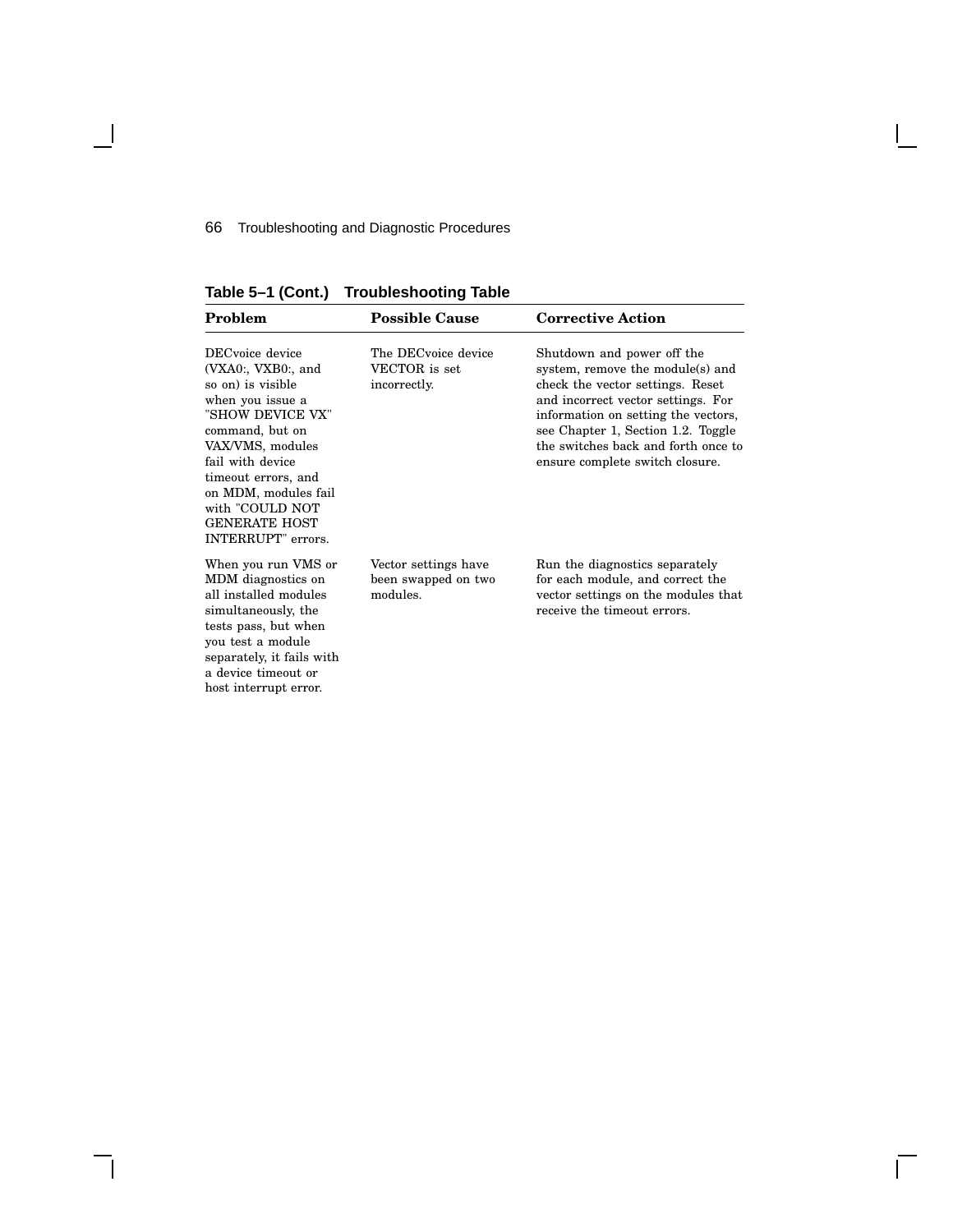| rable $5-1$ (Cont.)<br><b>Iroupleshooting Table</b>                                                              |                                                                        |                                                                                                                                                                                                                                                                     |
|------------------------------------------------------------------------------------------------------------------|------------------------------------------------------------------------|---------------------------------------------------------------------------------------------------------------------------------------------------------------------------------------------------------------------------------------------------------------------|
| Problem                                                                                                          | <b>Possible Cause</b>                                                  | <b>Corrective Action</b>                                                                                                                                                                                                                                            |
| The DECvoice device<br>(VXA0:, VXB0:, and<br>so on) is visible when<br>you issue DCL "SHOW<br>DEVICE VX" command | Lack of system page<br>table entries (SPTE)<br>for the driver buffers. | Do <b>not</b> attempt to access an offline<br>DECvoice. Each DECvoice requires<br>128 SPTEs to function. To raise<br>the number of SPTEs available in a<br>VMS system, perform the following:                                                                       |
| but is marked as off-<br>line                                                                                    |                                                                        | Place the line "ADD<br>SPTREQ=128" in the file<br>SYS\$SYSTEM:MODPARAMS.DAT.<br>You must add 128 to the SPTREQ<br>SYSGEN parameter for each<br>DECvoice module. Run AUTOGEN<br>to reset the SYSGEN parameters,<br>and reboot the system by typing<br>the following: |
|                                                                                                                  |                                                                        | \$ @SYS\$UPDATE:AUTOGEN<br><b>GETDATA REBOOT</b><br><b>FEEDBACK</b>                                                                                                                                                                                                 |
|                                                                                                                  |                                                                        | The DECvoice module(s) should<br>now appear as on-line.                                                                                                                                                                                                             |
| On VAX/VMS one<br>or more DECvoice<br>modules are not<br>mounted.                                                | The VOX software<br>startup procedure is<br>not being run.             | Verify that the following line has<br>been added to the system startup<br>procedure:                                                                                                                                                                                |

**Table 5–1 (Cont.) Troubleshooting Table**

 $\overline{\phantom{a}}$ 

\$ @SYS\$STARTUP:VOX\$STARTUP.COM

 $\Box$ 

This procedure mounts the DECvoice modules with the telephone control ACP and defines the necessary logical names that point to the loadable microcode files.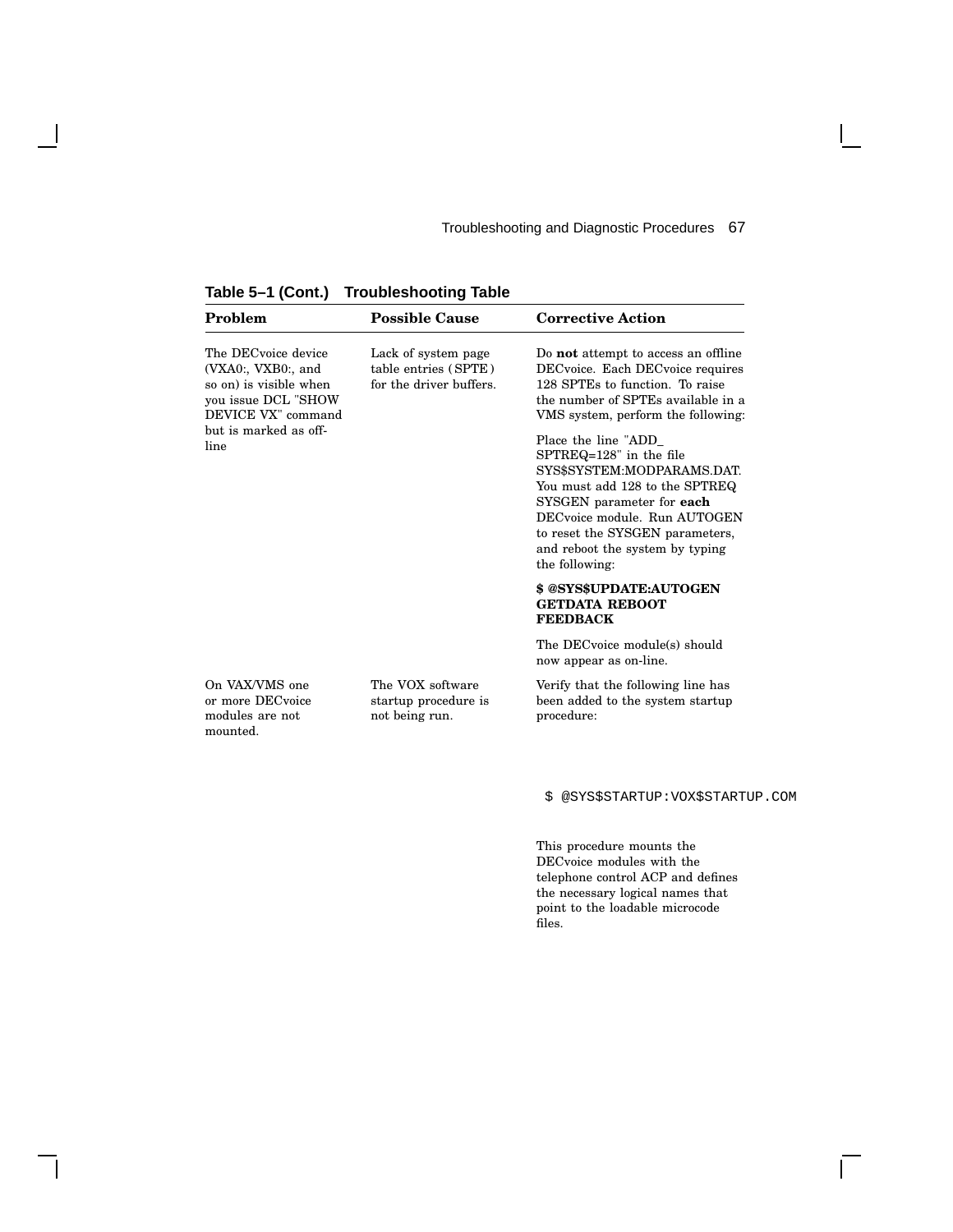68 Troubleshooting and Diagnostic Procedures

**Table 5–1 (Cont.) Troubleshooting Table**

| Problem                                                                                                                                                                                                                                          | <b>Possible Cause</b>             | <b>Corrective Action</b>                                                             |
|--------------------------------------------------------------------------------------------------------------------------------------------------------------------------------------------------------------------------------------------------|-----------------------------------|--------------------------------------------------------------------------------------|
| In a newly installed<br>system or in a system<br>that has just had the<br>Q22-bus hardware<br>reconfigured, the<br>system hangs or drops<br>off the VAXcluster<br>shortly after the<br>DECvoice ACP<br>OPCOM "starting"<br>message is displayed. | Invalid Q22-bus<br>configuration. | For information about configuring<br>the Q22-bus, see Section 1.3 in this<br>manual. |

#### **NOTE**

 $\overline{\phantom{a}}$ 

**The DECvoice device driver (VXDRIVER) currently supports** *only* **the MicroVAX-II processor. Do not attempt to use the driver on any other VAX processor.**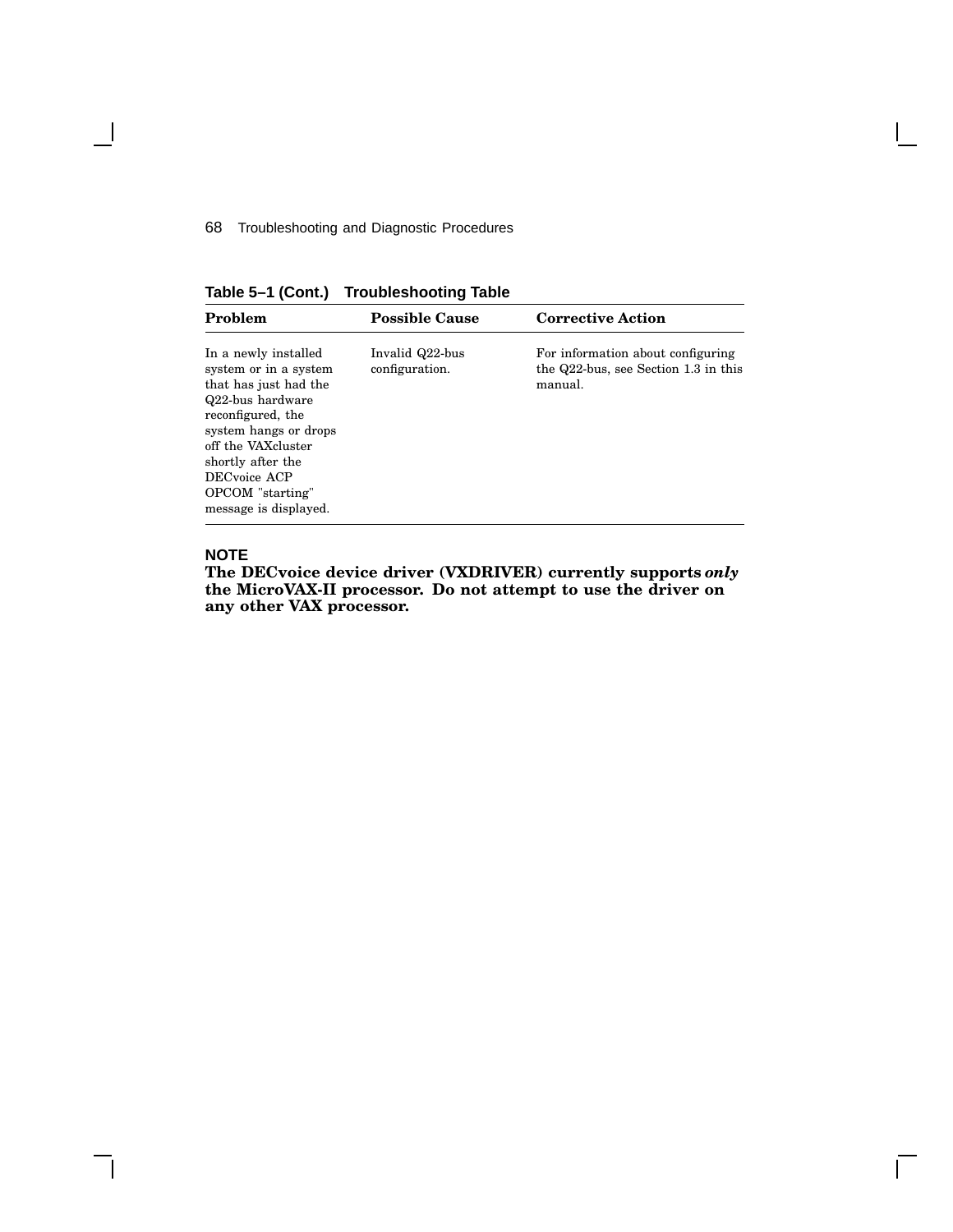# **5.2 Diagnostic Procedures**

This section describes the diagnostic programs available to check the operating status of the DECvoice module and telephone line interface (TLI).

### **5.2.1 DECvoice Test Programs**

The DECvoice test programs let users check the operating status of the DTC04 module and the TLI. These programs are included with the DECvoice software package in the SYS\$SYSROOT:[VOX\$DTC.SYSTEM] directory. There are three programs available: VOX\$TEST.EXE, VOX\$DIAL.EXE, and VOX\$DIAG.EXE.

#### **5.2.1.1 VOX\$TEST.EXE**

This standalone test program runs the DTC04 module through various self-tests and verifies the operation of the Q22-bus interface. To run this test program, the user must have operator's privileges.

Operators can run VOX\$TEST.EXE from a terminal by typing the following:

#### **\$ RUN VOX\$TEST**

In the previous case, VOX\$TEST.EXE tests the first available DTC04 module in the Q-bus backplane.

Operators can also define a DCL foreign command to test individual modules. For example, operators can include the following line in the LOGIN.COM file or in the SYS\$MANAGER:SYSLOGIN.COM file:

\$ VOX\$TEST :== \$VOX\$SYSTEM:VOX\$TEST.EXE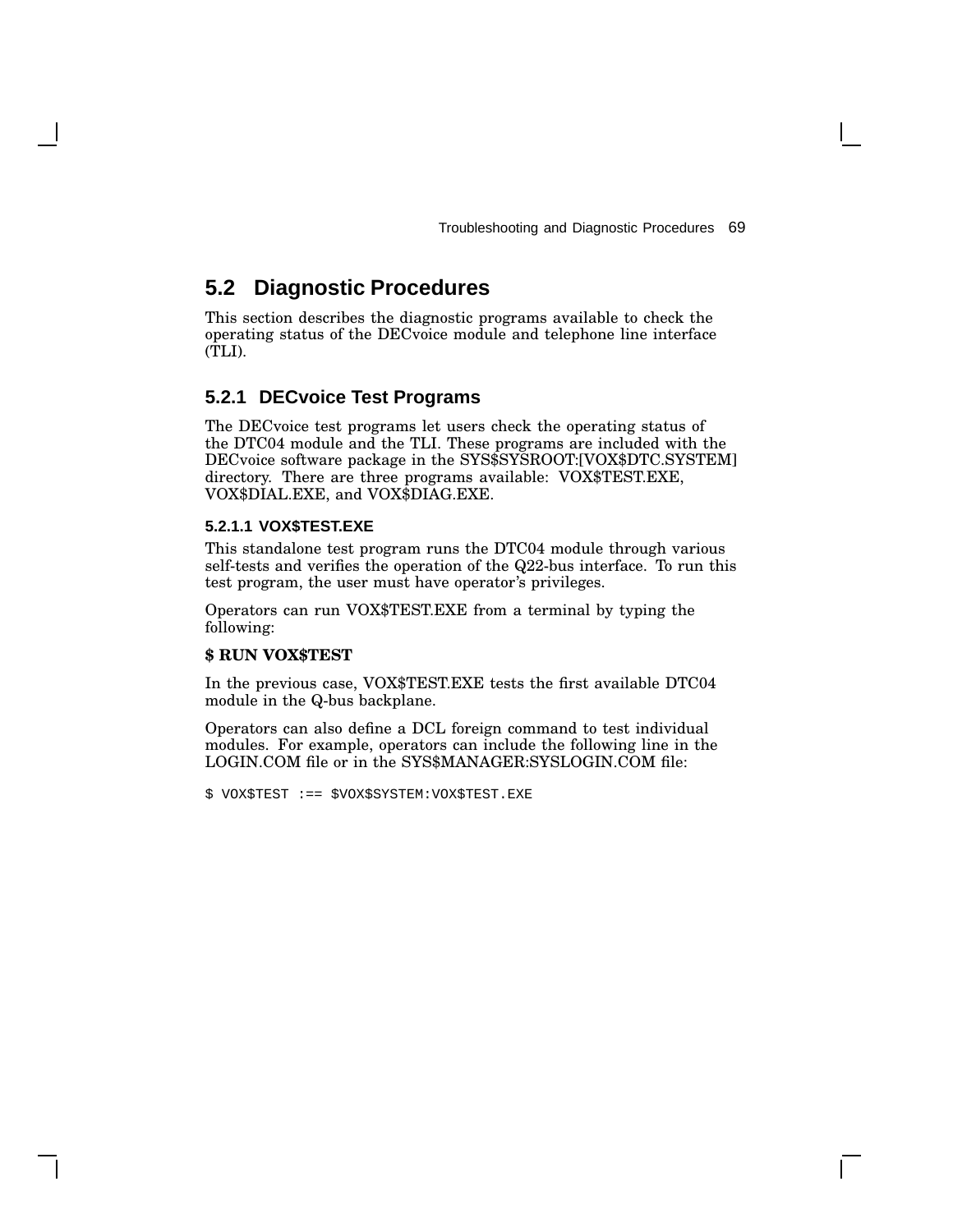70 Troubleshooting and Diagnostic Procedures

After the VOX\$TEST symbol is declared, operators can test individual modules by including the device in the command line. Operators can test the DECvoice device VXB0: by typing the following:

#### **\$ VOX\$TEST VXB0:**

#### **5.2.1.2 VOX\$DIAL.EXE**

This standalone test program runs the DTC04 module through a program that verifies the TLI and telephone wiring. Users must have operator privileges to run VOX\$DIAL.EXE. VOX\$DIAL.EXE is run the same way as VOX\$TEST.EXE. VOX\$DIAL.EXE displays the line "Waiting for a call" when it is ready to accept a phone call.

#### **5.2.1.3 VOX\$DIAG.EXE**

This program is a test program sequencer. VOX\$DIAG.EXE can run versions of VOX\$TEST and VOX\$DIAL on DTC04 modules. VOX\$DIAG.EXE has a built-in help feature that users can access with the HELP command. Users must have operator privileges to run VOX\$DIAG.EXE.

Operators can run VOX\$DIAG.EXE by typing the following:

#### **\$ RUN VOX\$DIAG**

#### **5.2.2 MDM Diagnostics**

You need to have access to the system controls before you can run the MDM system diagnostics. Refer to the system documentation for procedures on accessing the system controls. Test the system as follows:

- 1. Insert the MDM tape cartridge or diskette into the drive.
- 2. Boot the MDM drive.
- 3. At the MDM prompt (MDM>>>), in command mode, type the following:

#### **MDM>>> SHOW BUS**

In the SHOW BUS display, DECvoice modules appear with the diagnostic name NADTA. The display shows the correct vector setting, **not** the actual setting. If the vector settings are correct, type the following:

**MDM>>> CONFIG**

**MDM>>> SHOW CONFIG**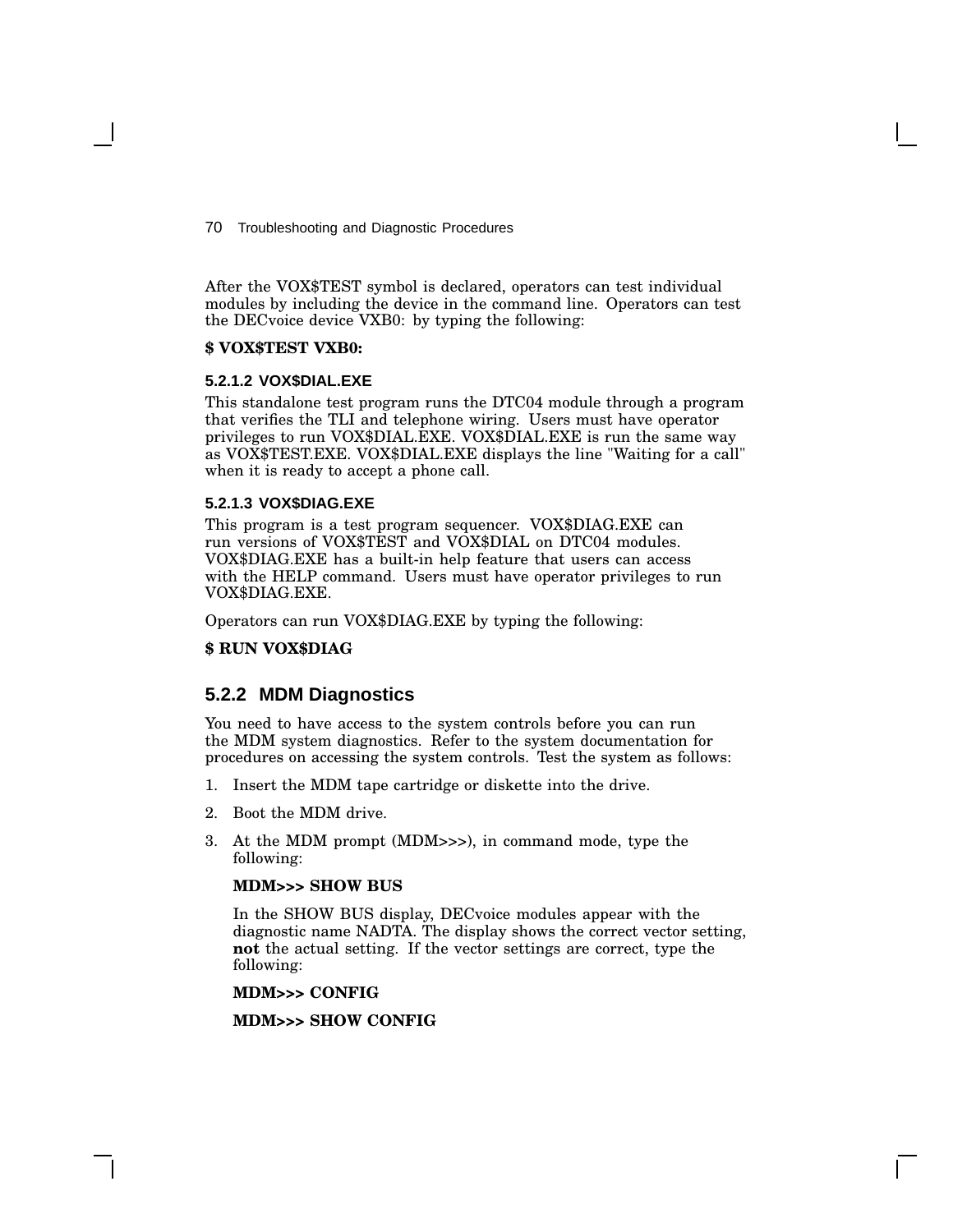Troubleshooting and Diagnostic Procedures 71

 $\mathbf{I}$ 

The configuration display shows the current ROM revisions and the TLI type. In this display, DECvoice modules appear as DTC04.

- 4. Test the existing system to make sure it is running properly. For information on testing and troubleshooting, see the *MicroVAX Systems Maintenance Guide*
- 5. After the test runs successfully, remove the tape cartridge or diskette and turn the I/O power switch off (0).

#### **CAUTION**

**If you are using a tape cartridge, always remove it from the drive before turning power off.**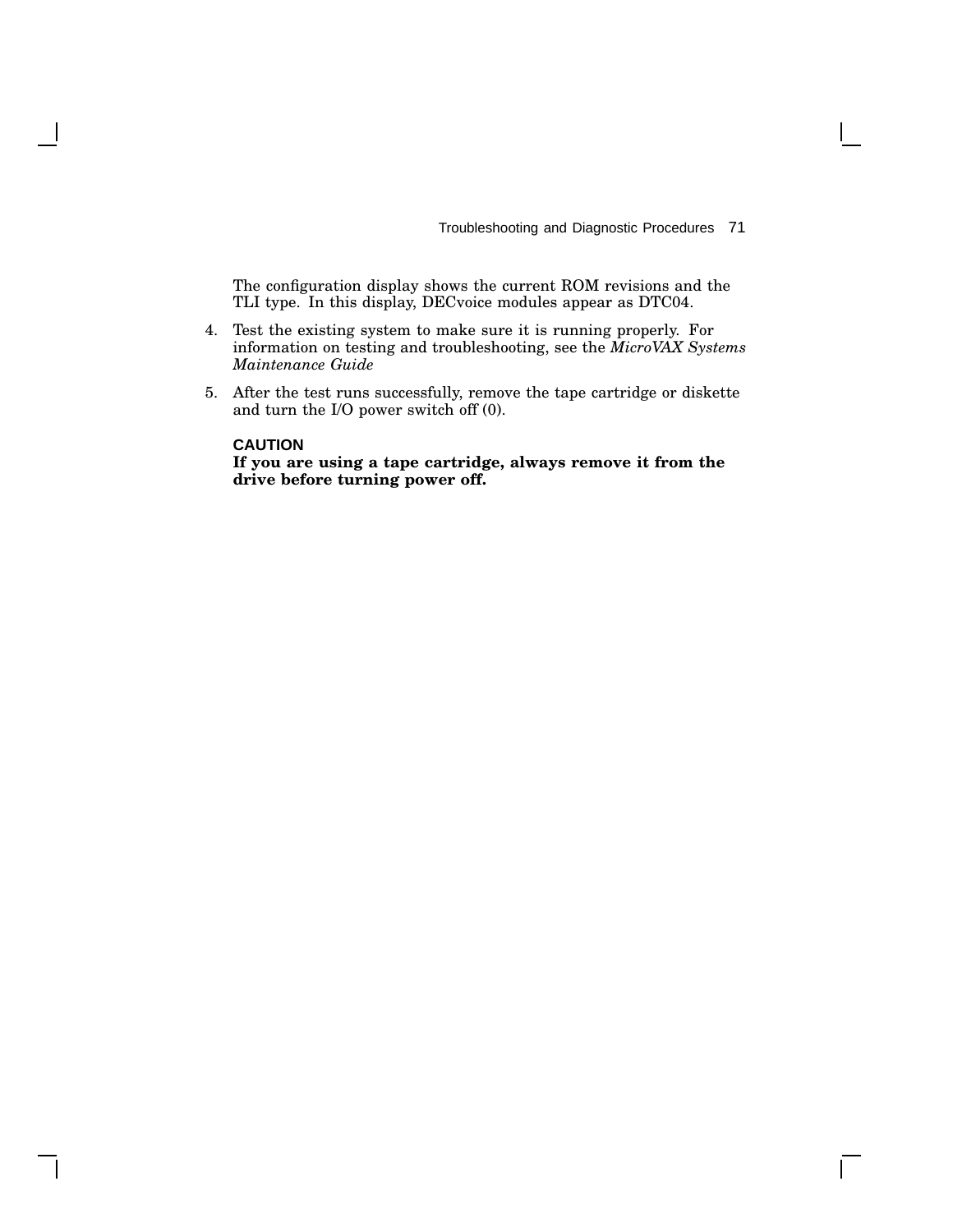# **A Connector Pinouts**

# **A.1 Q-bus Connector**

The module connects only to the AB row of the Q-bus. However, the module does connect to the power pins in the CD row. The module also reroutes the DMG(IO) and IAK(IO) signals in the CD rows, so that these signals are passed to the next slot in the bus.

Table A-1 lists the pin assignments for the module plugged into the AB row of the Q-bus.

| Pin | Assignment      | Pin | Assignment                  |
|-----|-----------------|-----|-----------------------------|
| AA1 |                 | AA2 | $+5$ V                      |
| AB1 | $\overline{a}$  | AB2 |                             |
| AC1 | <b>BDAL16 L</b> | AC2 | <b>GND</b>                  |
| AD1 | <b>BDAL17 L</b> | AD2 | $+12$ V                     |
| AE1 |                 | AE2 | <b>BDOUT L</b>              |
| AF1 |                 | AF2 | <b>BRPLY L</b>              |
| AH1 |                 | AH2 | <b>BDIN L</b>               |
| AJ1 | <b>GND</b>      | AJ2 | $\scriptstyle{\sf BSYNC}$ L |
| AK1 |                 | AK2 | <b>BWTBT L</b>              |
| AL1 |                 | AL2 | BIRQ4 L                     |
| AM1 | <b>GND</b>      | AM2 | <b>BIAKI</b> L              |
| AN1 |                 | AN2 | <b>BIAKOL</b>               |
|     |                 |     |                             |

**Table A–1 Q-bus Connector Pin Assignments**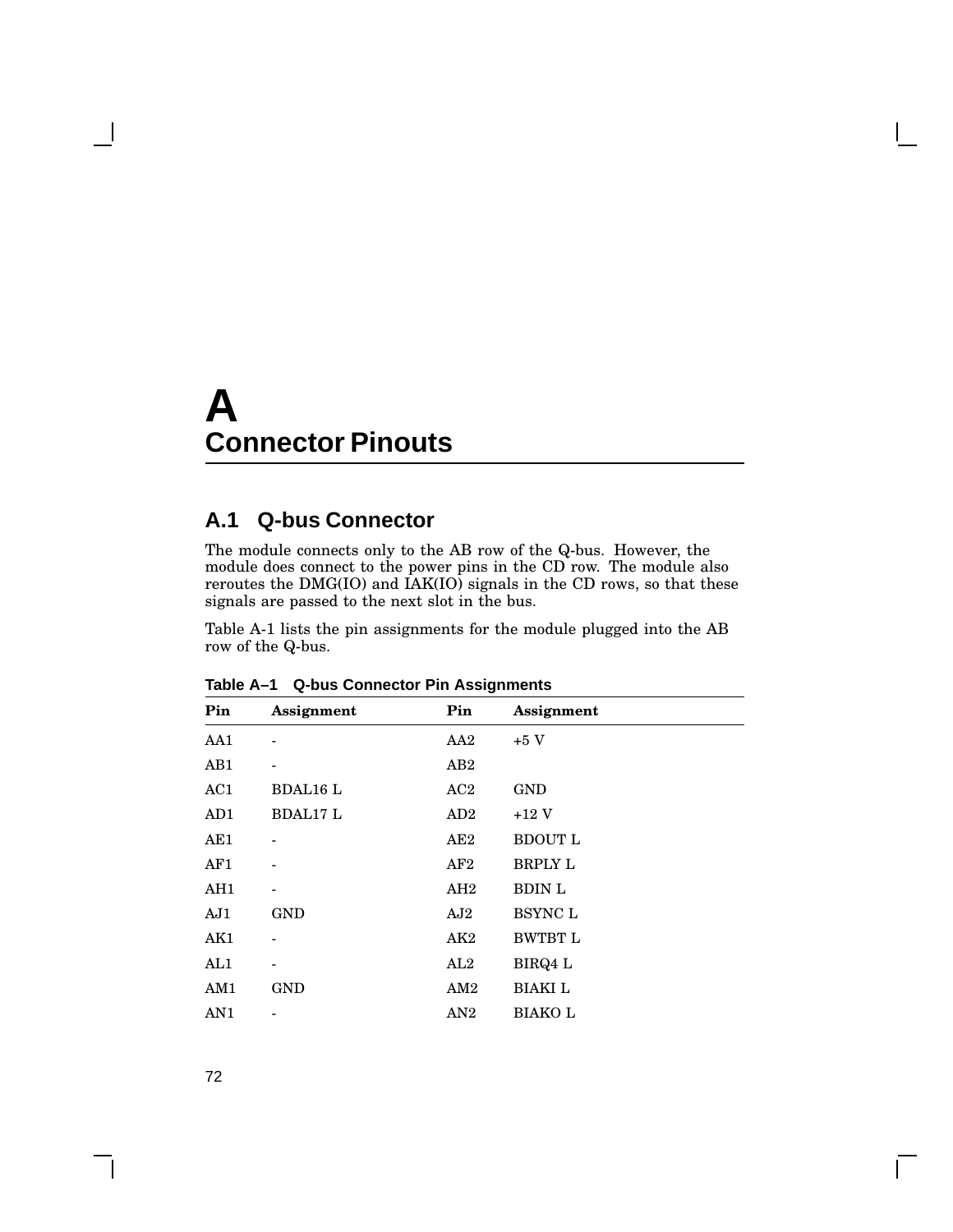$\mathbf{L}$ 

**Pin Assignment Pin Assignment** AP1 - AP2 BBS7 L AR1 BREF L AR2 BDMGI L AS1 - AS2 BDMGO L AT1 GND AT2 BINIT L AU1 - AU2 BDAL00 L AV1 - AV2 BDAL01 L  $BA1$  - BA2  $+5$  V BB1 - BB2 BC1 BDAL18 L BC2 GND BD1 BDAL19 L BD2 +12 V BE1 BDAL20 L BE2 BDAL02 L BF1 BDAL21 L BF2 BDAL03 L BH1 - BH2 BDAL04 L BJ1 GND BJ2 BDAL05 L BK1 - BK2 BDAL06 L BL1 - BL2 BDAL07 L BM1 GND BM2 BDAL08 L BN1 - BN2 BDAL09 L BP1 - BP2 BDAL10 L BR1 - BR2 BDAL11 L BS1 - BS2 BDAL12 L BT1 GND BT2 BDAL13 L BU1 - BU2 BDAL14 L BV1  $+5$  V BV2 BDAL15 L

**Table A–1 (Cont.) Q-bus Connector Pin Assignments**

 $\mathsf{l}$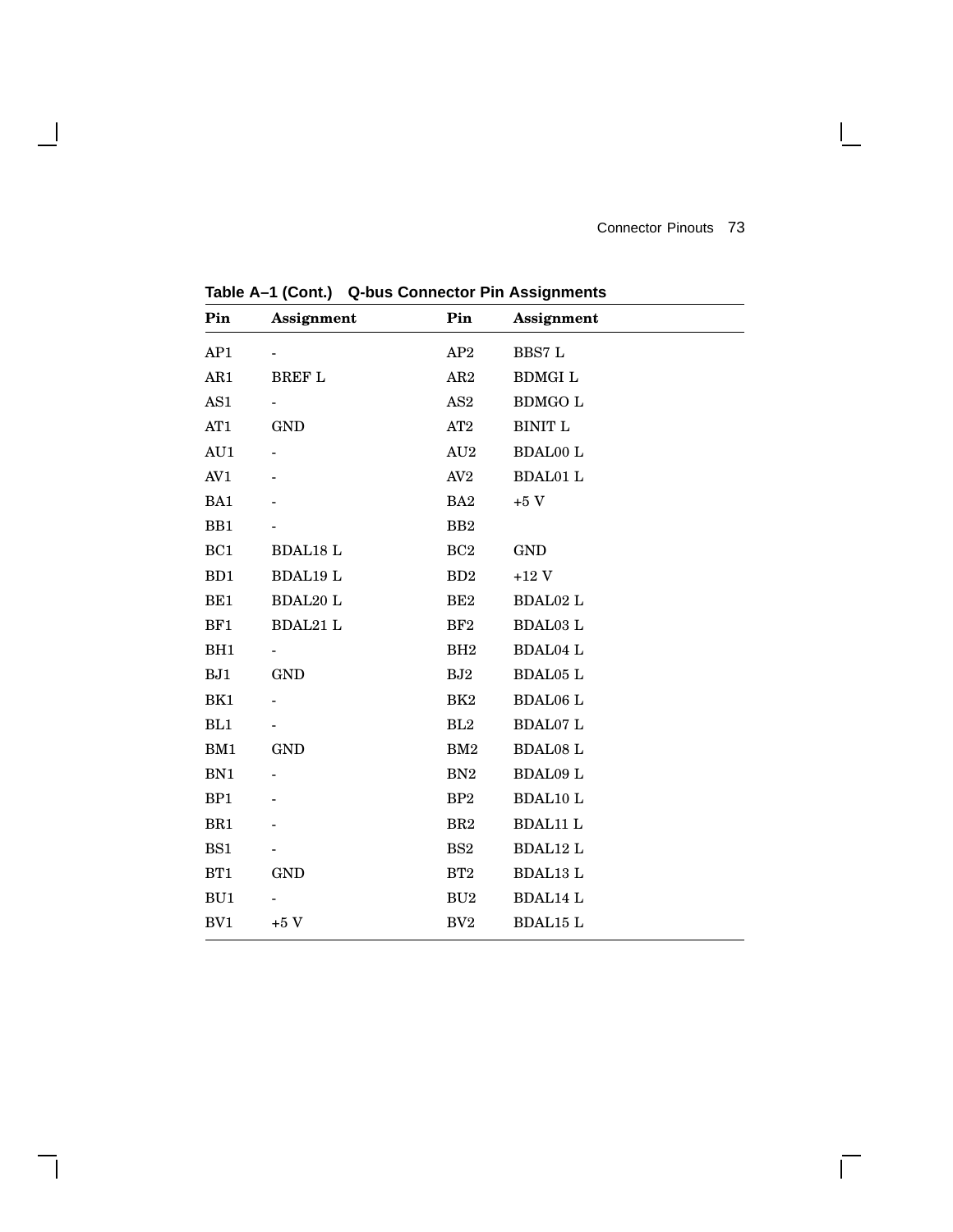Connector Pinouts

# **A.2 SLD Connector**

The SLD connector is a 20-pin, ribbon cable connector. Figure A-2 is a diagram of the connector. Table A-2 lists the pin assignments for each pin on the SLD connector.

connector diagram

**Figure A–1 SLD 20-Pin Connector**

| Pin                     | Assignment              |
|-------------------------|-------------------------|
| $\mathbf{1}$            | $+12~\mathrm{V}$        |
| $\overline{2}$          | $+5~\mathrm{V}$         |
| $\sqrt{3}$              | TLI INSTALLED L         |
| $\overline{\mathbf{4}}$ | <b>GND</b>              |
| $\bf 5$                 | ONE WIRE TLI            |
| 6                       | $\mathop{\mathrm{GND}}$ |
| 7                       | $\operatorname{SCL}$ H  |
| 8                       | <b>GND</b>              |
| 9                       | SDIR H                  |
| $10\,$                  | <b>GND</b>              |
| 11                      | TX DATA H               |
| 12                      | $\mathop{\mathrm{GND}}$ |
| 13                      | RX DATA H               |
| 14                      | <b>GND</b>              |
| 15                      | TLI GO H                |
| 16                      | <b>GND</b>              |

**Table A–2 SLD Connector Pin Assignments**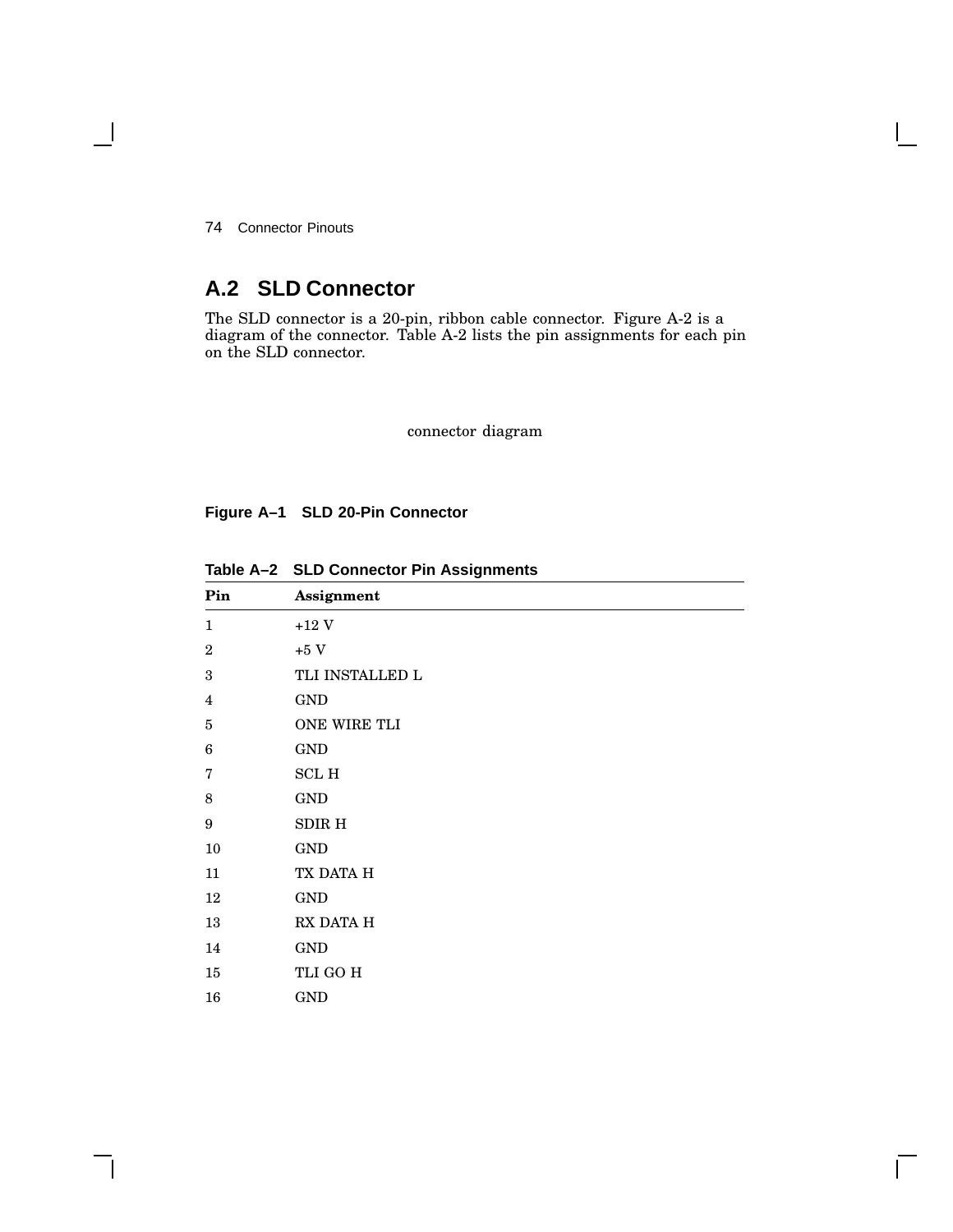Connector Pinouts 75

 $\mathbf{I}$ 

 $\overline{\Gamma}$ 

| Pin | Assignment         |
|-----|--------------------|
| 17  | MODULE INSTALLED L |
| 18  | <b>GND</b>         |
| 19  | $+5V$              |
| 20  | $+12V$             |

**Table A–2 (Cont.) SLD Connector Pin Assignments**

 $\overline{\phantom{a}}$ 

H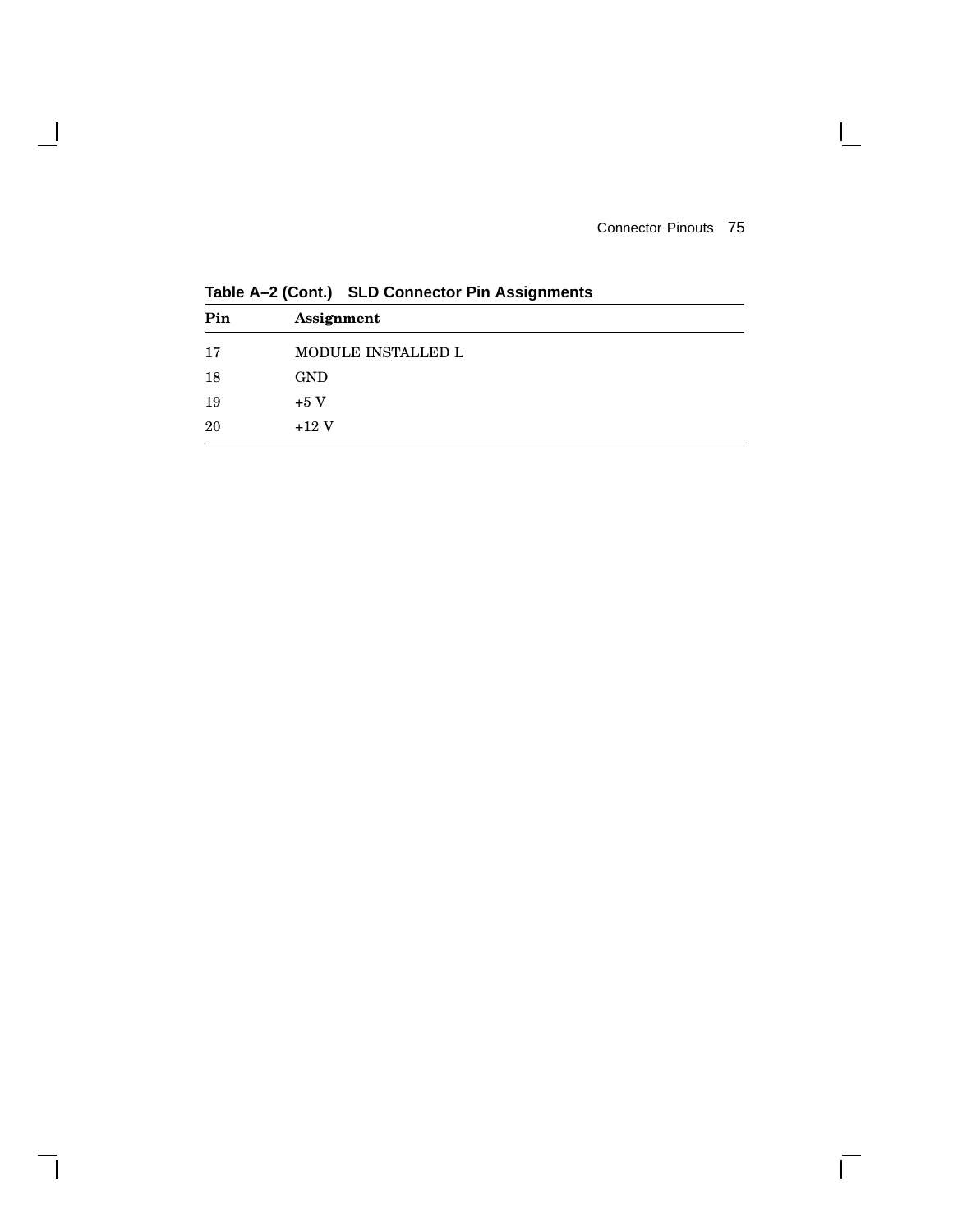# **B Telephonics**

DECvoice works with standard analog loopstart telephone lines. Each individual DECvoice system acts like a separate subscriber telephone terminal on the telephone network.

This appendix describes the telephonic characteristics of the DECvoice DTC04 system.

# **B.1 Connection**

DECvoice telephone lines are connected using RJ11 telephone service in the USA, and using CA11 telephone service in Canada.

# **B.2 Certification**

DECvoice is certified to comply with Part 68 of the FCC rules. DECvoice is also certified by the Canadian Department of Communications. See Appendix C for more information.

# **B.3 Voice Signal Level**

DECvoice provides a maximum voice level of -9 dBm to the telephone line, as telephone regulations specify. This level is measured into a 600 ohm load with a 3 second average. The level of DECvoice does not exceed -9 dBm. The level is dependent on the voice selected.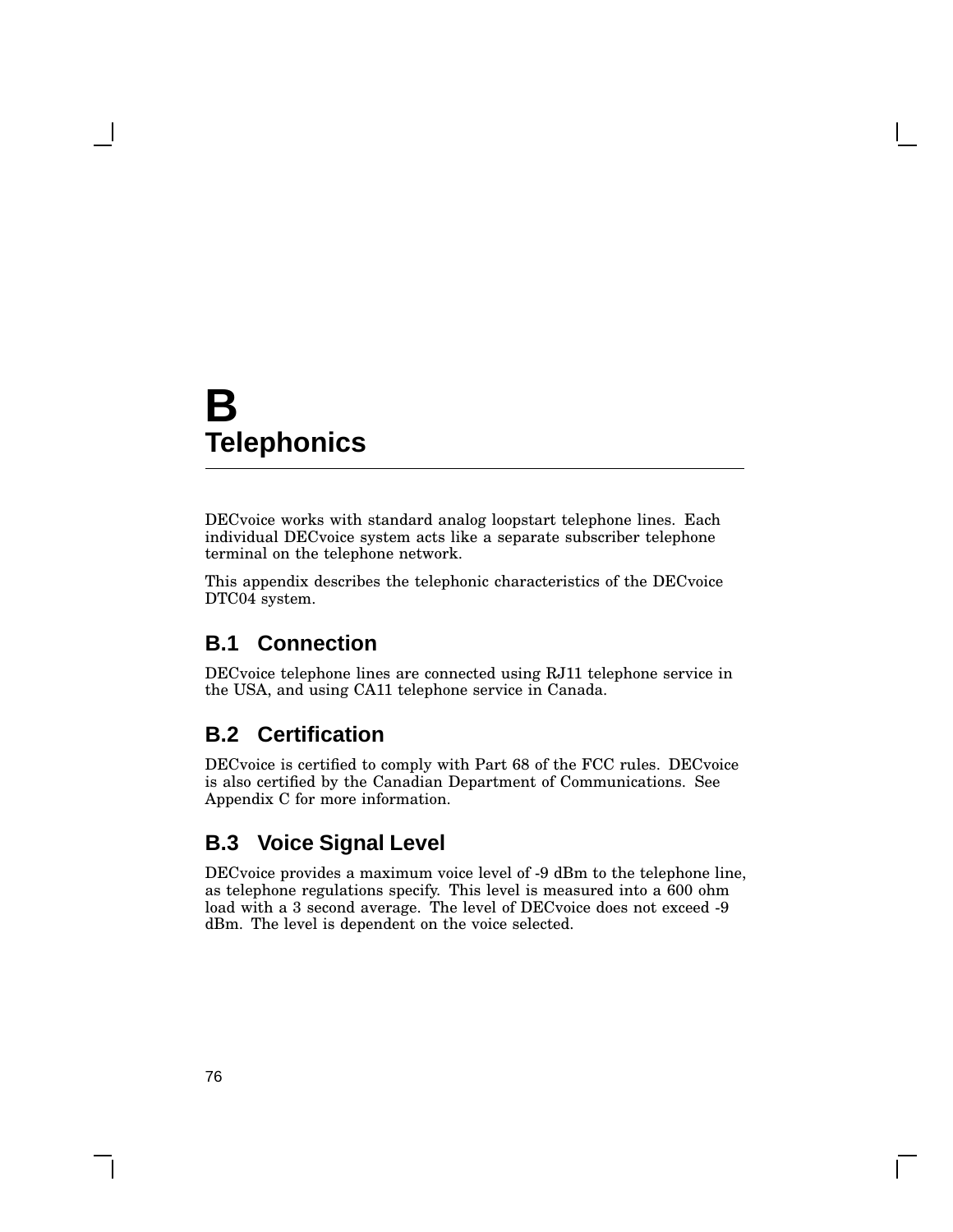# **B.4 Ring Detection**

#### **Ringer Equivalence**

The DECvoice ring detection circuit has a ringer equivalence of .3B, as determined by FCC test methods. The ring detection circuit has a load number of 10 by DOC test methods.

#### **Ring Characteristics**

DECvoice detects rings with frequencies between 15.3 Hz and 68.0 Hz and voltages between 40 and 150 volts rms.

# **B.5 Tone Detection**

DECvoice can detect DTMF signals. DTMF signals are the signals that a Touch-Tone phone creates. DECvoice cannot detect digipulse signals. Digipulse signals are the signals that a rotary phone creates. A digipulse phone has keys like a Touch-Tone phone, but does not create DTMF signals.

#### **Tone Frequencies**

DECvoice accepts DTMF tones that are within  $\pm 1.5\%$  ( $\pm 2$  Hz) of the nominal frequency. DECvoice rejects DTMF tones that are outside of 3.5% of the nominal frequency. DTMF tones are a combination of two tones, one from the row group, and one from the column group.

The row group tones are 697 Hz, 770 Hz, 852 Hz, and 941 Hz, moving from the top row (containing 1) to the bottom row (containing 0). The column group tones are 1209 Hz, 1336 Hz, 1477 Hz, and 1633 Hz, moving from the leftmost row (containing 1) to the rightmost row (containing 3). The column group also includes the extra row of keys that are occasionally present in PBX installations (often labeled A, B, C, and D).

#### **Tone Timing**

DECvoice is designed to recognize a DTMF tone that is present for at least 55 ms. DECvoice ignores a tone burst of less than 35 ms, interpretting it as a noise burst. A DTMF tone should be absent for at least 55 ms before it can detect the next DTMF tone. DECvoice ignores a tone that is absent for 40 ms or less, interpretting it as a dropout.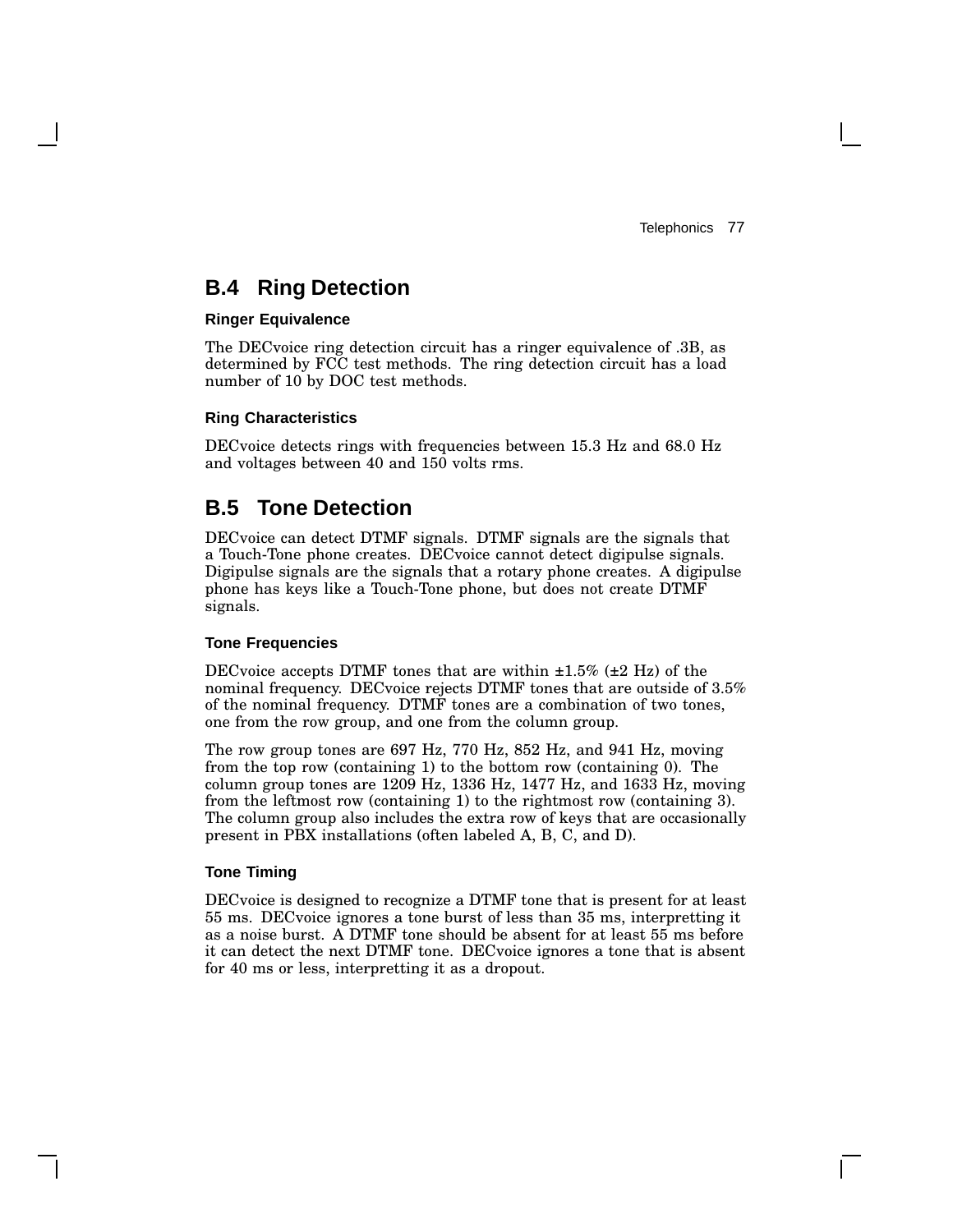78 Telephonics

#### **Tone Levels**

The DTMF tones must typically be at least 12 dB louder than the noise floor and 16 dB louder than any other tone within the DTMF detection band. Each frequency of the DTMF tone must be between -5 dBm and -26 dBm when measured at the DECvoice telephone line connections.

# **B.6 Wink Detection**

DECvoice can detect momentary losses in loop current. DECvoice can use these losses to detect that the other end of the telephone call has cleared down. The wink detector must see a current absence of 30 ms or more. DECvoice detects the trailing edge of the current loss. In other words, DECvoice detects the reestablishment of loop current. Not all telephone systems generate winks to signal call disconnect. Some telephone systems may generate winks at other times (the call waiting beep is often accompanied by one or more winks).

# **B.7 DTMF Dialing**

DECvoice can generate outgoing calls using DTMF tone dialing. DTMF dialing uses the standard DTMF frequencies (see the Tone Frequencies section). There is a 0.1% maximum frequency error. Country-specific regulations determine the timing and power.

# **B.8 Pulse Dialing**

DECvoice can generate outgoing calls using pulse (rotary) dialing. The digits are pulse dialed at a rate of 10 pulses/s. The average make interval is 40 ms. The average break interval is 60 ms. The interdigit interval is 0.8 seconds. These characteristics may change as country-specific regulations require.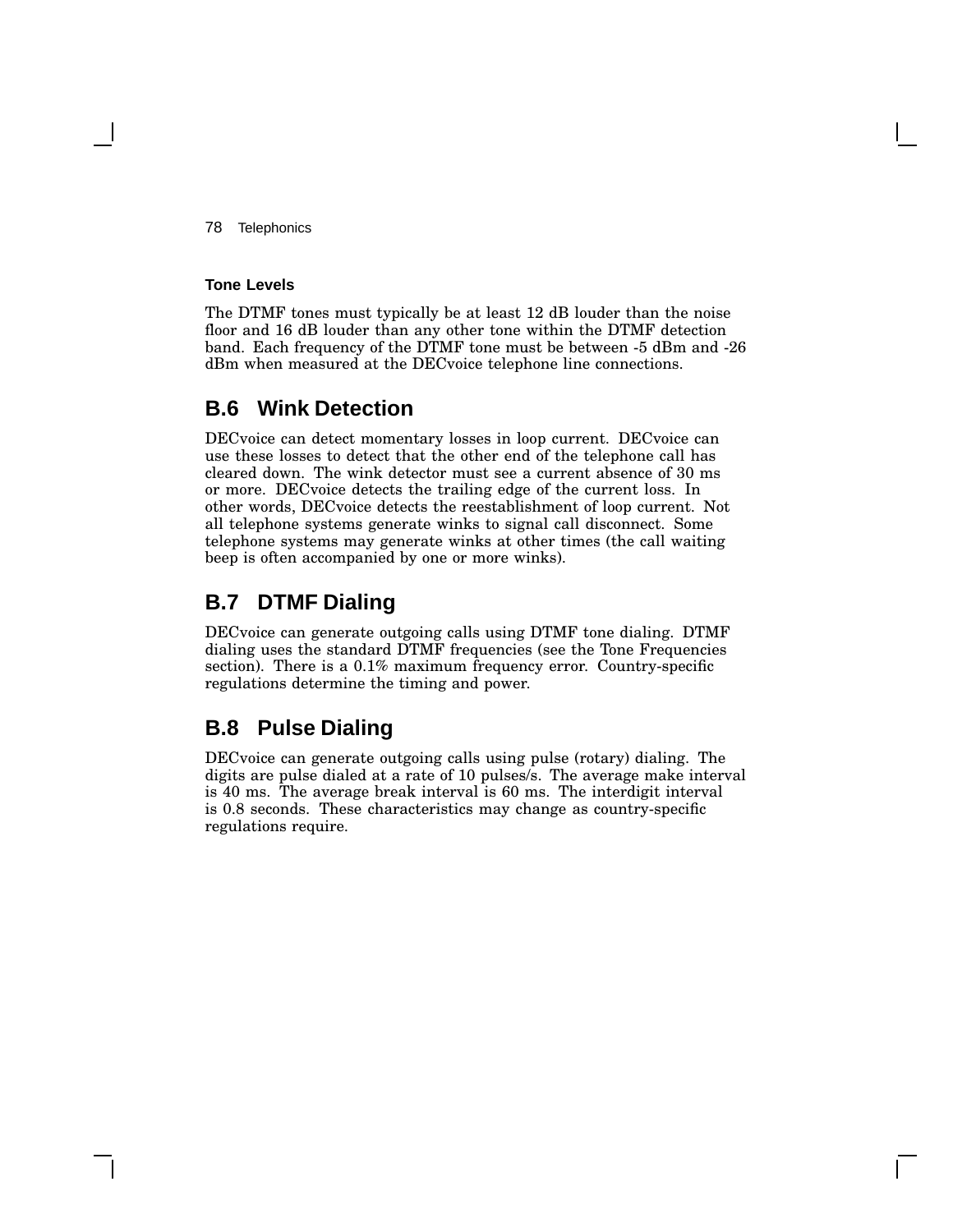# **C Communication Requirements**

# **C.1 FCC Requirements**

- 1. The Federal Communications Commission (FCC) has established rules that permit this device to be directly connected to the telephone network. Standardized jacks are used for these connections. This equipment should not be used on party lines or coin lines.
- 2. If this device is malfunctioning, it may also be causing harm to the telephone network. This device should be disconnected until the source of the problem can be determined and until repair has been made. If this is not done, the telephone company may temporarily disconnect service.
- 3. The telephone company may make changes in its technical operations and procedures. If such changes affect the compatibility or use of this device, the telephone company is required to give adequate notice of the changes.
- 4. If the telephone company requests information on what equipment is connected to their lines, inform them of:
	- a. The telephone number this unit connected to
	- b. The ringer equivalence (REN) number
	- c. The USOC jack required
	- d. The FCC registration number

Items **b** and **d** are indicated on the label. The REN is used to determine how many devices can be connected to your telephone line. In most areas, the sum of RENs of all devices on any one line should not exceed five (5). If too many devices are attached, they may not ring properly.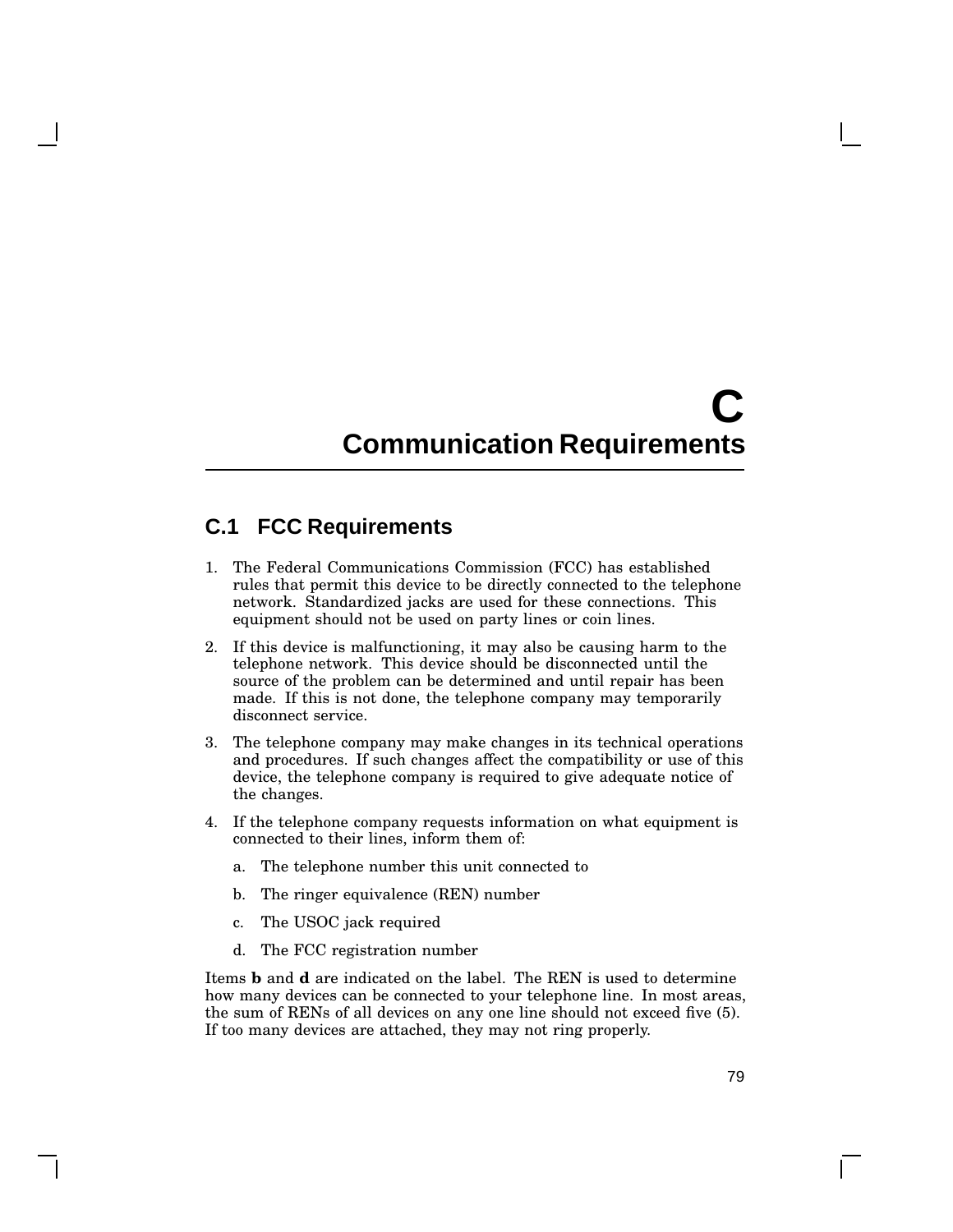# **C.2 Communication Requirements in Canada**

The Canadian Department of Communications (DOC) label on the DECvoice CK-DTC04 identifies certified equipment. This certification means that the equipment meets certain telecommunications network protective, operational, and safety requirements. The DOC does not guarantee the equipment will operate to the user's satisfaction.

DOC regulations require that you provide the business office of your local telecommunications company with the following information before you install DECvoice.

| Make:                 | <b>DEC</b> voice                      |
|-----------------------|---------------------------------------|
| Model:                | DTC04-AA                              |
| DOC<br>certification: | 192 2747 A                            |
| Load number:          | 10                                    |
| Type of service:      | CA11A                                 |
| Cable:                | 17-00089 or equivalent approved cable |

Before you install this equipment, make sure it is permissible to connect it to the telecommunications company's facilities. You must also install the equipment by using an approved connection method. Be aware that complying with the above conditions may not prevent degradation of service in some situations. Telecommunications company requirements do not allow you to connect their equipment to customer-provided jacks, except where specified by individual telecommunications company tariffs.

Only authorized Canadian maintenance facilities, designated by the supplier, should repair certified equipment. If you repair or alter certified equipment yourself, or if the equipment malfunctions, the telecommunications company has cause to ask you to disconnect the equipment.

You should ensure (for your own protection) that the electrical ground connections for the power utility, telephone lines, and internal metallic water-pipe system, if present, are connected together. This precaution may be particularly important in rural areas.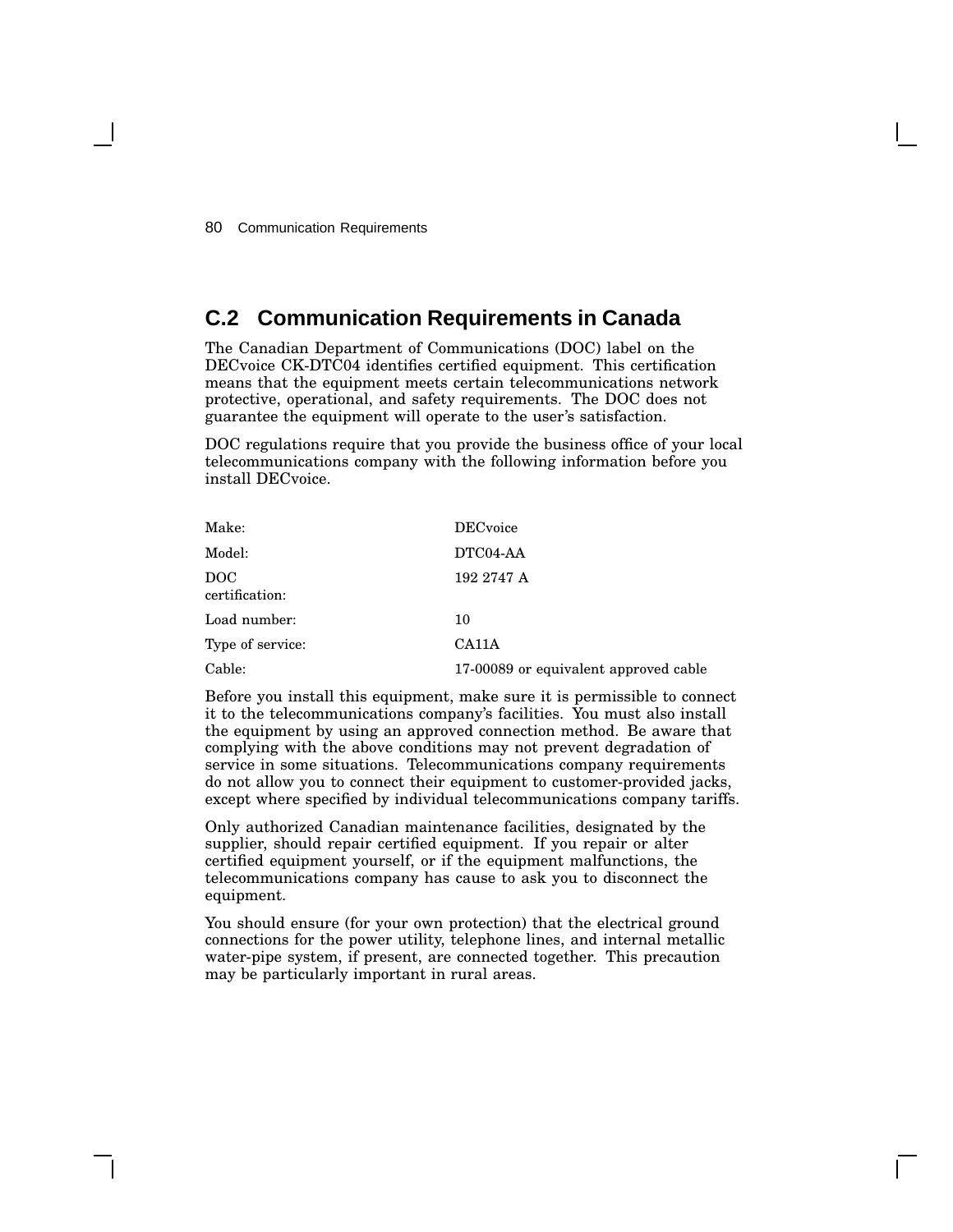$\mathbf{I}$ 

### **CAUTION**

**Do not try to make such connections yourself. Contact the appropriate electric inspection authority or electrician.**

# **C.3 Service Requirements**

In the event of equipment malfunction, all repairs should be performed by Digital or an authorized agent. It is the responsibility of the user requiring service to report the need for service to Digital or to one of our authorized agents.

To obtain service, contact:

Digital Equipment Corporation 146 Main Street Maynard, MA 01754 (508) 493-5111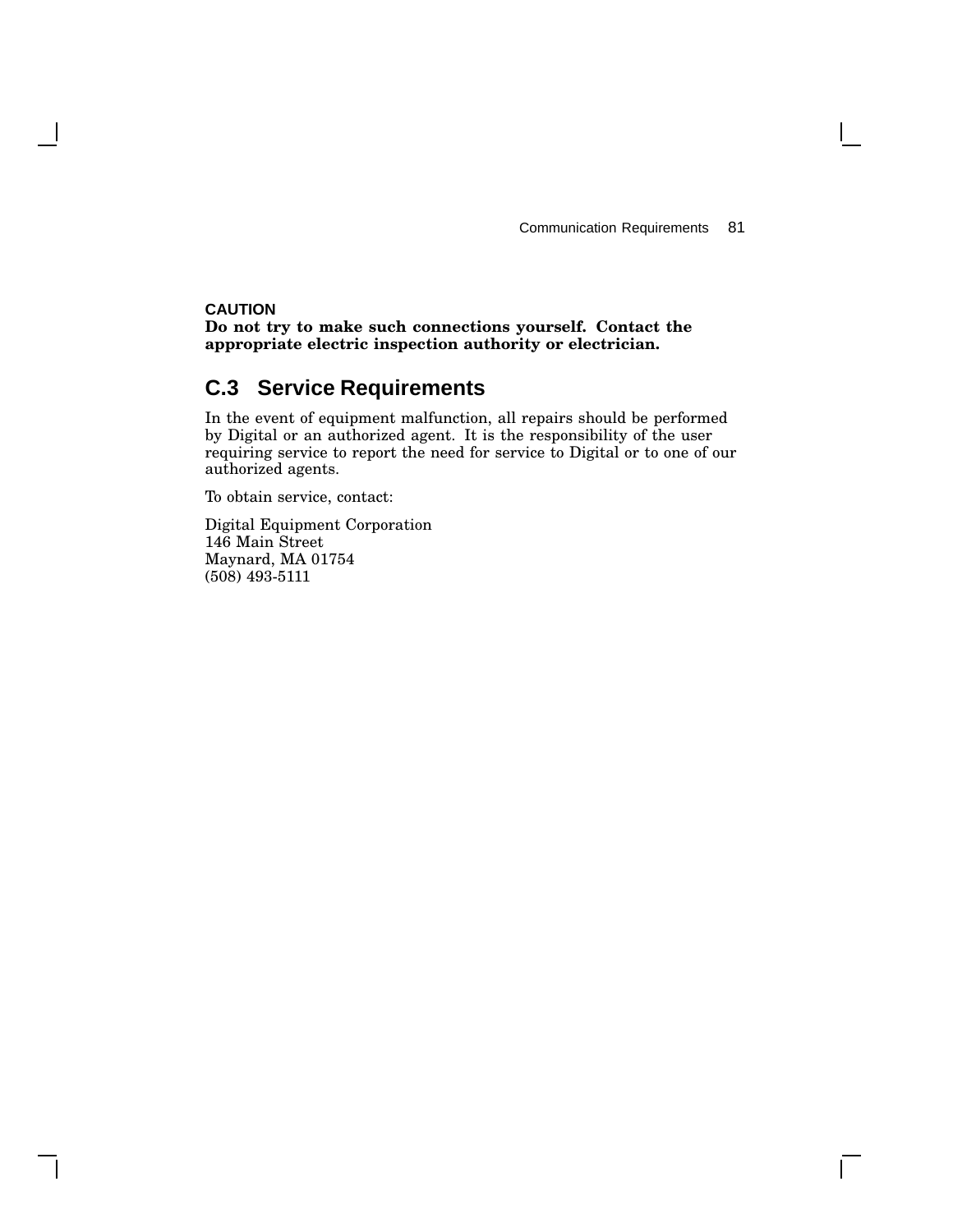#### **Algorithm conversion**

The conversion from one voice encoding algorithm to another. DECvoice supports three voice encoding algorithms: full bandwidth 64 Kbits/s  $\mu$ law, full bandwidth 64 Kbits/s A-law, and 16 Kbits/s subband compressed encoding.

#### **Ancilliary Control Process (ACP)**

A software component of the DECvoice system.

#### **Backplane**

A connector block that printed circuit boards plug into. A printed circuit board containing the bus.

#### **Binary**

A number system that uses only two digits: 0 and 1. These digits are represented in system circuitry by two voltage levels.

#### **Bit**

A binary digit, the smallest unit of information in a binary system of notation, designated as a 0 or a 1.

#### **Boot**

To use a bootstrap program for the purpose of bringing a system to a defined state where the system can operate on its own.

#### **Bug**

An error in the design or implementation of hardware or software system components.

#### **Bus**

A printed circuit board that is part of the backplane. The bus permits communication among the MicroVAX printed circuit boards.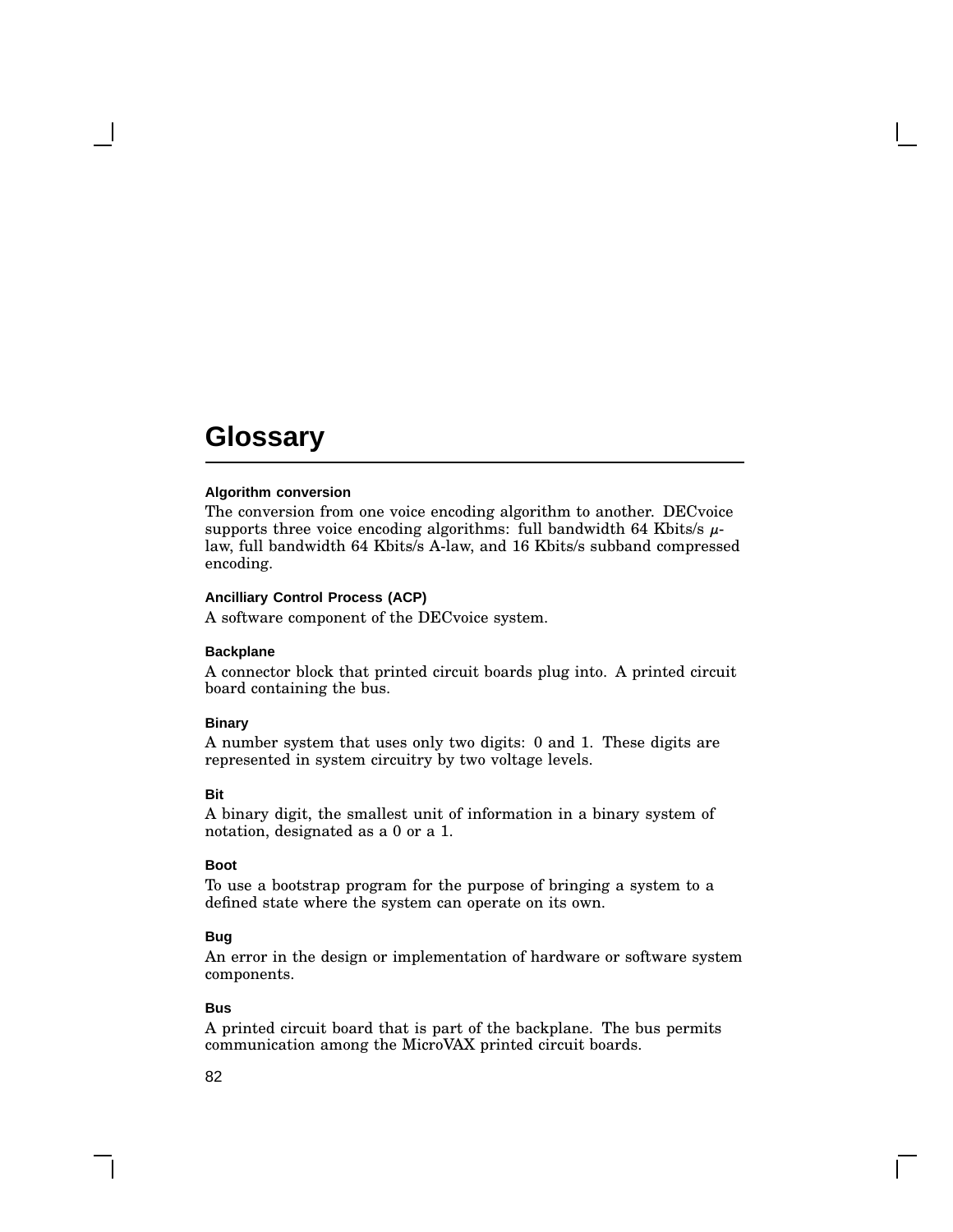#### **Byte**

A group of eight binary digits (bits).

#### **Call progress detection**

The monitoring of a call to determine if the call was answered, the line was busy, or no one was home (the call timed out).

#### **Computer system**

A combination of hardware, software, and external devices that performs specific operations or tasks.

#### **Console terminal**

The terminal that you use when installing software and running diagnostic programs.

#### **Data**

A representation of facts, concepts, or instructions suitable for communication, interpretation, or processing by humans or by machines.

#### **Data transmission**

The movement of data, in the form of electrical signals, along a communication line.

#### **Debug**

To detect, locate, and correct errors (bugs) in system hardware or software.

#### **DECvoice message**

Text and stored-voice data in the special internal format that DECvoice uses. Once voice and text data is in the form of a DECvoice message, DECvoice can perform many different types of operations on the message.

#### **DECvoice microcode**

All the soft-loadable voice functionality available on the DECvoice module. Included in the microcode is the system, audio, text-to-speech, stored voice, and word recognition subsystems. The microcode is down-loaded from the host.

#### **DECvoice RTL**

The DECvoice Run-Time Library is a group of routines that lets applications program the DECvoice features. The routines cover module initialization, data manipulation, voice storage, playback, recognition, and telephone line control.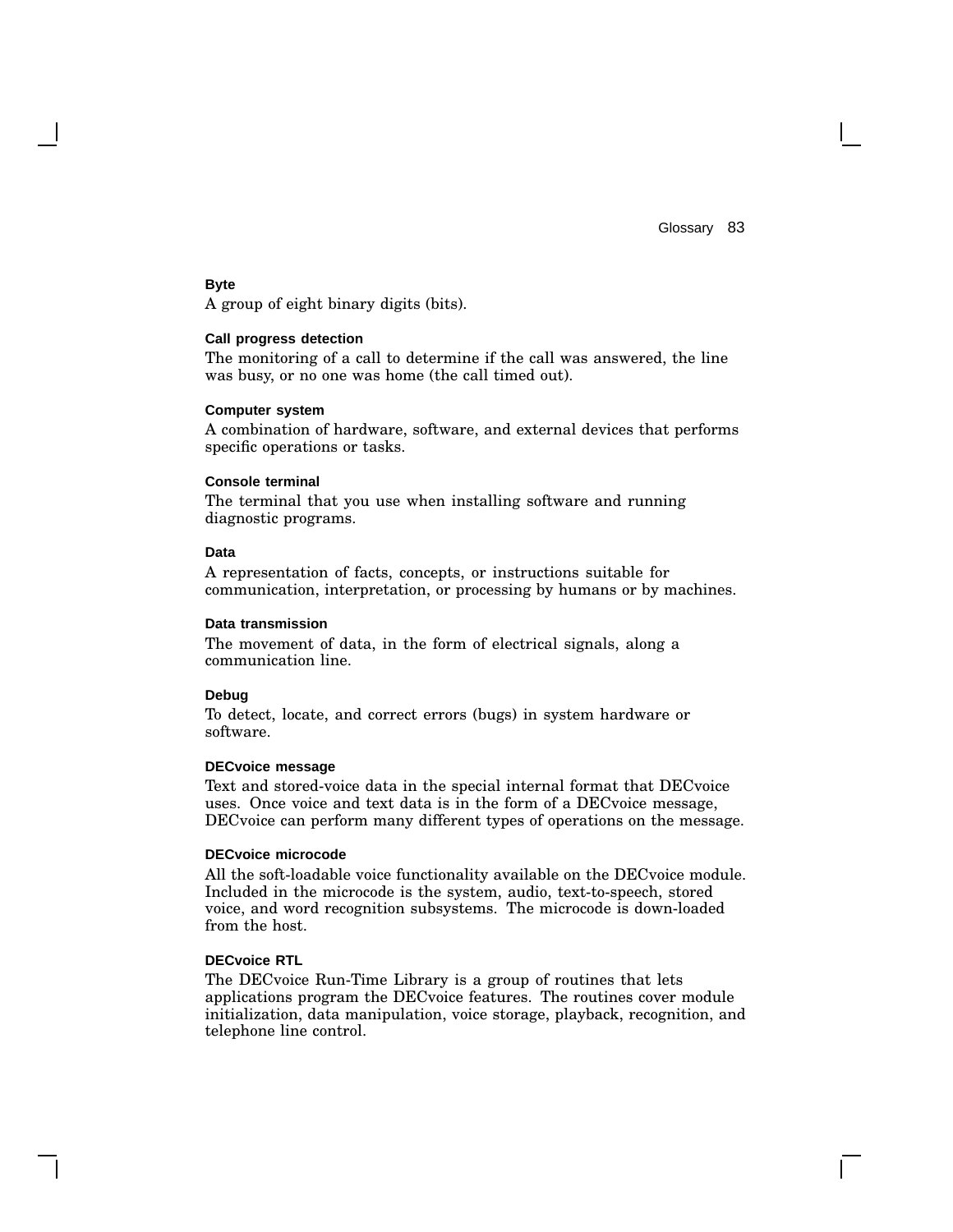#### **DECvoice system**

An integrated hardware and software product that provides a computer with a voice application platform.

#### **Device**

The general name for any entity connected to a system that can receive, store, or transmit data.

#### **Diagnostic program**

A program that detects and identifies abnormal system hardware operation. The MicroVAX Diagnostic Monitor software used to test a system contains several diagnostic programs.

#### **DTC04 module**

The DECvoice module board that provides computers with voice capability. The module is a Q-bus option that installs in the MicroVAX II Q-bus backplane.

#### **DTMF key**

The telephone keys that produce the tone signals that a Touch-Tone phone creates.

#### **Encoding algorithm**

The voice encoding algorithm that DECvoice uses to store voice data. DECvoice supports three voice encoding algorithms: full bandwidth 64 Kbits/s µ-law, full bandwidth 64 Kbits/s A-law, and 16 Kbits/s subband compressed encoding.

#### **Event**

A response to an RTL routine that DECvoice communicates to the application. Applications can use the VOX\$GET\_EVENT routine to retrieve events from DECvoice.

#### **Formatted data**

Data laid out in a particular pattern to conform to a predetermined structure. The structure is dictated by the system software.

#### **Hardware**

The physical components—mechanical and electrical—that make up the DECvoice system. (*Compare* Software.)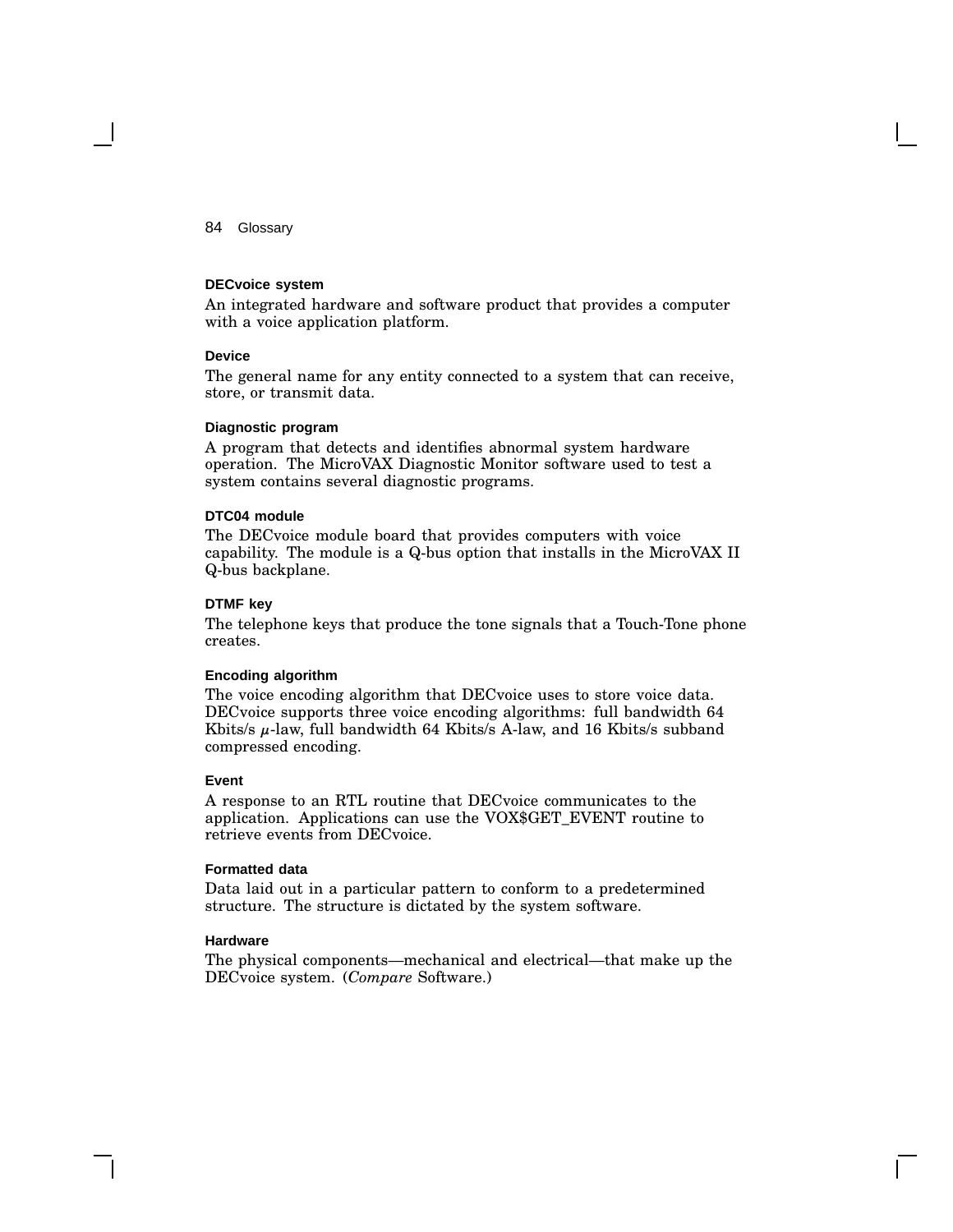#### **Initialization**

The process that the host performs on DECvoice at the beginning of a working session. On initialization, the host allocates and assigns a channel to the DECvoice module, sets up communciation between the DECvoice module and device driver, runs the DECvoice on-board diagnostics, and optionally loads all the default DECvoice subsystems.

#### **Interface**

A device or piece of software that lets the DECvoice system communicate with the Q-bus or telephone network.

#### **Interrupt**

A break in the usual flow of a program to process an external request.

#### **Load**

To move software, usually from a peripheral device into memory. To place a disk in a disk drive, or tape in a tape drive.

#### **Longword**

A group of 32 bits, equal to 2 words or 4 bytes.

#### **M7132 module**

The heart of the DECvoice system. Provides text-to-speech conversion, voice recognition, digitized speech recording and playback, and control of the telephone line interface. (See also DTC04 module.)

#### **Main processor**

The main processor is part of the DTC04 module. It is an 8 MHz Intel 80186 microprocessor used to control communication with the host system.

#### **Mbyte**

Abbreviation for megabyte.

#### **MDM**

MicroVAX Diagnostic Monitor software used to isolate and identify system faults.

#### **Megabyte**

1,048,576 bytes.

#### **Memory**

The area where the DECvoice system finds the instructions and data it will process.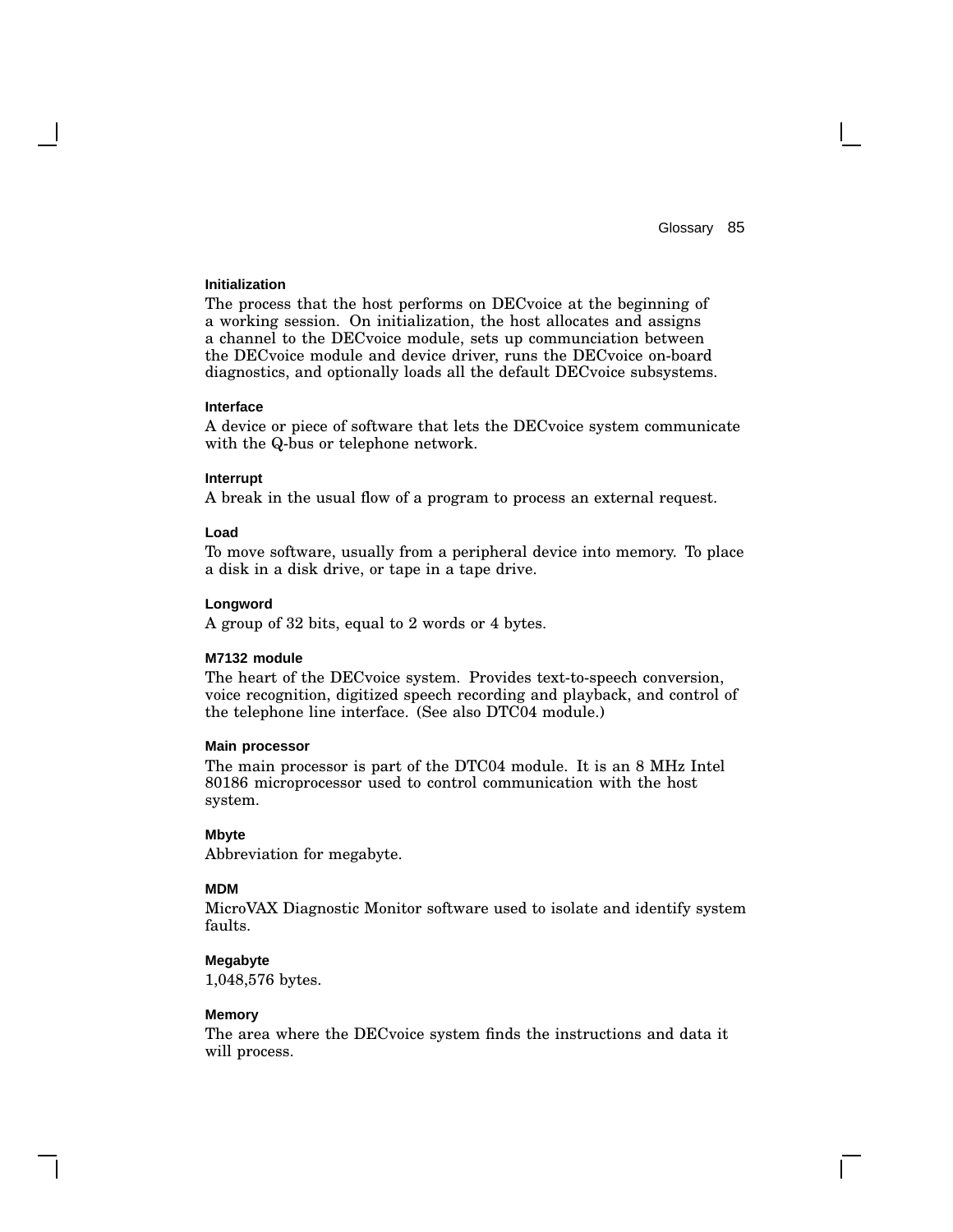#### **Message handle**

The identifier of a particular DECvoice message. Applications use the message handle to access and reference a particular message. The message handle contains specific information about a message including the message size (in bytes), length (in milliseconds), endcoding algorithm, reference count, language, RTL version number, creation date, and date of last modification.

#### **North American Telephone Line Interface**

A telephone network interface designed for use in North America.

#### **Offhook**

A telephonic condition that signals that the telephone is currently off the hook.

#### **Onhook**

A telephonic condition that signals that the telephone is currently on the hook.

#### **Protocol**

A basic procedure, or set of rules, that governs and controls the flow of messages between computers. Also, a set of conventions between communicating processes regarding the format and content of messages to be exchanged.

#### **Pulse dialing**

The kind of dialing that a rotary telephone creates. The telephone digits are pulsed at a rate of 10 pulses per second.

#### **Q-bus interface**

An interface used to control communication between the DECvoice DTC04 module and the host system.

#### **Real time**

Pertaining to computer actions controlled by external conditions and actual times.

#### **Run**

A single continuous execution of a program. To execute a program.

#### **Run-Time Library (RTL)**

A software component of the DECvoice system.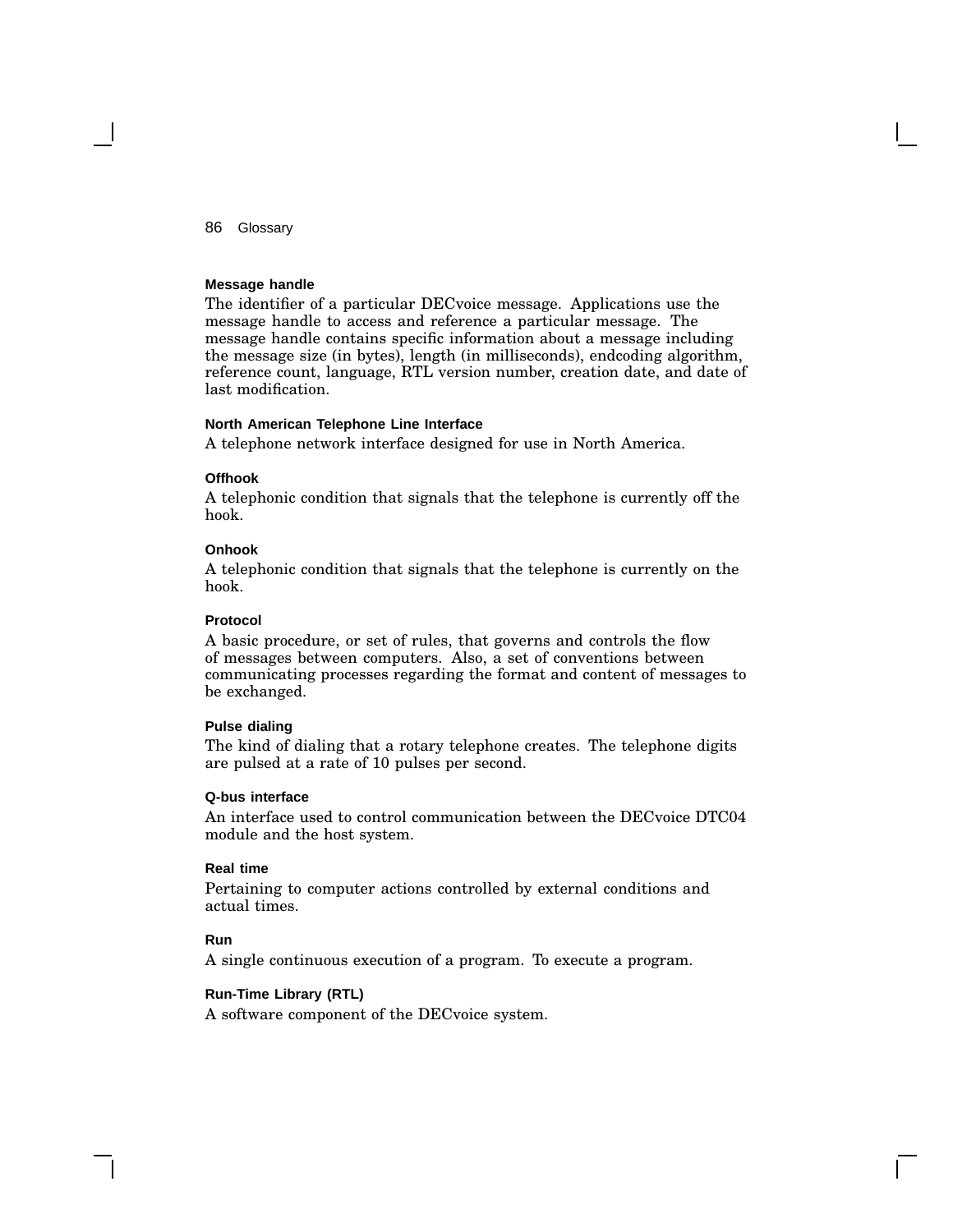#### **Signal processor**

A digital signal processor providing 64 Kbytes of high speed static random access memory, and a shared-memory interface to perform speech processing. A Texas Instruments TMS320C25 or TMS320 family chip that is part of the DTC04 module.

#### **SLD interconnect**

A serial bus used to transmit voice, data and control information.

#### **Software**

Programs executed by the DECvoice system to perform a chosen or required function. (*Compare* Hardware.)

#### **Store**

To enter information into a storage device, such as a disk, or into memory.

#### **Subscriber Line Datalink (SLD) Interface**

The SLD interface controls communication with the telephone network. The Intel SLD is a three-wire interface used for synchronous data transfer.

#### **Subsystem**

A section of microcode that performs certain DECvoice functions. DECvoice has five default subsystems: system, audio, text-to-speech, stored voice, and word recognition.

#### **Switch hook flash**

Any interruption in telephone line current caused by pressing the switch hook on a phone.

#### **System firmware**

A combination of DECvoice hardware and software that performs specific voice processing operations.

#### **Telephone Line Interface (TLI)**

That part of the DECvoice hardware and microcode that controls communication between the DECvoice module and the telephone line.

#### **Text to Speech**

The act of converting written text into speech. The DECvoice text-tospeech subsystem performs all of the text-to-speech tasks.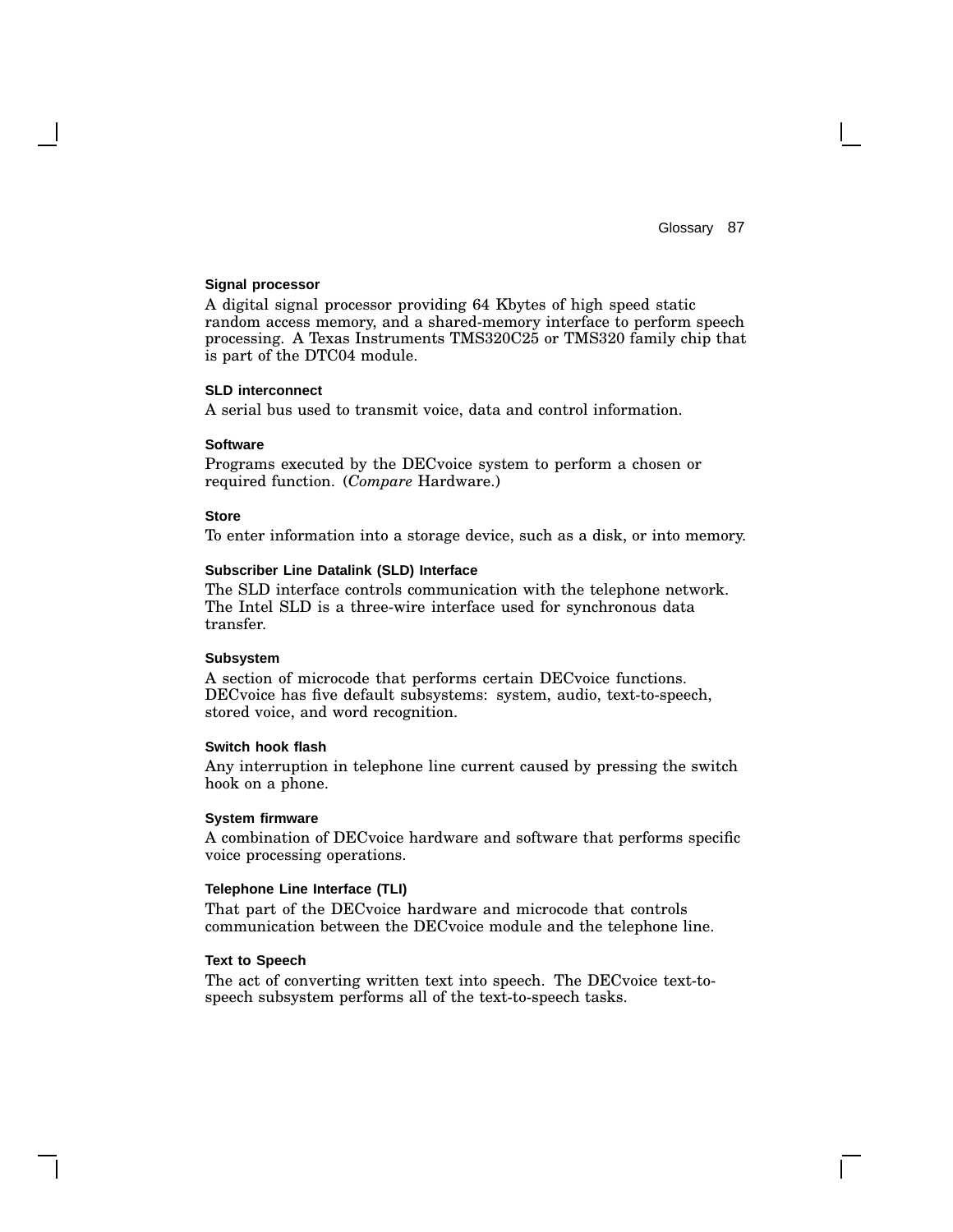#### **TLI to DTC04 module connection**

The telephone line interface connects to the module through a modification of the Intel Subscriber Line Datalink (SLD) protocol.

#### **TLI to telephone line connection**

The circuit that connects the telephone line interface to the telephone network and meets certain North American telephone regulations. The TLI connects to the telephone line through modular telephone jacks for RJ11 service.

#### **Tone dialing**

The kind of dialing that a DTMF Touch-Tone phone uses in which each phone digit is associated with a particular tone.

#### **User dictionary**

User-specified phonemic dictionary that DECvoice uses to pronounce certain words. The user dictionary (1) ensures that DECvoice's speech synthesizer correctly pronounces words critical to the application and (2) lets applications perform application-specific pronunciations of a word that are different from the usual pronunciation.

#### **VX\$ACP**

The DECvoice ancilliary control process. The ACP provides communication between the Run-Time Library routines and the device driver.

#### **VXDRIVER**

The DECvoice device driver. The device driver provides the low-level support between the operating system and the DECvoice module.

#### **Wink**

A momentary interruption in line current on the telephone line that indicates the calling party has hung up. Winks are not always present on the line.

#### **Wink detection**

The detection of a momentary loss in line current. DECvoice can detect winks in the line current and thereby inform the application that the calling party has hung up.

#### **Word**

A word is 16 bits long.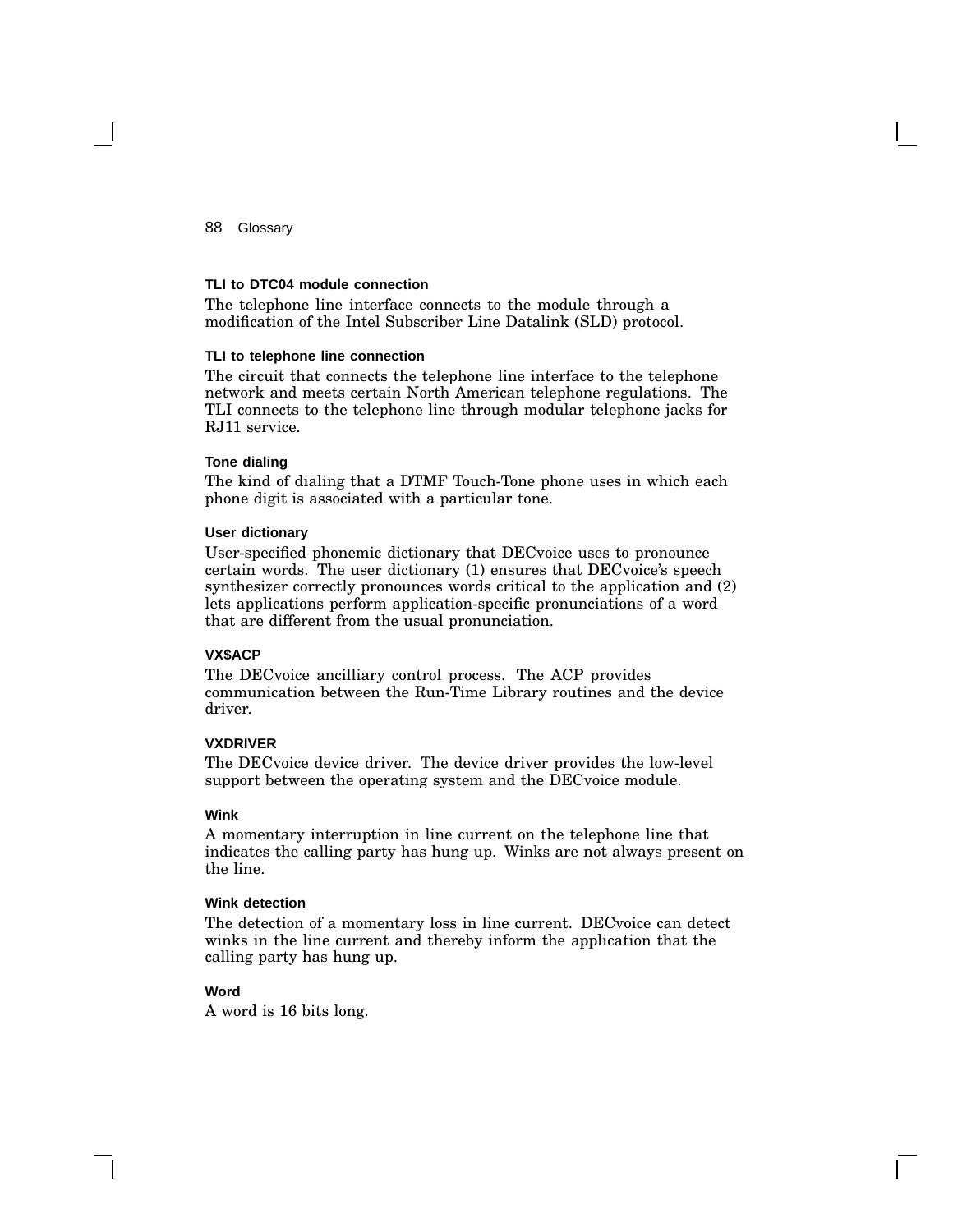# **Index**

### **A**

Address vector settings, 19 Associated documents, x

### **C**

CA11 connection, 76 Certification, 76 Commands, 43 format, 43 JUMP, 50 LOAD, 48 STATUS, 50 Communication Requirements Canadian, 80 U.S., 79 Connection to RJ11, CA11, 76 Connector between the Module and TLI, 59 Control and Status Register (CSR), 32 Control byte, 62 Conventions, x CSR address assignment examples, 17 rules, 16 CSR Control and Status Register, 32 CSR settings, 13

# **D**

Data byte, 62

Data flow control, 61 Data lead SLD, 57 Data transfer scheme, 37 DECvoice telephonic characteristics, 76 DECvoice Test Programs, 64 Device addresses assignments, 13 Diagnostic procedures, 64 Digipulse signal, 77 DOC Requirements, 80 Documentation related, x DTC04 module features, 26 functional description, 28 installation, 3 main processor, 28 physical description, 27 read operation, 63 resetting, 36 signal processor, 28 specifications, 30 write operation, 63 DTMF dialing, 78

### **F**

FCC Requirements, 79

## **I**

Identification data byte SLD, 58 Identification TLI, 62 Initialization, 46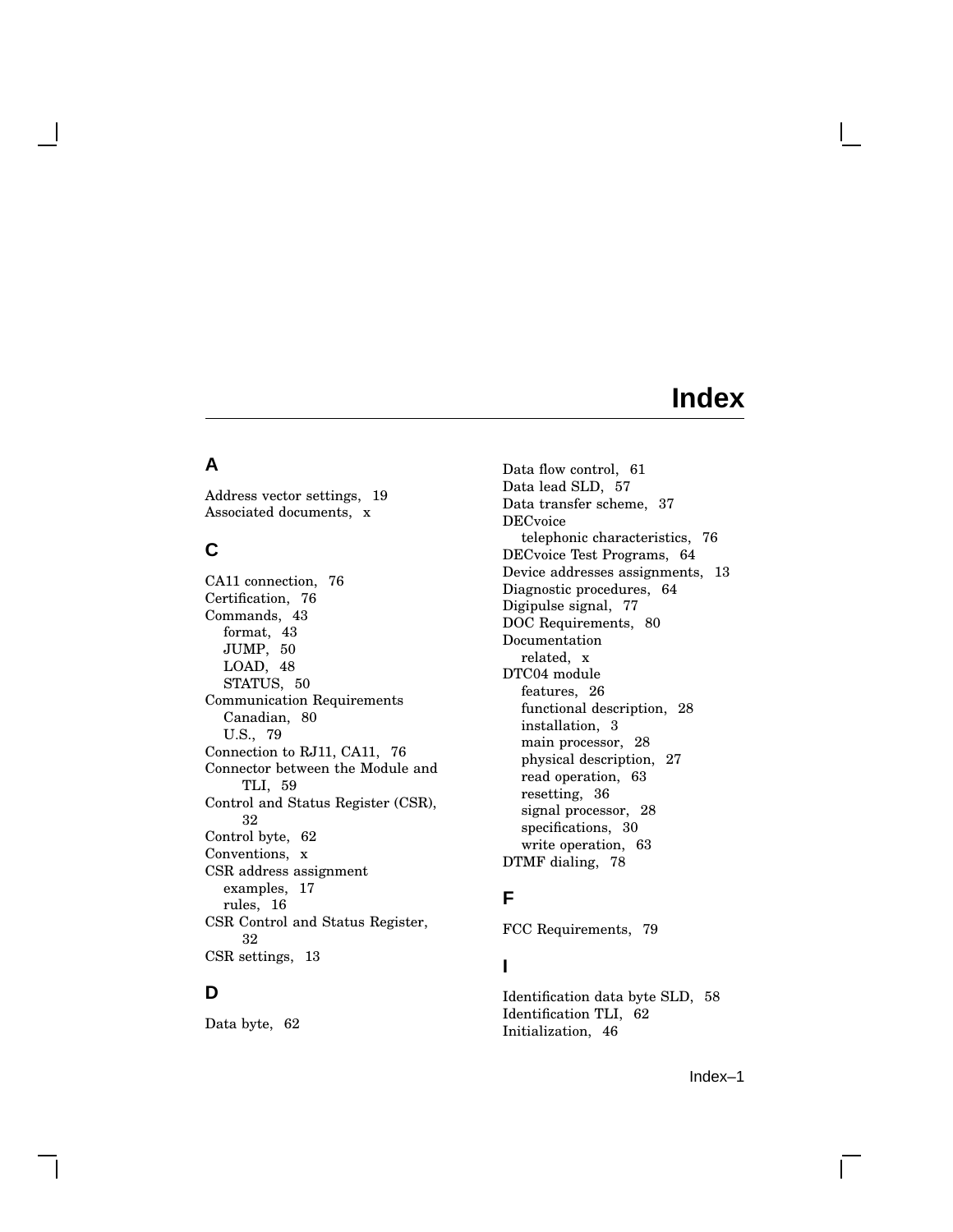#### Index–2

Installation, 3 Intel SLD control chip, 62 Interface North American TLI, 61 SLD, 55 Interrupts, 42 Interrupt scheme, 42 Interrupt vector address assignments, 19

### **J**

JUMP command, 50

### **L**

LOAD command, 48

### **M**

MDM diagnostics, 70 Messages, 43 format, 45 Module connector, 59 initialization, 46 specifications, 30

### **N**

North American TLI interface, 61

### **O**

Order numbers, 2 Overview of system, 25

## **P**

Part numbers, 2 Pin assignments for Q-bus connector, 72 Pin assignments for SLD connector, 74

Pulse dialing, 78

### **Q**

Q-bus connector, 72 Q-bus interface, 32

### **R**

Reset line SLD, 58 Reset TLI, 62 Ring characteristics, 77 Ring detection, 77 Ringer equivalence, 77 Rings, 37 buffer structure, 39 RJ11 connection, 76 ROM commands, 48 JUMP, 50 LOAD, 48 STATUS, 50 Rotary phone, 77

# **S**

Signaling byte, 63 Signal level of voice, 76 SLD connector, 74 control chip, 62 data lead, 57 identification data byte, 58 interface, 55 modifications, 57 reset line, 58 system, 57 Software interface, 32 Specifications module, 30 STATUS command, 50 Status message, 52 Switch pack settings, 6 SYSGEN, 17 System overview, 25